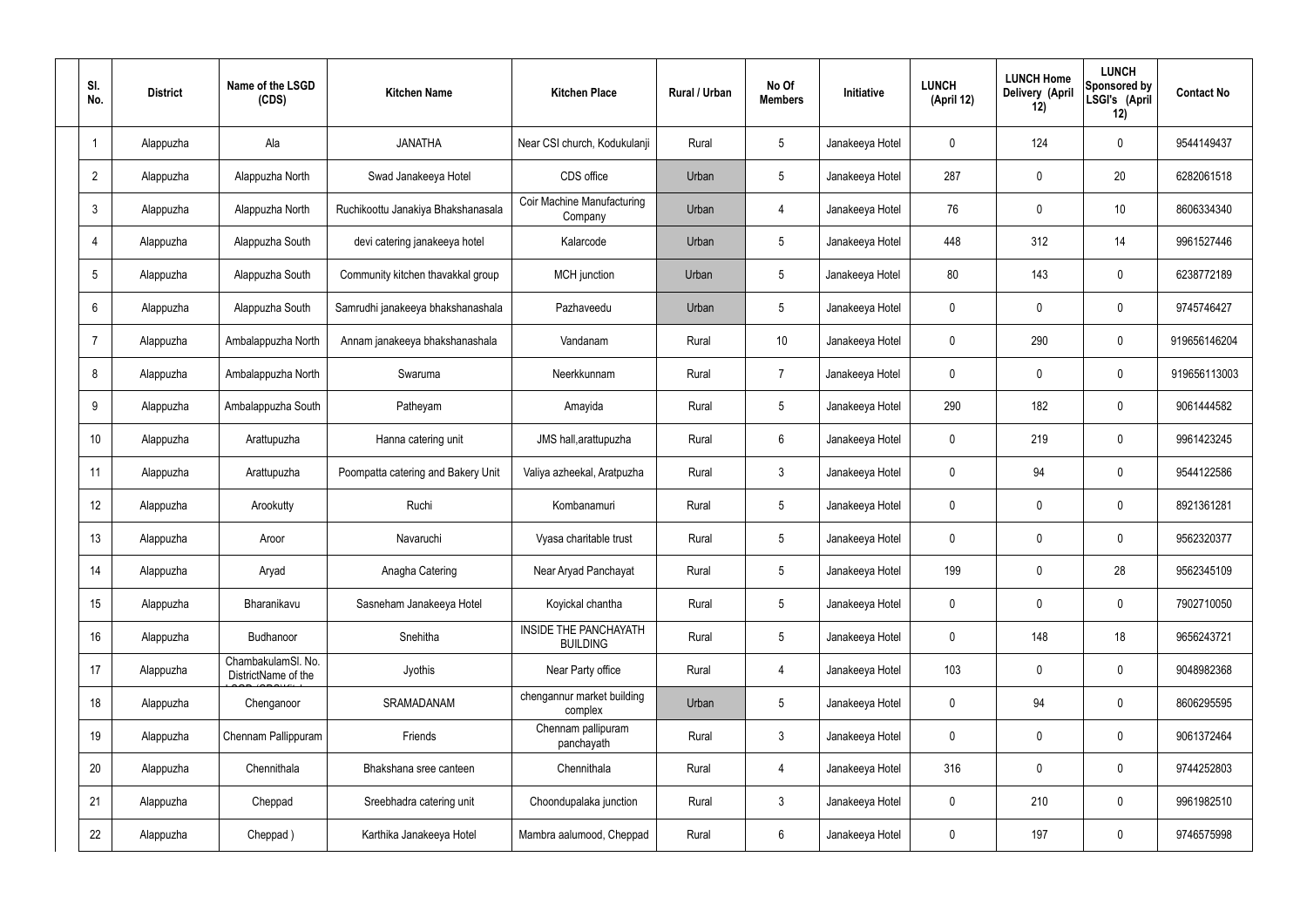|    | SI.<br>No. | <b>District</b> | Name of the LSGD<br>(CDS)     | <b>Kitchen Name</b>           | <b>Kitchen Place</b>                    | <b>Rural / Urban</b> | No Of<br><b>Members</b> | Initiative      | <b>LUNCH</b><br>(April 12) | <b>LUNCH Home</b><br>Delivery (April<br>12) | <b>LUNCH</b><br>Sponsored by<br>LSGI's (April<br>12) | <b>Contact No</b> |
|----|------------|-----------------|-------------------------------|-------------------------------|-----------------------------------------|----------------------|-------------------------|-----------------|----------------------------|---------------------------------------------|------------------------------------------------------|-------------------|
|    | 23         | Alappuzha       | Cheriyanad                    | <b>DARSANA</b>                | Near GOLDEN PALACE<br><b>AUDITORIUM</b> | Rural                | 5                       | Janakeeya Hotel | 0                          | 118                                         | $\mathbf 0$                                          | 9747958424        |
|    | 24         | Alappuzha       | <b>Cherthala Municipality</b> | Santwanam                     | Ward 10                                 | Urban                | 5                       | Janakeeya Hotel | 0                          | $\mathbf 0$                                 | $\mathbf 0$                                          | 8848178001        |
|    | 25         | Alappuzha       | Cherthala Municipality        | NULM canteen                  | Cherthala Municipality                  | Urban                | 5                       | Janakeeya Hotel | 0                          | 0                                           | $\mathbf 0$                                          | 6282870356        |
|    | 26         | Alappuzha       | Cherthala South               | Kashinandana                  | Cherthala S                             | Rural                | 10                      | Janakeeya Hotel | 0                          | $\mathbf 0$                                 | $\boldsymbol{0}$                                     | 9745940057        |
|    | 27         | Alappuzha       | Cheruthana                    | Sreedurga janakeeya hotel     | Near govt HSS aayaparambu               | Rural                | 4                       | Janakeeya Hotel | 207                        | 0                                           | $\mathbf 0$                                          | 9961178936        |
|    | 28         | Alappuzha       | Chettikulangara               | SREE VINAYAKA JANAKEEYA HOTEL | <b>KARIPUZHA</b>                        | Rural                | $\mathbf{3}$            | Janakeeya Hotel | 125                        | 0                                           | $\mathbf 0$                                          | 9656810109        |
|    | 29         | Alappuzha       | Chingoli                      | souhridam unit                | karthikappally I p school               | Rural-:-             | $\mathbf{3}$            | Janakeeya Hotel | 0                          | 185                                         | $\mathbf 0$                                          | 7559808470        |
|    | 30         | Alappuzha       | Chunakkara                    | Vanitha Canteen               | Chunakkara                              | Rural                | $\mathfrak{Z}$          | Janakeeya Hotel | 0                          | $\mathbf 0$                                 | $\boldsymbol{0}$                                     | 9400509985        |
|    | 31         | Alappuzha       | Devikulangara                 | $Thripthi--++$                | Buds school, devikulangara              | Rural                | $\overline{4}$          | Janakeeya Hotel | 0                          | 111                                         | $\boldsymbol{0}$                                     | 9746712528        |
|    | 32         | Alappuzha       | Edathua                       | Theertham-                    | Edathua market                          | Rural                | 3                       | Janakeeya Hotel | 111                        | $\mathbf 0$                                 | $\mathbf 0$                                          | 9544351169        |
|    | 33         | Alappuzha       | Ezhupunna                     | Neethipeedam                  | Eramalloor                              | Rural                | 8                       | Janakeeya Hotel | 0                          | 0                                           | $\mathbf 0$                                          | 9946790986        |
|    | 34         | Alappuzha       | Harippad                      | Swad------:--:                | A private Hotel's Kitchen               | Urban                | $\overline{4}$          | Janakeeya Hotel | 0                          | $\mathbf 0$                                 | $\boldsymbol{0}$                                     | 9562373933        |
|    | 35         | Alappuzha       | Kadakkarappally               | Soorya                        | Kandamangalam temple<br>auditorium      | Rural                | 5                       | Janakeeya Hotel | 0                          | $\mathbf 0$                                 | $\mathbf 0$                                          | 9895266763        |
|    | 36         | Alappuzha       | Kainakary                     | Sivakashi                     | Near Panchayath                         | Rural                | 5                       | Janakeeya Hotel | 116                        | $\mathbf 0$                                 | $\boldsymbol{0}$                                     | 8111821552        |
|    | 37         | Alappuzha       | Kandalloor                    | Annapoorna Hotel              | Near Velanchira junction                | Rural                | $\overline{4}$          | Janakeeya Hotel | 0                          | $\pmb{0}$                                   | $\pmb{0}$                                            | -9747600181       |
|    | 38         | Alappuzha       | Kanjikuzhy                    | Santhwanam                    | Opposite NSS college                    | Rural                | 5                       | Janakeeya Hotel | 0                          | $\pmb{0}$                                   | $\pmb{0}$                                            | 9605307328        |
|    | 39         | Alappuzha       | Karthikappally                | Ruchi                         | Community hall                          | Rural                | $6\overline{6}$         | Janakeeya Hotel | 286                        | $\mathbf 0$                                 | $\boldsymbol{0}$                                     | 9747607478        |
|    | 40         | Alappuzha       | Karuvatta                     | Karunya janakeeya hotel       | Near Aashramam junction                 | Rural                | $6\overline{6}$         | Janakeeya Hotel | 652                        | $\pmb{0}$                                   | $\pmb{0}$                                            | 916282508791      |
|    | 41         | Alappuzha       | Kavalam                       | Koottukari Janakeeya Hotel    | <b>Near Permanent Outlet</b>            | Rural                | 5                       | Janakeeya Hotel | 0                          | $\pmb{0}$                                   | $\pmb{0}$                                            | 9744173219        |
|    | 42         | Alappuzha       | Kayamkulam West               | palazhy catering unit         | Kallummood junction                     | Urban                | $5\phantom{.0}$         | Janakeeya Hotel | 0                          | 228                                         | $\pmb{0}$                                            | 9388819110        |
|    | 43         | Alappuzha       | Kodamthurath                  | <b>MATRUSAKTHI</b>            | <b>KUTHIYATHODE</b>                     | Rural                | 5                       | Janakeeya Hotel | 0                          | $\overline{0}$                              | $\pmb{0}$                                            | 8281687439        |
| ՋQ | 44         | Alappuzha       | Krishnapuram                  | Kanivu catering unit          | Near SCB, kappil                        | Rural                | $\overline{4}$          | Janakeeya Hotel | 0                          | $\overline{0}$                              | $\pmb{0}$                                            | 9544047480        |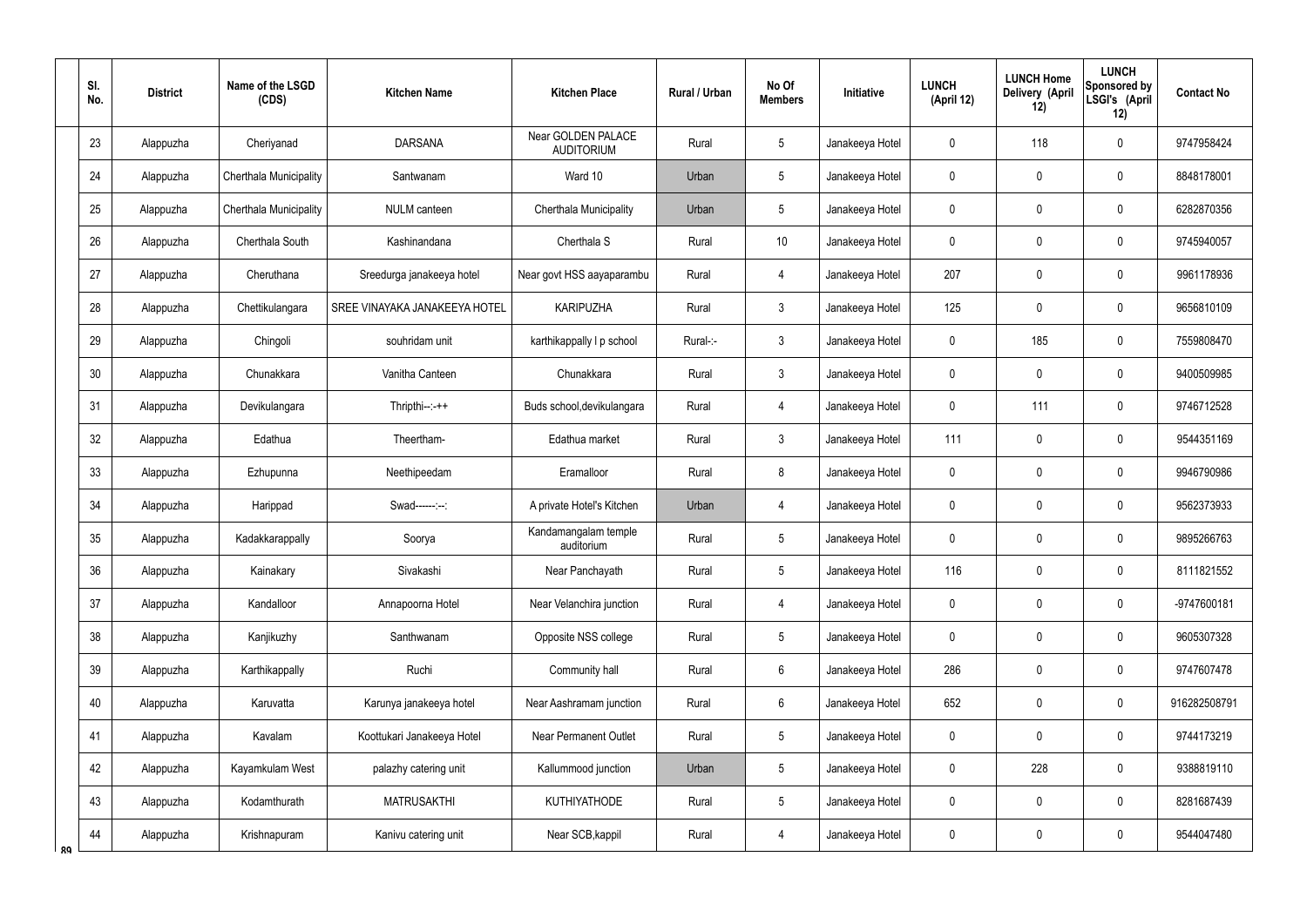|   | SI.<br>No. | <b>District</b> | Name of the LSGD<br>(CDS)   | <b>Kitchen Name</b>             | <b>Kitchen Place</b>                        | Rural / Urban | No Of<br><b>Members</b> | Initiative      | <b>LUNCH</b><br>(April 12) | <b>LUNCH Home</b><br>Delivery (April<br>12) | <b>LUNCH</b><br>Sponsored by<br>LSGI's (April<br>12) | <b>Contact No</b> |
|---|------------|-----------------|-----------------------------|---------------------------------|---------------------------------------------|---------------|-------------------------|-----------------|----------------------------|---------------------------------------------|------------------------------------------------------|-------------------|
| ಾ | 45         | Alappuzha       | Kumarapuram                 | Mahadeva jankeeya hotel         | Near kavarattu temple                       | Rural         | $\mathfrak{Z}$          | Janakeeya Hotel | 757                        | $\mathbf 0$                                 | $\mathbf 0$                                          | 918606736168      |
|   | 46         | Alappuzha       | Kumarapuram                 | Navodhaya janakeeya hotel       | Kumarapuram                                 | Rural         | $\mathbf{3}$            | Janakeeya Hotel | 344                        | $\mathbf 0$                                 | $\mathbf 0$                                          | 9037499871        |
|   | 47         | Alappuzha       | Kuthiyathode                | Ruchi Janakeeya Hotel           | Near kuthiyathode panchayath<br>office      | Rural         | $5\phantom{.0}$         | Janakeeya Hotel | $\mathbf 0$                | 0                                           | $\mathbf 0$                                          | 9249269374        |
|   | 48         | Alappuzha       | Mannanchery                 | Snehitha                        | Panchayat building                          | Rural         | 4                       | Janakeeya Hotel | 56                         | 36                                          | $\mathbf 0$                                          | 9544461740        |
|   | 49         | Alappuzha       | Mannar                      | Snehadhara                      | Kunnathur devasom                           | Rural         | $5\phantom{.0}$         | Janakeeya Hotel | 347                        | $\mathbf 0$                                 | $\mathbf 0$                                          | 9567853570        |
|   | 50         | Alappuzha       | Mararikulam North           | Ruchisree                       | Kanichukulangara                            | Rural         | $5\phantom{.0}$         | Janakeeya Hotel | $\mathbf 0$                | $\mathbf 0$                                 | $\mathbf 0$                                          |                   |
|   | 51         | Alappuzha       | Mararikulam South           | Snehasparsham                   | Kattoor                                     | Rural         | 4                       | Janakeeya Hotel | $\mathbf 0$                | 100                                         | $\mathbf 0$                                          | 9747881642        |
|   | 52         | Alappuzha       | Mavelikkara<br>Thamarakulam | Thripthi Catering               | Thamarakulam                                | Rural         | $5\overline{)}$         | Janakeeya Hotel | $\mathbf 0$                | $\mathbf 0$                                 | $\mathbf 0$                                          | 8281558036        |
|   | 53         | Alappuzha       | Mavelikkara<br>Thekkekara   | Bhai catering                   | Pallarimangalam                             | Rural         | $5\phantom{.0}$         | Janakeeya Hotel | 314                        | $\mathbf 0$                                 | $\mathbf 0$                                          | 9539851155        |
|   | 54         | Alappuzha       | Mavelikkara<br>Thekkekara   | Snehatheeram                    | Kurathikkadu                                | Rural         | $5\overline{)}$         | Janakeeya Hotel | 136                        | $\mathbf 0$                                 | $\mathbf 0$                                          | 9656960190        |
|   | 55         | Alappuzha       | Muhamma                     | <b>SNV Catering</b>             | Near Community Health<br>Centre             | Rural         | $5\phantom{.0}$         | Janakeeya Hotel | 180                        | $\mathbf 0$                                 | $\mathbf 0$                                          | 9605388763        |
|   | 56         | Alappuzha       | Mulakkuzha                  | Snehathanal                     | Mulakkuzha                                  | Rural         | $5\phantom{.0}$         | Janakeeya Hotel | $\mathbf 0$                | 170                                         | $\mathbf 0$                                          | 9037085079        |
|   | 57         | Alappuzha       | Muttar                      | Ruchi Catering Unit             | Panchayat Building                          | Rural         |                         | Janakeeya Hotel | $\pmb{0}$                  | 0                                           | $\mathbf 0$                                          | 9072276826        |
|   | 58         | Alappuzha       | Nedumudy                    | Oruma                           | Champakulam                                 | Rural         | $5\phantom{.0}$         | Janakeeya Hotel | 150                        | $\pmb{0}$                                   | $\mathbf 0$                                          | 9188536147        |
|   | 59         | Alappuzha       | Neelamperoor                | Amrutha Janakeeya Bhakshanasala | Panchayat Building                          | Rural         | $\mathbf{3}$            | Janakeeya Hotel | $\mathbf 0$                | $\pmb{0}$                                   | $\mathbf 0$                                          | 9656167060        |
|   | 60         | Alappuzha       | Nooranad                    | Amma Canteen                    | Inside market place, Noornad                | Rural         | $5\phantom{.0}$         | Janakeeya Hotel | $\pmb{0}$                  | $\mathbf 0$                                 | $\mathbf 0$                                          | 7034377340        |
|   | 61         | Alappuzha       | Palamel                     | Arogya Canteen                  | Panchayat office compound                   | Rural         | $\overline{4}$          | Janakeeya Hotel | $\mathbf 0$                | $\mathbf 0$                                 | $\mathbf 0$                                          | 9497107651        |
|   | 62         | Alappuzha       | Pallippad                   | Annapoorneswari catering unit   | Irattakulangara junction                    | Rural         | $5\phantom{.0}$         | Janakeeya Hotel | 165                        | $\mathbf 0$                                 | $\mathbf 0$                                          | 9562318624        |
|   | 63         | Alappuzha       | Panavally                   | Harikrishnan                    | near nalpatheneswaram<br>temple             | Rural         | $\mathbf{1}$            | Janakeeya Hotel | $\mathbf 0$                | $\pmb{0}$                                   | $\mathbf 0$                                          | 9961774363        |
|   | 64         | Alappuzha       | Pandanad                    | Sreebhadra                      | Muthavazhi                                  | Rural         | $5\phantom{.0}$         | Janakeeya Hotel | $\pmb{0}$                  | 95                                          | $\mathbf 0$                                          | 9947120239        |
|   | 65         | Alappuzha       | Pathiyoor                   | Dakshina catering unit          | Mahalekshmi auditorium,<br>kareelakulangara | Rural         | $5\phantom{.0}$         | Janakeeya Hotel | $\mathbf 0$                | 144                                         | $\mathbf 0$                                          | 9048200655        |
|   | 66         | Alappuzha       | Pattanakkad                 | Aparna                          | Opposite of pattanakkad<br>gramapanchayath  | Rural         | $5\phantom{.0}$         | Janakeeya Hotel | 0                          | $\pmb{0}$                                   | $\mathbf 0$                                          | 9037450634        |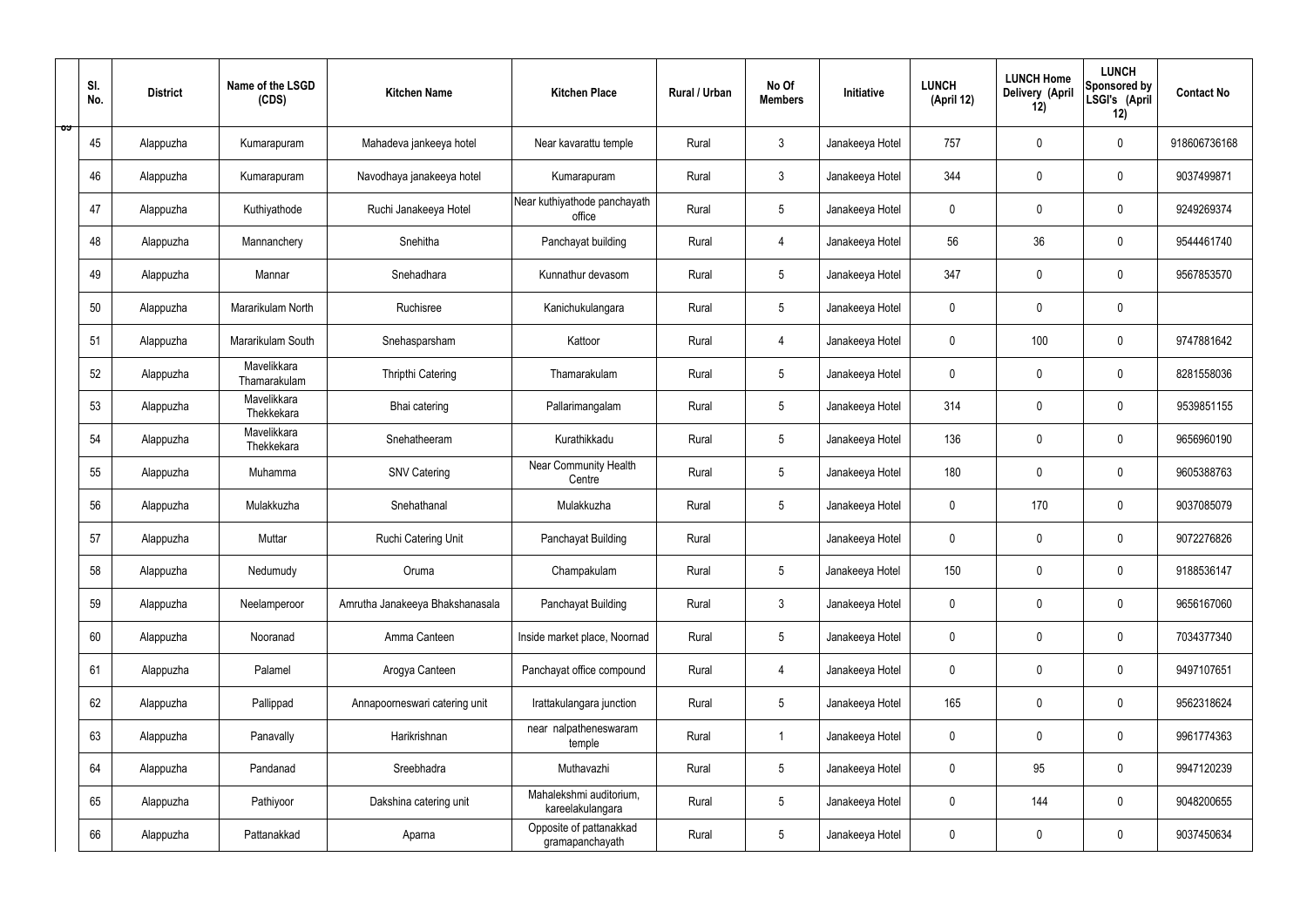| SI.<br>No. | <b>District</b> | Name of the LSGD<br>(CDS) | <b>Kitchen Name</b>         | <b>Kitchen Place</b>                                        | Rural / Urban | No Of<br><b>Members</b> | Initiative      | <b>LUNCH</b><br>(April 12) | <b>LUNCH Home</b><br>Delivery (April<br>12) | <b>LUNCH</b><br>Sponsored by<br>LSGI's (April<br>12) | <b>Contact No</b> |
|------------|-----------------|---------------------------|-----------------------------|-------------------------------------------------------------|---------------|-------------------------|-----------------|----------------------------|---------------------------------------------|------------------------------------------------------|-------------------|
| 67         | Alappuzha       | Perumbalam                | Amritham                    | Near by govt hospital                                       | Rural         | $\overline{4}$          | Janakeeya Hotel | $\mathbf 0$                | $\mathbf 0$                                 | $\pmb{0}$                                            | 8592809257        |
| 68         | Alappuzha       | Pulincunnu                | Nanma Janakeeya Hotel       | Near Krishi Bhavan                                          | Rural         | $5\phantom{.0}$         | Janakeeya Hotel | $\mathbf 0$                | $\mathbf 0$                                 | $\pmb{0}$                                            | 9544752465        |
| 69         | Alappuzha       | Puliyoor                  | <b>UPPUM MULAKUM</b>        | <b>INSIDE PANCHAYATH</b><br>COMPOUND                        | Rural         | $5\phantom{.0}$         | Janakeeya Hotel | $\mathbf 0$                | 224                                         | $\pmb{0}$                                            | 6238836314        |
| 70         | Alappuzha       | Punnapra North            | Annapoorneshwary            | Janajagrithi                                                | Rural         | $\overline{4}$          | Janakeeya Hotel | 63                         | 98                                          | $\pmb{0}$                                            | 8129450136        |
| 71         | Alappuzha       | Punnapra South            | Thripthy janakeeya hotel    | Punnapra south                                              | Rural         | 9                       | Janakeeya Hotel | $\mathbf 0$                | $\mathbf 0$                                 | $\pmb{0}$                                            | 9846179646        |
| 72         | Alappuzha       | Purakad                   | Pulari                      | Purakkad gp                                                 | Rural         | $5\phantom{.0}$         | Janakeeya Hotel | 42                         | 113                                         | $\pmb{0}$                                            | 7034494313        |
| 73         | Alappuzha       | Purakad                   | Thiruvonam catering service | Thottappally                                                | Rural         | $\overline{4}$          | Janakeeya Hotel | $\mathbf 0$                | $\mathbf 0$                                 | $\pmb{0}$                                            |                   |
| 74         | Alappuzha       | Ramankary                 | Kudumbashree Vanitha Hotel  | Ramankary Town, Opposite<br>Judicial First Class Magistrate | Rural         | 4                       | Janakeeya Hotel | $\mathbf 0$                | $\mathbf 0$                                 | $\pmb{0}$                                            | 8281314746        |
| 75         | Alappuzha       | Thaicattussery            | Unarv                       | Thyakattusheri junction                                     | Rural         | 4                       | Janakeeya Hotel | $\mathbf 0$                | $\mathbf 0$                                 | $\pmb{0}$                                            | 9605897567        |
| 76         | Alappuzha       | Thakazhy                  | Thripthi Thakazhy           | <b>GBHSS Thakazhy</b>                                       | Rural         | $6\phantom{.}6$         | Janakeeya Hotel | 133                        | $\mathbf 0$                                 | $\pmb{0}$                                            | 9747405368        |
| 77         | Alappuzha       | Thalavady                 | Snehitha                    | Vellakinar                                                  | Rural         | $5\phantom{.0}$         | Janakeeya Hotel | 80                         | $\pmb{0}$                                   | $\pmb{0}$                                            |                   |
| 78         | Alappuzha       | Thannermukkom             | Patheyam                    | Panchayath office                                           | Rural         | 4                       | Janakeeya Hotel | $\mathbf 0$                | $\mathbf 0$                                 | $\pmb{0}$                                            | 9633933288        |
| 79         | Alappuzha       | Thazhakkara               | Akshaya catering            | Building at glassfactory<br>junction                        | Rural         | 5                       | Janakeeya Hotel | 243                        | $\mathbf 0$                                 | $\mathbf 0$                                          | 9847177930        |
| 80         | Alappuzha       | Thiruvanvandoor           | <b>SREE KRISHNA</b>         | Near pravinkoodu junction,                                  | Rural         | 5 <sub>5</sub>          | Janakeeya Hotel | $\pmb{0}$                  | 140                                         | $\pmb{0}$                                            | 9446627175        |
| 81         | Alappuzha       | Thrikkunnappuzha          | Akshara janakeeya hotel     | KV jetty road                                               | Rural         | 5 <sup>5</sup>          | Janakeeya Hotel | 250                        | $\pmb{0}$                                   | $\mathbf 0$                                          | 918891921223      |
| 82         | Alappuzha       | Thuravoor                 | RUCHI JANAKEEYA HOTEL       | Near alakkaparambu                                          | Rural         | 5 <sup>5</sup>          | Janakeeya Hotel | $\pmb{0}$                  | $\pmb{0}$                                   | $\mathbf 0$                                          | 8157934346        |
| 83         | Alappuzha       | Vallikunnam               | Samthripthi                 | Padayanivattom temple<br>Auditorium                         | Rural         | $\overline{4}$          | Janakeeya Hotel | $\mathbf 0$                | $\pmb{0}$                                   | $\mathbf 0$                                          | 8078962129        |
| 84         | Alappuzha       | Vayalar                   | Five star                   | Near Nagamkulangara Market                                  | Rural         | 5 <sup>5</sup>          | Janakeeya Hotel | $\pmb{0}$                  | $\pmb{0}$                                   | $\mathbf 0$                                          | 8606081847        |
| 85         | Alappuzha       | Veeyapuram                | Swad 2                      | Veeyapuram jn                                               | Rural         | 5 <sup>5</sup>          | Janakeeya Hotel | 552                        | $\pmb{0}$                                   | $\mathbf 0$                                          |                   |
| 86         | Alappuzha       | Veeyapuram                | Karuthal                    | Payippad LPS                                                | Rural         | 5 <sub>5</sub>          | Janakeeya Hotel | 315                        | $\pmb{0}$                                   | $\mathbf 0$                                          | 8606846513        |
| 87         | Alappuzha       | Veliyanad                 | Manus Janakeeya Hotel       | Kurishmoodu, Near Veliyanadu<br>Grama Panchayat             | Rural         | $\mathbf{3}$            | Janakeeya Hotel | $\mathbf 0$                | $\pmb{0}$                                   | $\mathbf 0$                                          | 8086782924        |
| 88         | Alappuzha       | Venmoney                  | Annapoorna                  | Poyka                                                       | Rural         | 5 <sub>5</sub>          | Janakeeya Hotel | 0                          | 185                                         | $\pmb{0}$                                            |                   |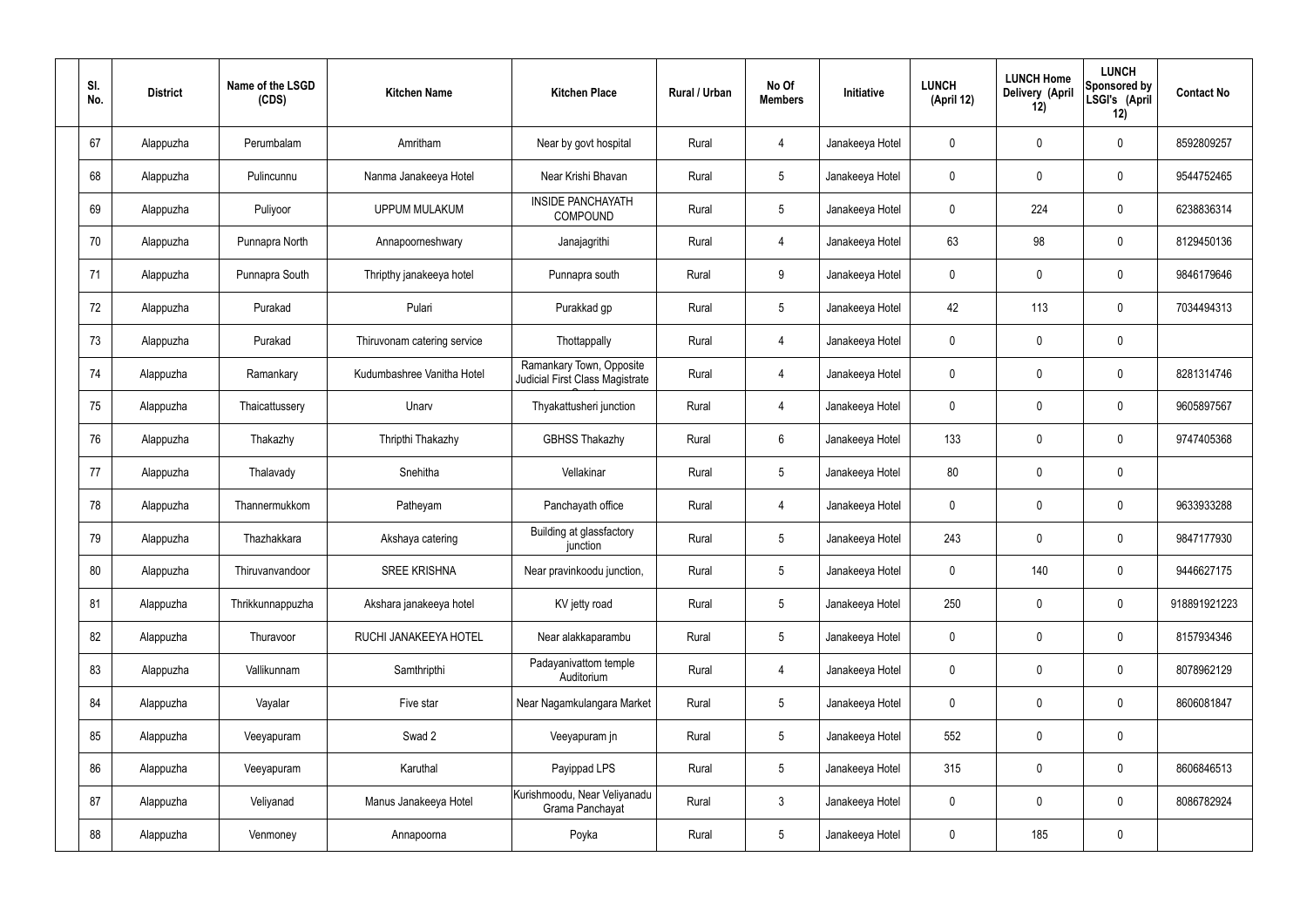|    | SI.<br>No.      | <b>District</b> | Name of the LSGD<br>(CDS) | <b>Kitchen Name</b>              | <b>Kitchen Place</b>         | Rural / Urban | No Of<br><b>Members</b> | Initiative      | <b>LUNCH</b><br>(April 12) | <b>LUNCH Home</b><br>Delivery (April<br>12) | <b>LUNCH</b><br>Sponsored by<br>LSGI's (April<br>12) | <b>Contact No</b> |
|----|-----------------|-----------------|---------------------------|----------------------------------|------------------------------|---------------|-------------------------|-----------------|----------------------------|---------------------------------------------|------------------------------------------------------|-------------------|
| 89 |                 |                 |                           |                                  |                              |               | 415                     |                 | 7423                       | 3960                                        | 90                                                   |                   |
|    | $\overline{1}$  | Ernakulam       | Aikkaranad                | Subiksha Janakeeya Hotel         | Kolancherry                  | Rural         | 4                       | Janakeeya Hotel | 413                        | 0                                           | $\boldsymbol{0}$                                     | 9074033529        |
|    | $\overline{2}$  | Ernakulam       | Alengade                  | Kasthurba kitchen                | Neerikkode                   | Rural         | $\mathbf{3}$            | Janakeeya Hotel | 47                         | 0                                           | $\boldsymbol{0}$                                     | 9388462558        |
|    | $\mathbf{3}$    | Ernakulam       | Alengade                  | Thanima foods                    | Koduvazhanga                 | Rural         | $\mathfrak{Z}$          | Janakeeya Hotel | 23                         | 0                                           | $\boldsymbol{0}$                                     | 9349013322        |
|    | 4               | Ernakulam       | Alengade                  | Mr.Bakers                        | Malikam peedika              | Rural         | $\mathfrak{Z}$          | Janakeeya Hotel | 0                          | 0                                           | $\boldsymbol{0}$                                     | 9633887779        |
|    | $5\phantom{.0}$ | Ernakulam       | Aluva                     | Ruchi janakeeya hotel            | Aluva                        | Urban         | $\overline{4}$          | Janakeeya Hotel | 0                          | 0                                           | $\boldsymbol{0}$                                     | 9947236080        |
|    | 6               | Ernakulam       | Amballoor                 | Dhanshree catering               | St.ignatius schools Amballur | Rural         | $5\phantom{.0}$         | Janakeeya Hotel | 56                         | 0                                           | $\boldsymbol{0}$                                     | 8330081552        |
|    | $\overline{7}$  | Ernakulam       | Angamaly                  | Cafe Shree Canteen               | <b>Municipality Canteen</b>  | Urban         | $5\phantom{.0}$         | Janakeeya Hotel | 0                          | 0                                           | $\boldsymbol{0}$                                     | 9656619614        |
|    | 8               | Ernakulam       | Angamaly                  | Cafe Kudumbashree                | T B Junction                 | Urban         | $\mathfrak{Z}$          | Janakeeya Hotel | 0                          | 0                                           | $\boldsymbol{0}$                                     | 9447924974        |
|    | 9               | Ernakulam       | Arakuzha                  | Ruchi Janakeeya hotel, Arakkuzha | Pandappilly                  | Rural         | $5\phantom{.0}$         | Janakeeya Hotel | 0                          | 0                                           | $\mathbf 0$                                          | 9744864225        |
|    | 10              | Ernakulam       | Assamannoor               | New Life kudumbasree Hotel       | Cherukunnam                  | Rural         | $\mathfrak{Z}$          | Janakeeya Hotel | 0                          | 0                                           | $\boldsymbol{0}$                                     | 9656729450        |
|    | 11              | Ernakulam       | Avoly                     | Janakeeya Hotel, Avoli           | Hostel Junction, Avoli       | Rural         | $\mathfrak{Z}$          | Janakeeya Hotel | 0                          | 0                                           | $\mathbf 0$                                          | 9847983621        |
|    | 12              | Ernakulam       | Ayavana                   | Keralashree Janakeeya hotel      | Ayavana                      | Rural         | $5\phantom{.0}$         | Janakeeya Hotel | 0                          | 0                                           | $\mathbf 0$                                          | 9744864210        |
|    | 13              | Ernakulam       | Ayyampuzha                | Sneha Janakeeya Hotel            | Ayyamppuzha                  | Rural         | $\overline{4}$          | Janakeeya Hotel | 34                         | 0                                           | $\mathbf 0$                                          | 8590753551        |
|    | 14              | Ernakulam       | Ayyampuzha                | Five Star Hotel and Catering     | Panchayat Junction           | Rural         | 4                       | Janakeeya Hotel | 56                         | 0                                           | $\mathbf 0$                                          | 9744836324        |
|    | 15              | Ernakulam       | Chendamangalam            | Anugraha Kudumbashree hotel      | Vadakkumpuram                | Rural         | $5\,$                   | Janakeeya Hotel | 0                          | 0                                           | $\mathbf 0$                                          | 9061419729        |
|    | 16              | Ernakulam       | Chengamanade              | Mythri janakeeya hotel           | Purayar                      | Rural         | $5\,$                   | Janakeeya Hotel | 0                          | 0                                           | $\mathbf 0$                                          | 9496818865        |
|    | 17              | Ernakulam       | Cheranalloor              | Chaithanya Janakeeya hotel       | Vishnupuram                  | Rural         | $5\,$                   | Janakeeya Hotel | 0                          | 0                                           | $\mathbf 0$                                          | 9747411465        |
|    | 18              | Ernakulam       | Cheranalloor              | Adukkala                         | Chittoor                     | Rural         | $5\,$                   | Janakeeya Hotel | 0                          | 0                                           | $\mathbf 0$                                          | 9846423001        |
|    | 19              | Ernakulam       | Chittattukara             | Swadh Janakeeya Hotel            | Neendoor                     | Rural         | $5\,$                   | Janakeeya Hotel | 0                          | 0                                           | $\mathbf 0$                                          | 9447812788        |
|    | 20              | Ernakulam       | Choornikkara              | Metro hotel                      | Ambattukavu                  | Rural         | $\mathfrak{Z}$          | Janakeeya Hotel | 0                          | 0                                           | $\mathbf 0$                                          | 9605319455        |
|    | 21              | Ernakulam       | Chottanikkara             | Ahalya Cafe                      | Kottayatthupara              | Rural         | $6\phantom{.}6$         | Janakeeya Hotel | 0                          | 0                                           | $\boldsymbol{0}$                                     | 9567512337        |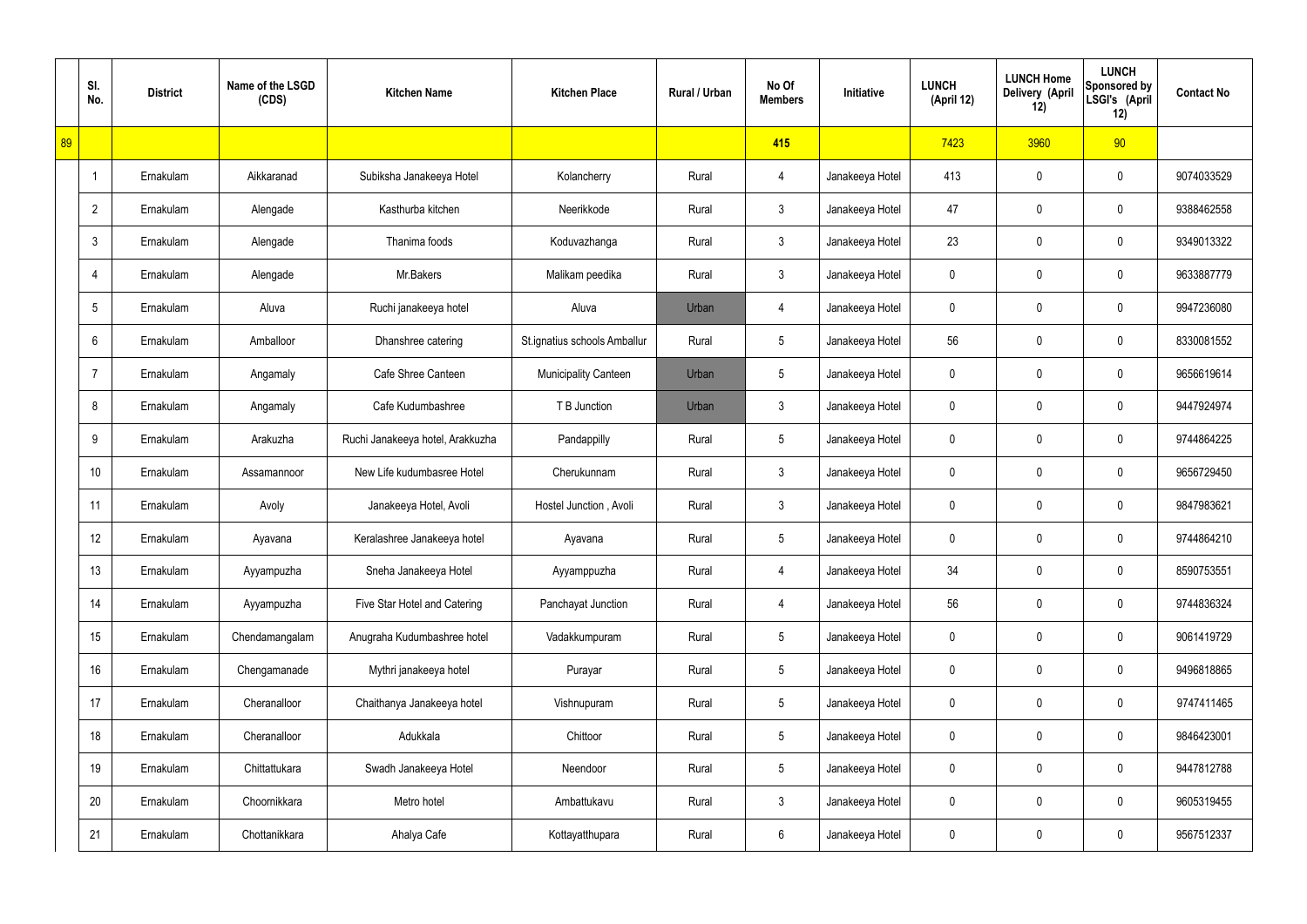| SI.<br>No. | <b>District</b> | Name of the LSGD<br>(CDS) | <b>Kitchen Name</b>                | <b>Kitchen Place</b>                 | Rural / Urban | No Of<br><b>Members</b> | Initiative      | <b>LUNCH</b><br>(April 12) | <b>LUNCH Home</b><br>Delivery (April<br>12) | <b>LUNCH</b><br>Sponsored by<br>LSGI's (April<br>12) | <b>Contact No</b> |
|------------|-----------------|---------------------------|------------------------------------|--------------------------------------|---------------|-------------------------|-----------------|----------------------------|---------------------------------------------|------------------------------------------------------|-------------------|
| 22         | Ernakulam       | Edakkattuvayal            | SANDHVANAM JANAKEEYA HOTEL         | <b>PEPPATHI</b>                      | Rural         | $\mathbf{3}$            | Janakeeya Hotel | 0                          | 0                                           | 0                                                    | 9447047980        |
| 23         | Ernakulam       | Edathala                  | Veetiloru oonne                    | Manalimukke                          | Rural         | $\mathbf{3}$            | Janakeeya Hotel | 184                        | 0                                           | $\mathbf 0$                                          |                   |
| 24         | Ernakulam       | Edathala                  | Souhridam Kudumbashree canteen     | Edathala                             | Rural         | $\mathbf{3}$            | Janakeeya Hotel | 0                          | 0                                           | $\mathbf 0$                                          | 7593057378        |
| 25         | Ernakulam       | Edavanakkad               | Royal Hotel                        | Edavanakad                           | Rural         | $\mathbf{3}$            | Janakeeya Hotel | $\mathbf 0$                | 0                                           | $\boldsymbol{0}$                                     | 9446742863        |
| 26         | Ernakulam       | Elanji                    | janakiya hotel elanji              | elanji punjayathu junction           | Rural         | $5\phantom{.0}$         | Janakeeya Hotel | 0                          | 0                                           | 0                                                    | 8921266850        |
| 27         | Ernakulam       | Eloor                     | Nalanandhana janakeeya hotel       | Eloor                                | Urban         | $\mathbf{3}$            | Janakeeya Hotel | 65                         | 0                                           | $\mathbf 0$                                          | 8848524108        |
| 28         | Ernakulam       | Ezhikkara                 | Sree Rajarajeswari Janakeeya Hotel | Ezhikkara                            | Rural         | $5\phantom{.0}$         | Janakeeya Hotel | 0                          | 0                                           | $\mathbf 0$                                          | 7558020438        |
| 29         | Ernakulam       | Kadungalloor              | Snehitha janakeeya hotel           | Kadungalloor                         | Rural         | $\mathbf{3}$            | Janakeeya Hotel | $\mathbf 0$                | 0                                           | $\boldsymbol{0}$                                     | $9.20E+11$        |
| 30         | Ernakulam       | Kalady                    | Jyothi Vanitha Canteen             | Kalady                               | Rural         | $5\phantom{.0}$         | Janakeeya Hotel | 67                         | 0                                           | $\mathbf 0$                                          | 9544624439        |
| 31         | Ernakulam       | <b>Kalamassery East</b>   | Thanima Janakeeya Hotel            | Kangarappady Medical college<br>Road | Urban         | $\mathbf{3}$            | Janakeeya Hotel | $\mathbf 0$                | 0                                           | $\mathbf 0$                                          | 9745481742        |
| 32         | Ernakulam       | <b>Kalamassery East</b>   | Nanma janakeeya hotel              | HMT, kalammassery                    | Urban         | $\mathbf{3}$            | Janakeeya Hotel | 88                         | 0                                           | $\mathbf 0$                                          | 9061986861        |
| 33         | Ernakulam       | <b>Kalamassery West</b>   | Pulari janakeeya hotel             | Kunamthai                            | Urban         | $\mathbf{3}$            | Janakeeya Hotel | $\mathbf 0$                | 0                                           | $\mathbf 0$                                          | 7736594305        |
| 34         | Ernakulam       | <b>Kalamassery West</b>   | Kismath janakeeya hotel            | Vattekkunnam                         | Urban         | $\mathbf{3}$            | Janakeeya Hotel | 380                        | 0                                           | 0                                                    | 9895049873        |
| 35         | Ernakulam       | Kalloorkkad               | Puthuma Janakeeya Hotel            | Kallorkkad                           | Rural         | $\mathbf{3}$            | Janakeeya Hotel | $\mathbf 0$                | $\mathbf 0$                                 | $\pmb{0}$                                            | 7558091353        |
| 36         | Ernakulam       | Kanjoor                   | Ammachiyude Adukkala               | Parappuram                           | Rural         | 3 <sup>1</sup>          | Janakeeya Hotel | $\pmb{0}$                  | 0                                           | $\mathbf 0$                                          | 8547064578        |
| 37         | Ernakulam       | Karukutty                 | Anugraha Janakeeya Hotel           | Pallissery                           | Rural         | $5\phantom{.0}$         | Janakeeya Hotel | 0                          | 0                                           | $\mathbf 0$                                          | 8943838295        |
| 38         | Ernakulam       | Karumalloor               | Koottayma janakeeya hotel          | Kariyachira                          | Rural         | $\overline{4}$          | Janakeeya Hotel | $\pmb{0}$                  | 0                                           | $\mathbf 0$                                          | 8281548828        |
| 39         | Ernakulam       | Kavalangad                | Five star Janakeeya Hotel          | Nellimattom                          | Rural         | $5\phantom{.0}$         | Janakeeya Hotel | 0                          | 0                                           | $\mathbf 0$                                          | 9744705648        |
| 40         | Ernakulam       | Keerampara                | Abhaya Janakeeya Hotel             | Punnekkad                            | Rural         | $\overline{4}$          | Janakeeya Hotel | 77                         | 0                                           | $\mathbf 0$                                          | 9074528135        |
| 41         | Ernakulam       | Keezhmad                  | Sadyalayam janakeeya hotel         | Keezhmad                             | Rural         | $5\phantom{.0}$         | Janakeeya Hotel | 0                          | 0                                           | $\mathbf 0$                                          | 7012778281        |
| 42         | Ernakulam       | Kochi East                | ANNAPOORNA JANAKEEYA HOTEL         | ALINCHUVADU                          | Urban         | $5\phantom{.0}$         | Janakeeya Hotel | $\mathbf 0$                | $\mathbf 0$                                 | $\mathbf 0$                                          | 9567529849        |
| 43         | Ernakulam       | Kochi East                | YUMMEES KITCHEN                    | VADUTHALA                            | Urban         | $5\phantom{.0}$         | Janakeeya Hotel | 89                         | 0                                           | $\boldsymbol{0}$                                     | 9497680558        |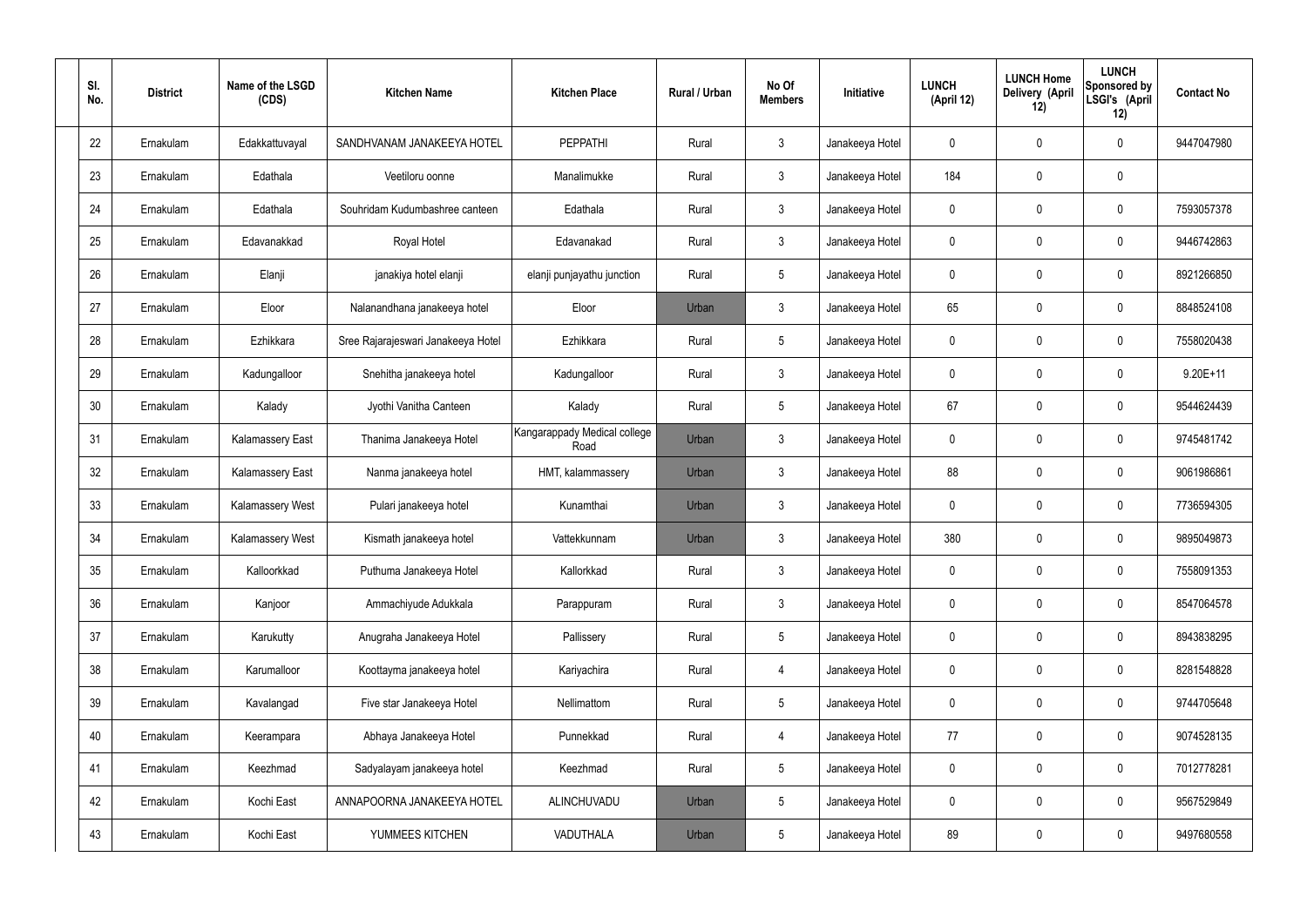|     | SI.<br>No. | <b>District</b> | Name of the LSGD<br>(CDS) | <b>Kitchen Name</b>              | <b>Kitchen Place</b>                      | <b>Rural / Urban</b> | No Of<br><b>Members</b> | Initiative      | <b>LUNCH</b><br>(April 12) | <b>LUNCH Home</b><br>Delivery (April<br>12) | <b>LUNCH</b><br><b>Sponsored by</b><br>LSGI's (April<br>12) | <b>Contact No</b> |
|-----|------------|-----------------|---------------------------|----------------------------------|-------------------------------------------|----------------------|-------------------------|-----------------|----------------------------|---------------------------------------------|-------------------------------------------------------------|-------------------|
|     | 44         | Ernakulam       | Kochi East                | ORUMA KITCHEN                    | <b>PACHALAM</b>                           | Urban                | $\mathbf{3}$            | Janakeeya Hotel | 0                          | 0                                           | $\mathbf 0$                                                 | 9497680558        |
|     | 45         | Ernakulam       | Kochi East                | <b>PONPULARI</b>                 | <b>KEERHI NAGAR,</b><br><b>ELAMAKKARA</b> | Urban                | $\mathfrak{Z}$          | Janakeeya Hotel | 66                         | 0                                           | $\boldsymbol{0}$                                            | 9446607548        |
|     | 46         | Ernakulam       | Kochi East                | <b>RUCHI CATERING</b>            | PUNNACKAL                                 | Urban                | 5                       | Janakeeya Hotel | 0                          | 0                                           | $\mathbf 0$                                                 | 9947080022        |
|     | 47         | Ernakulam       | Kochi East                | Samrudhi @ Kochi                 | Ernakulam North                           | Urban                | 14                      | Janakeeya Hotel | 1800                       | 846                                         | $\mathbf 0$                                                 | 9048609615        |
|     | 48         | Ernakulam       | Kochi South               | NEW AKSHAYA HOTEL                | <b>PONNURUNNI</b>                         | Urban                | 5                       | Janakeeya Hotel | 0                          | 0                                           | $\mathbf 0$                                                 | 8547855284        |
|     | 49         | Ernakulam       | Kochi South               | <b>AMMAS KITCHEN</b>             | <b>THEVARA</b>                            | Urban                | $\overline{4}$          | Janakeeya Hotel | 0                          | 0                                           | $\mathbf 0$                                                 | 8547855284        |
|     | 50         | Ernakulam       | Kochi South               | <b>FRIENDS</b>                   | <b>MINI PARK</b>                          | Urban                | 5                       | Janakeeya Hotel | 280                        | 0                                           | $\mathbf 0$                                                 | 9567127064        |
|     | 51         | Ernakulam       | Kochi West                | NAMMUDE ADUKKALA                 | <b>ERAVELI COLONY</b>                     | Urban                | 5                       | Janakeeya Hotel | 0                          | 0                                           | $\mathbf 0$                                                 | 9496025576        |
|     | 52         | Ernakulam       | Kochi West                | PUTHUMA KUDUMBASHREE HOTEL       | PALLURUTHY NADA                           | Urban                | 5                       | Janakeeya Hotel | 0                          | 0                                           | $\mathbf 0$                                                 | 9496025576        |
|     | 53         | Ernakulam       | Kochi West                | USHUS KUDUMBASHREE HOTEL         | <b>FORT KOCHI</b>                         | Urban                | $\overline{4}$          | Janakeeya Hotel | 0                          | 0                                           | $\pmb{0}$                                                   | 9847866090        |
|     | 54         | Ernakulam       | Koothattukulam            | Niravu janakeeya hotel           | Near ksrtc bus stand<br>koothattukulam    | Urban                | $\mathfrak{Z}$          | Janakeeya Hotel | 57                         | 0                                           | $\pmb{0}$                                                   | 9656619614        |
|     | 55         | Ernakulam       | Koovappady                | Kaipunyam Janakeeya hotel        | Koovappady                                | Rural                | 5                       | Janakeeya Hotel | 0                          | $\mathbf 0$                                 | $\boldsymbol{0}$                                            | 9526628158        |
|     | 56         | Ernakulam       | Kothamangalam             | P.K Janakeeya hotel              | Kothamangalam                             | Urban                | 3                       | Janakeeya Hotel | 45                         | 0                                           | $\mathbf 0$                                                 | 8156869114        |
|     | 57         | Ernakulam       | Kothamangalam             | Thanima catering unit            | Kothamangalam                             | Urban                | $\mathbf{3}$            | Janakeeya Hotel | 55                         | 0                                           | $\mathbf 0$                                                 | 9846664377        |
| 114 | 58         | Ernakulam       | Kottapady                 | Janakeeya Hotel                  | Kottappady junction                       | Rural                | $\mathbf{3}$            | Janakeeya Hotel | 0                          | 0                                           | $\mathbf 0$                                                 | 9497406993        |
|     | 59         | Ernakulam       | Kottuvally                | Amritha Janakeeya Hotel          | kottuvally                                | Rural                | 5                       | Janakeeya Hotel | 0                          | 0                                           | $\mathbf 0$                                                 | 8590034196        |
|     | 60         | Ernakulam       | Kumbalam                  | JANAKEEYA HOTEL KUMBALAM         | <b>MADAVANA</b>                           | Rural                | 5                       | Janakeeya Hotel | 0                          | 0                                           | $\pmb{0}$                                                   | 9746652717        |
|     | 61         | Ernakulam       | Kumbalangy                | St Antoneys kudumbashree         | OLD POST OFFICE                           | Rural                | $\mathbf{3}$            | Janakeeya Hotel | 77                         | 0                                           | $\pmb{0}$                                                   | 8138860764        |
|     | 62         | Ernakulam       | Kunnathunad               | Thripthi Janakeeya Hotel         | Pallikkara                                | Rural                | 6                       | Janakeeya Hotel | 0                          | 0                                           | $\pmb{0}$                                                   | 9744561425        |
|     | 63         | Ernakulam       | Kunnukara                 | Greenchilly cafe                 | Kunnukara                                 | Rural                | $\mathfrak{Z}$          | Janakeeya Hotel | 0                          | 0                                           | $\pmb{0}$                                                   | 9496852989        |
|     | 64         | Ernakulam       | Kunnukara                 | Thanima canteen                  | North aduvassery                          | Rural                | $5\phantom{.0}$         | Janakeeya Hotel | 0                          | 0                                           | $\pmb{0}$                                                   | 9744200583        |
|     | 65         | Ernakulam       | Kuttampuzha               | Nila kudumbashree janakiya hotel | Mini stadium, vadattupara                 | Rural                | $6\phantom{.}$          | Janakeeya Hotel | 0                          | 0                                           | $\pmb{0}$                                                   | 9496754018        |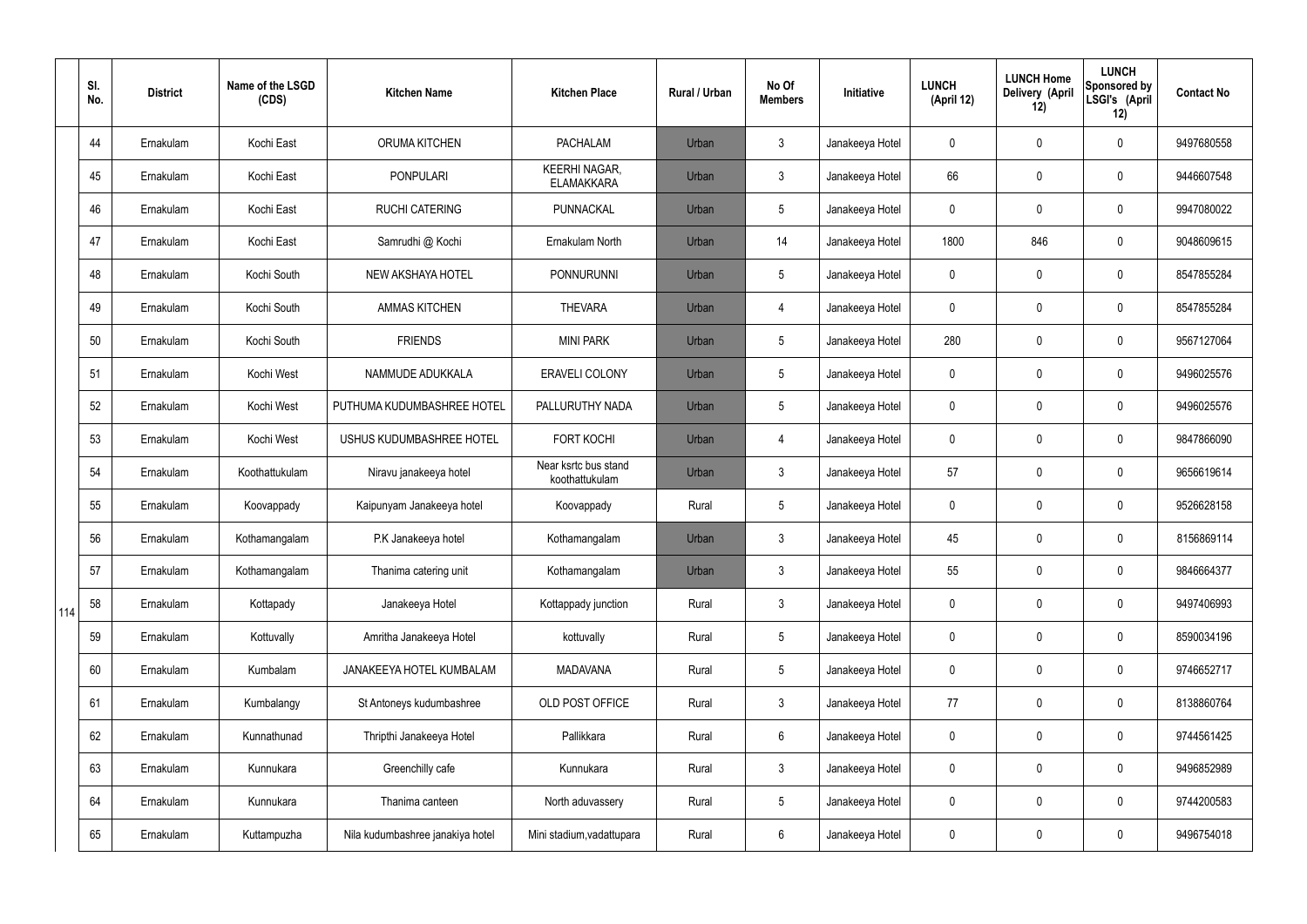| SI.<br>No. | <b>District</b> | Name of the LSGD<br>(CDS) | <b>Kitchen Name</b>            | <b>Kitchen Place</b>        | Rural / Urban | No Of<br><b>Members</b> | <b>Initiative</b> | <b>LUNCH</b><br>(April 12) | <b>LUNCH Home</b><br>Delivery (April<br>12) | <b>LUNCH</b><br>Sponsored by<br>LSGI's (April<br>12) | <b>Contact No</b> |
|------------|-----------------|---------------------------|--------------------------------|-----------------------------|---------------|-------------------------|-------------------|----------------------------|---------------------------------------------|------------------------------------------------------|-------------------|
| 66         | Ernakulam       | Kuzhippilly               | Janakeeya hotel                | Kuzhupilli                  | Rural         | $\mathbf 0$             | Janakeeya Hotel   | $\mathbf 0$                | 0                                           | $\mathbf 0$                                          | 9744631998        |
| 67         | Ernakulam       | Malayattoor               | Whats app Janakeeya Hotel      | Thottuva                    | Rural         | $\mathbf{3}$            | Janakeeya Hotel   | $\mathbf 0$                | 0                                           | $\mathbf 0$                                          | 9.19E+11          |
| 68         | Ernakulam       | Malayattoor               | Natturuchi Janakeeya Hotel     | Ettakkadavu                 | Rural         | $\mathbf{3}$            | Janakeeya Hotel   | $\mathbf 0$                | 0                                           | $\mathbf 0$                                          | 9745470234        |
| 69         | Ernakulam       | Maneed                    | Coral Island                   | Maneed                      | Rural         | $\overline{4}$          | Janakeeya Hotel   | 56                         | 0                                           | $\mathbf 0$                                          | 7012652495        |
| 70         | Ernakulam       | Manjalloor                | Thanima Kudumbashree hotel     | Vazhakkulam                 | Rural         | $5\phantom{.0}$         | Janakeeya Hotel   | $\mathbf 0$                | 0                                           | $\mathbf 0$                                          | 7306907918        |
| 71         | Ernakulam       | Manjapra                  | Sara's Kitchen                 | Puthenpalli                 | Rural         | $\mathbf{3}$            | Janakeeya Hotel   | $\mathbf 0$                | 0                                           | $\mathbf 0$                                          | 8547392730        |
| 72         | Ernakulam       | Maradu                    | <b>VANITHA HOTEL</b>           | <b>KUNDANNOR JN</b>         | Urban         | $\overline{4}$          | Janakeeya Hotel   | $\mathbf 0$                | 0                                           | $\mathbf 0$                                          | 9349505008        |
| 73         | Ernakulam       | Marady                    | Janakeeya hotel, Marady        | Unnakkuppa                  | Rural         | $\overline{4}$          | Janakeeya Hotel   | $\mathbf 0$                | 0                                           | $\mathbf 0$                                          | 9947943177        |
| 74         | Ernakulam       | Mazhuvannoor              | Sruthi Janakeeya Hotel         | Valayanchirangara           | Rural         | $\mathbf{3}$            | Janakeeya Hotel   | $\mathbf 0$                | 0                                           | $\mathbf 0$                                          | 9747924485        |
| 75         | Ernakulam       | Mookkannoor               | Mammaks Kitchen                | Mookkannoor                 | Rural         | $\mathbf{3}$            | Janakeeya Hotel   | $\mathbf 0$                | 0                                           | $\mathbf 0$                                          | $9.19E + 11$      |
| 76         | Ernakulam       | Mudakkuzha                | Janakeeya Hotel                | Mudakkuzha                  | Rural         | $\mathbf{3}$            | Janakeeya Hotel   | $\mathbf 0$                | 0                                           | $\mathbf 0$                                          | $9.19E + 11$      |
| 77         | Ernakulam       | Mulanthuruthy             | Sulabha                        | karikode, mulanthuruthy     | Rural         | $\mathbf 0$             | Janakeeya Hotel   | $\mathbf 0$                | 0                                           | $\mathbf 0$                                          | 9633427553        |
| 78         | Ernakulam       | Mulavukad                 | Kudumbashree Veetile bakshanam | Mulavukad                   | Rural         | $5\phantom{.0}$         | Janakeeya Hotel   | 58                         | 68                                          | $\mathbf 0$                                          | 9061339557        |
| 79         | Ernakulam       | Muvattupuzha              | Oottupura                      | Muvattupuzha                | Urban         | $\mathbf{3}$            | Janakeeya Hotel   | $\mathbf 0$                | $\mathbf 0$                                 | $\mathbf 0$                                          |                   |
| 80         | Ernakulam       | Nayarambalam              | Four star cafe                 | Nayarambalam                | Rural         | $\mathbf{3}$            | Janakeeya Hotel   | $\mathbf 0$                | $\mathbf 0$                                 | $\mathbf 0$                                          | 8891755948        |
| 81         | Ernakulam       | Nedumbassery              | Thani Nadan                    | Athani                      | Rural         | $5\overline{)}$         | Janakeeya Hotel   | $\mathbf 0$                | 0                                           | $\mathbf 0$                                          | 8138917514        |
| 82         | Ernakulam       | Nellikuzhy                | Janakeeya Hotel                | Nellikkuzhi                 | Rural         | $\mathbf{3}$            | Janakeeya Hotel   | 96                         | 0                                           | $\mathbf 0$                                          | 9562713076        |
| 83         | Ernakulam       | Njarakkal                 | Kripa Catering Unit            | Njarakkal                   | Rural         | $\mathbf{3}$            | Janakeeya Hotel   | $\mathbf 0$                | 0                                           | $\mathbf 0$                                          | 9567534006        |
| 84         | Ernakulam       | Okkal                     | Manna Janakeeya Hotel          | Edavoor                     | Rural         | $\overline{4}$          | Janakeeya Hotel   | $\mathbf 0$                | 0                                           | $\mathbf 0$                                          | 9539507674        |
| 85         | Ernakulam       | Paingottoor               | Janakeeya hotel                | Paingottoor                 | Rural         | $\overline{7}$          | Janakeeya Hotel   | $\pmb{0}$                  | 0                                           | $\mathbf 0$                                          | 9656855730        |
| 86         | Ernakulam       | Paipra                    | Nanma Janakeeya Hotel          | Pezhakkappilly              | Rural         | $\mathfrak{Z}$          | Janakeeya Hotel   | 34                         | 0                                           | $\mathbf 0$                                          | 9567747725        |
| 87         | Ernakulam       | Pallarimangalam           | Janakeeya Hotel                | Janakeeya Hotel, Koovalloor | Rural         | 4                       | Janakeeya Hotel   | 0                          | 0                                           | $\mathbf 0$                                          | 7025992310        |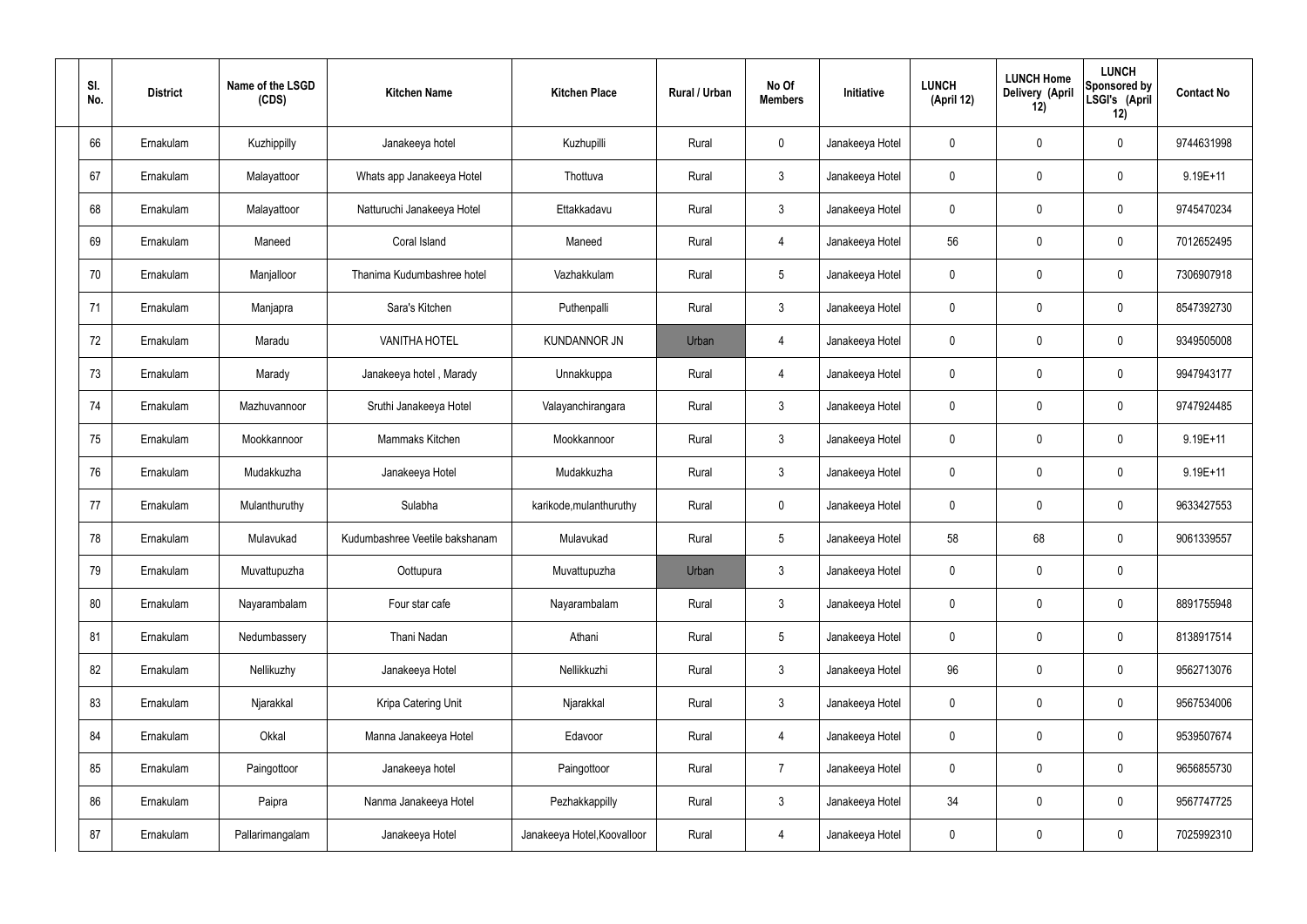| SI.<br>No. | <b>District</b> | Name of the LSGD<br>(CDS) | <b>Kitchen Name</b>                                             | <b>Kitchen Place</b>                        | Rural / Urban | No Of<br><b>Members</b> | <b>Initiative</b> | <b>LUNCH</b><br>(April 12) | <b>LUNCH Home</b><br>Delivery (April<br>12) | <b>LUNCH</b><br>Sponsored by<br>LSGI's (April<br>12) | <b>Contact No</b> |
|------------|-----------------|---------------------------|-----------------------------------------------------------------|---------------------------------------------|---------------|-------------------------|-------------------|----------------------------|---------------------------------------------|------------------------------------------------------|-------------------|
| 88         | Ernakulam       | Pallipuram                | SANTHWANAM Janakeeyahotel                                       | Pothen valav                                | Rural         | $5\phantom{.0}$         | Janakeeya Hotel   | $\mathbf 0$                | 0                                           | $\mathbf 0$                                          | 9747525176        |
| 89         | Ernakulam       | Pambakkuda                | viswastha catering unit                                         | pambakkuda block punjayathu<br>building     | Rural         | $\overline{4}$          | Janakeeya Hotel   | $\mathbf 0$                | 0                                           | $\mathbf 0$                                          | 9946404045        |
| 90         | Ernakulam       | Parakkadave               | Thejus catering unit                                            | Moozhikkulam                                | Rural         | 10 <sup>°</sup>         | Janakeeya Hotel   | $\mathbf 0$                | 0                                           | $\mathbf 0$                                          | 9847936303        |
| 91         | Ernakulam       | Paravoor                  | sree vigneswara sc cafe                                         | Govt.boys' HSS, N.Paravur                   | Urban         | 4                       | Janakeeya Hotel   | $\mathbf 0$                | 0                                           | $\mathbf 0$                                          |                   |
| 92         | Ernakulam       | Perumbavoor               | <b>JANAKEEYA HOTEL MINI CIVIL</b><br><b>STATION PERUMBAVOOR</b> | <b>CIVIL STATION</b>                        | Urban         | $\mathbf{3}$            | Janakeeya Hotel   | $\mathbf 0$                | 0                                           | $\mathbf 0$                                          | 9847008734        |
| 93         | Ernakulam       | Perumbavoor               | Swath kudumbashree canteen                                      | Perumbavoor                                 | Urban         | $\mathbf{3}$            | Janakeeya Hotel   | $\mathbf 0$                | 0                                           | $\mathbf 0$                                          | 9847015470        |
| 94         | Ernakulam       | Perumbavoor               | Janakeeya Hotel                                                 | Kanjirakkad pallippady                      | Urban         | $\mathbf{3}$            | Janakeeya Hotel   | $\mathbf 0$                | 0                                           | $\mathbf 0$                                          | 9847015470        |
| 95         | Ernakulam       | Pindimana                 | Janakeeya hotel                                                 | Muthamkuzhi                                 | Rural         | $\overline{4}$          | Janakeeya Hotel   | 55                         | 0                                           | $\mathbf 0$                                          | 9656297799        |
| 96         | Ernakulam       | Piravam                   | sneha canteen                                                   | municipality building base floor<br>piravom | Urban         | 4                       | Janakeeya Hotel   | 175                        | $\mathbf 0$                                 | $\mathbf 0$                                          | 8075376906        |
| 97         | Ernakulam       | Pootrikka                 | <b>GRANDMA JANAKEEYA HOTEL</b>                                  | <b>CHOONDI</b>                              | Rural         | $\mathbf{3}$            | Janakeeya Hotel   | $\mathbf 0$                | 0                                           | $\mathbf 0$                                          | 9400550287        |
| 98         | Ernakulam       | Pothanikkad               | Taj hotel                                                       | Pothanikkad                                 | Rural         | $\mathbf{3}$            | Janakeeya Hotel   | $\mathbf 0$                | 0                                           | $\mathbf 0$                                          | 9645079573        |
| 99         | Ernakulam       | Puthanvelikkara           | Panjami cafe kudumbashree                                       | Near panjayath office                       | Rural         | $5\phantom{.0}$         | Janakeeya Hotel   | 76                         | 0                                           | $\mathbf 0$                                          | 9645530669        |
| 100        | Ernakulam       | Ramamangalam              | Kalavara janakeeya hotel                                        | ramamngalam                                 | Rural         | 4                       | Janakeeya Hotel   | 180                        | 0                                           | $\mathbf 0$                                          | 9961344346        |
| 101        | Ernakulam       | Rayamangalam              | Arya canteen                                                    | Kuruppampady                                | Rural         | $\mathbf{3}$            | Janakeeya Hotel   | $\mathbf 0$                | 0                                           | $\mathbf 0$                                          | 8281825730        |
| 102        | Ernakulam       | Thirumarady               | janakiya hotel thirumarady                                      | edappara jn.                                | Rural         | $\mathfrak{Z}$          | Janakeeya Hotel   | $\pmb{0}$                  | 0                                           | $\mathbf 0$                                          | 7594811868        |
| 103        | Ernakulam       | Thiruvaniyoor             | Thanima                                                         | Thiruvaniyoor                               | Rural         | $\mathbf 0$             | Janakeeya Hotel   | $\pmb{0}$                  | 0                                           | $\mathbf 0$                                          | 9061239698        |
| 104        | Ernakulam       | Thrikkakkara East         | Thanima Janakeeya Hotel                                         | Kakkanad                                    | Urban         | 8                       | Janakeeya Hotel   | $\mathbf 0$                | 0                                           | $\mathbf 0$                                          | 9207134763        |
| 105        | Ernakulam       | Thrikkakkara west         | Janakeeya hotel                                                 | Chembumukku                                 | Urban         | $5\phantom{.0}$         | Janakeeya Hotel   | 397                        | 0                                           | $\mathbf 0$                                          | 9496530576        |
|            | Ernakulam       | Thrikkakara East          | Kalavara janakeeya hotel                                        | Kusumagiri kakkanadu                        | Urban         | $\sqrt{5}$              | Janakeeya Hotel   | $\pmb{0}$                  | 0                                           | $\mathbf 0$                                          | 8921205134        |
| 106        | Ernakulam       | Thuravoor                 | e-grill Janakeeya Hotel                                         | Yudapuram                                   | Rural         | 4                       | Janakeeya Hotel   | 45                         | 0                                           | $\mathbf 0$                                          | 9526845935        |
| 107        | Ernakulam       | Tripunithura              | Janakeeya Hotel Tripunithura                                    | Eroor                                       | Urban         | $\mathbf{3}$            | Janakeeya Hotel   | 57                         | 0                                           | $\mathbf 0$                                          | 8137977644        |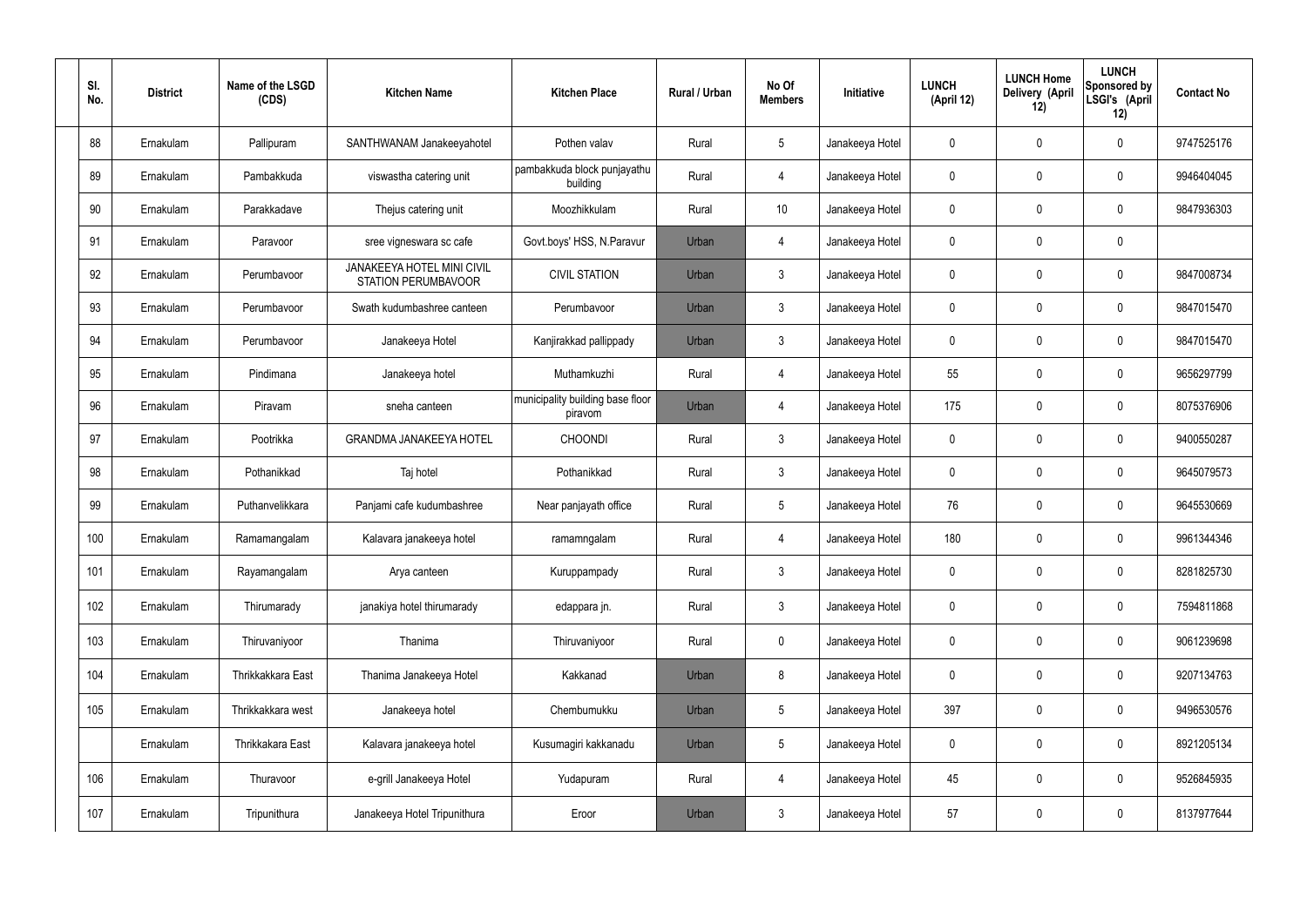|     | SI.<br>No.      | <b>District</b> | Name of the LSGD<br>(CDS) | <b>Kitchen Name</b>                         | <b>Kitchen Place</b>                              | Rural / Urban | No Of<br><b>Members</b> | Initiative      | <b>LUNCH</b><br>(April 12) | <b>LUNCH Home</b><br>Delivery (April<br>12) | <b>LUNCH</b><br><b>Sponsored by</b><br>LSGI's (April<br>12) | <b>Contact No</b> |
|-----|-----------------|-----------------|---------------------------|---------------------------------------------|---------------------------------------------------|---------------|-------------------------|-----------------|----------------------------|---------------------------------------------|-------------------------------------------------------------|-------------------|
|     | 108             | Ernakulam       | Vadakkekkara              | vadakkekkara kudumbasree janakeeya<br>hotel | Madaplathuruth                                    | Rural         | 4                       | Janakeeya Hotel | 0                          | 0                                           | $\pmb{0}$                                                   | 8301806778        |
|     | 109             | Ernakulam       | Vadavukode<br>Puthancruz  | <b>JANAKEEYA HOTEL</b>                      | Puthencruz                                        | Rural         | $\mathfrak{Z}$          | Janakeeya Hotel | 0                          | $\mathbf 0$                                 | $\pmb{0}$                                                   | $9.19E + 11$      |
|     | 110             | Ernakulam       | Valakom                   | Ruchi                                       | Valakom                                           | Rural         | $5\phantom{.0}$         | Janakeeya Hotel | 0                          | 0                                           | $\pmb{0}$                                                   | 9074232700        |
|     | 111             | Ernakulam       | Varapuzha                 | <b>DURGA ACTIVITY</b>                       | <b>CHETTIBHAGAM</b>                               | Rural         | 8                       | Janakeeya Hotel | 0                          | 0                                           | $\mathbf 0$                                                 | 9496160074        |
|     | 112             | Ernakulam       | Vazhakulam                | Three Star Hotel                            | Marampally                                        | Rural         | $\mathfrak{Z}$          | Janakeeya Hotel | 34                         | $\mathbf 0$                                 | $\pmb{0}$                                                   | 6282644893        |
|     | 113             | Ernakulam       | Vengola                   | Janakeeya Hotel                             | Pathipalam                                        | Rural         | $5\phantom{.0}$         | Janakeeya Hotel | 88                         | 0                                           | $\pmb{0}$                                                   | 8137887455        |
|     | 114             | Ernakulam       | Vengoor                   | <b>JANAKEEYA HOTEL</b>                      | Choorathod                                        | Rural         | 4                       | Janakeeya Hotel | 42                         | $\mathbf 0$                                 | $\pmb{0}$                                                   | 9656904682        |
| 114 |                 |                 |                           |                                             |                                                   |               | 449                     |                 | 5352                       | 914                                         | $\overline{0}$                                              |                   |
|     | $\overline{1}$  | Idukki          | Adimaly                   | Friends Janakeeya Hotel                     | Adimaly                                           | Rural         | $\overline{4}$          | Janakeeya Hotel | 156                        | $\mathbf 0$                                 | $\pmb{0}$                                                   | 9961635779        |
|     | $\overline{2}$  | Idukki          | Alackode                  | Five Star Canteen                           | Elamdesham Block<br>Panchayath Building, Alakode  | Rural         | $5\phantom{.0}$         | Janakeeya Hotel | 33                         | 0                                           | $\pmb{0}$                                                   | 9961482164        |
|     | $\mathbf{3}$    | Idukki          | Arakkulam                 | Sabhalyam                                   | Moolamattom                                       | Rural         | 4                       | Janakeeya Hotel | 206                        | 0                                           | $\pmb{0}$                                                   | 8848124921        |
|     | 4               | Idukki          | Ayyappancovil             | Maria Janakeeya Hotel                       | Parappu                                           | Rural         | $\mathfrak{Z}$          | Janakeeya Hotel | 149                        | 0                                           | $\pmb{0}$                                                   | 9544622096        |
|     | 5               | Idukki          | Bysonvalley               | Famous Janakiya Hotel                       | Pottankad                                         | Rural         | 4                       | Janakeeya Hotel | 71                         | 0                                           | $\mathbf 0$                                                 | 9744566398        |
|     | $6\phantom{.}6$ | Idukki          | Chakkupallam              | Vanithasree Janakeeya Hotel                 | Anakkara                                          | Rural         | $\mathbf{3}$            | Janakeeya Hotel | 281                        | 0                                           | $\mathbf 0$                                                 | 8075143547        |
|     | $\overline{7}$  | Idukki          | Devikulam                 | Kudumbashree Janakeeya Hotel                | Echo point                                        | Rural         | $\mathbf{3}$            | Janakeeya Hotel | 0                          | $\mathbf 0$                                 | $\mathbf 0$                                                 | 8281640208        |
|     | 8               | Idukki          | Edavetty                  | Kudumbashree Janakeeya Hotel                | Edavetty                                          | Rural         | $\mathfrak{Z}$          | Janakeeya Hotel | $\mathbf 0$                | $\pmb{0}$                                   | $\pmb{0}$                                                   | 6238694173        |
|     | $9\,$           | Idukki          | Erattayar                 | Vanitha Janakeeya Hotel                     | Erattayar                                         | Rural         | 4                       | Janakeeya Hotel | 122                        | $\pmb{0}$                                   | $\mathbf 0$                                                 | 9188166929        |
|     | 10              | Idukki          | Kamakshi                  | Kripa Catering                              | Thankamani                                        | Rural         | $5\phantom{.0}$         | Janakeeya Hotel | 279                        | $\pmb{0}$                                   | $\pmb{0}$                                                   | 9544021398        |
|     | 11              | Idukki          | Kanchiyar                 | Swadh Janakeeya Hotel                       | Kanchiyar                                         | Rural         | $5\phantom{.0}$         | Janakeeya Hotel | 118                        | $\pmb{0}$                                   | $\mathbf 0$                                                 | 8606856496        |
|     | 12              | Idukki          | Kanjikkuzhi               | Samarppanam                                 | Kanjikkuzhi                                       | Rural         | 4                       | Janakeeya Hotel | 148                        | $\pmb{0}$                                   | $\mathbf{1}$                                                | 9447169262        |
|     | 13              | Idukki          | Kanthaloor                | Morningstar Janakeeya Hotel                 | Sahayagiri complex, near<br>Kanthalloor Bus stand | Rural         | 4                       | Janakeeya Hotel | 122                        | $\pmb{0}$                                   | $\mathbf 0$                                                 | 9447941632        |
|     | 14              | Idukki          | Karimannoor               | Rujiya Catering Unit                        | Karimannoor                                       | Rural         | $\overline{5}$          | Janakeeya Hotel | 160                        | 0                                           | $\pmb{0}$                                                   | 9497454952        |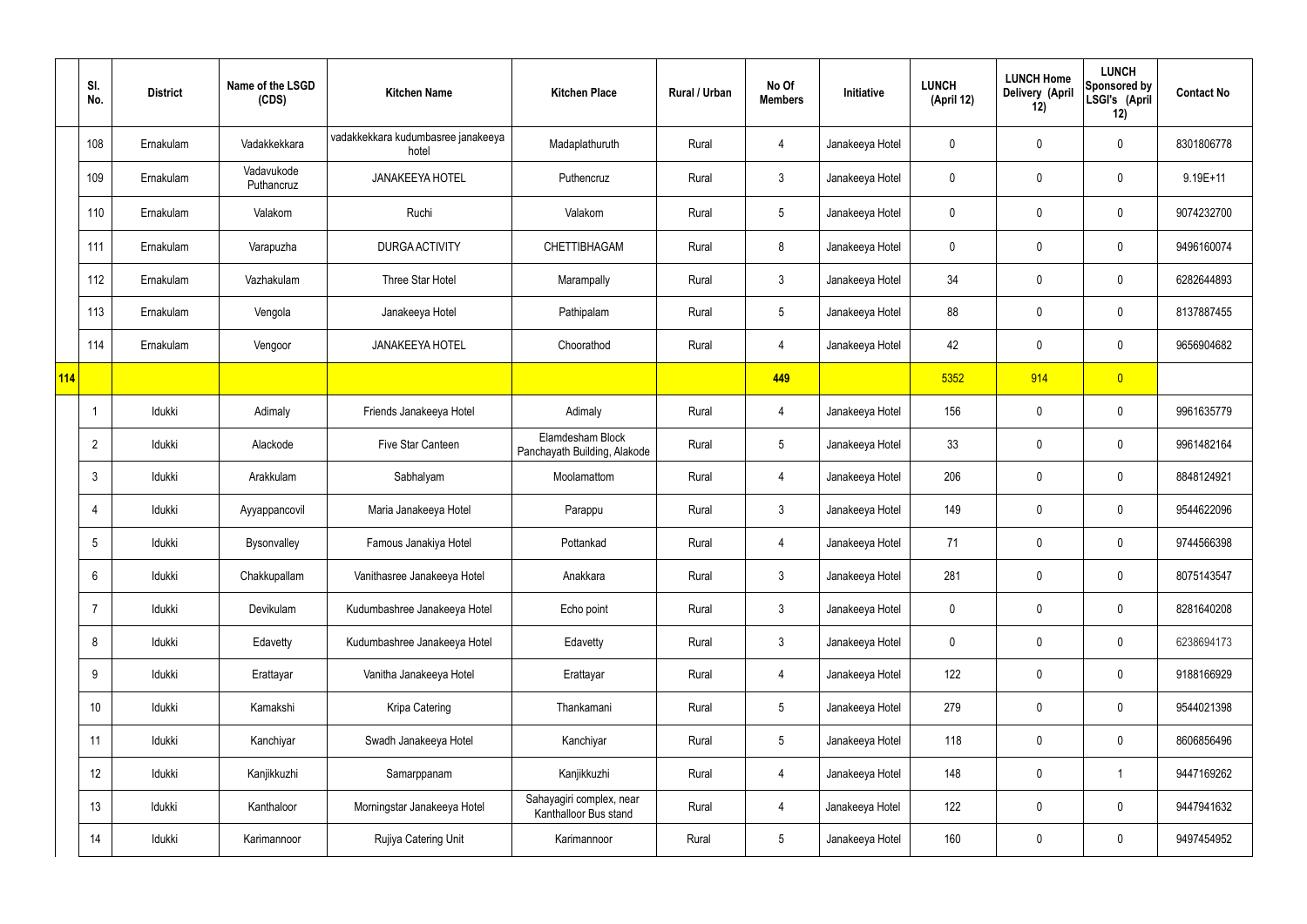|    | SI.<br>No. | <b>District</b> | Name of the LSGD<br>(CDS) | <b>Kitchen Name</b>                | <b>Kitchen Place</b>          | <b>Rural / Urban</b> | No Of<br><b>Members</b> | Initiative      | <b>LUNCH</b><br>(April 12) | <b>LUNCH Home</b><br>Delivery (April<br>12) | <b>LUNCH</b><br>Sponsored by<br>LSGI's (April<br>12) | <b>Contact No</b> |
|----|------------|-----------------|---------------------------|------------------------------------|-------------------------------|----------------------|-------------------------|-----------------|----------------------------|---------------------------------------------|------------------------------------------------------|-------------------|
|    | 15         | Idukki          | Karunapuram               | Karuna Hotel                       | Panchayathu complex           | Rural                | 4                       | Janakeeya Hotel | 226                        | $\mathbf 0$                                 | $\pmb{0}$                                            | 9961152820        |
|    | 16         | Idukki          | Kattappana                | Karunya Janakeeya Hotel            | Kattappana                    | Urban                | 5                       | Janakeeya Hotel | 265                        | $\pmb{0}$                                   | $\pmb{0}$                                            | 9497684477        |
|    | 17         | Idukki          | Kodikkulam                | Kulirma Janakiya Hotel             | Kodikkulam                    | Rural                | $6\phantom{.}$          | Janakeeya Hotel | 64                         | 0                                           | $\pmb{0}$                                            | 9605111852        |
|    | 18         | Idukki          | Kokkayar                  | Sevana Janakeeya hotel             | 35th Mile                     | Rural                | $\mathfrak{Z}$          | Janakeeya Hotel | 23                         | $\pmb{0}$                                   | $\pmb{0}$                                            | 9562067674        |
|    | 19         | Idukki          | Konnathadi                | Friends Janakeeya Hotel            | Panickankudi                  | Rural                | $6\overline{6}$         | Janakeeya Hotel | 0                          | 0                                           | $\pmb{0}$                                            | 9544048878        |
|    | 20         | Idukki          | Konnathadi                | Janapriya Janakeeya Hotel          | Konnathadi                    | Rural                | $\mathbf{3}$            | Janakeeya Hotel | 85                         | $\mathbf 0$                                 | $\pmb{0}$                                            | 9895147074        |
|    | 21         | Idukki          | Kudayathoor               | Kudumbashree Janakeeya Hotel       | Kanjar                        | Rural                | $\mathbf{3}$            | Janakeeya Hotel | 78                         | $\mathbf 0$                                 | $\pmb{0}$                                            | 9526762560        |
|    | 22         | Idukki          | Kumaramangalam            | Kumaramangalam Janakeeya Hotel     | Kumaramangalam                | Rural                | 4                       | Janakeeya Hotel | 140                        | $\mathbf 0$                                 | $\pmb{0}$                                            | 9745633509        |
|    | 23         | Idukki          | Kumili                    | Ruchi Hotel                        | Kumili                        | Rural                | 4                       | Janakeeya Hotel | 138                        | $\mathbf 0$                                 | $\mathbf 0$                                          | 9447980637        |
|    | 24         | Idukki          | Manakkadu                 | Vanitha Hotel                      | Chittoor                      | Rural                | $\mathbf{3}$            | Janakeeya Hotel | 0                          | $\mathbf 0$                                 | $\pmb{0}$                                            | 8330097933        |
| 50 | 25         | Idukki          | Mankulam                  | Jeevanam Catering Janakeeya Hotel  | Panchayathu Building          | Rural                | 4                       | Janakeeya Hotel | 66                         | 0                                           | $\pmb{0}$                                            | 9495060505        |
|    | 26         | Idukki          | Mankulam                  | Happy Janakéeya Hotel              | Aanakkulam                    | Rural                | $\mathfrak{Z}$          | Janakeeya Hotel | 60                         | $\mathbf 0$                                 | $\pmb{0}$                                            | 9496251027        |
|    | 27         | Idukki          | Marayoor                  | Malabar food court Janakeeya Hotel | Marayoor Near IDCB bank       | Rural                | 4                       | Janakeeya Hotel | 171                        | $\mathbf 0$                                 | 0                                                    | 9446925610        |
|    | 28         | Idukki          | Mariyapuram               | Anaswara Hotel & Catering          | Idukki                        | Rural                | 4                       | Janakeeya Hotel | 135                        | $\mathbf 0$                                 | $\mathbf 0$                                          | 9526329438        |
|    | 29         | Idukki          | Munnar                    | Annapoorna catering                | Lorry stand, old munnar       | Rural                | 5 <sub>5</sub>          | Janakeeya Hotel | 235                        | $\mathbf 0$                                 | $\pmb{0}$                                            | 8281009478        |
|    | 30         | Idukki          | Muttom                    | Nila Janakeeya Hotel               | Muttom                        | Rural                | $\mathbf{3}$            | Janakeeya hotel | 335                        | $\mathbf 0$                                 | $\mathbf 0$                                          | 9961104818        |
|    | 31         | Idukki          | Nedumkandam               | Annus catering                     | Nedumkandam<br>Kizhakkekavala | Rural                | 4                       | Janakeeya Hotel | 219                        | $\mathbf 0$                                 | $\mathbf 0$                                          | 9747458576        |
|    | 32         | Idukki          | Pallivasal                | <b>Blessing Janakeeya Hotel</b>    | Pallivasal                    | Rural                | 4                       | Janakeeya Hotel | 98                         | $\mathbf 0$                                 | $\mathbf 0$                                          | 9947981574        |
|    | 33         | Idukki          | Pampadumpara              | Thripthy Janakeeya Hotel           | Pampadumpara                  | Rural                | $\mathbf{3}$            | Janakeeya Hotel | 197                        | $\mathbf 0$                                 | $\mathbf 0$                                          | 9207150558        |
|    | 34         | Idukki          | Peermedu                  | Thripthy Janakeeya Hotel           | Peermedu                      | Rural                | 3 <sup>1</sup>          | Janakeeya Hotel | 102                        | $\mathbf 0$                                 | $\mathbf 0$                                          | 9633311267        |
|    | 35         | Idukki          | Peruvanthanam             | Janakeeya Hotel                    | Peruvanthanam                 | Rural                | $5\phantom{.0}$         | Janakeeya Hotel | 60                         | $\mathbf 0$                                 | $\pmb{0}$                                            | 9562274720        |
|    | 36         | Idukki          | Purappuzha                | Ammas Janakeeya Hotel              | Purappuzha                    | Rural                | $\mathfrak{Z}$          | Janakeeya Hotel | 60                         | 0                                           | $\pmb{0}$                                            | 9744954032        |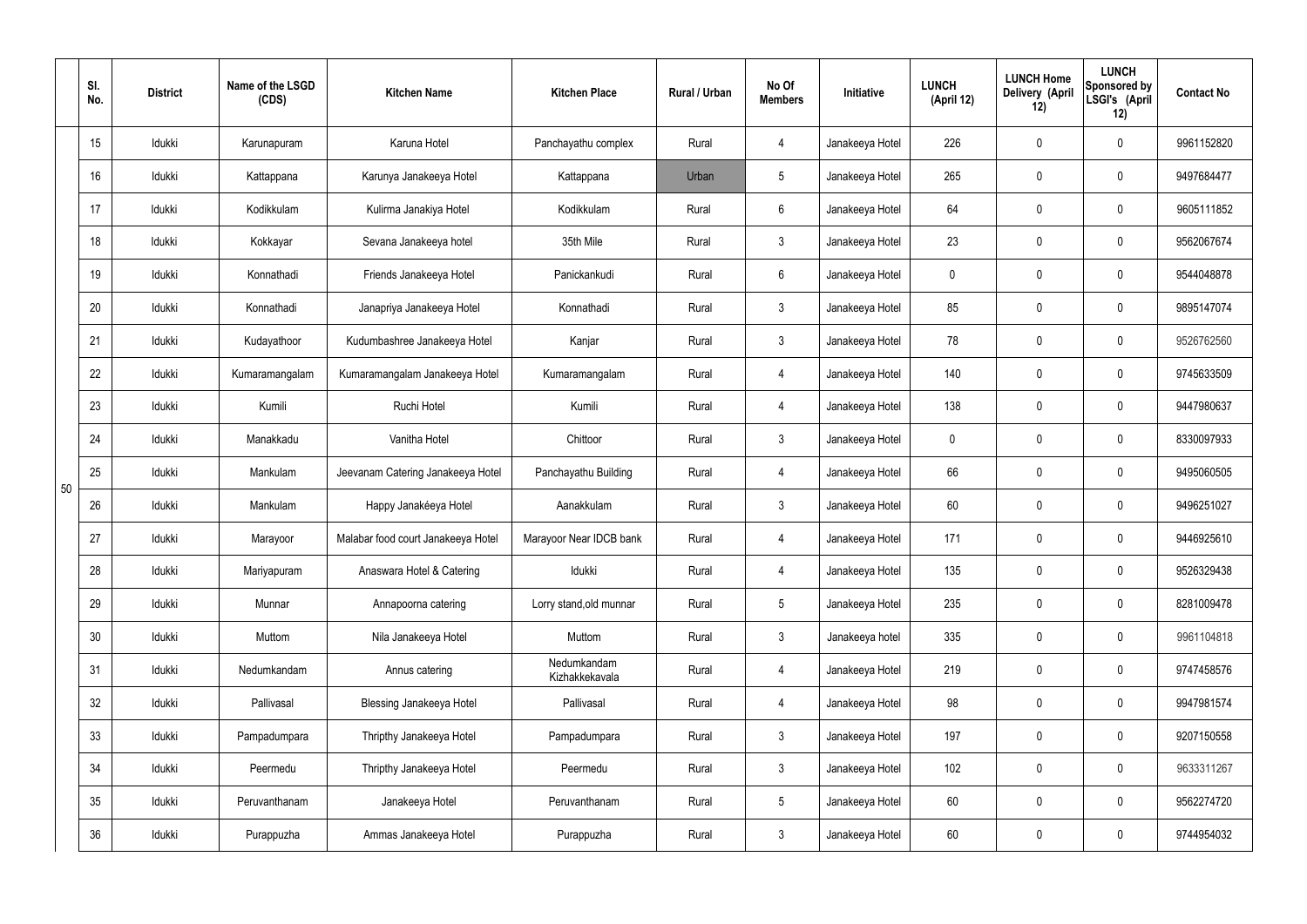|    | SI.<br>No.      | <b>District</b> | Name of the LSGD<br>(CDS) | <b>Kitchen Name</b>                       | <b>Kitchen Place</b>                      | Rural / Urban | No Of<br><b>Members</b> | Initiative      | <b>LUNCH</b><br>(April 12) | <b>LUNCH Home</b><br>Delivery (April<br>12) | <b>LUNCH</b><br>Sponsored by<br>LSGI's (April<br>12) | <b>Contact No</b> |
|----|-----------------|-----------------|---------------------------|-------------------------------------------|-------------------------------------------|---------------|-------------------------|-----------------|----------------------------|---------------------------------------------|------------------------------------------------------|-------------------|
|    | 37              | Idukki          | Rajakkadu                 | Janakeeya Hotel                           | Rajakkadu Town                            | Rural         | $\mathbf{3}$            | Janakeeya Hotel | 448                        | $\mathbf 0$                                 | $\mathbf 0$                                          | 9446766999        |
|    | 38              | Idukki          | Rajakumari                | Aiswarya Vanitha Restaurent               | Rajakumari South                          | Rural         | $\overline{4}$          | Janakeeya Hotel | 380                        | $\mathbf 0$                                 | $\mathbf 0$                                          | 9526570410        |
|    | 39              | Idukki          | Santhanpara               | Janakeeya Hotel                           | Santhanpara                               | Rural         | $\overline{4}$          | Janakeeya Hotel | 188                        | $\mathbf 0$                                 | $\mathbf 0$                                          | 9526174553        |
|    | 40              | Idukki          | Senapathy                 | Ammoose Hotel                             | Mangathotty                               | Rural         | $\mathbf{3}$            | Janakeeya Hotel | 90                         | $\mathbf 0$                                 | $\mathbf 0$                                          | 9539396626        |
|    | 41              | Idukki          | Udumbannoor               | Kudumbashree Janakeeya Hotel              | Udumbannor                                | Rural         | $\mathbf{3}$            | Janakeeya Hotel | 286                        | $\mathbf 0$                                 | $\mathbf 0$                                          | 9633678438        |
|    | 42              | Idukki          | Upputhara                 | Samarppitha Janakeeya hotel               | Upputhara                                 | Rural         | $5\phantom{.0}$         | Janakeeya Hotel | 133                        | $\mathbf 0$                                 | $\mathbf 0$                                          | 9526590710        |
|    | 43              | Idukki          | Vandanmedu                | Dharshana Janakeeya Hotel                 | Vandanmedu                                | Rural         | $\overline{4}$          | Janakeeya Hotel | 220                        | $\mathbf 0$                                 | $\mathbf 0$                                          | 9744038737        |
|    | 44              | Idukki          | Vandiperiyar              | Vandiperiyar Janakeeya Hotel              | Vandiperiyar                              | Rural         | $5\overline{)}$         | Janakeeya Hotel | 287                        | $\mathbf 0$                                 | $\mathbf 0$                                          | 8086863254        |
|    | 45              | Idukki          | Vannappuram               | Souhrudham Janakeeya Hotel                | Vannappuram                               | Rural         | $5\overline{)}$         | Janakeeya Hotel | 46                         | $\mathbf 0$                                 | $\mathbf 0$                                          | 8113054492        |
|    | 46              | Idukki          | Vathikudy                 | Mahima                                    | Murickassery                              | Rural         | $\mathbf{3}$            | Janakeeya Hotel | 156                        | $\mathbf 0$                                 | $\mathbf 0$                                          | 8289945652        |
|    | 47              | Idukki          | Vattavada                 | Vattavada Kudumbashree Janakeeya<br>Hotel | Keekkara, Kovilur                         | Rural         | $\overline{4}$          | Janakeeya Hotel | 190                        | $\pmb{0}$                                   | $\mathbf 0$                                          | 9497790469        |
|    | 48              | Idukki          | Vazhathoppu               | Grahalakshmi Hotel & Catering             | Cheruthoni                                | Rural         | $\overline{4}$          | Janakeeya Hotel | 172                        | $\mathbf 0$                                 | $\overline{2}$                                       | 9496178884        |
|    | 49              | Idukki          | Vellathooval              | Flowers Janakeeya Hotel                   | Vellathooval                              | Rural         | $\overline{4}$          | Janakeeya Hotel | $\mathbf 0$                | $\mathbf 0$                                 | $\mathbf 0$                                          | 9961419892        |
|    | 50              | Idukki          | Velliyamattam             | Padhayam Kudumbashree Janakeeya<br>Hotel  | Velliyamattam                             | Rural         | $\overline{4}$          | Janakeeya Hotel | 45                         | $\pmb{0}$                                   | $\mathbf 0$                                          | 7902854627        |
| 50 |                 |                 |                           |                                           |                                           |               | 197                     |                 | 7246                       |                                             |                                                      |                   |
|    |                 | Kannur          | Maloor                    | Maloor Janakeeya Hotel                    | Thrikandaripoyil, PO-<br>Thrikandaripoyil | Rural         | $\mathbf{3}$            | Janakeeya Hotel | 175                        | $\pmb{0}$                                   | $\mathbf 0$                                          | 9656132294        |
|    | $\overline{2}$  | Kannur          | Kolachery                 | Janakeeya Hotel                           | Kolachery Paramba, PO-<br>Kolacheri       | Rural         | $5\overline{)}$         | Janakeeya Hotel | 308                        | $\pmb{0}$                                   | $5\phantom{.0}$                                      | 9895324699        |
|    | $\mathfrak{Z}$  | Kannur          | Pinarayi                  | Janakeeya hotel, Pinarayi                 | Pinarayi                                  | Rural         | $6\overline{6}$         | Janakeeya Hotel | 187                        | $\pmb{0}$                                   | $\mathbf 0$                                          | 9447215211        |
|    | 4               | Kannur          | Muzhakunnu                | Thripthy Janakeeya Hotel                  | Kakkayangad, Muzhakkunnu                  | Rural         | $5\phantom{.0}$         | Janakeeya Hotel | 367                        | $\pmb{0}$                                   | $\overline{2}$                                       | 9526047538        |
|    | $5\phantom{.0}$ | Kannur          | Chapparappadavu           | Kudumbasree janakeeya hotel               | Near village office,<br>Chapparappadav    | Rural         | $\mathbf{3}$            | Janakeeya Hotel | 140                        | $\pmb{0}$                                   | $\mathbf 0$                                          | 9605413324        |
|    | $6\phantom{.}$  | Kannur          | Iritty                    | Roopasree Kudumbashree hotel              | Koolichembra                              | Urban         | 8                       | Janakeeya Hotel | 434                        | $\pmb{0}$                                   | $\mathbf 0$                                          | 8589921533        |
|    | $\overline{7}$  | Kannur          | Dharmadam                 | Dharmadam Janakeeya hotel                 | Near Andalloor kav,<br>Dharmadam          | Rural         | $3\overline{3}$         | Janakeeya Hotel | 83                         | $\pmb{0}$                                   | $\boldsymbol{0}$                                     | 9526975778        |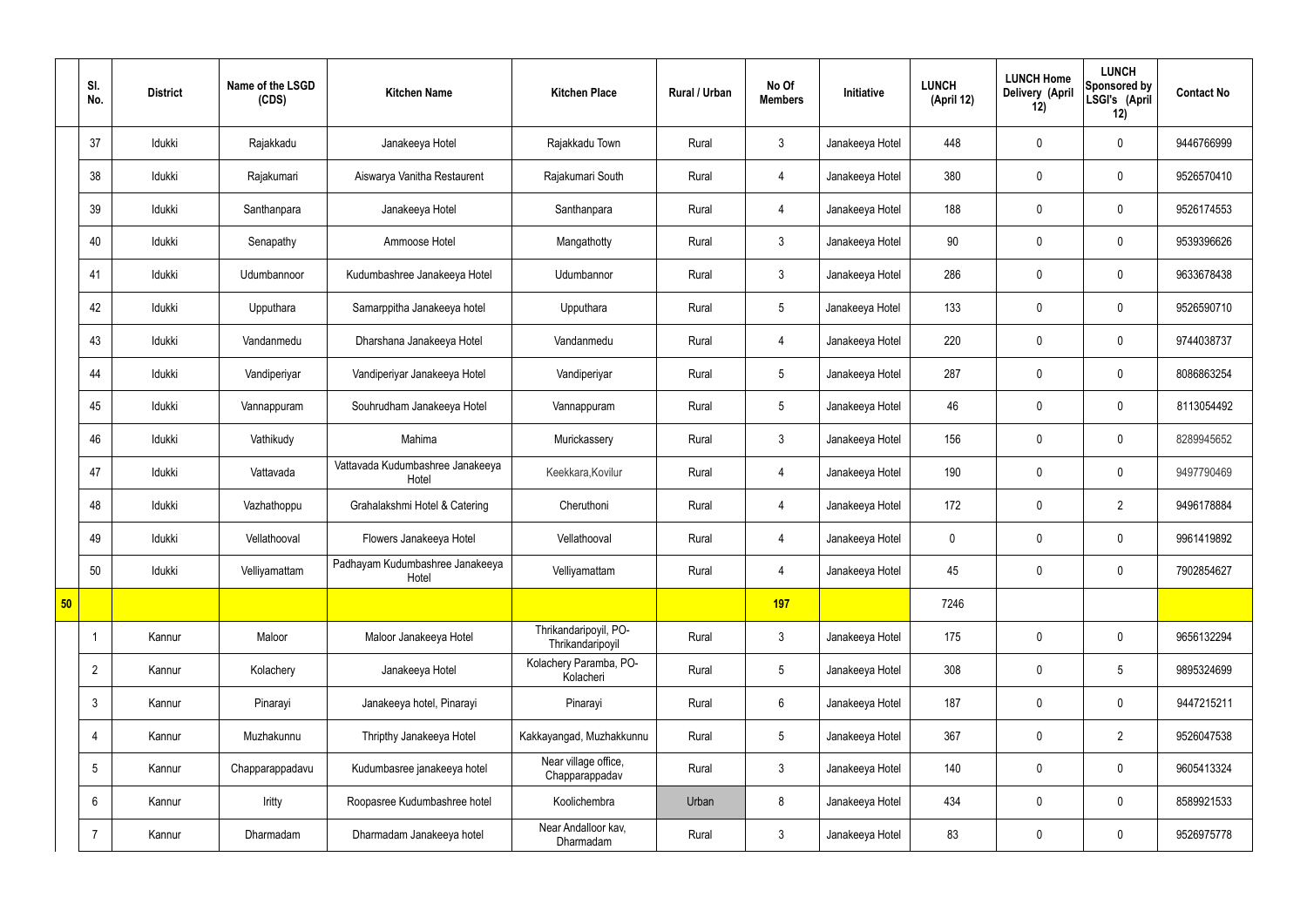| SI.<br>No. | <b>District</b> | Name of the LSGD<br>(CDS)   | <b>Kitchen Name</b>                                | <b>Kitchen Place</b>                           | Rural / Urban | No Of<br><b>Members</b> | Initiative      | <b>LUNCH</b><br>(April 12) | <b>LUNCH Home</b><br>Delivery (April<br>12) | <b>LUNCH</b><br>Sponsored by<br>LSGI's (April<br>12) | <b>Contact No</b> |
|------------|-----------------|-----------------------------|----------------------------------------------------|------------------------------------------------|---------------|-------------------------|-----------------|----------------------------|---------------------------------------------|------------------------------------------------------|-------------------|
| 8          | Kannur          | Peralassery                 | Janakeeya Hotel                                    | Peralassery Town, PO -<br>Mundallur            | Rural         | 9                       | Janakeeya Hotel | 443                        | 0                                           | $\mathbf 0$                                          | 70256213909       |
| 9          | Kannur          | Kadannappalli<br>Panappuzha | Kudumbasree janakeeya hotel                        | Chanthappura                                   | Rural         | $\overline{4}$          | Janakeeya Hotel | 137                        | 0                                           | $\mathbf 0$                                          | 9961089935        |
| 10         | Kannur          | Anthur                      | Janakeeya hotel                                    | Dharmasala                                     | Urban         | $5\phantom{.0}$         | Janakeeya Hotel | 245                        | 0                                           | $\mathbf 0$                                          | 9544138650        |
| 11         | Kannur          | Cheruthazham                | Janakeeya Hotel (Thripthi<br>Kudumbashree Canteen) | Pilathara                                      | Rural         | $\mathbf{3}$            | Janakeeya Hotel | 248                        | 0                                           | $\mathbf 0$                                          | 9947540361        |
| 12         | Kannur          | Peravoor                    | Kudumbashree Janakeeya Hotel                       | Peravoor Bus stand, Peravoor<br>P <sub>O</sub> | Rural         | $\mathbf{3}$            | Janakeeya Hotel | 218                        | 0                                           | $\mathbf 0$                                          | 9947567857        |
| 13         | Kannur          | Kalliassery                 | Janakeeya Hotel                                    | Irinav Road, Payyattam, PO-<br>Irinav          | Rural         | $\overline{4}$          | Janakeeya Hotel | 233                        | 0                                           | $\mathbf 0$                                          | 8848330570        |
| 14         | Kannur          | Panniyannur                 | Janakeeya Hotel                                    | Panoor Block office compound                   | Rural         | $6\phantom{.}6$         | Janakeeya Hotel | 316                        | 0                                           | $\mathbf 0$                                          | 9447449875        |
| 15         | Kannur          | Kannapuram                  | Janakeeya Hotel                                    | Chynaclay road, Kannapuram                     | Rural         | $5\phantom{.0}$         | Janakeeya Hotel | 169                        | 0                                           | $\mathbf 0$                                          | 8089127045        |
| 16         | Kannur          | Sreekandapuram              | Janakeeya Hotel                                    | Sreekandapuram, near bus<br>stand              | Urban         | $5\phantom{.0}$         | Janakeeya Hotel | 280                        | 0                                           |                                                      | 7591948757        |
| 17         | Kannur          | Thalasseri                  | Janakeeya Hotel                                    | New bus stand, Thalasseri                      | Urban         | $6\phantom{.}6$         | Janakeeya Hotel | 547                        | 0                                           | $\mathbf 0$                                          | 9446263864        |
| 18         | Kannur          | Chokli                      | Janakeeya Hotel                                    | Olavilam, Chokli                               | Rural         | $5\,$                   | Janakeeya Hotel | 132                        | $\boldsymbol{0}$                            | $\mathbf 0$                                          | 9846892821        |
| 19         | Kannur          | Udayagiri                   | Janakeeya Hotel                                    | Karthikapuram                                  | Rural         | 4                       | Janakeeya Hotel | 274                        | 0                                           | $\mathbf 0$                                          | 9562375342        |
| 20         | Kannur          | Karivellur Peralam          | Janakeeya Hotel                                    | Panchayah building,<br>Onakkunnu               | Rural         | 4                       | Janakeeya Hotel | 203                        | 0                                           | 0                                                    | 7025519714        |
| 21         | Kannur          | Muzhappilangad              | Janakeeya Hotel                                    | Near FCI godown,<br>Muzhappilangad             | Rural         | $5\phantom{.0}$         | Janakeeya Hotel | 159                        | 0                                           | $\mathbf 0$                                          | 7306005267        |
| 22         | Kannur          | Narath                      | Janakeeya Hotel                                    | Janakeeya Hotel, Kambil,<br>Narath             | Rural         | $\overline{7}$          | Janakeeya Hotel | 201                        | 0                                           | $\mathbf{3}$                                         | 9747441162        |
| 23         | Kannur          | Payyannur                   | Janakeeya Hotel                                    | Municipality compoud,<br>Payyannur             | Urban         | $\mathbf{3}$            | Janakeeya Hotel | 292                        | 0                                           | $\mathbf 0$                                          | 9526620805        |
| 24         | Kannur          | Kangol Alappadamba          | Janakeeya Hotel                                    | Mathil, Near Kangol<br>Alappadamba Panchayath  | Rural         | $\overline{4}$          | Janakeeya Hotel | 138                        | 0                                           | $\mathbf 0$                                          | 9495296142        |
| 25         | Kannur          | Naduvil                     | Janakeeya Hotel                                    | Panchayath compound,<br>Naduvil town           | Rural         | $\overline{4}$          | Janakeeya Hotel | 206                        | 0                                           | $\mathbf 0$                                          | 7902902490        |
| 26         | Kannur          | Koothuparamba               | Janakeeya Hotel                                    | Manghad Vayal, Near HSS<br>Koothuparamba, PO-  | Urban         | 8                       | Janakeeya Hotel | 307                        | 0                                           | $\mathbf 0$                                          | 9645608253        |
| 27         | Kannur          | Kuttiatoor                  | Janakeeya Hotel                                    | Near Panchayath office,<br>Chattukappara       | Rural         | $5\phantom{.0}$         | Janakeeya Hotel | 102                        | 0                                           | $\mathbf 0$                                          | 9544644195        |
| 28         | Kannur          | Kathirur                    | Janakeeya Hotel                                    | Panchayath office building,<br>Kathirur        | Rural         | $5\phantom{.0}$         | Janakeeya Hotel | 213                        | 0                                           | $\overline{2}$                                       | 8129404833        |
| 29         | Kannur          | Panoor                      | Janakeeya Hotel                                    | Elangode, Panoor                               | Urban         | $5\phantom{.0}$         | Janakeeya Hotel | 177                        | $\pmb{0}$                                   | $\bm{0}$                                             | 9605852157        |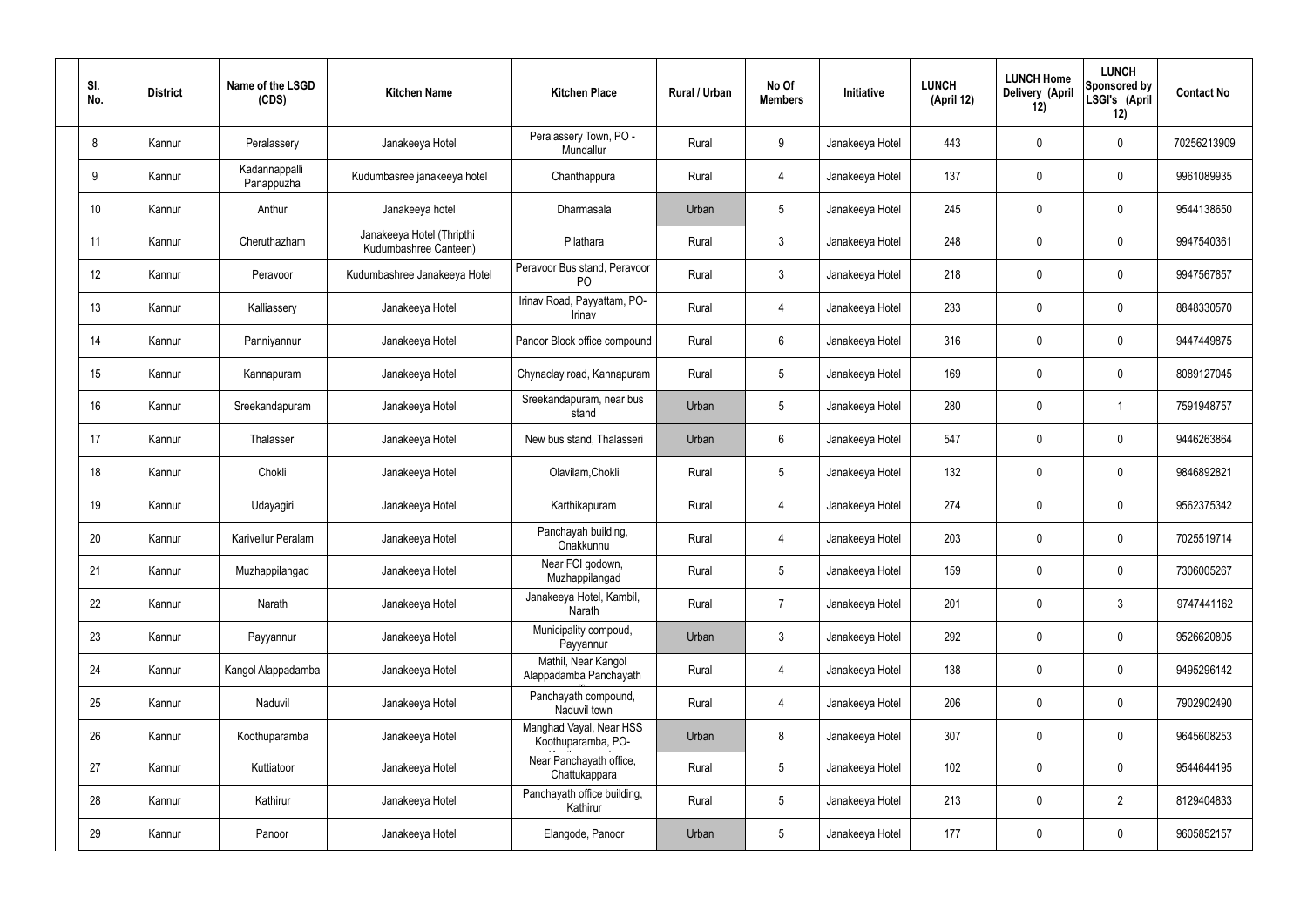|    | SI.<br>No. | <b>District</b> | Name of the LSGD<br>(CDS) | <b>Kitchen Name</b> | <b>Kitchen Place</b>                                           | Rural / Urban | No Of<br><b>Members</b> | Initiative      | <b>LUNCH</b><br>(April 12) | <b>LUNCH Home</b><br>Delivery (April<br>12) | <b>LUNCH</b><br>Sponsored by<br>LSGI's (April<br>12) | <b>Contact No</b> |
|----|------------|-----------------|---------------------------|---------------------|----------------------------------------------------------------|---------------|-------------------------|-----------------|----------------------------|---------------------------------------------|------------------------------------------------------|-------------------|
|    | 30         | Kannur          | Chirakkal                 | Janakeeya Hotel     | Chirakkal weavers,<br>Puthiyatheru                             | Rural         | $5\phantom{.0}$         | Janakeeya Hotel | 301                        | 0                                           | $\mathbf 0$                                          | 9895854873        |
|    | 31         | Kannur          | Eranjoli                  | Janakeeya Hotel     | Near Thalassery RTO office,<br>Chungam                         | Rural         | $5\phantom{.0}$         | Janakeeya Hotel | 236                        | $\mathbf 0$                                 | $\overline{0}$                                       | 9656368808        |
|    | 32         | Kannur          | Payam                     | Janakeeya Hotel     | Near Panchayath office,<br>Madathil                            | Rural         | 4                       | Janakeeya Hotel | 187                        | $\mathbf 0$                                 | $\mathbf 0$                                          | 9496554678        |
|    | 33         | Kannur          | Eramam Kuttoor            | Janakeeya Hotel     | Mathamangalam, Near CDS<br>office                              | Rural         | $\overline{4}$          | Janakeeya Hotel | 128                        | $\mathbf 0$                                 | $\overline{0}$                                       | 9562473576        |
|    | 34         | Kannur          | Ramanthally               | Janakeeya hotel     | Ramanthally                                                    | Rural         | 4                       | Janakeeya Hotel | 208                        | $\mathbf 0$                                 | $\mathbf 0$                                          | 9496705429        |
|    | 35         | Kannur          | Thripangottur             | Janakeeya Hotel     | Kallikkandy, Thripangottur                                     | Rural         | $\mathbf{3}$            | Janakeeya Hotel | $\mathbf 0$                | $\mathbf 0$                                 | $\overline{0}$                                       | 9495191659        |
|    | 36         | Kannur          | Madayi                    | Janakeeya Hotel     | Eripuram, Near Vrindhavan<br>Residency, PO Pazhayangadi        | Rural         | $\mathbf{3}$            | Janakeeya Hotel | 111                        | $\pmb{0}$                                   |                                                      | 7561006271        |
|    | 37         | Kannur          | Kelakam                   | Janakeeya Hotel     | Kelakam PO                                                     | Rural         | $\mathbf{3}$            | Janakeeya Hotel | 119                        | 0                                           | $\mathbf 0$                                          | 8113866296        |
|    | 38         | Kannur          | Kurumathoor               | Janakeeya Hotel     | Near GVHSS, Kurumathoor                                        | Rural         | $\mathbf{3}$            | Janakeeya Hotel | 121                        | $\mathbf 0$                                 | $\mathbf 0$                                          | 9633816470        |
|    | 39         | Kannur          | Peringome Vayakkara       | Janakeeya Hotel     | Peringome, Near Police station                                 | Rural         | $5\overline{)}$         | Janakeeya Hotel | 130                        | 0                                           | $\mathbf 0$                                          | 9961413726        |
|    | 40         | Kannur          | Munderi                   | Janakeeya Hotel     | Kanjirode Karakkadu, Munderi                                   | Rural         | 4                       | Janakeeya Hotel | 311                        | 0                                           | $\mathbf 0$                                          | 8547609196        |
|    | 41         | Kannur          | Anjarakandy               | Janakeeya Hotel     | Panayatham Paramba,<br>Anjarankandy                            | Rural         | $\overline{4}$          | Janakeeya Hotel | 203                        | 0                                           | $\overline{0}$                                       | 9496900755        |
| 91 | 42         | Kannur          | Ayyankkunnu               | Janakeeya Hotel     | Ayyankunnu Panchayth<br>Anghadikkadavu                         | Rural         | 4                       | Janakeeya Hotel | 176                        | 0                                           | 0                                                    | 9946734976        |
|    | 43         | Kannur          | Padiyoor                  | Janakeeya Hotel     | Padiyoor PO                                                    | Rural         | $\overline{4}$          | Janakeeya Hotel | 85                         | 0                                           | $\mathbf 0$                                          | 9539028498        |
|    | 44         | Kannur          | Ezhome                    | Janakeeya Hotel     | Pazhayangadi bus stand,<br>Ezhom                               | Rural         | $5\phantom{.0}$         | Janakeeya Hotel | 269                        | 0                                           | $\mathbf 0$                                          | 8086910862        |
|    | 45         | Kannur          | Koodali                   | Janakeeya Hotel     | Near Koodali Panchayath<br>Office, Kololam, PO -<br>Edavannoor | Rural         | $\overline{4}$          | Janakeeya Hotel | 141                        | $\pmb{0}$                                   | $\mathbf 0$                                          | 9526524230        |
|    | 46         | Kannur          | Pappinisseri              | Janakeeya Hotel     | Near EMS Smaraka Govt.<br>Higher secondary school,             | Rural         | 4                       | Janakeeya Hotel | 182                        | $\pmb{0}$                                   | $\mathbf 0$                                          | 9605727307        |
|    | 47         | Kannur          | Mattannur                 | Janakeeya Hotel     | Near Municipality office,<br>Mattannur                         | Urban         | $5\phantom{.0}$         | Janakeeya Hotel | 253                        | 0                                           | $\mathbf 0$                                          | 7510706897        |
|    | 48         | Kannur          | Chenghalayi               | Janakeeya Hotel     | Valakai, Chenghalayi                                           | Rural         | $\mathbf{3}$            | Janakeeya Hotel | 165                        | 0                                           | $\mathbf 0$                                          | 8547696233        |
|    | 49         | Kannur          | Pattiam                   | Janakeeya Hotel     | Cheruvancheri PO,<br>Cheruvancheri                             | Rural         | $\overline{4}$          | Janakeeya Hotel | 288                        | 0                                           | $\mathbf 0$                                          | 7025025275        |
|    | 50         | Kannur          | Thaliparamba              | Janakeeya Hotel     | Municipality compoud,<br>Thaliparamba                          | Urban         | 4                       | Janakeeya Hotel | 117                        | 0                                           | $\boldsymbol{0}$                                     | 8547849019        |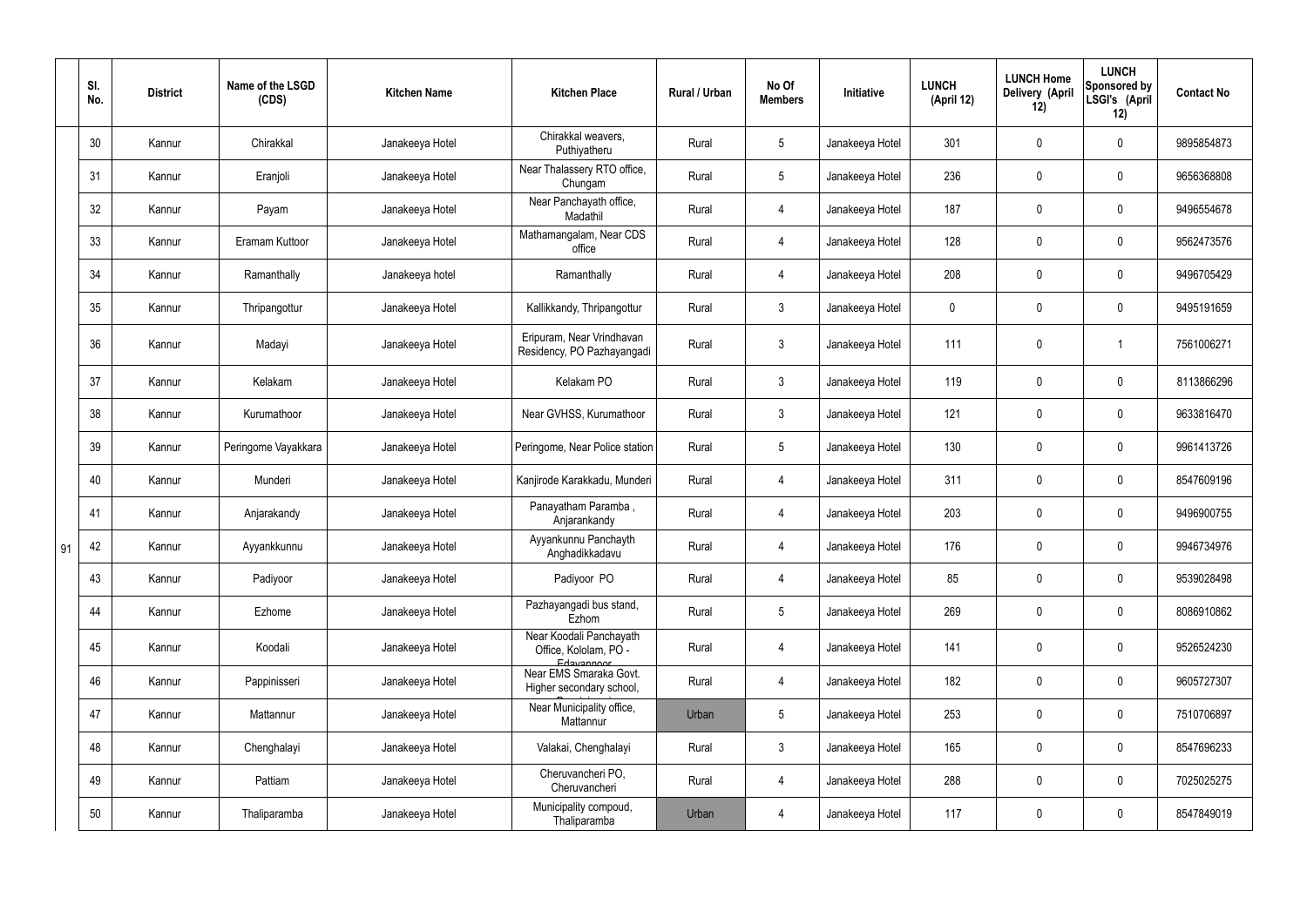| SI.<br>No. | <b>District</b> | Name of the LSGD<br>(CDS) | <b>Kitchen Name</b>                          | <b>Kitchen Place</b>                                    | Rural / Urban | No Of<br><b>Members</b> | Initiative      | <b>LUNCH</b><br>(April 12) | <b>LUNCH Home</b><br><b>Delivery (April</b><br>12) | <b>LUNCH</b><br>Sponsored by<br>LSGI's (April<br>12) | <b>Contact No</b> |
|------------|-----------------|---------------------------|----------------------------------------------|---------------------------------------------------------|---------------|-------------------------|-----------------|----------------------------|----------------------------------------------------|------------------------------------------------------|-------------------|
| 51         | Kannur          | Payyavoor                 | Janakeeya Hotel                              | Payyavoor - PO, Payyavoor                               | Rural         | $5\overline{)}$         | Janakeeya Hotel | 311                        | 0                                                  | $\mathbf 0$                                          | 9495311608        |
| 52         | Kannur          | Kottiyoor                 | Janakeeya Hotel                              | Neendunokki, Kottiyoor - PO                             | Rural         | $5\phantom{.0}$         | Janakeeya Hotel | 115                        | 0                                                  | $\mathbf 0$                                          | 6282565854        |
| 53         | Kannur          | Kunnothparamba            | Janakeeya Hotel                              | Kunnothparamba PO,<br>Kunnothparamba                    | Rural         | $\mathbf{3}$            | Janakeeya Hotel | 319                        | 0                                                  | $\mathbf 0$                                          | 8156840487        |
| 54         | Kannur          | Pariyaram                 | Janakeeya Hotel                              | Near Panchayath Office,<br>Chithappile poyil, Pariyaram | Rural         | 4                       | Janakeeya Hotel | 171                        | 0                                                  | $\mathbf 0$                                          | 9744385083        |
| 55         | Kannur          | Kunjimangalam             | Janakeeya Hotel                              | Old Post office building,<br>Andamkovil, Kunjimangalam  | Rural         | 4                       | Janakeeya Hotel | 175                        | $\mathbf 0$                                        | $\mathbf 0$                                          | 9526981326        |
| 56         | Kannur          | Thillenkeri               | Janakeeya Hotel                              | Thekkam poyil, Near Uliyil<br>Town                      | Rural         | $\mathbf{3}$            | Janakeeya Hotel | 233                        | 0                                                  |                                                      | 9745059451        |
| 57         | Kannur          | Chittariparamba           | Janakeeya Hotel                              | Poovathinkeezhil, PO-<br>Chittariparamba                | Rural         | $6\overline{6}$         | Janakeeya Hotel | 205                        | 0                                                  | $\mathbf 0$                                          | 8943506825        |
| 58         | Kannur          | Mayyil                    | Janakeeya Hotel                              | Near Mayyil Panchayath office,<br>Mayyil                | Rural         | $\overline{4}$          | Janakeeya Hotel | 173                        | 0                                                  | $\mathbf 0$                                          | 9526072638        |
| 59         | Kannur          | Cherukunnu                | Janakeeya Hotel                              | Pallichal, PO - Cherukunnu,<br>Pin -670301              | Rural         | 4                       | Janakeeya Hotel | 184                        | 0                                                  | $\mathbf 0$                                          | 8547361298        |
| 60         | Kannur          | Aaralam                   | Janakeeya Hotel                              | Athikkal, PO - Keezhpally                               | Rural         | $5\overline{)}$         | Janakeeya Hotel | 231                        | 0                                                  | $\mathbf 0$                                          | 9961285762        |
| 61         | Kannur          | Alakkode                  | Janakeeya Hotel                              | Therthally, Therthally PO,<br>Alakkode                  | Rural         | $5\overline{)}$         | Janakeeya Hotel | 223                        | 0                                                  | $\mathbf 0$                                          | 8547045070        |
| 62         | Kannur          | Malappattam               | Janakeeya Hotel                              | Near Malappattam<br>panchayath, Malappattam             | Rural         | $\mathbf{3}$            | Janakeeya Hotel | 202                        | 0                                                  | $\overline{0}$                                       | 9400571842        |
| 63         | Kannur          | Kanichar                  | Janakeeya Hotel                              | Kanichar PO, Kanichar                                   | Rural         | 3                       | Janakeeya Hotel | 178                        | 0                                                  | 0                                                    | 9526167667        |
| 64         | Kannur          | Mokeri                    | Kudumbashree Janakeeya Hotel,<br>Mokeri      | Vallangad, Mokeri                                       | Rural         | $5\phantom{.0}$         | Janakeeya Hotel | 258                        | 0                                                  | $\mathbf 0$                                          | 9947037223        |
| 65         | Kannur          | Anjarakandy 2             | Kudumbashree Janakeeya Hotel,<br>Anjarakandy | Kavinmoola, Anjarakandy                                 | Rural         | 5 <sub>5</sub>          | Janakeeya Hotel | 168                        | 0                                                  | $\mathbf 0$                                          | 9446657510        |
| 66         | Kannur          | Newmahi                   | Kudumbashree Janakeeya Hotel                 | Newmahi bridge, Newmahi                                 | Rural         | $\mathbf{3}$            | Janakeeya Hotel | 227\$                      | 0\$                                                | 0\$                                                  | 9946056862        |
| 67         | Kannur          | Keezhallur                | Janakeeya Hotel                              | Kummanam, Elambara                                      | Rural         | $\mathbf{3}$            | Janakeeya Hotel | 205                        | 0                                                  | $\mathbf 0$                                          | 9947648580        |
| 68         | Kannur          | Chembilode                | Janakeeya hotel                              | Chakkarakal bus stand,<br>mowanchery                    | Rural         | $5\phantom{.0}$         | Janakeeya Hotel | 582                        | 0                                                  | $\mathbf 0$                                          | 9847951631        |
| 69         | Kannur          | vengad                    | Janakeeya hotel                              | mambaram                                                | Rural         | $6\phantom{.}6$         | Janakeeya Hotel | 168                        | 0                                                  | $\mathbf 0$                                          | 7902970902        |
| 70         | Kannur          | Azhikode                  | Janakeeya hotel                              | vankulathvayayal                                        | Rural         | 4                       | Janakeeya Hotel | 202                        | 0                                                  | $\mathbf 0$                                          | 9895910633        |
| 71         | Kannur          | Kolayad                   | Janakeeya hotel                              | kolayad                                                 | rural         | $\mathbf{3}$            | janakeeya hotel | 155                        | 0                                                  | $\boldsymbol{0}$                                     | 8592065431        |
| 72         | Kannur          | valapattanam              | janakeeya hotel                              | mill road, valapattanam                                 | rural         | $\mathbf{3}$            | janakeeya hotel | $\pmb{0}$                  | 0                                                  | $\boldsymbol{0}$                                     | 9061345312        |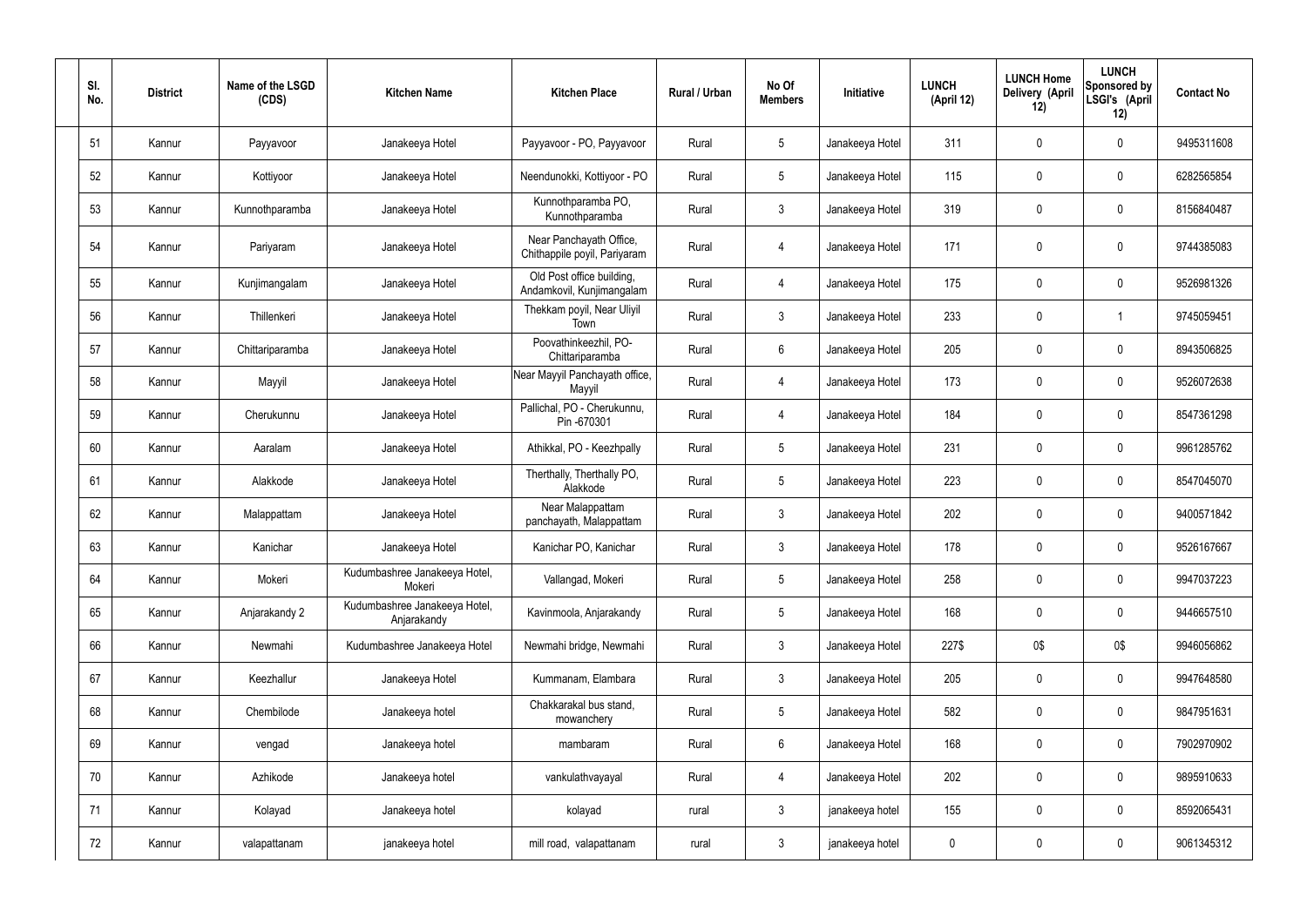|    | SI.<br>No.     | <b>District</b> | Name of the LSGD<br>(CDS) | <b>Kitchen Name</b>        | <b>Kitchen Place</b>                                        | <b>Rural / Urban</b> | No Of<br><b>Members</b> | Initiative      | <b>LUNCH</b><br>(April 12) | <b>LUNCH Home</b><br>Delivery (April<br>12) | <b>LUNCH</b><br>Sponsored by<br>LSGI's (April<br>12) | <b>Contact No</b> |
|----|----------------|-----------------|---------------------------|----------------------------|-------------------------------------------------------------|----------------------|-------------------------|-----------------|----------------------------|---------------------------------------------|------------------------------------------------------|-------------------|
|    | 73             | Kannur          | Anthur 2                  | annapoorna janakeeya hotel | paliyath valapp, po morazha                                 | urban                | 3                       | janakeeya hotel | 174                        | $\mathbf 0$                                 | $\mathbf 0$                                          | 9526183004        |
|    | 74             | Kannur          | payyannur 2               | janakeeya hotel            | kaniyeri, po vellur                                         | urban                | $\mathbf{3}$            | janakeeya hotel | 46                         | $\mathbf 0$                                 | $\mathbf 0$                                          | 8301817232        |
|    | 75             | Kannur          | cherupuzha                | janakeeya hotel            | near panjayath office,<br>cherupuzha, 670511                | rural                | 4                       | janakeeya hotel | 398                        | $\mathbf 0$                                 | $\mathbf 0$                                          | 8547114024        |
|    | 76             | Kannur          | Eruvessy                  | Janakeeya hotel            | Panchayath office road,<br>Chemberi                         | Rural                | 4                       | Janakeeya hotel | 277                        | $\mathbf 0$                                 | $\mathbf 0$                                          | 9544893463        |
|    | 77             | Kannur          | Pattuvam                  | Janakeeya Hotel            | Near Pattuvam panchayath<br>office, Pattuvam                | Rural                | 5                       | Janakeeya hotel | 219                        | $\mathbf 0$                                 | $\mathbf 0$                                          | 9539731430        |
|    | 78             | Kannur          | Mangattidom               | Janakeeya Hotel            | Kaitheri idam, Nirmalagiri PO,<br>Mangattidom               | Rural                | $\overline{7}$          | Janakeeya hotel | 185                        | $\mathbf 0$                                 | $\mathbf 0$                                          | 9207253934        |
|    | 79             | Kannur          | Panoor                    | Janakeeya Hotel            | Thundayi peedika, Pukkom,<br>Panoor PO                      | Urban                | 5                       | Janakeeya hotel | 203                        | $\mathbf 0$                                 | $\mathbf 0$                                          | 9605852157        |
|    | 80             | Kannur          | Kottayam                  | Janakeeya hotel            | Kottayam malabar, Kottayam<br>panchayath building, Kottayam | Rural                | 5                       | Janakeeya hotel | 155                        | $\mathbf 0$                                 | $\mathbf 0$                                          | 9656672187        |
|    | 81             | Kannur          | Ulikkal                   | Janakeeya hotel            | Vattiyam thodu (po) Mattara,<br>Ulikkal, 670705             | Rural                | 5                       | Janakeeya hotel | 121                        | $\mathbf 0$                                 | $\mathbf 0$                                          | 8086777517        |
|    | 82             | Kannur          | Kadambur                  | Janakeeya hotel            | Kadachira, Kadambur                                         | Rural                | 5                       | Janakeeya hotel | 164                        | $\mathbf 0$                                 | $\mathbf 0$                                          | 9847178332        |
|    | 83             | Kannur          | Irikkoor                  | Janakeeya hotel            | Peruvalathuparambu, PO -<br>Irikkoor                        | Rural                | $\overline{4}$          | Janakeeya hotel | 98                         | $\mathbf 0$                                 | $\mathbf 0$                                          | 9746864255        |
|    | 84             | Kannur          | Mattool                   | Janakeeya hotel            | Mattool central, Mattool                                    | Rural                | 5                       | Janakeeya hotel | $\boldsymbol{0}$           | $\mathbf 0$                                 | $\mathbf 0$                                          | 9895321842        |
|    | 85             | Kannur          | Thalasseri -2             | Janakeeya hotel            | Thalayi harbour, Thalasseri                                 | Urban                | 5                       | Janakeeya hotel | 177                        | $\mathbf 0$                                 | $\mathbf 0$                                          | 9605745402        |
|    | 86             | Kannur          | Kannur                    | Janakeeya hotel            | Pallipoyil division, Kannur<br>corporation                  | Urban                | $\mathfrak{Z}$          | Janakeeya hotel | 154                        | $\pmb{0}$                                   | $\mathbf 0$                                          | 9745243643        |
|    | 87             | Kannur          | Ulikkal                   | Janakeeya hotel            | Manikkadavu PO,<br>Manikkadadavu - 670705                   | Rural                | 5                       | Janakeeya hotel | 242                        | $\pmb{0}$                                   | $\mathbf 0$                                          | 8547972988        |
|    | 88             | Kannur          | payam                     | Janakeeya hotel            | vallithod, Kiliyanthara po<br>670706                        | Rural                | 5                       | Janakeeya Hotel | 264                        | $\pmb{0}$                                   | $\mathbf 0$                                          | 8848760234        |
|    | 89             | Kannur          | Naduvil                   | Janakeeya Hotel            | karuvanchal                                                 | Rural                | $6\overline{6}$         | janakeeya hotel | 219                        | $\pmb{0}$                                   | $\mathbf 0$                                          | 9495191934        |
|    | 90             | Kannur          | Mattanur-2                | Janakeeya Hotel            | Uruvachal                                                   | Urban                |                         | Janakeeya Hotel | 224                        | $\pmb{0}$                                   | $\mathbf 0$                                          | 9400477400        |
|    | 91             | Kannur          | Peringome -2              | Janakeeya Hotel            | Padiyottuchal                                               | Rural                | $5\overline{)}$         | Janakeeya Hotel | 162                        | $\pmb{0}$                                   | $\mathbf 0$                                          |                   |
| 91 |                |                 |                           |                            |                                                             |                      | 396                     |                 | 18670                      | $\pmb{0}$                                   | 15                                                   |                   |
|    |                | kasaragod       | kayyur cheemeni           | janakeeya hotel cheemeni   | cheemeni                                                    | Rural                | 4                       | janakeeya hotel | 185                        |                                             |                                                      |                   |
|    | $\overline{2}$ | Kasaragod       | Pilicode                  | Janakeeya Hotel, Pilicode  | Kalikkadavu                                                 | Rural                | 4                       | Janakeeya Hotel | 199                        | $\pmb{0}$                                   | $\mathbf 0$                                          | 9944087661        |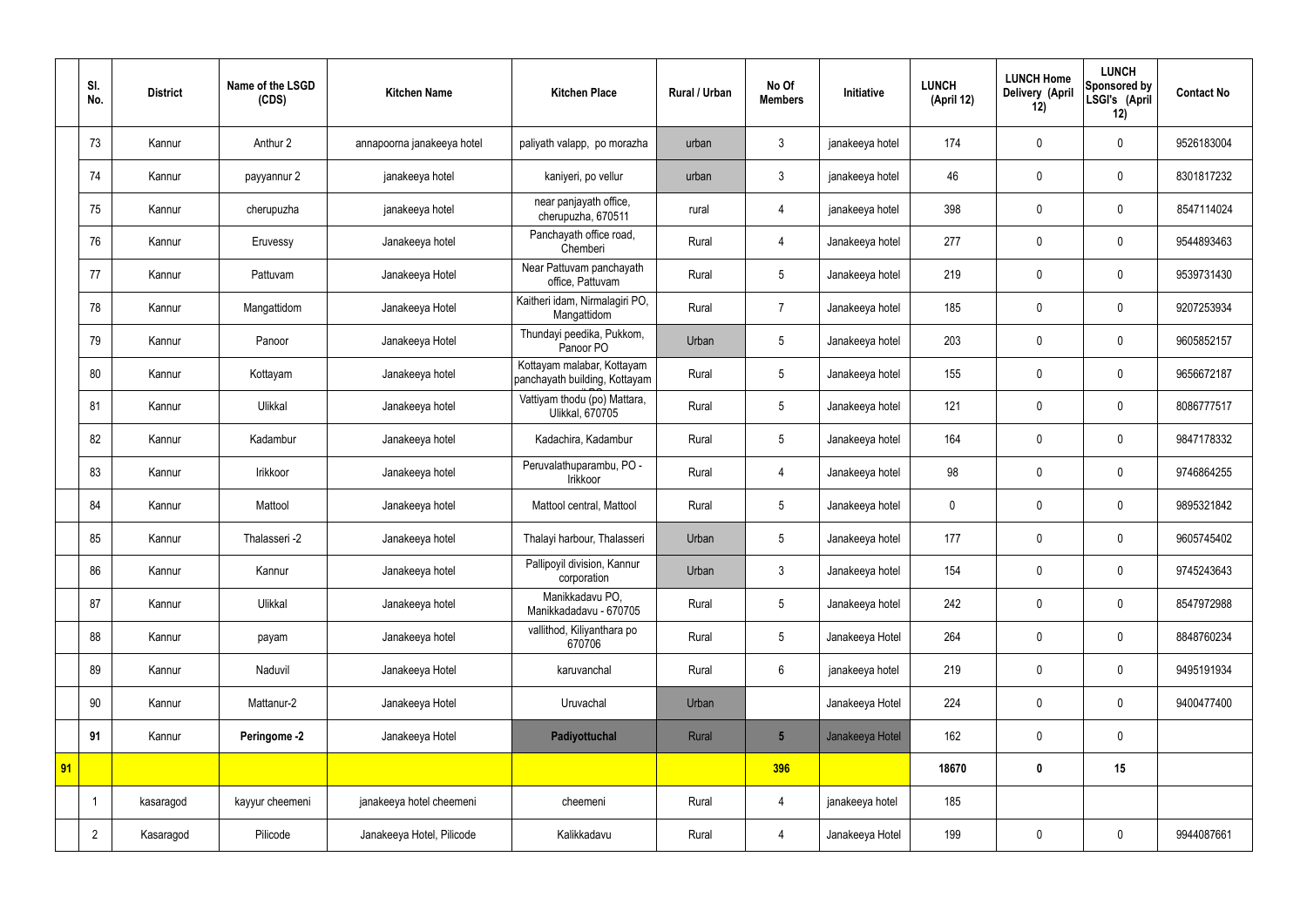| SI.<br>No.     | <b>District</b> | Name of the LSGD<br>(CDS) | <b>Kitchen Name</b>             | <b>Kitchen Place</b>  | Rural / Urban | No Of<br><b>Members</b> | Initiative      | <b>LUNCH</b><br>(April 12) | <b>LUNCH Home</b><br>Delivery (April<br>12) | <b>LUNCH</b><br>Sponsored by<br>LSGI's (April<br>12) | <b>Contact No</b> |
|----------------|-----------------|---------------------------|---------------------------------|-----------------------|---------------|-------------------------|-----------------|----------------------------|---------------------------------------------|------------------------------------------------------|-------------------|
| $\mathbf{3}$   | Kasaragod       | Kodom belur               | janakeeya hotel kalichanadukkam | Kalichanadukkam       | Rural         | 4                       | Janakeeya Hotel | 107                        | $\mathbf 0$                                 | $\mathbf 0$                                          | 9562820280        |
| 4              | Kasaragod       | Chemnad                   | Oruma janakeeya hotel           | Koliyadkam            | Rural         | $5\overline{)}$         | Janakeeya Hotel | 250                        | $\mathbf 0$                                 | $\mathbf 0$                                          | 9567660603        |
| 5              | Kasaragod       | Trikarpur                 | Janakeeya Hotel                 | Trikaripur            | Rural         | $5\overline{)}$         | Janakeeya Hotel | 240                        | $\mathbf 0$                                 | $\mathbf 0$                                          | 8086392698        |
| 6              | Kasaragod       | Panathady                 | janakeeya hotel panthoor        | Panathoor             | Rural         | $\overline{4}$          | Janakeeya Hotel | 106                        | $\mathbf 0$                                 | $\mathbf 0$                                          | 8943109804        |
| $\overline{7}$ | Kasaragod       | West eleri                | Thripthi Janakeeya hotel        | Bheemanadi            | Rural         | $\overline{4}$          | Janakeeya Hotel | 256                        | $\pmb{0}$                                   | $\mathbf 0$                                          | 9497847040        |
| 8              | Kasaragod       | Madikai                   | Salkara Janakeeya hotel         | Madikai               | Rural         | $\mathbf{3}$            | Janakeeya Hotel | $\mathbf 0$                | $\pmb{0}$                                   | $\mathbf 0$                                          | 8281850733        |
| 9              | Kasaragod       | Valiyaparamba             | Janakeeya hotel                 | Valiyaparamba         | Rural         | $\mathbf{3}$            | Janakeeya Hotel | 55                         | $\pmb{0}$                                   | $\mathbf 0$                                          | 9745962447        |
| 10             | Kasaragod       | Ajanur                    | Janakeeya hotel                 | Vellikkoth            | Rural         | $\mathbf{3}$            | Janakeeya Hotel | 332                        | $\mathbf 0$                                 | $\mathbf 0$                                          | 7558068272        |
| 11             | Kasaragod       | Badiadka                  | Janakeeya hotel                 | Badiadka              | Rural         | $\overline{4}$          | Janakeeya Hotel | 84                         | $\pmb{0}$                                   | $\mathbf 0$                                          | 9539359291        |
| 12             | Kasaragod       | Kuttikkol                 | Janakeeya hotel                 | Kuttikkol             | Rural         | $\overline{4}$          | Janakeeya Hotel | 135                        | $\pmb{0}$                                   | $\mathbf 0$                                          | 8547062480        |
| 13             | Kasaragod       | Delampadi                 | Janakeeya hotel                 | Delampadi             | Rural         | $\overline{4}$          | Janakeeya hotel | 119                        | $\pmb{0}$                                   | $\mathbf 0$                                          | 9496702505        |
| 14             | Kasaragod       | Meenja                    | Janakeeya hotel                 | Miyapadav             | Rural         | $\overline{4}$          | Janakeeya Hotel | 74                         | $\pmb{0}$                                   | $\mathbf 0$                                          | 9497161960        |
| 15             | Kasaragod       | Puthige                   | Janakeeya hotel                 | Puthige               | Rural         | $\mathfrak{Z}$          | Janakeeya hotel | 58                         | $\mathbf 0$                                 | $\mathbf 0$                                          | 8592071686        |
| 16             | Kasaragod       | Bedaduka                  | Janakeeya hotel                 | Kundamkuzhi           | Rural         | $\mathbf{3}$            | Janakeeya hotel | 105                        | $\pmb{0}$                                   | $\mathbf 0$                                          | 8281092860        |
| 17             | Kasaragod       | muliyar                   | Janakeeya Hotel                 | Bovikanam             | Rural         | 9                       | Janakeeya Hotel | 248                        | $\pmb{0}$                                   | $\mathbf 0$                                          | 7034632654        |
| 18             | Kasaragod       | Pallikara                 | Janakeeya Hotel                 | Pallikara             | Rural         | $\overline{4}$          | Janakeeya Hotel | 210                        | $\pmb{0}$                                   | $\mathbf 0$                                          | 7034016505        |
| 19             | Kasaragod       | Kinanoor karinthalam      | Janakeeya Hotel                 | Parappa               | Rural         | $5\phantom{.0}$         | Janakeeya hotel | 228                        | $\pmb{0}$                                   | $\mathbf 0$                                          | 9526063885        |
| 20             | Kasaragod       | Nileswaram                | Janakeeya Hotel                 | Nileswaram market     | Urban         | $5\phantom{.0}$         | Janakeeya hotel | 310                        | $\pmb{0}$                                   | $\mathbf 0$                                          | 6235177323        |
| 21             | Kasaragod       | Kanhangad 1               | Janakeeya hotel                 | Kanhangad town        | Urban         | $5\phantom{.0}$         | Janakeeya hotel | \$544                      | $\pmb{0}$                                   | $\mathbf 0$                                          | 8111858204        |
| 22             | Kasaragod       | Kanhangad 1               | Janakeeya hotel                 | Nr.Mini civil station | Urban         | $\mathbf{3}$            | Janakeeya hotel | $\pmb{0}$                  | 125                                         | $\mathbf 0$                                          | 9495561250        |
| 23             | Kasaragod       | Paivalige                 | Janakeeya hotel                 | Paivalige             | Rural         | $\overline{4}$          | Janakeeya hotel | 50                         | $\pmb{0}$                                   | $\mathbf 0$                                          | 7356491447        |
| 24             | Kasaragod       | Manjeswaram               | Janakeeya Hotel                 | Manjeswaram           | Rural         | 4                       | Janakeeya Hotel | 68                         | $\pmb{0}$                                   | $\boldsymbol{0}$                                     | 9562867549        |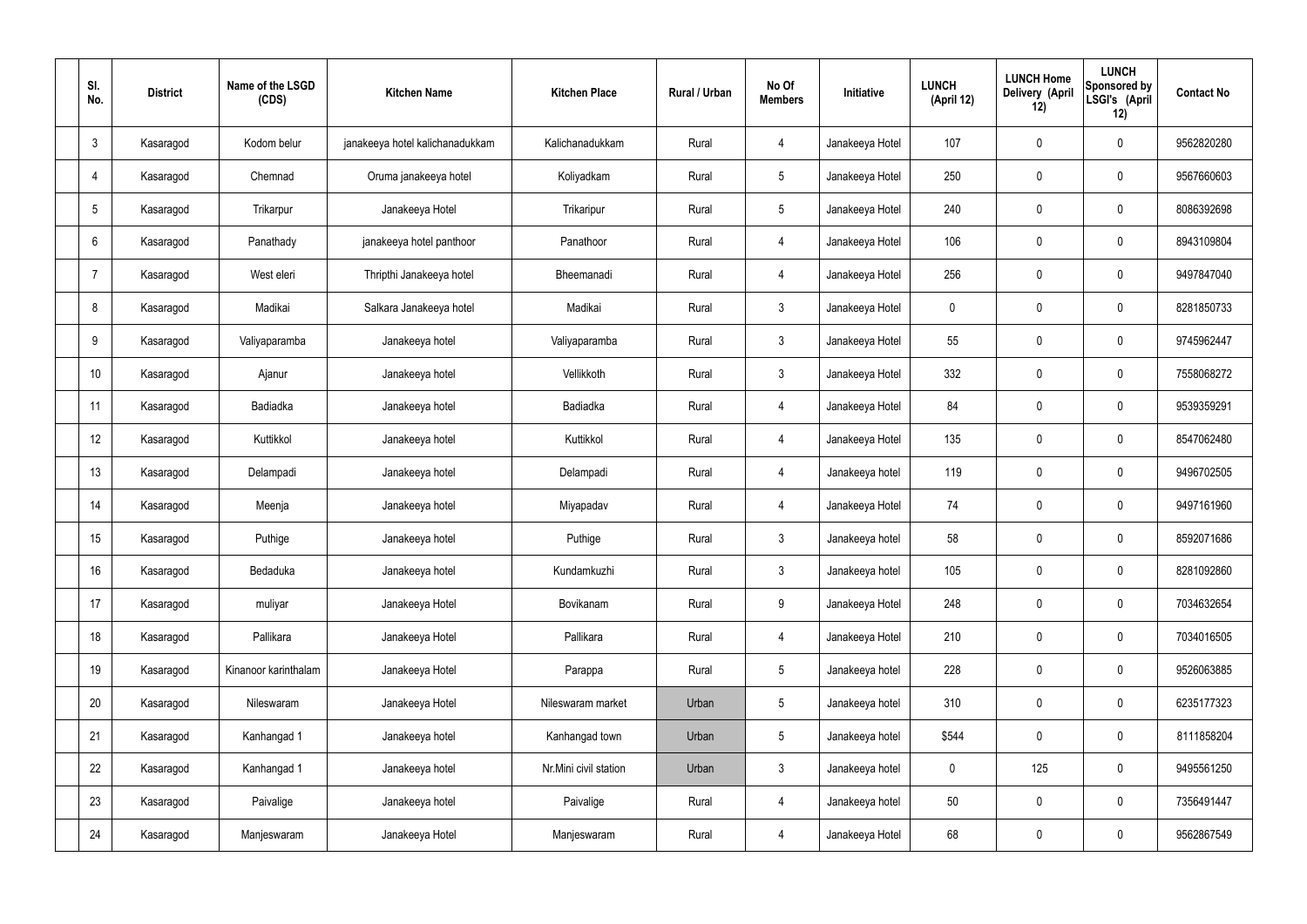|    | SI.<br>No. | <b>District</b> | Name of the LSGD<br>(CDS) | <b>Kitchen Name</b>     | <b>Kitchen Place</b> | <b>Rural / Urban</b> | No Of<br><b>Members</b> | Initiative      | <b>LUNCH</b><br>(April 12) | <b>LUNCH Home</b><br>Delivery (April<br>12) | <b>LUNCH</b><br>Sponsored by<br>LSGI's (April<br>12) | <b>Contact No</b> |
|----|------------|-----------------|---------------------------|-------------------------|----------------------|----------------------|-------------------------|-----------------|----------------------------|---------------------------------------------|------------------------------------------------------|-------------------|
|    | 25         | Kasaragod       | Kanhangad 2               | Janakeeya Hotel         | Kottrachal           | Urban                | 3                       | Janakeeya Hotel | 158                        | $\pmb{0}$                                   | $\mathbf 0$                                          | 7025961094        |
|    | 26         | Kasaragod       | Cheruvathur               | Janakeeya hotel         | Kavumchira           | Rural                | 5                       | Janakeeya Hotel | 172                        | $\pmb{0}$                                   | $\pmb{0}$                                            | 9562358039        |
|    | 27         | Kasaragod       | Padne                     | Janakeeya Hotel         | Nadakkavu            | Rural                | $\mathfrak{Z}$          | Janakeeya Hotel | 223                        | $\pmb{0}$                                   | $\mathbf 0$                                          | 9744087661        |
|    | 28         | Kasaragod       | Kasaragod                 | Janakeeya Hotel         | Kasaragod            | Urban                | 4                       | Janakeeya Hotel | 175                        | $\pmb{0}$                                   | $\pmb{0}$                                            | 9633400269        |
|    | 29         | Kasarkode       | Pallikkara                | Janakeeya Hotel         | Perladukkam          | Rural                | $\overline{4}$          | Janakeeya Hotel | 286                        | $\pmb{0}$                                   | $\mathbf 0$                                          | 9544582935        |
|    | 30         | Kasargode       | Kumbala                   | Janakeeya Hotel         | Kumbala              | Rural                | $\mathbf{3}$            | Janakeeya Hotel | 40                         | $\mathbf 0$                                 | $\mathbf 0$                                          | 7012142329        |
|    | 31         | Kasargode       | Karadka                   | Janakeeya Hotel         | Mulleria             | Rural                | $\overline{7}$          | Janakeeya Hotel | 125                        | $\mathbf 0$                                 | $\mathbf 0$                                          | 8281395910        |
|    | 32         | Kasaragode      | Vorkady                   | Janakeeya Hotel         | Vorkady              | Rural                | $\mathbf{3}$            | Janakeeya Hotel | $\mathbf 0$                | $\mathbf 0$                                 | $\pmb{0}$                                            | 8547223339        |
|    | 33         | Kasaragode      | Balal                     | Janakeeya hotel         | Balal                | Rural                | $\mathfrak{Z}$          | Janakeeya hotel | 96                         | $\pmb{0}$                                   | $\mathbf 0$                                          | 7510839676        |
|    | 34         | Kasaragod       | Nileswaram                | mahima janakeeya hotel  | kanichira            | urban                | $\overline{4}$          | janakeeya hotel | 152                        | $\mathbf 0$                                 | $\mathbf 0$                                          | 8590121681        |
|    | 35         | Kasaragode      | Kallar                    | janakeeya hotel         | kallar               | rural                | $\overline{4}$          | janakeeya hotel | 150                        | $\pmb{0}$                                   | $\mathbf 0$                                          | 9562820280        |
|    | 36         | Kasaragode      | Mangalpady                | janakeeya hotel         | mangalpady           | rural                | $\overline{4}$          | janakeeya hotel | $\mathbf 0$                | $\pmb{0}$                                   | $\pmb{0}$                                            | 9633488309        |
|    | 37         | kasaragod       | Uduma                     | granma janakeeya hotel  | palakkunnu           | Rural                | $\overline{4}$          | janakeeya hotel | 390                        | 0                                           | $\mathbf 0$                                          | 8129957159        |
|    | 38         | Kasaragod       | pullur periya             | Salkara Janakeeya hotel | periya               | Rural                | $5\phantom{.0}$         | janakeeya hotel | 362                        | $\pmb{0}$                                   | $\pmb{0}$                                            | 8547309266        |
|    | 39         | kasaragod       | kumbadaje                 | janakeeya hotel         | kumbadaje            | Rural                | 3 <sup>1</sup>          | janakeeya hotel | 33                         | $\mathbf 0$                                 | $\pmb{0}$                                            | 8593848698        |
|    | 40         | Kasaragod       | Chengala                  | Janakeeya Hotel         | Cherkkala            | Rural                | 3 <sup>1</sup>          | Janakeeya Hotel | 70                         | $\overline{0}$                              | $\pmb{0}$                                            |                   |
|    | 41         | kasaragod       | East eleri                | janakeeya hotel         | east eleri           | Rural                | 3 <sup>1</sup>          | janakeeya hotel | 153                        | $\mathbf 0$                                 | $\pmb{0}$                                            |                   |
|    | 42         | kasaragod       | karadka                   | janakeeya hotel         | karmam thody         | Rural                | 10                      | janakeeya hotel | 70                         | $\overline{0}$                              | $\pmb{0}$                                            |                   |
|    | 43         | kasargod        | madhur                    | janakeeya hotel         | madhur               | Rural                |                         | janakeeya hotel | 165                        |                                             |                                                      |                   |
|    | 44         | kasargod        | Cheruvathur               | janakeeya hotel         | cheruvathur          | Rural                |                         | janakeeya hotel | 242                        |                                             |                                                      |                   |
| 43 |            |                 |                           |                         |                      |                      | 175                     |                 | 7025                       | $\pmb{0}$                                   | $\pmb{0}$                                            |                   |
|    |            | Kollam          | Chathannur                | Memsahib                | Sheemaaty junction   | Rural                | $5\overline{)}$         | Janakeeya Hotel | 318                        | $\boldsymbol{0}$                            | $\pmb{0}$                                            | 9446246685        |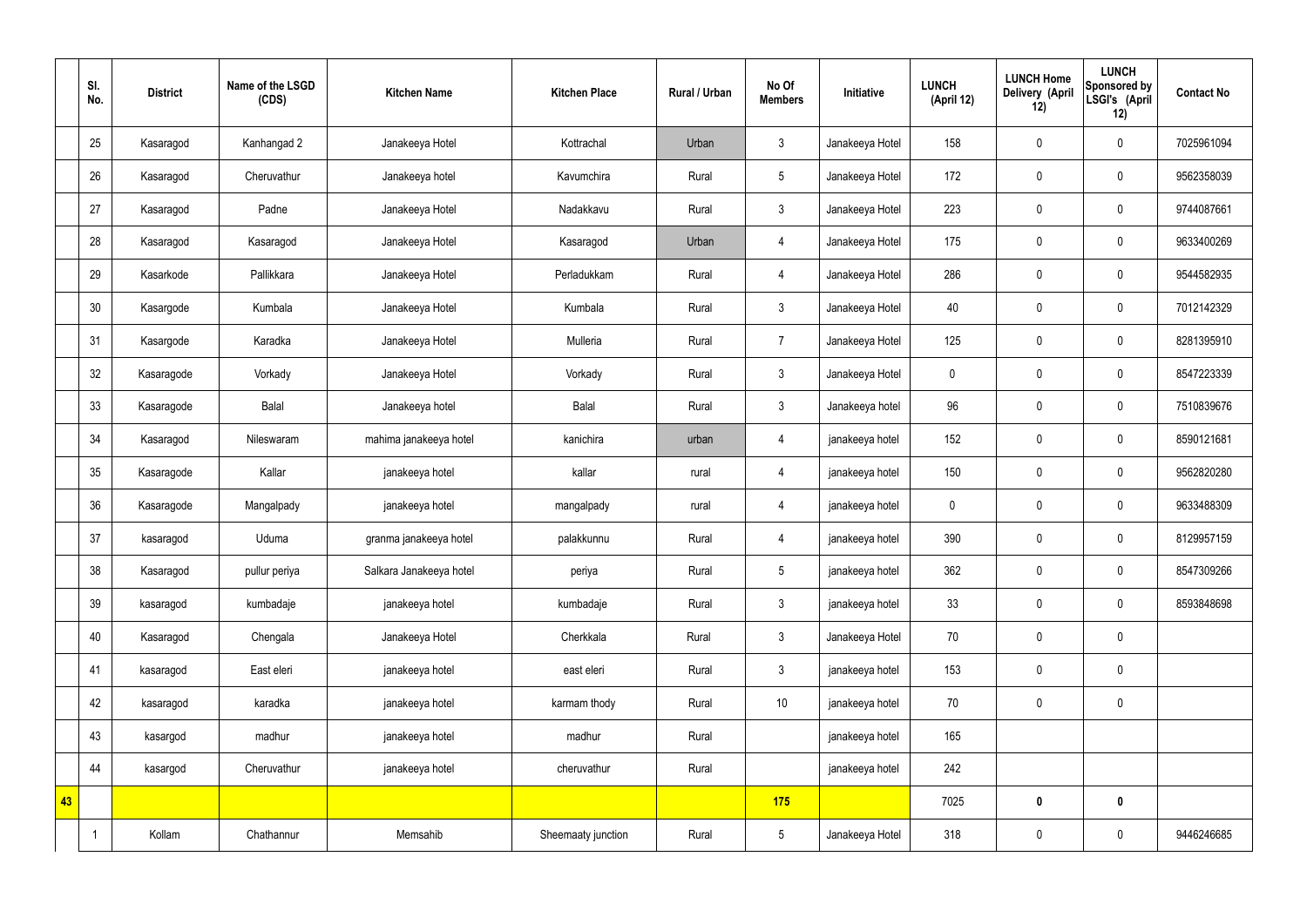| SI.<br>No.     | <b>District</b> | Name of the LSGD<br>(CDS) | <b>Kitchen Name</b>              | <b>Kitchen Place</b>                 | Rural / Urban | No Of<br><b>Members</b> | Initiative      | <b>LUNCH</b><br>(April 12) | <b>LUNCH Home</b><br>Delivery (April<br>12) | <b>LUNCH</b><br>Sponsored by<br>LSGI's (April<br>12) | <b>Contact No</b> |
|----------------|-----------------|---------------------------|----------------------------------|--------------------------------------|---------------|-------------------------|-----------------|----------------------------|---------------------------------------------|------------------------------------------------------|-------------------|
| $\overline{2}$ | Kollam          | Melila                    | <b>Atham Unit</b>                | Melila                               | Rural         | $\overline{7}$          | Janakeeya Hotel | 268                        | $\mathbf 0$                                 | $\mathbf 0$                                          | 9961178040        |
| 3              | Kollam          | Kulakkada                 | Ruchi Snacks & Catering Unit     | Poovattoor                           | Rural         | $\overline{4}$          | Janakeeya Hotel | 211                        | $\mathbf 0$                                 | $\mathbf 0$                                          | 7907941183        |
| $\overline{4}$ | Kollam          | Ittiva                    | Nanma Janakeeya hotel            | Kattampally                          | Rural         | $5\overline{)}$         | Janakeeya Hotel | 0                          | $\mathbf 0$                                 | $\mathbf 0$                                          | 9809171887        |
| 5              | Kollam          | Sooranad North            | Nanma catering unit              | Sooranadu higher secondary<br>school | Rural         | $5\overline{)}$         | Janakeeya Hotel | 195                        | $\mathbf 0$                                 | $\mathbf 0$                                          | 9846082469        |
| 6              | Kollam          | Clappana                  | Bismi catering                   | Palakulangara                        | Rural         | $5\overline{)}$         | Janakeeya Hotel | 0                          | $\mathbf 0$                                 | $\mathbf 0$                                          | 9847901413        |
| $\overline{7}$ | Kollam          | Mayyanad                  | Krishnas Janakeeya hotel         | Eravipuram                           | Rural         | $\mathbf{3}$            | Janakeeya Hotel | 136                        | $\mathbf 0$                                 | $\mathbf 0$                                          | 9656477455        |
| 8              | Kollam          | Mayyanad                  | Souhridha Janakeeya hotel        | Pattarumukku,                        | Rural         | 9                       | Janakeeya Hotel | 209                        | $\mathbf 0$                                 | $\mathbf 0$                                          | 7902645448        |
| 9              | Kollam          | Kulasekharapuram          | adi sakthi                       | Puthentheruvu.                       | Rural         | $5\overline{)}$         | Janakeeya Hotel | 201                        | $\mathbf 0$                                 | $\mathbf 0$                                          | 9656890790        |
| 10             | Kollam          | Thekkumbhagam             | Krishna hotel                    | Nadakavu junction                    | Rural         | $\overline{4}$          | Janakeeya Hotel | 39                         | $\mathbf 0$                                 | $\mathbf 0$                                          | 9961070031        |
| 11             | Kollam          | Oachira                   | Parabhramam catering             | near oachira , ITI canteen,          | Rural         | 4                       | Janakeeya Hotel | 0                          | $\mathbf 0$                                 | $\mathbf 0$                                          | 9562283927        |
| 12             | Kollam          | Thodiyoor                 | Samridhi activity group          | Lpschool thodiyoor                   | Rural         | $5\overline{)}$         | Janakeeya Hotel | 72                         | 0                                           | $\mathbf 0$                                          | 9895703572        |
| 13             | Kollam          | Thrikkovilvattom          | Murari catering, janakeeya hotel | Mukhathala                           | Rural         | 4                       | Janakeeya Hotel | 145                        | $\mathbf 0$                                 | $\mathbf 0$                                          | 9847072544        |
| 14             | Kollam          | Sasthamcotta              | Sreedurgha catering              | Jemini hotel sasthamcotta            | Rural         | $\overline{7}$          | Janakeeya Hotel | 280                        | 0                                           | $\mathbf 0$                                          | 9744368496        |
| 15             | Kollam          | Kollam                    | Athulya catering                 | Thirumullavaram                      | Urban         | $\overline{4}$          | Janakeeya Hotel | 255                        | $\mathbf 0$                                 | $\mathbf 0$                                          | 9048646080        |
| 16             | Kollam          | West Kallada              | Keerthi catering                 | Karalimukku                          | Rural         | $5\phantom{.0}$         | Janakeeya Hotel | $\mathbf 0$                | 0                                           | $\mathbf 0$                                          | 9605206907        |
| 17             | Kollam          | Thazhava                  | Pavizham                         | Karutheri junction                   | Rural         | $5\overline{)}$         | Janakeeya Hotel | 242                        | 0                                           | $\mathbf 0$                                          | 8086704216        |
| 18             | Kollam          | Kollam                    | Niravu catering                  | Chinnakkada                          | Urban         | $5\overline{)}$         | Janakeeya Hotel | 286                        | 0                                           | $\mathbf 0$                                          | 9633073613        |
| 19             | Kollam          | Kundara                   | Ammu Catering unit               | Mulavana LP school                   | Rural         | $\overline{4}$          | Janakeeya Hotel | 130                        | 0                                           | $\mathbf 0$                                          | 9633518572        |
| 20             | Kollam          | Neduvathur                | Pooja hotel                      | Thevalappuram                        | Rural         | $\mathbf{3}$            | Janakeeya Hotel | 33                         | 0                                           | $\mathbf 0$                                          | 9745376675        |
| 21             | Kollam          | Punalur                   | Jyothi Catering                  | Punalur                              | Urban         | $\overline{4}$          | Janakeeya Hotel | 180                        | 0                                           | $\mathbf 0$                                          | 9961249345        |
| 22             | Kollam          | Punalur                   | Mahima Catering                  | Punalur                              | Urban         | $5\phantom{.0}$         | Janakeeya Hotel | 270                        | 0                                           | $\mathbf 0$                                          | 9496112957        |
| 23             | Kollam          | Punalur                   | Safalyam Catering                | Punalur                              | Urban         | $5\phantom{.0}$         | Janakeeya Hotel | 347                        | 0                                           | $\overline{0}$                                       | 9495476197        |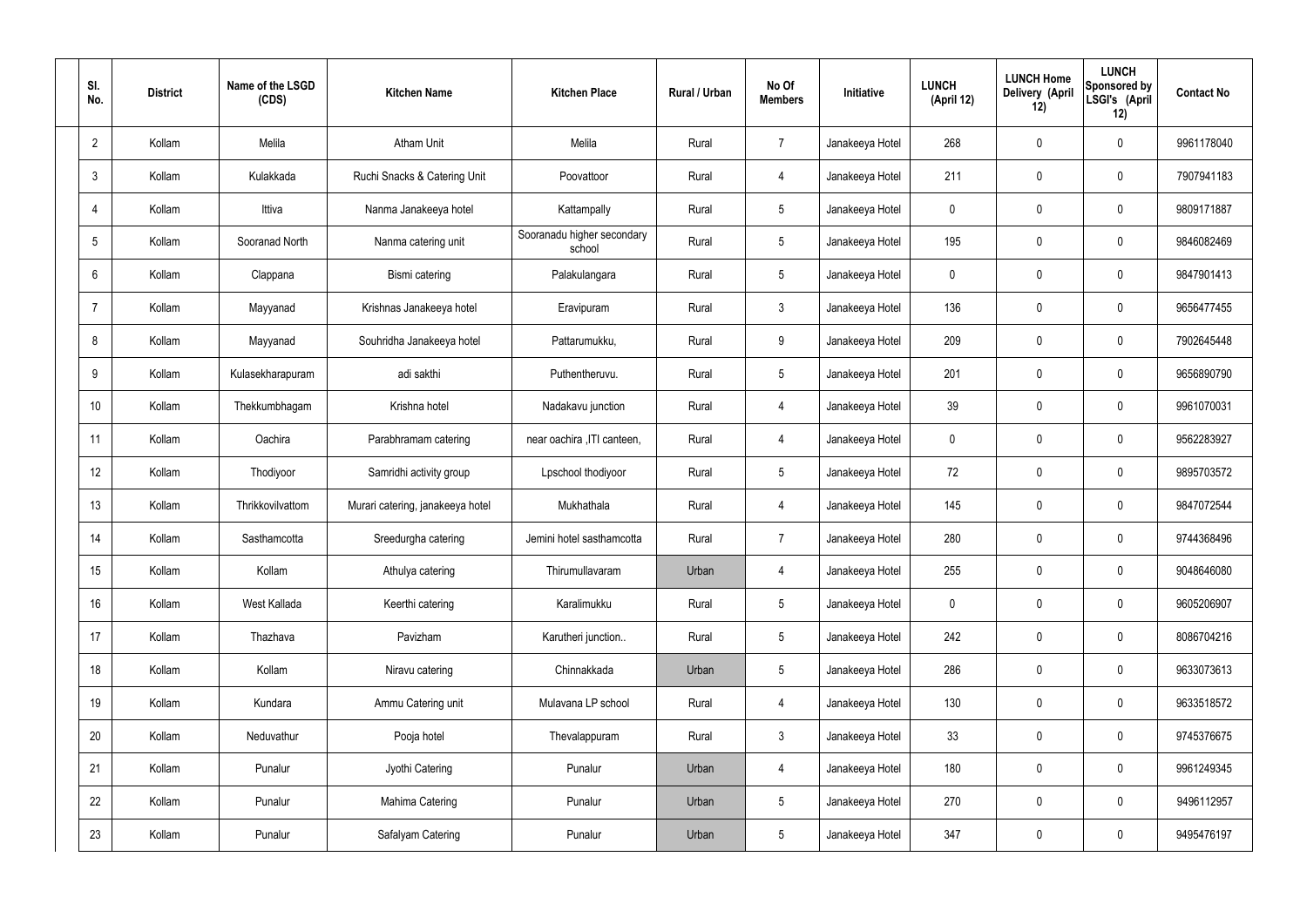|    | SI.<br>No. | <b>District</b> | Name of the LSGD<br>(CDS) | <b>Kitchen Name</b>      | <b>Kitchen Place</b>              | Rural / Urban | No Of<br><b>Members</b> | Initiative      | <b>LUNCH</b><br>(April 12) | <b>LUNCH Home</b><br>Delivery (April<br>12) | <b>LUNCH</b><br>Sponsored by<br>LSGI's (April<br>12) | <b>Contact No</b> |
|----|------------|-----------------|---------------------------|--------------------------|-----------------------------------|---------------|-------------------------|-----------------|----------------------------|---------------------------------------------|------------------------------------------------------|-------------------|
|    | 24         | Kollam          | Thrikkaruva               | Janakeeya Bhakshanashala | Thinavila Junction Kanjaveli      | Rural         | 4                       | Janakeeya Hotel | 74                         | $\mathbf 0$                                 | $\mathbf 0$                                          | 9645069880        |
|    | 25         | Kollam          | Chithara                  | AKG Janakeeya Hotel      | Kizhakkumbagom                    | Rural         | $5\overline{)}$         | Janakeeya Hotel | 119                        | $\mathbf 0$                                 | $\mathbf 0$                                          | 9495701987        |
|    | 26         | Kollam          | South Paravur             | Kshree janakeeya hotel   | Busstand , paravur                | Urban         | $5\phantom{.0}$         | Janakeeya Hotel | 190                        | $\mathbf 0$                                 | $5\phantom{.0}$                                      | 8606179380        |
|    | 27         | Kollam          | Mynagappally              | Anugraha hotel           | Kadappa                           | Rural         | $5\overline{)}$         | Janakeeya Hotel | $\mathbf 0$                | $\mathbf 0$                                 | $\mathbf 0$                                          | 9995085705        |
|    | 28         | Kollam          | Mandrothuruthu            | Janakeeya Bhakshanashala | Thoombummukham                    | Rural         | 4                       | Janakeeya Hotel | 160                        | $\mathbf 0$                                 | $\mathbf 0$                                          | 9526648057        |
|    | 29         | Kollam          | Karungappally             | Bagya catering           | Muncipality                       | Urban         | 4                       | Janakeeya Hotel | $\mathbf 0$                | $\mathbf 0$                                 | $\mathbf 0$                                          | 9947702130        |
|    | 30         | Kollam          | Kollam East               | Bharathlekshmi           | Vadakkevila                       | Urban         | $\mathbf{3}$            | Janakeeya Hotel | 345                        | $\mathbf 0$                                 | $\mathbf 0$                                          | 9744300901        |
|    | 31         | Kollam          | Chavara                   | Harisree janakeya hotel  | Panchayath                        | Rural         | $\mathbf{3}$            | Janakeeya Hotel | 65                         | $\mathbf 0$                                 | $\mathbf 0$                                          | 9995166343        |
|    | 32         | Kollam          | Pavithreswaram            | Kairali                  | Pavithreswaram                    | Rural         | 4                       | Janakeeya Hotel | 218                        | 0                                           | $\mathbf 0$                                          | 9605836414        |
|    | 33         | Kollam          | Veliyam                   | Kantharees               | Panchayathu building              | Rural         | $5\overline{)}$         | Janakeeya Hotel | 138                        | $\mathbf 0$                                 | $\mathbf 0$                                          | 9562111715        |
|    | 34         | Kollam          | Velinalloor               | Quality Janakeeya hotel  | Alummod, Velinalloor              | Rural         | 4                       | Janakeeya Hotel | 101                        | 0                                           | $\mathbf 0$                                          | 9605896303        |
|    | 35         | Kollam          | Elamadu                   | Swaruma janakeeya hotel  | Near cooperative bank,<br>Elamadu | Rural         | $\mathbf{3}$            | Janakeeya Hotel | 135                        | $\mathbf 0$                                 | -1                                                   | 8129611321        |
|    | 36         | Kollam          | Kadakkal                  | Nanma janakeeya hotel    | Kadakkal                          | Rural         | 4                       | Janakeeya Hotel | 260                        | $\mathbf 0$                                 | $\mathbf 0$                                          | 9847936390        |
|    | 37         | Kollam          | Perayam                   | Janakeeya hotel          | Onambalam                         | Rural         | $\overline{4}$          | Janakeeya Hotel | $\mathbf 0$                | $\pmb{0}$                                   | $\mathbf 0$                                          | 9446855866        |
|    | 38         | Kollam          | Ezhukone                  | Ezhukone janakeeya hotel | Near panchayathu office           | Rural         | $5\phantom{.0}$         | Janakeeya Hotel | 220                        | $\pmb{0}$                                   | $\mathbf 0$                                          | 8086757275        |
| 80 | 39         | Kollam          | Adichanalloor             | Ruchikkoottu             | Mylakkaadu                        | Rural         | $\overline{4}$          | Janakeeya Hotel | 86                         | 0                                           | $\mathbf 0$                                          | 8136954461        |
|    | 40         | Kollam          | Poruvazhi                 | Amma janakeeya hotel     | Poruvaxhy                         | Rural         | $5\phantom{.0}$         | Janakeeya Hotel | 224                        | $\pmb{0}$                                   | $\mathbf 0$                                          | 9656421272        |
|    | 41         | Kollam          | Nilamel                   | Vanitha Janakeeya Hotel  | Nilamel                           | Rural         | $\overline{4}$          | Janakeeya Hotel | 99                         | 0                                           | $\mathbf 0$                                          | 9447407264        |
|    | 42         | Kollam          | Panmana                   | SV janakeeya hotel       | Kollaka CN junction               | Rural         | 3                       | Janakeeya Hotel | 112                        | $\pmb{0}$                                   | $\mathbf 0$                                          | 8113020216        |
|    | 43         | Kollam          | Ummannoor                 | Thanal                   | Nellikunnam                       | Rural         | $\overline{4}$          | Janakeeya Hotel | 236                        | 0                                           | $\mathbf 0$                                          | 9656194614        |
|    | 44         | Kollam          | Kulathupuzha              | Karunya Janakeeya Hotel  | Thinkal karikkam                  | Rural         | 4                       | Janakeeya Hotel | 175                        | 0                                           | $\mathbf 0$                                          | 9048034267        |
|    | 45         | Kollam          | Kareepra                  | Kareepra janakeeya hotel | Panchayathu office junction       | Rural         | $5\phantom{.0}$         | Janakeeya Hotel | $\pmb{0}$                  | $\pmb{0}$                                   | $\boldsymbol{0}$                                     | 9656783244        |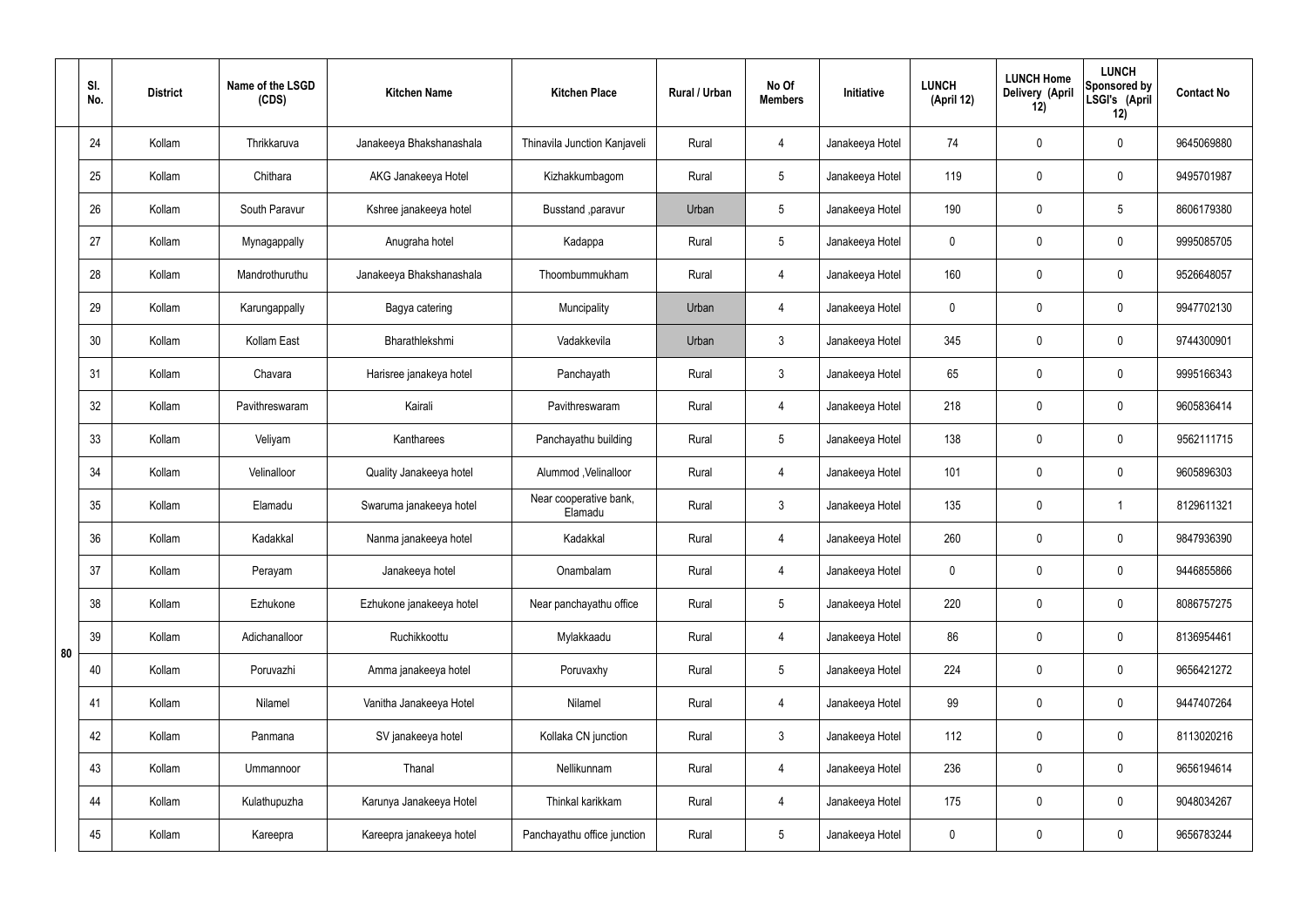| SI.<br>No. | <b>District</b> | Name of the LSGD<br>(CDS) | <b>Kitchen Name</b>                              | <b>Kitchen Place</b>                                 | Rural / Urban | No Of<br><b>Members</b> | Initiative      | <b>LUNCH</b><br>(April 12) | <b>LUNCH Home</b><br>Delivery (April<br>12) | <b>LUNCH</b><br>Sponsored by<br>LSGI's (April<br>12) | <b>Contact No</b> |
|------------|-----------------|---------------------------|--------------------------------------------------|------------------------------------------------------|---------------|-------------------------|-----------------|----------------------------|---------------------------------------------|------------------------------------------------------|-------------------|
| 46         | Kollam          | Piravanthur               | Thanima catering unit                            | Piravanthoor                                         | Rural         | $5\phantom{.0}$         | Janakeeya Hotel | 171                        | $\mathbf 0$                                 | $\mathbf 0$                                          | 9207907284        |
| 47         | Kollam          | Karavaloor                | Sreelekshmi Janakeeya Hotel                      | Karavalur                                            | Rural         | $\sqrt{5}$              | Janakeeya Hotel | 197                        | 0                                           | $\mathbf 0$                                          | 9745719860        |
| 48         | Kollam          | Kunnathur                 | Sneha janakeeya hotel                            | Bhoothakuzhi                                         | Rural         | $\mathbf{3}$            | Janakeeya Hotel | 268                        | 0                                           | $\mathbf 0$                                          | 9061504141        |
| 49         | Kollam          | Alayaman                  | Sreelakam Janakeeya Hotel                        | Karukone                                             | Rural         | $\overline{4}$          | Janakeeya Hotel | 231                        | 0                                           | $\mathbf 0$                                          | 8592858448        |
| 50         | Kollam          | Kottarakkara              | Ruchi                                            | Kottarakkara christuraj hospital<br>hospital canteen | Urban         | $\sqrt{5}$              | Janakeeya Hotel | 186                        | $\boldsymbol{0}$                            | $\mathbf 0$                                          | 9447997809        |
| 51         | Kollam          | Chirakkara                | Bhoomika Jh                                      | Bhajanamadam mukku                                   | Rural         | $\sqrt{5}$              | Janakeeya Hotel | 156                        | 0                                           | $\mathbf 0$                                          | 9567024263        |
| 52         | Kollam          | Kalluvathukkal            | Deepam Jh                                        | Parippally                                           | Rural         | 4                       | Janakeeya Hotel | $\mathbf 0$                | 0                                           | $\mathbf 0$                                          | 8593984144        |
| 53         | Kollam          | Chirakkara                | Niram Jh                                         | Vadakkemukku ,chirakkara                             | Rural         | $\overline{4}$          | Janakeeya Hotel | 172                        | 0                                           | $\mathbf 0$                                          | 9847286593        |
| 54         | Kollam          | Velinalloor               | Mathrika janakeeya hotel                         | Govt PHC canteen                                     | Rural         | $\overline{4}$          | Janakeeya Hotel | 136                        | $\boldsymbol{0}$                            | $\mathbf 0$                                          | 7592859804        |
| 55         | Kollam          | East Kallada              | kudumbashree janakeeya hotel                     | marthandapuram                                       | Rural         | $\sqrt{5}$              | Janakeeya Hotel | 243                        | 0                                           | $\mathbf 0$                                          | 9746964557        |
| 56         | Kollam          | Anchal                    | Malu janakeeya hotel                             | Anchal, Town ward                                    | Rural         | $\mathbf{3}$            | Janakeeya Hotel | 311                        | $\mathbf 0$                                 | $\boldsymbol{0}$                                     | 9656920091        |
| 57         | Kollam          | Kummil                    | Sreebhadra janakeeya hotel                       | Thachonam                                            | Rural         | $\mathfrak{Z}$          | Janakeeya Hotel | $\mathbf 0$                | 0                                           | $\boldsymbol{0}$                                     | 9846327312        |
| 58         | Kollam          | Yeroor                    | Oottupura janakeeya hotel                        | yeroor                                               | Rural         | 6                       | Janakeeya Hotel | 164                        | 0                                           | 0                                                    | 9526031467        |
| 59         | Kollam          | Nedumpana                 | Samthripthy janakeeya hotel                      | Pallimon                                             | Rural         | $\overline{4}$          | Janakeeya Hotel | $\mathbf 0$                | 0                                           | $\mathbf 0$                                          | 9539780119        |
| 60         | Kollam          | Kollam                    | Ishwarya janakeeya hotel                         | Near collectorate, Thevally<br>division              | Urban         | $\mathbf{3}$            | Janakeeya Hotel | 282                        | $\mathbf 0$                                 | $\mathbf 0$                                          | 8848893882        |
| 61         | Kollam          | Edamulakkal               | Sahya janakeeya hotel                            | Edamulackal                                          | Rural         | $\overline{4}$          | Janakeeya Hotel | 154                        | 0                                           | $\mathbf 0$                                          | 7025532998        |
| 62         | Kollam          | Mylom                     | Amrutha                                          | Inchakkadu                                           | Rural         | $5\phantom{.0}$         | Janakeeya Hotel | 166                        | $\mathbf 0$                                 | $\mathbf 0$                                          | 9539780965        |
| 63         | Kollam          | Thevalakkara              | Kerala Janakeeya Hotel                           | Thevalakkara                                         | Rural         | $\mathbf{3}$            | Janakeeya Hotel | 68                         | 0                                           | $\mathbf 0$                                          | 9847291089        |
| 64         | Kollam          | Thalavoor                 | Kudumbasheree Nadan<br>Bhakshanashala            | Pidavoor                                             | Rural         | $\overline{4}$          | Janakeeya Hotel | 137                        | $\mathbf 0$                                 | $\mathbf 0$                                          | 9747324839        |
| 65         | Kollam          | Vilakkudy                 | vadhanam                                         | <b>KUNNICODU</b>                                     | Rural         | $\sqrt{5}$              | Janakeeya Hotel | 167                        | 0                                           | $\mathbf 0$                                          | 9526354689        |
| 66         | Kollam          | Poothakkulam              | Avani catering                                   | Poothakkulam gp                                      | Rural         | $\overline{4}$          | Janakeeya Hotel | 87                         | 0                                           | $\mathbf 0$                                          | 9562782082        |
| 67         | Kollam          | Pathanapuram              | Pathanapuram Grama Panchayath<br>Janakeeya Hotel | Pathanapuram                                         | Rural         | 4                       | Janakeeya Hotel | 98                         | 0                                           | $\boldsymbol{0}$                                     | 9061291033        |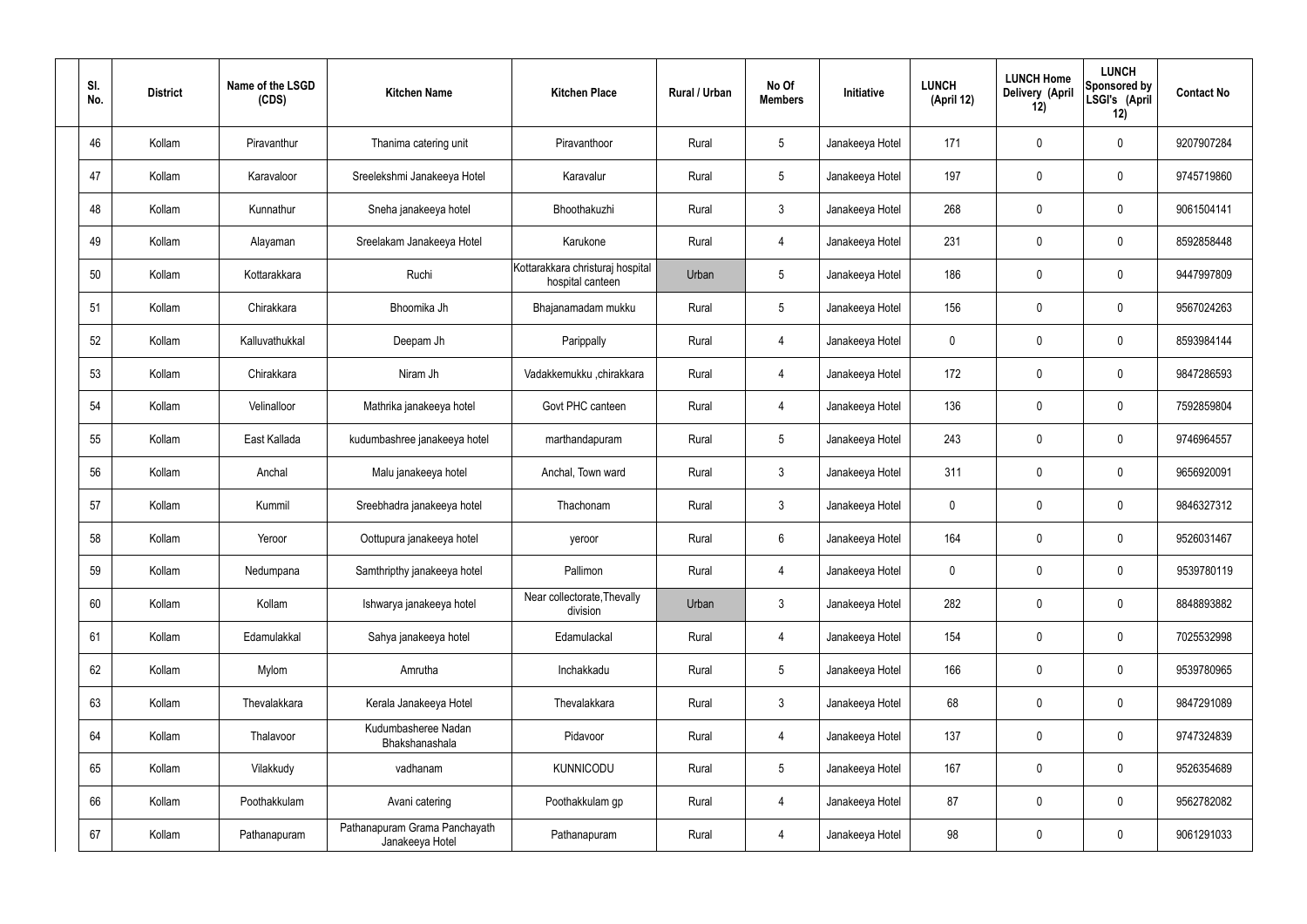|    | SI.<br>No.      | <b>District</b> | Name of the LSGD<br>(CDS) | <b>Kitchen Name</b>        | <b>Kitchen Place</b>      | Rural / Urban | No Of<br><b>Members</b> | Initiative      | <b>LUNCH</b><br>(April 12) | <b>LUNCH Home</b><br>Delivery (April<br>12) | <b>LUNCH</b><br>Sponsored by<br>LSGI's (April<br>12) | <b>Contact No</b> |
|----|-----------------|-----------------|---------------------------|----------------------------|---------------------------|---------------|-------------------------|-----------------|----------------------------|---------------------------------------------|------------------------------------------------------|-------------------|
|    | 68              | Kollam          | Chadayamangalam           | Real janakeeya hotel       | Chadayamangalam           | Rural         | $\mathbf{3}$            | Janakeeya Hotel | 50                         | $\mathbf 0$                                 | $\mathbf 0$                                          | 9562123039        |
|    | 69              | Kollam          | Elampalloor               | Kalavara janakeeya hotel   | Ashupathri mukku, Kundara | Rural         | $5\phantom{.0}$         | Janakeeya Hotel | 385                        | $\mathbf 0$                                 | $\mathbf 0$                                          | 8943182967        |
|    | 70              | Kollam          | Kottamkara                | Ishwarya janakeeya hotel   | Keralapuram               | Rural         | $5\overline{)}$         | Janakeeya Hotel | $\mathbf 0$                | $\mathbf 0$                                 | $\mathbf 0$                                          | 9747765979        |
|    | 71              | Kollam          | Vettikavala               | Nanma                      | Vettikkavala              | Rural         | $\mathbf{3}$            | Janakeeya Hotel | 186                        | $\mathbf 0$                                 | $\mathbf 0$                                          | 9645070430        |
|    | 72              | Kollam          | Pooyappally               | Anaswara janakeeya hotel   | Maruthamanpally           | Rural         | $5\overline{)}$         | Janakeeya Hotel | 189                        | $\mathbf 0$                                 | $\mathbf 0$                                          | 9947289476        |
|    | 73              | Kollam          | Thenmala                  | Nanma janakeeya hotel      | Thenmala                  | Rural         | $\overline{4}$          | Janakeeya Hotel | 250                        | $\mathbf 0$                                 | $\mathbf 0$                                          | 9446274943        |
|    | 74              | Kollam          | Pattazhi                  | Suprabhatham Catering Unit | pattazhy                  | Rural         | $\overline{4}$          | Janakeeya Hotel | 76                         | $\mathbf 0$                                 | $\mathbf 0$                                          | 9495195796        |
|    | 75              | Kollam          | Neendakara                | Darshana Janakeeya Hotel   | Puthenthura Junction      | Rural         | $\mathbf{3}$            | Janakeeya Hotel | 191                        | $\mathbf 0$                                 | $\mathbf 0$                                          | 9633106463        |
|    | 76              | Kollam          | Panayam                   | snehadeepam activity group | Thanikkamukku             | Rural         | $\overline{4}$          | Janakeeya Hotel | $\mathbf 0$                | $\mathbf 0$                                 | $\mathbf 0$                                          | 8606117577        |
|    | 77              | Kollam          | Clappana                  | Vijayasree                 | Near alumpeedika junction | Rural         | $5\phantom{.0}$         | Janakeeya Hotel | 102                        | $\mathbf 0$                                 | $\mathbf 0$                                          | 9567797660        |
|    | 78              | Kollam          | Sooranad South            | Akshaya janakeeya hotel    | Patharam                  | Rural         | $\overline{4}$          | Janakeeya Hotel | 274                        | $\mathbf 0$                                 | $\mathbf 0$                                          | 9746919825        |
|    | 79              | Kollam          | Edamulakkal               | Deepam janakeeya hotel     | Edamulackal               | Rural         | $\mathbf{3}$            | Janakeeya Hotel | $\mathbf 0$                | $\mathbf 0$                                 | $\mathbf 0$                                          | 9400684494        |
|    | 80              | Kollam          | Aryankavu                 | Sevana janakeeya hotel     | Kazhuthurutty             | Rural         | $\mathbf{3}$            | Janakeeya Hotel | 157                        | $\mathbf 0$                                 | $\mathbf 0$                                          | 8921381398        |
|    | 81              | Kollam          | Pattazhi Vadakkekara      | Annapoorna                 | Kaduvathode               | Rural         | 4                       | Janakeeya Hotel | 51                         | $\pmb{0}$                                   | $\mathbf 0$                                          | 7561013776        |
|    | 82              | Kollam          | Kulasekharapuram          | Vinayaka                   | Puthiykavu                | Rural         | 4                       | Janakeeya Hotel | 235                        | $\pmb{0}$                                   | $\mathbf 0$                                          | 9947499053        |
| 82 |                 |                 |                           |                            |                           |               | 354                     |                 | 12314                      | $\bullet$                                   | $6\phantom{a}$                                       |                   |
|    |                 | Kottayam        | Akalakkunnam              | Navaruchi                  | Chengalam                 | Rural         | $5\,$                   | Janakeeya Hotel | 142                        | $\pmb{0}$                                   | $\mathbf 0$                                          | 9188362235        |
|    |                 | kottayam        | Akalakunnam               | Janakeeya Hotel            | Akalakunnam               | Rural         | $5\phantom{.0}$         | Janakeeya Hotel | 163                        | $\pmb{0}$                                   | $\mathbf 0$                                          | 8086245950        |
|    | $\overline{2}$  | Kottayam        | Arpookkara                | Niravu                     | <b>Medical College</b>    | Rural         | 8                       | Janakeeya Hotel | 200                        | $\pmb{0}$                                   | $\mathbf 0$                                          | 9744719092        |
|    | $\mathbf{3}$    | Kottayam        | Arpookkara                | Ruchi Janakeeya Hotel      | Kaippuzha mutt            | Rural         | $\overline{4}$          | Janakeeya Hotel | 110                        | $\pmb{0}$                                   | $\mathbf 0$                                          | 9847147156        |
|    | $\overline{4}$  | Kottayam        | Athirampuzha              | Hannas                     | Mannanam                  | Rural         | 4                       | Janakeeya Hotel | 66                         | $\pmb{0}$                                   | $\mathbf 0$                                          | 9496136682        |
|    | $5\phantom{.0}$ | Kottayam        | Ayarkunnam                | Panchami Unit              | Near PHC Ayarkunnam       | Rural         | $5\overline{)}$         | Janakeeya Hotel | $\pmb{0}$                  | $\pmb{0}$                                   | $\boldsymbol{0}$                                     | 9744560994        |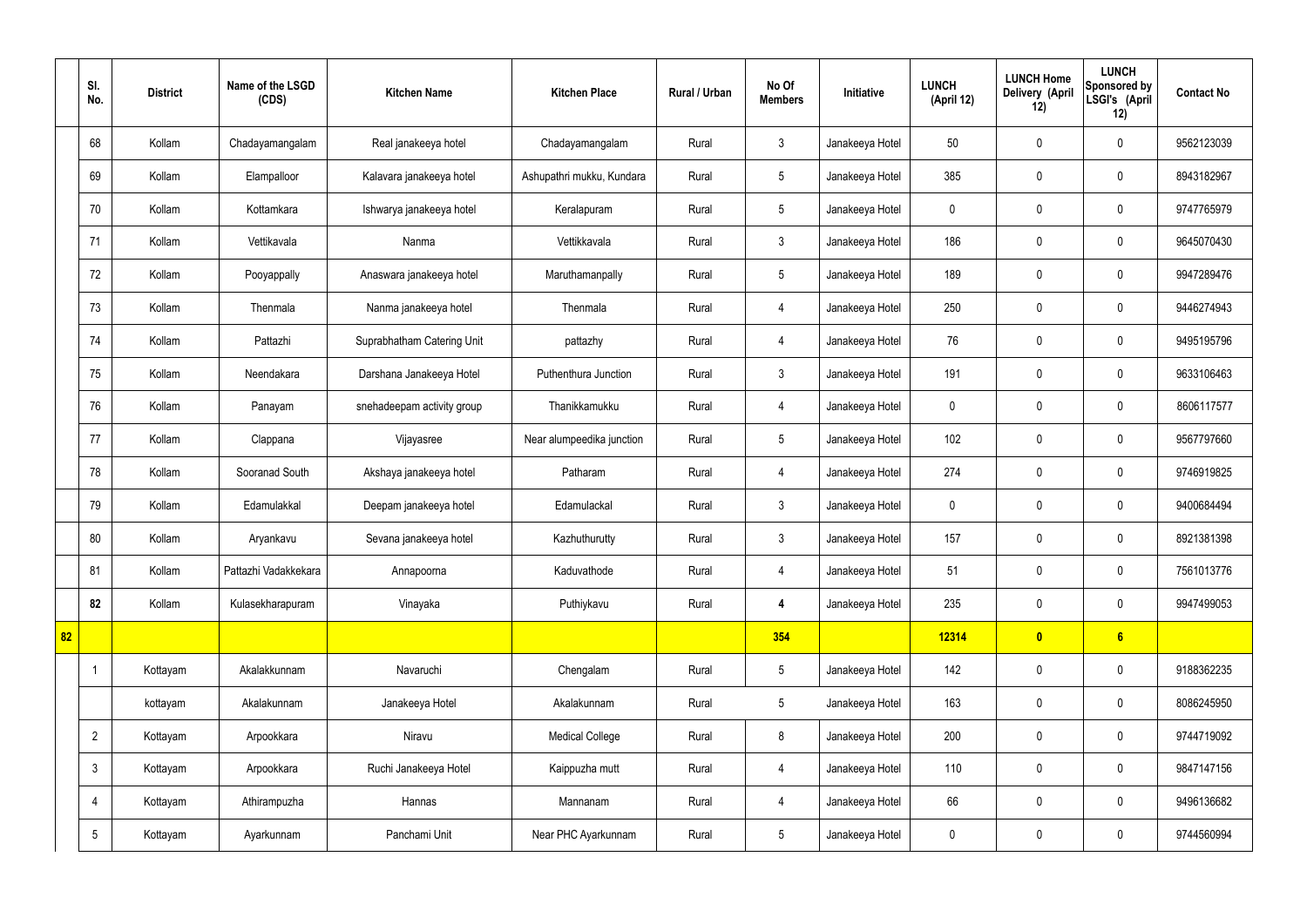| SI.<br>No. | <b>District</b> | Name of the LSGD<br>(CDS) | <b>Kitchen Name</b>             | <b>Kitchen Place</b>                   | Rural / Urban | No Of<br><b>Members</b> | Initiative      | <b>LUNCH</b><br>(April 12) | <b>LUNCH Home</b><br>Delivery (April<br>12) | <b>LUNCH</b><br>Sponsored by<br>LSGI's (April<br>12) | <b>Contact No</b> |
|------------|-----------------|---------------------------|---------------------------------|----------------------------------------|---------------|-------------------------|-----------------|----------------------------|---------------------------------------------|------------------------------------------------------|-------------------|
| 6          | Kottayam        | Aymanam                   | Bisiya                          | Aymanam panchayath hall                | Rural         | $\mathfrak{Z}$          | Janakeeya Hotel | 41                         | 0                                           | $\mathbf 0$                                          | 9544560606        |
| 7          | Kottayam        | Bharananganam             | Kudumbshree nadan bhakshanasala | Bharananganam                          | Rural         | $\mathbf{3}$            | Janakeeya Hotel | 152                        | 0                                           | $\mathbf 0$                                          | 8113827680        |
| 8          | Kottayam        | Changanassery             | Janakeeya Hotel                 | Near Railway station                   | Urban         | $\mathbf{3}$            | Janakeeya Hotel | 345                        | $\mathbf 0$                                 | $\mathbf 0$                                          | 7560866821        |
| 9          | Kottayam        | Chemp                     | Thanima                         | Chemp                                  | Rural         | $\overline{4}$          | Janakeeya Hotel | $\mathbf 0$                |                                             | $\mathbf 0$                                          | 9809940907        |
| 10         | Kottayam        | Chirakkadav               | <b>Udaya Catering Unit</b>      | Mahatma Gandhi Town Hall,<br>Ponkunnam | Rural         | $5\overline{)}$         | Janakeeya Hotel | 94                         | 0                                           | $\mathbf 0$                                          | 6282479410        |
| 11         | Kottayam        | Chirakkadav               | Sargam                          | Thekkethu Kavala                       | Rural         | $\mathbf{3}$            | Janakeeya Hotel | 54                         | 0                                           | $\mathbf 0$                                          | 9656087110        |
| 12         | Kottayam        | Elikulam                  | Janakeeya Hotel Elikkulam       | Manchakuzhy                            | Rural         | $\mathbf{3}$            | Janakeeya Hotel | 102                        | $\mathbf 0$                                 | $\mathbf 0$                                          | 9074768314        |
| 13         | Kottayam        | Erumeli                   | Janakeeya Hotel Erumeli         | Erumeli                                | Rural         | $\overline{4}$          | Janakeeya Hotel | 125                        | 0                                           | $\mathbf 0$                                          | 8078201554        |
| 14         | Kottayam        | Ettumanoor                | Gramashree cafe kudumbasree     | Nandanam auditorium,<br>Ettumanoor     | Urban         | $5\overline{)}$         | Janakeeya Hotel | 167                        | 0                                           | $\mathbf 0$                                          | 9847334071        |
| 15         | Kottayam        | Kadanad                   | Thanal catering                 | Kadanad                                | Rural         | $5\phantom{.0}$         | Janakeeya Hotel | 110                        | 0                                           | $\mathbf 0$                                          | 9048099040        |
| 16         | Kottayam        | Kadaplamattam             | Salt &pepper                    | Near Kadaplamattom CDS                 | Rural         | 4                       | Janakeeya Hotel | 72                         | $\mathbf 0$                                 | $\mathbf 0$                                          | 9645400860        |
| 17         | Kottayam        | Kadaplamattam             | Kadaplamattam Janakeeya Hotel   | Vayala                                 | Rural         | 4                       | Janakeeya Hotel | 59                         | 85                                          | $\mathbf 0$                                          | 9446804954        |
| 18         | Kottayam        | Kaduthuruthy              | Janakeeya Hotel                 | Panchayath premise                     | Rural         | 6                       | Janakeeya Hotel | 98                         | 0                                           | $\mathbf 0$                                          | 9847166464        |
| 19         | Kottayam        | Kallara                   | Vasuki Janakeeya hotel          | Kallara                                | Rural         | $\mathbf{3}$            | Janakeeya Hotel | 100                        | $\mathsf{0}$                                | $\mathbf 0$                                          | 9846103478        |
| 20         | Kottayam        | Kanakkari                 | Jesus                           | Pattithanam                            | Rural         | $5\phantom{.0}$         | Janakeeya Hotel | 141                        | $\mathsf{0}$                                | $\mathbf 0$                                          | 9447192439        |
| 21         | Kottayam        | Kangazha                  | Sulabha                         | Pathanadu                              | Rural         | $5\phantom{.0}$         | Janakeeya Hotel | 72                         | $\mathbf 0$                                 | $\mathbf 0$                                          | 9847438293        |
| 22         | Kottayam        | Kanjirapally              | Vanitha canteen                 | Panchayath premise                     | Rural         | $\mathfrak{Z}$          | Janakeeya Hotel | 98                         | 0                                           | $\mathbf 0$                                          | 9605391868        |
| 23         | Kottayam        | Karoor                    | Unarvu janakeeya hotel          | Valavoor                               | Rural         | $5\phantom{.0}$         | Janakeeya Hotel | 98                         | 0                                           | $\mathbf 0$                                          | 8304903250        |
| 24         | Kottayam        | Karukachal                | Sukrutham Catering Unit         | Karukachal                             | Rural         | $5\phantom{.0}$         | Janakeeya Hotel | 55                         | 0                                           | $\mathbf 0$                                          | 9847766843        |
| 25         | Kottayam        | Kidangoor                 | Janakeeya hotel                 | Kidangoor Panchayath                   | Rural         | $\mathfrak{Z}$          | Janakeeya Hotel | 123                        | 0                                           | $\mathbf 0$                                          | 9048080292        |
| 26         | Kottayam        | Kooroppada                | Achus Janakeeya Hotel           | Panchayath                             | Rural         | $\mathfrak{Z}$          | Janakeeya Hotel | 103                        | 0                                           | $\mathbf 0$                                          | 9778121989        |
| 27         | Kottayam        | Koottickal                | Janakeeya hotel                 | Koottickal                             | Rural         | $5\,$                   | Janakeeya Hotel | 142                        | 0                                           | $\boldsymbol{0}$                                     | 9645219929        |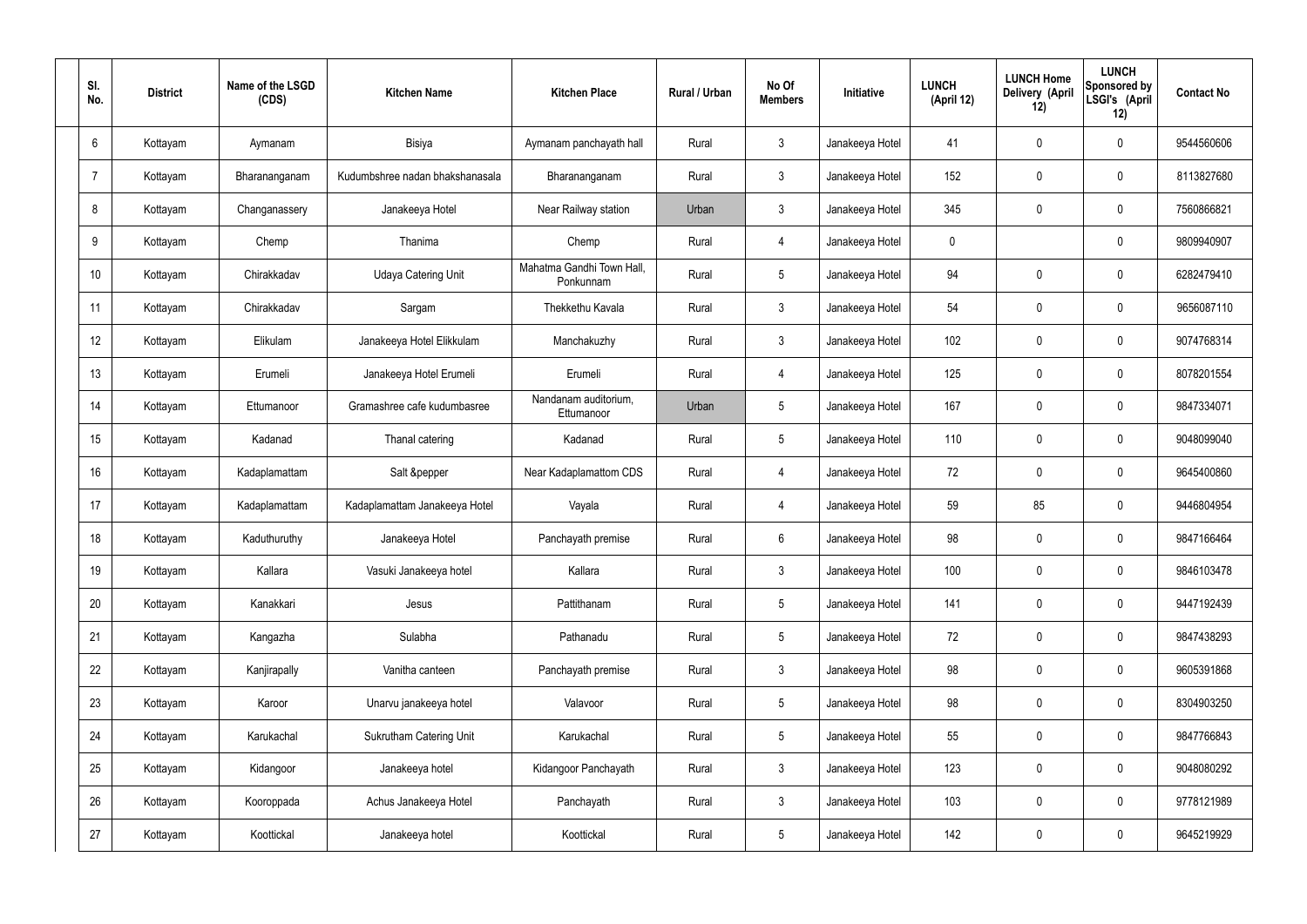|    | SI.<br>No. | <b>District</b> | Name of the LSGD<br>(CDS) | <b>Kitchen Name</b>             | <b>Kitchen Place</b>           | Rural / Urban | No Of<br><b>Members</b> | Initiative      | <b>LUNCH</b><br>(April 12) | <b>LUNCH Home</b><br>Delivery (April<br>12) | <b>LUNCH</b><br>Sponsored by<br>LSGI's (April<br>12) | <b>Contact No</b> |
|----|------------|-----------------|---------------------------|---------------------------------|--------------------------------|---------------|-------------------------|-----------------|----------------------------|---------------------------------------------|------------------------------------------------------|-------------------|
|    | 28         | Kottayam        | Koruthodu                 | Koruthodu Janakeeya Hotel       | Koruthodu                      | Rural         | $6\overline{6}$         | Janakeeya Hotel | 156                        | $\mathbf 0$                                 | $\mathbf 0$                                          | 7510770418        |
|    | 29         | Kottayam        | KottayamNorth             | Alfa Canteen                    | Municipality Kottayam          | Urban         | $5\overline{)}$         | Janakeeya Hotel | 156                        | $\mathbf 0$                                 | $\mathbf 0$                                          | 9846571923        |
|    | 30         | Kottayam        | KottayamNorth             | Kerala cafe janakeeya hotel     | Choottuveli                    | Urban         | $\mathbf{3}$            | Janakeeya Hotel | 394                        | $\mathbf 0$                                 | $\mathbf 0$                                          | 8129337294        |
|    | 31         | Kottayam        | KottayamNorth             | Maria Janakeeya Hotel           | Chungam                        | Urban         | $5\phantom{.0}$         | Janakeeya Hotel | 216                        | $\mathbf 0$                                 | $\mathbf 0$                                          | 9744843928        |
|    | 32         | Kottayam        | Kuravilangadu             | kudumbashree janakeeya hotel    | kuravilangady by pass junction | Rural         | $5\phantom{.0}$         | Janakeeya Hotel | 230                        | $\mathbf 0$                                 | $\mathbf 0$                                          | 7559022364        |
|    | 33         | Kottayam        | Kurichi                   | <b>Swad Catering</b>            | Cheruvelippadi                 | Rural         | $\overline{4}$          | Janakeeya Hotel | 287                        | $\mathbf 0$                                 | $\mathbf 0$                                          | 9847891917        |
|    | 34         | Kottayam        | Madappally                | SR catering                     | Mammoodu                       | Rural         | $\mathbf{3}$            | Janakeeya Hotel | $\mathbf 0$                | $\mathbf 0$                                 | $\mathbf 0$                                          | 9747702203        |
|    | 35         | Kottayam        | Manimala                  | Vanitha canteen                 | Manimala                       | Rural         | $\mathbf{3}$            | Janakeeya Hotel | 175                        | $\mathbf 0$                                 | $\mathbf 0$                                          | 9946318069        |
|    | 36         | Kottayam        | Manjoor                   | Oruma catering unit             | Kuruppanthara                  | Rural         | $5\phantom{.0}$         | Janakeeya Hotel | 86                         | 78                                          | $\overline{2}$                                       | 9349189590        |
|    | 37         | Kottayam        | Marangattupilly           | Marangattupilly Janakeeya Hotel | Marangattupilly                | Rural         | 4                       | Janakeeya Hotel | 190                        | $\mathbf 0$                                 | $\mathbf 0$                                          | 9544416772        |
|    | 38         | Kottayam        | Maravanthuruth            | Changathi                       | Maravanthuruth                 | Rural         | 4                       | Janakeeya Hotel | 57                         | 0                                           | $\mathbf 0$                                          | 9744598169        |
|    | 39         | Kottayam        | Meenachil                 | Akshaya Janakeeya hotel         | Idamattam                      | Rural         | 4                       | Janakeeya Hotel | 137                        | $\mathbf 0$                                 | $\mathbf 0$                                          | 9747190979        |
|    | 40         | Kottayam        | Meenachil                 | Archana janakeeya Hotel         | Paika                          | Rural         | $5\overline{)}$         | Janakeeya Hotel | 191                        | $\mathbf 0$                                 | $\mathbf 0$                                          | 9048759539        |
| 82 | 41         | Kottayam        | Meenadom                  | Nainus                          | Meenadom                       | Rural         | $\mathbf{3}$            | Janakeeya Hotel | 72                         | $\pmb{0}$                                   | $\mathbf 0$                                          | 9539752801        |
|    | 42         | Kottayam        | Melukavu                  | Seenayi Cafe centre             | Melukavumattam                 | Rural         | $5\overline{)}$         | Janakeeya Hotel | $\mathbf 0$                | $\pmb{0}$                                   | $\mathbf 0$                                          | 9744546703        |
|    | 43         | Kottayam        | Moonnilav                 | Aiswarya                        | Moonnilav                      | Rural         | 3                       | Janakeeya Hotel | 137                        | 0                                           | $\mathbf 0$                                          | 8281227689        |
|    | 44         | Kottayam        | Mulakkulam                | Janakeeya Hotel                 | Moorkkattilpadi                | Rural         | $\overline{4}$          | Janakeeya Hotel | 115                        | 0                                           | $\mathbf 0$                                          | 9747856382        |
|    | 45         | Kottayam        | Mundakkayam               | Janakeeya Hotel Mundakkayam     | Mundakkayam                    | Rural         | $6\overline{6}$         | Janakeeya Hotel | 164                        | 0                                           | $\mathbf 0$                                          | 9495314979        |
|    | 46         | Kottayam        | Nedumkunnam               | Nanma Kudumbashree Unit         | Nedumkunnam                    | Rural         | $5\phantom{.0}$         | Janakeeya Hotel | 58                         | 0                                           | $\mathbf 0$                                          | 7306791612        |
|    | 47         | Kottayam        | Neendoor                  | Gruhasree ME Unit               | Panchayath                     | Rural         | $\mathbf{3}$            | Janakeeya Hotel | 52                         | 0                                           | $\mathbf 0$                                          | 9847756958        |
|    | 48         | Kottayam        | Njeezhoor                 | Annapoorna Janakeeya Hotel      | Panchayath                     | Rural         | $\overline{4}$          | Janakeeya Hotel | 94                         | 0                                           | $\mathbf 0$                                          | 9745246839        |
|    | 49         | Kottayam        | Pala                      | Angel Janakeeya Hotel           | Pala Municipality              | Urban         | 4                       | Janakeeya Hotel | 217                        | 0                                           | $\overline{0}$                                       | 9745963125        |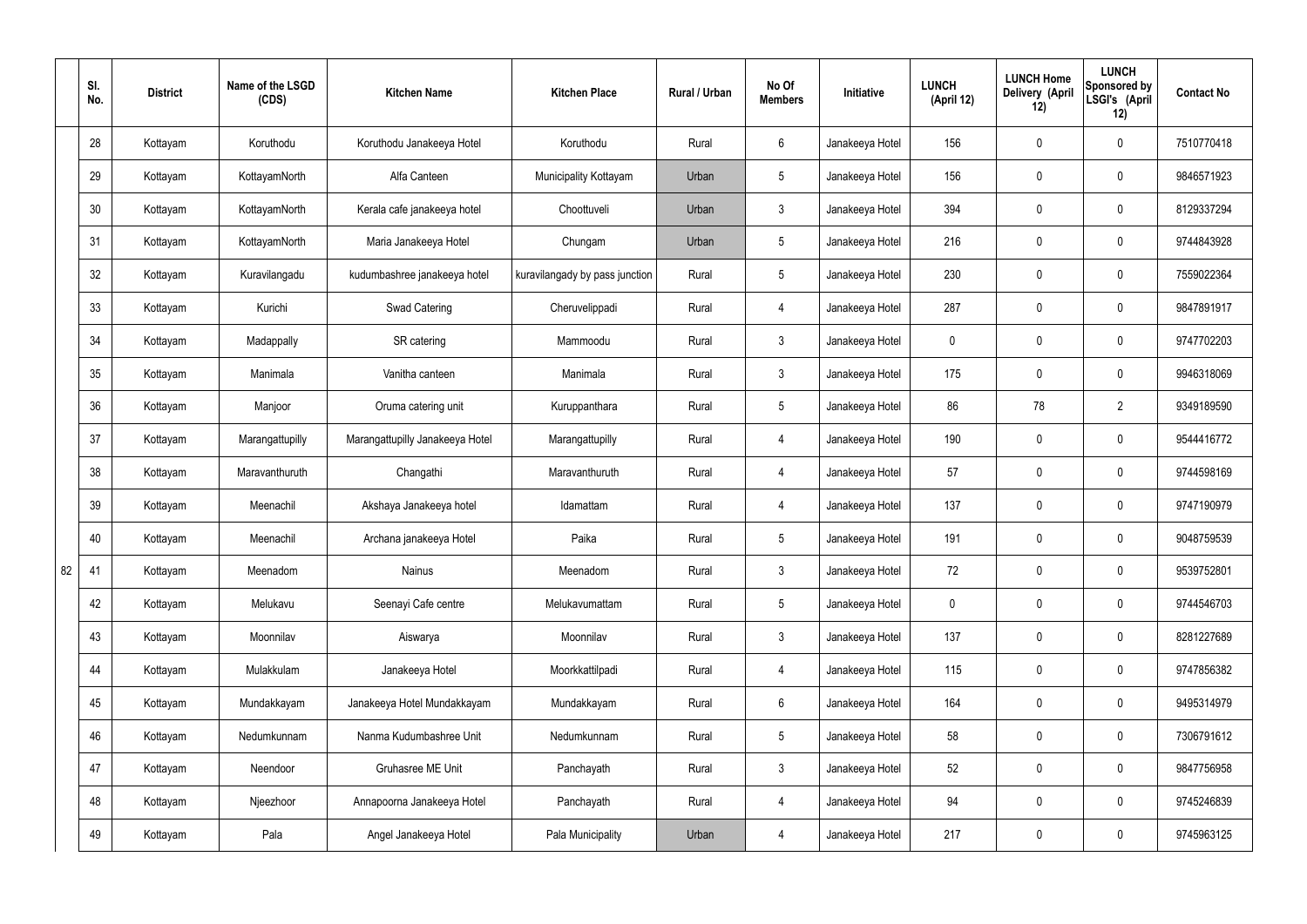| SI.<br>No. | <b>District</b> | Name of the LSGD<br>(CDS) | <b>Kitchen Name</b>          | <b>Kitchen Place</b>     | Rural / Urban | No Of<br><b>Members</b> | Initiative      | <b>LUNCH</b><br>(April 12) | <b>LUNCH Home</b><br>Delivery (April<br>12) | <b>LUNCH</b><br>Sponsored by<br>LSGI's (April<br>12) | <b>Contact No</b> |
|------------|-----------------|---------------------------|------------------------------|--------------------------|---------------|-------------------------|-----------------|----------------------------|---------------------------------------------|------------------------------------------------------|-------------------|
| 50         | Kottayam        | Pala                      | Harithasree catering         | Chethimattam             | Urban         | $5\phantom{.0}$         | Janakeeya Hotel | 234                        | $\mathbf 0$                                 | $\mathbf 0$                                          | 9895154240        |
| 51         | Kottayam        | Pallickathodu             | Sangeetha                    | Pallickathodu Bus stand  | Rural         | $\mathbf{3}$            | Janakeeya Hotel | 139                        | $\mathbf 0$                                 | $\mathbf 0$                                          | 9633814381        |
| 52         | Kottayam        | Pampady                   | Thrupthi                     | Pampady Town             | Rural         | $5\phantom{.0}$         | Janakeeya Hotel | $\mathbf 0$                | $\mathbf 0$                                 | $\mathbf 0$                                          | 9633013622        |
| 53         | Kottayam        | Panachikkadu              | Ruchi Canteen                | Paruthumpara             | Rural         | $5\phantom{.0}$         | Janakeeya Hotel | 148                        | $\mathbf 0$                                 | $\mathbf 0$                                          | 9656411494        |
| 54         | Kottayam        | Parathodu                 | Janakeeya Hotel Parathodu    | Panchayath               | Rural         | 4                       | Janakeeya Hotel | 116                        | $\boldsymbol{0}$                            | $\mathbf 0$                                          | 7907455541        |
| 55         | Kottayam        | Paippadu                  | Thejus                       | Paippadu                 | Rural         | $5\phantom{.0}$         | Janakeeya Hotel | 345                        | $\boldsymbol{0}$                            | $\pmb{0}$                                            | 7034621426        |
| 56         | Kottayam        | Poonjar                   | Haritham                     | Poonjar                  | Rural         | $5\phantom{.0}$         | Janakeeya Hotel | 104                        | $\boldsymbol{0}$                            | $\mathbf 0$                                          | 9495235348        |
| 57         | Kottayam        | poonjar south             | Sowbhagya Janakeeya Hotel    | poonjar south            | Rural         | $\overline{4}$          | Janakeeya Hotel | 175                        | $\mathbf 0$                                 | $\mathbf 0$                                          | 9495151799        |
| 58         | Kottayam        | Puthuppalli               | Ammaveedu                    | Puthuppally bus stand    | Rural         | $5\phantom{.0}$         | Janakeeya Hotel | 98                         | $\mathbf 0$                                 | $\mathbf 0$                                          | 9947156548        |
| 59         | Kottayam        | Ramapuram                 | Ruchi                        | Ramapuram                | Rural         | $\overline{4}$          | Janakeeya Hotel | 218                        | 32                                          |                                                      | 9495107277        |
| 60         | Kottayam        | T.V.Puram                 | Vijaya Janakeeya Hotel       | TV Puram                 | Rural         | $\mathbf{3}$            | Janakeeya Hotel | $\mathbf 0$                | $\boldsymbol{0}$                            | $\mathbf 0$                                          | 9847614136        |
| 61         | Kottayam        | Teekkoy                   | Kairali                      | Vagamattom, Kallambhagam | Rural         | $\mathbf{3}$            | Janakeeya Hotel | 149                        | 0                                           | $\boldsymbol{0}$                                     | 7025702768        |
| 62         | Kottayam        | Thalanad                  | Nanma                        | Muttambhagam Kavala      | Rural         | $\mathbf{3}$            | Janakeeya Hotel | $\mathbf 0$                | $\mathbf 0$                                 | $\mathbf 0$                                          | 9961289547        |
| 63         | Kottayam        | Thalappalam               | Ameya                        | Thalappalam              | Rural         | $\overline{4}$          | Janakeeya Hotel | 196                        | $\mathbf 0$                                 | $\mathbf 0$                                          | 7025932626        |
| 64         | Kottayam        | Thalayolaparambu          | kudumbashree janakeeya hotel | Thalayolaparambu         | Rural         | $\mathbf{3}$            | Janakeeya Hotel | 109                        | $\mathbf 0$                                 | $\pmb{0}$                                            | 7994830570        |
| 65         | Kottayam        | Thidanadu                 | Janani                       | Chemmlamattam            | Rural         | $6\overline{6}$         | Janakeeya Hotel | 176                        | $\boldsymbol{0}$                            | 0\$                                                  | 9562695545        |
| 66         | Kottayam        | Thidanadu                 | Krishna                      | Near Panchayath          | Rural         | $\overline{4}$          | Janakeeya Hotel | 184                        | $\mathbf 0$                                 | $\pmb{0}$                                            | 9605565960        |
| 67         | Kottayam        | Thiruvarppu               | Sreeparvathy food products   | Illickal                 | Rural         | $\mathbf{3}$            | Janakeeya Hotel | 163                        | $\boldsymbol{0}$                            | $\boldsymbol{0}$                                     | 9747289846        |
| 68         | Kottayam        | Thrikkodithanam           | Swanthanam                   | Thrikkodithanam          | Rural         | $5\phantom{.0}$         | Janakeeya Hotel | 84                         | $\mathbf 0$                                 | $\pmb{0}$                                            | 7902729237        |
| 69         | Kottayam        | Udayanapuram              | Uppum Mulakum                | Nerekadavu               | Rural         | $\mathbf{3}$            | Janakeeya Hotel | 198                        | $\mathbf 0$                                 | $\mathbf 0$                                          | 8111850728        |
| 70         | Kottayam        | Udayanapuram              | Aiswarya Activity Group      | Vaikom Block Panchayath  | Rural         | $5\phantom{.0}$         | Janakeeya Hotel | 221                        | $\mathbf 0$                                 | $\pmb{0}$                                            | 9847437286        |
| 71         | Kottayam        | Uzhavoor                  | Uzhavoor Janakeeya Hotel     | Uzhavoor Town            | Rural         | 8                       | Janakeeya Hotel | 291                        | $\boldsymbol{0}$                            | $\pmb{0}$                                            | 9746074266        |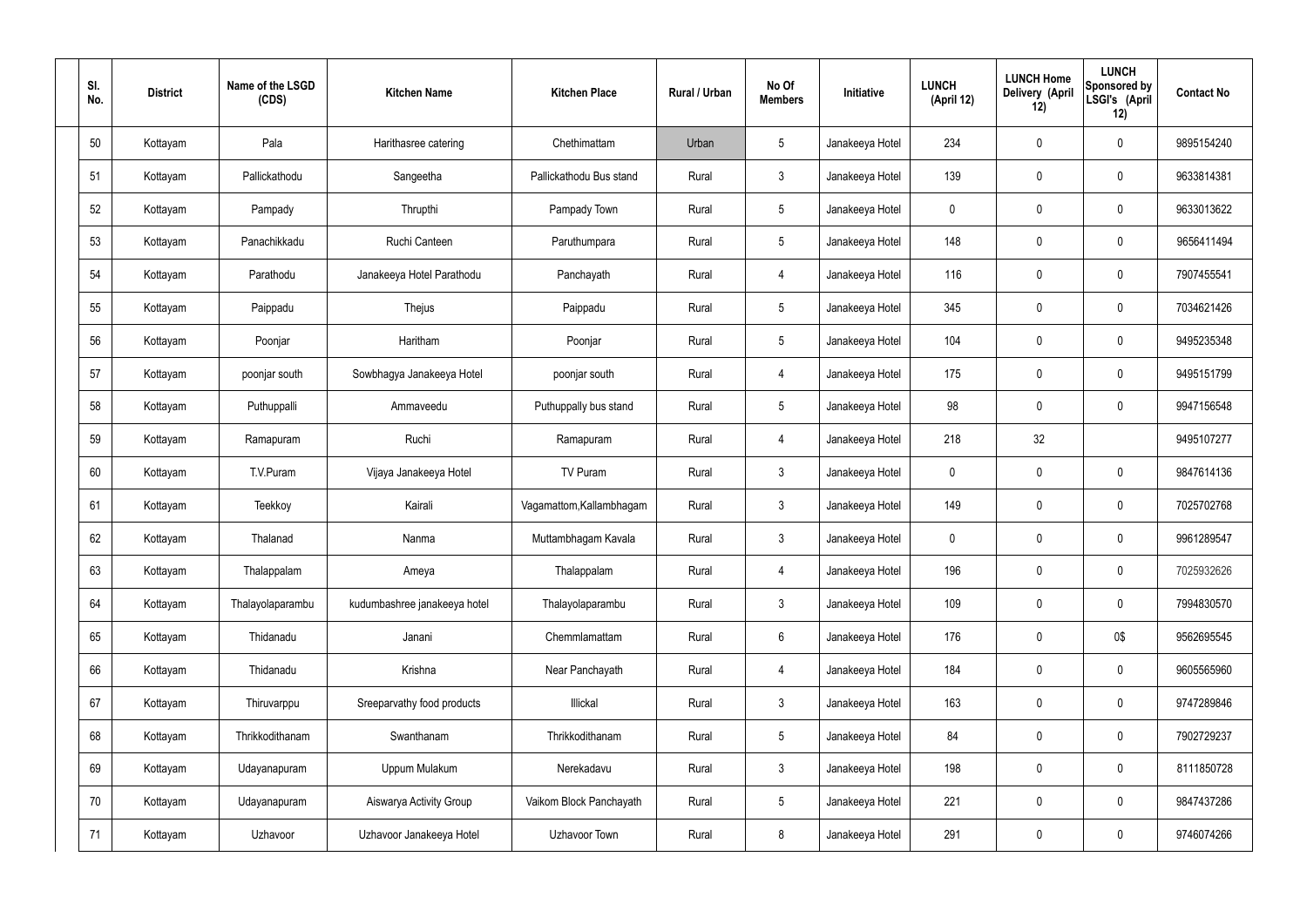|    | SI.<br>No.      | <b>District</b> | Name of the LSGD<br>(CDS) | <b>Kitchen Name</b>                                      | <b>Kitchen Place</b>                        | Rural / Urban | No Of<br><b>Members</b> | Initiative      | <b>LUNCH</b><br>(April 12) | <b>LUNCH Home</b><br>Delivery (April<br>12) | <b>LUNCH</b><br>Sponsored by<br>LSGI's (April<br>12) | <b>Contact No</b> |
|----|-----------------|-----------------|---------------------------|----------------------------------------------------------|---------------------------------------------|---------------|-------------------------|-----------------|----------------------------|---------------------------------------------|------------------------------------------------------|-------------------|
|    | 72              | Kottayam        | Vaikom                    | <b>Chanees Eats</b>                                      | Chalapparambu                               | Urban         | $\overline{4}$          | Janakeeya Hotel | 115                        | $\mathbf 0$                                 | $\mathbf 0$                                          | 9446467389        |
|    | 73              | Kottayam        | Vakathanam                | Padheyam                                                 | Njaliakuzhi                                 | Rural         | $6\overline{6}$         | Janakeeya Hotel | 198                        | $\mathbf 0$                                 | $\mathbf 0$                                          | 9495010073        |
|    | 74              | Kottayam        | Vazhappally               | Udayam                                                   | Vazhappally                                 | Rural         | 4                       | Janakeeya Hotel | 252                        | $\mathbf 0$                                 | $\mathbf 0$                                          | 9562267564        |
|    | 75              | Kottayam        | Vazhoor                   | Kudumbashree Canteen Unit At<br>Vazhoor Grama Panchayath | Vazhoor Grama Panchayath<br><b>Building</b> | Rural         | $5\overline{)}$         | Janakeeya Hotel | 100                        | $\mathbf 0$                                 | $\mathbf 0$                                          | 9544717796        |
|    | 76              | Kottayam        | Vazhoor                   | New India                                                | Nedumavu                                    | Rural         | $\mathbf{3}$            | Janakeeya Hotel | $\mathbf 0$                | $\mathbf 0$                                 | $\mathbf 0$                                          | 9744581242        |
|    | 77              | Kottayam        | Vechoor                   | Treeland Annapoorna                                      | <b>Bund Road</b>                            | Rural         | $\mathbf{3}$            | Janakeeya Hotel | $\mathbf 0$                | $\mathbf 0$                                 | $\mathbf 0$                                          | 8606814487        |
|    | 78              | Kottayam        | Veliyannoor               | Thanima foods                                            | Veliyannoor                                 | Rural         | $\mathbf{3}$            | Janakeeya Hotel | 159                        | $\mathbf 0$                                 | $\mathbf 0$                                          | 9744392147        |
|    | 79              | Kottayam        | Vellavoor                 | Uppum Mulakum Janakeeya Hotel                            | Panchayath premise                          | Rural         | $5\overline{)}$         | Janakeeya Hotel | 132                        | $\mathbf 0$                                 | $\mathbf 0$                                          | 9188317288        |
|    | 80              | Kottayam        | Velloor                   | Puzhayoram catering                                      | Near Velloor cds office                     | Rural         | 4                       | Janakeeya Hotel | 207                        | $\mathbf 0$                                 | $\mathbf 0$                                          | 9895522286        |
|    | 81              | Kottayam        | Vijayapuram               | Niravu                                                   | Iranjal                                     | Rural         | $\mathbf{3}$            | Janakeeya Hotel | 319                        | $\mathbf 0$                                 | $\mathbf 0$                                          | 9495245895        |
|    | 82              | Kottayam        | Vijayapuram               | Renown Janakeeya Hotel                                   | Vadavathoor                                 | Rural         | $5\overline{)}$         |                 | 243                        | $\mathbf 0$                                 | $\mathbf 0$                                          | 8606536302        |
| 82 |                 |                 |                           |                                                          |                                             |               | 336                     |                 | 11361                      | 195                                         | $\overline{2}$                                       |                   |
|    |                 | Kozhikode       | Balussery                 | Unarvu Janakeeya Hotel                                   | Balussery                                   | Rural         | $5\overline{)}$         | Janakeeya Hotel | 204                        | $\mathbf 0$                                 | $\mathbf 0$                                          | 95440 03929       |
|    | $\overline{2}$  | Kozhikode       | Panangad                  | Kairali Janakeeya Hotel                                  | Balussery mukku at KK<br>hospital           | Rural         | 3 <sup>1</sup>          | Janakeeya Hotel | 406                        | 0                                           | $\mathbf 0$                                          | 97450 85782       |
|    | $\mathfrak{Z}$  | Kozhikode       | Koorachundu               | Swad Nirmmal Janakeeya hotel                             | Koorachundu                                 | Rural         | $\overline{4}$          | Janakeeya Hotel | 280                        | 0                                           | $\mathbf 0$                                          | 94967 07886       |
|    | 4               | Kozhikode       | Koorachundu               | Koottayma Janakeeya Hotel                                | Kallanode                                   | Rural         | 5 <sub>5</sub>          | Janakeeya Hotel | 342                        | 0                                           | $\mathbf 0$                                          | 94967 26850       |
|    | 5               | Kozhikode       | Kottur                    | Kudumbashree Janakeeya Hotel Kottur                      | Kottur                                      | Rural         | $10$                    | Janakeeya Hotel | 131                        | 0                                           | $\mathbf 0$                                          | 97456 72101       |
|    | 6               | Kozhikode       | Naduvannur                | Naduvannur Janakeeya Hotel                               | Naduvannur                                  | Rural         | 5 <sub>5</sub>          | Janakeeya Hotel | 271                        | 0                                           | $\mathbf 0$                                          | 8592-031802       |
|    | $\overline{7}$  | Kozhikode       | Naduvannur                | FriendsJanakeeya Hotel                                   | Anjolimukku                                 | Rural         | $\mathbf{3}$            | Janakeeya Hotel | 349                        | 0                                           | $\mathbf 0$                                          | 9995947043        |
|    | 8               | Kozhikode       | Ulliyeri                  | Ruchi Janakeeya Hotel                                    | Ulliyeri                                    | Rural         | $\overline{4}$          | Janakeeya Hotel | 352                        | 0                                           | $\mathbf 0$                                          | 89434 06681       |
|    | 9               | Kozhikode       | Unnikulam                 | Swad Janakeeya Hotel                                     | Ekarool Kaappil Road                        | Rural         | $\mathbf{3}$            | Janakeeya Hotel | 675                        | $\pmb{0}$                                   | $\mathbf 0$                                          | 85475 75474       |
|    | 10 <sup>°</sup> | Kozhikode       | Unnikulam                 | Chaithanya Janakeeya Hotel                               | Opposite unnikulam<br>gramapanchayath       | Rural         | $\mathfrak{Z}$          | Janakeeya Hotel | 653                        | $\pmb{0}$                                   | $\boldsymbol{0}$                                     | 87141 31460       |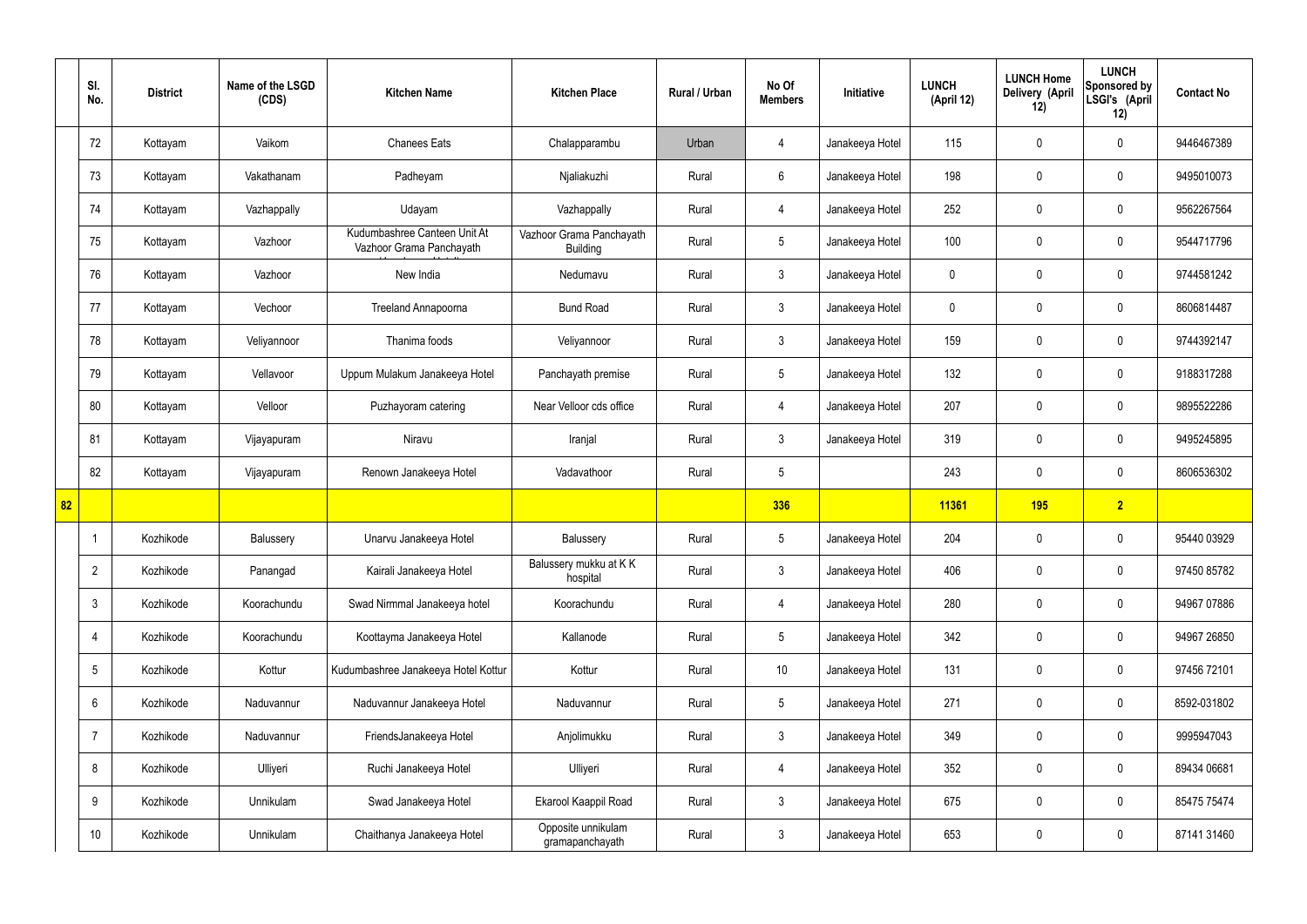| SI.<br>No. | <b>District</b> | Name of the LSGD<br>(CDS) | <b>Kitchen Name</b>            | <b>Kitchen Place</b>         | Rural / Urban | No Of<br><b>Members</b> | Initiative      | <b>LUNCH</b><br>(April 12) | <b>LUNCH Home</b><br>Delivery (April<br>12) | <b>LUNCH</b><br>Sponsored by<br>LSGI's (April<br>12) | <b>Contact No</b> |
|------------|-----------------|---------------------------|--------------------------------|------------------------------|---------------|-------------------------|-----------------|----------------------------|---------------------------------------------|------------------------------------------------------|-------------------|
| 11         | Kozhikode       | Nanminda                  | Akshaya vanitha hotel          | Nanminda panchayath building | Rural         | $5\phantom{.0}$         | Janakeeya Hotel | 127                        | 0                                           | 0                                                    | 9961184212        |
| 12         | Kozhikode       | Thalakkulathur            | Thalakkulathur Janakeeya Hotel | Parambath                    | Rural         | $5\phantom{.0}$         | Janakeeya Hotel | 196                        | 0                                           | $\mathbf 0$                                          | 7593067511        |
| 13         | Kozhikode       | Kakkodi                   | Kakkodi Janakeeya Hotel        | Kakkodi Bazar                | Rural         | $\overline{7}$          | Janakeeya Hotel | 404                        | 0                                           | $\mathbf 0$                                          | 8943123615        |
| 14         | Kozhikode       | Chelannur                 | Oottupura Janakeeya Hotel      | Ambalathukulangara           | Rural         | $\overline{7}$          | Janakeeya Hotel | 130                        | 0                                           | $\overline{2}$                                       | 9846010528        |
| 15         | Kozhikode       | Narikkuni                 | Amma Janakeeya Hotel           | Narikkuni                    | Rural         | 4                       | Janakeeya Hotel | 129                        | 0                                           | $\mathbf 0$                                          | 9645606562        |
| 16         | Kozhikode       | Kakkoor                   | Janakeeya Hotel Kakkoor        | Kakkoor                      | Rural         | $5\phantom{.0}$         | Janakeeya Hotel | 130                        | 0                                           | $\mathbf 0$                                          | 8592050112        |
| 17         | Kozhikode       | Koduvally                 | Sadhya Janakeeya Hotel         | G M L P School, Koduvally    | Urban         | $5\phantom{.0}$         | Janakeeya Hotel | 407                        | 0                                           | $\mathbf 0$                                          | 8593898831        |
| 18         | Kozhikode       | Koduvally                 | KKN Janakeeya Hotel Koduvally  | Nellamkandi                  | Urban         | $\mathbf{3}$            | Janakeeya Hotel | $\mathbf 0$                | 0                                           | $\mathbf 0$                                          | 9847650894        |
| 19         | Kozhikode       | Koduvally                 | Swad Janakeeya Hotel           | Manipuram                    | Urban         | $5\phantom{.0}$         | Janakeeya Hotel | 343                        | $\boldsymbol{0}$                            | $\mathbf 0$                                          | 9946991995        |
| 20         | Kozhikode       | Madavoor                  | Madavoor Janakeeya Hotel       | Near madavoor panchayath     | Rural         | $5\phantom{.0}$         | Janakeeya Hotel | 91                         | 0                                           | $\mathbf 0$                                          | 8547590842        |
| 21         | Kozhikode       | Omasseri                  | Annapoornna Janakeeya Hotel    | Omasseri                     | Rural         | 4                       | Janakeeya Hotel | 208                        | $\mathbf 0$                                 | $\mathbf 0$                                          | 9605102599        |
| 22         | Kozhikode       | Puthuppadi                | Ruchi Janakeeya Hotel          | Puthupadi                    | Rural         | $5\phantom{.0}$         | Janakeeya Hotel | 252                        | 0                                           | $\mathbf 0$                                          | 7909113114        |
| 23         | Kozhikode       | Kizhakkoth                | Swad Janakeeya Hotel           | Mariveettilthazham           | Rural         | 4                       | Janakeeya Hotel | 100                        | $\mathbf 0$                                 | 0                                                    | 9847086665        |
| 24         | Kozhikode       | Thamarassery              | Pavithram Janakeeya hotel      | Thamarassery old stand       | Rural         | $6\,$                   | Janakeeya Hotel | 289                        | 0                                           | $\pmb{0}$                                            | 9048389661        |
| 25         | Kozhikode       | Kodenchery                | Kairali Janakeeya Hotel        | Kodenchery                   | Rural         | $\overline{4}$          | Janakeeya Hotel | 170                        | 0                                           | $\mathbf 0$                                          | 9446037829        |
| 26         | Kozhikode       | Koodaranji                | Ruchikkoot Janakeeya Hotel     | Koodaranji                   | Rural         | $6\phantom{.}6$         | Janakeeya Hotel | 210                        | 0                                           | $\mathbf 0$                                          | 9496439278        |
| 27         | Kozhikode       | Thiruvambadi              | Pulari Janakeeya Hotel         | Thondimmal                   | Rural         | $5\phantom{.0}$         | Janakeeya Hotel | 166                        | 0                                           | $\mathbf 0$                                          | 7034264232        |
| 28         | Kozhikode       | Kattippara                | Ruchi Janakeeya Hotel          | Chamal                       | Rural         | $6\phantom{.}6$         | Janakeeya Hotel | $\pmb{0}$                  | 0                                           | $\mathbf 0$                                          | 7591974045        |
| 29         | Kozhikode       | Koyilandy North           | Naveena canteen                | Near new bus stand           | Urban         | $\overline{7}$          | Janakeeya Hotel | 625                        | 0                                           | $\overline{4}$                                       | 9544185262        |
| 30         | Kozhikode       | Koyilandy North           | Kulirma Janakeeya Hotel        | Near Kollamchira             | Urban         | 10 <sup>°</sup>         | Janakeeya Hotel | 335                        | 0                                           | $\overline{2}$                                       | 8943191728        |
| 31         | Kozhikode       | Koyilandi South           | Snehadeepam Janakeeya Hotel    | Muthambi                     | Urban         | $6\phantom{.}6$         | Janakeeya Hotel | 113                        | 23                                          | $\mathbf 0$                                          | 9188198658        |
| 32         | Kozhikode       | Koyilandi South           | Sanam Janakeeya Hotel          | Koyilandi Market             | Urban         | $\mathfrak{Z}$          | Janakeeya Hotel | 298                        | 0                                           | $\mathbf 0$                                          | 9544185262        |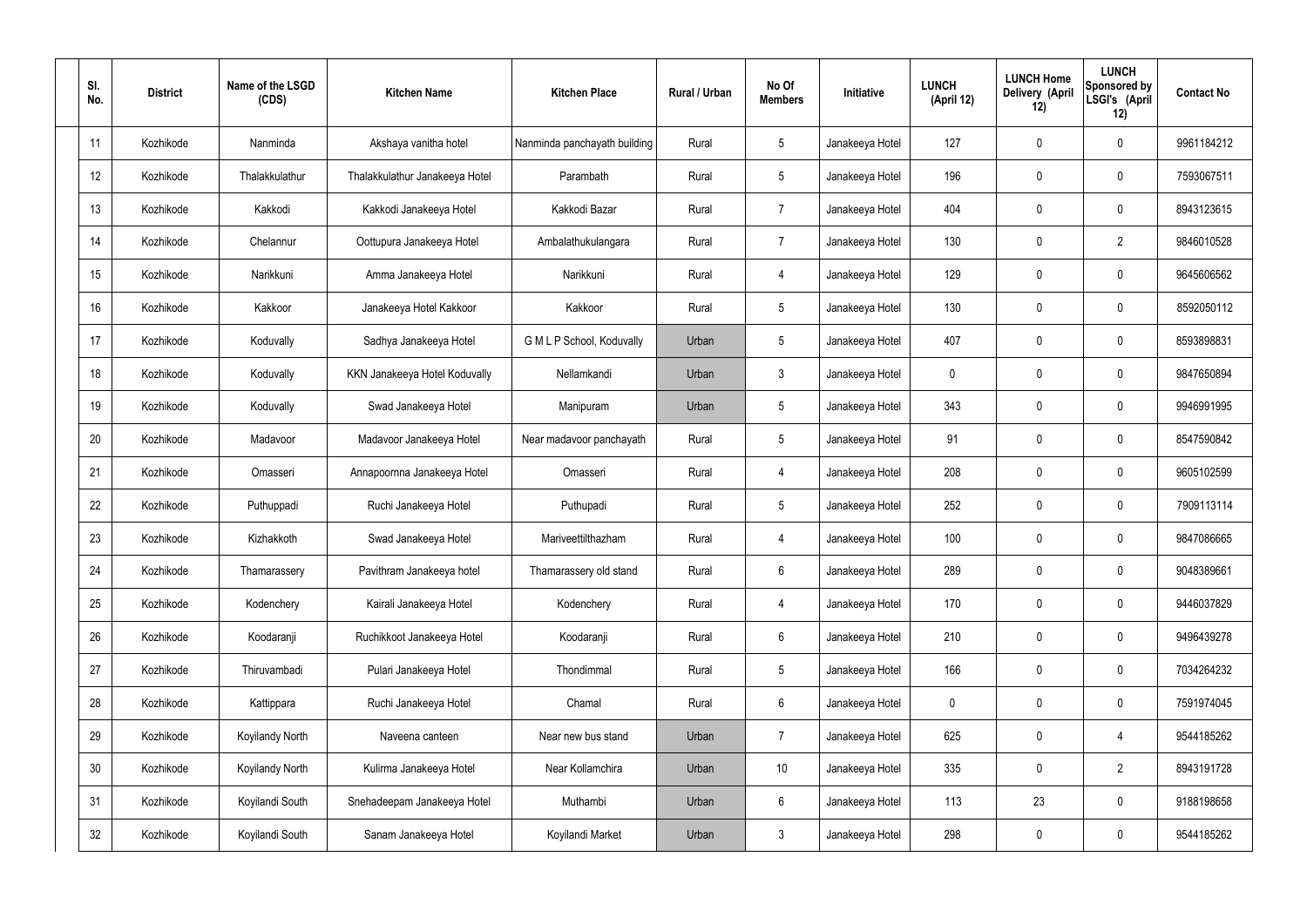|     | SI.<br>No. | <b>District</b> | Name of the LSGD<br>(CDS) | <b>Kitchen Name</b>         | <b>Kitchen Place</b>                        | Rural / Urban | No Of<br><b>Members</b> | Initiative      | <b>LUNCH</b><br>(April 12) | <b>LUNCH Home</b><br>Delivery (April<br>12) | <b>LUNCH</b><br>Sponsored by<br>LSGI's (April<br>12) | <b>Contact No</b> |
|-----|------------|-----------------|---------------------------|-----------------------------|---------------------------------------------|---------------|-------------------------|-----------------|----------------------------|---------------------------------------------|------------------------------------------------------|-------------------|
|     | 33         | Kozhikode       | Chengottukavu             | Amma Janakeeya Hotel        | Edakkulam                                   | Rural         | $5\overline{)}$         | Janakeeya Hotel | 138                        | $\mathbf 0$                                 | $\mathbf 0$                                          | 9048235785        |
|     | 34         | Kozhikode       | Atholi                    | Atholi Janakeeya Hotel      | Kodassery                                   | Rural         | $\overline{4}$          | Janakeeya Hotel | $\mathbf 0$                | $\mathbf 0$                                 | $\mathbf 0$                                          | 9072499251        |
|     | 35         | Kozhikode       | Moodadi                   | Ruchi Janakeeya Hotel       | Moodadi                                     | Rural         | $5\overline{)}$         | Janakeeya Hotel | 318                        | $\mathbf 0$                                 | $\mathbf 0$                                          | 8281226403        |
|     | 36         | Kozhikode       | Chemancheri               | Annapoornna Janakeeya Hotel | Pookkad                                     | Rural         | $5\overline{)}$         | Janakeeya Hotel | 230                        | $\mathbf 0$                                 | $\mathbf 0$                                          | 9048235785        |
|     | 37         | Kozhikode       | Arikkulam                 | Thanima Janakeeya Hotel     | Kurudimukku                                 | Rural         | 4                       | Janakeeya Hotel | 186                        | $\mathbf 0$                                 | -1                                                   | 9645137125        |
|     | 38         | Kozhikode       | Arikkulam                 | Ruchiyidam Janakeeya Hotel  | Arikkulam                                   | Rural         | $\overline{4}$          | Janakeeya Hotel | $\mathbf 0$                | $\mathbf 0$                                 | $\mathbf 0$                                          | 9048410803        |
|     | 39         | Kozhikode       | Kozhikode Central.        | Ruchikkoott                 | <b>District Veterinary Hospital</b>         | Urban         | 3                       | Janakeeya Hotel | $\mathbf 0$                | $\mathbf 0$                                 | $\mathbf 0$                                          | 7025774213        |
|     | 40         | Kozhikode       | Kozhikode Central         | Sneha Ruchikkoott           | Mankavu                                     | Urban         | $\overline{4}$          | Janakeeya Hotel | 304                        | 35                                          | $\mathbf 0$                                          | 8921995031        |
|     | 41         | Kozhikode       | Kozhikode Central         | Tripthi Janakeeya Hotel     | Near AMLP School,<br>Moozhikkal             | Urban         | $\mathbf{3}$            | Janakeeya Hotel | 601                        | 114                                         | $\mathbf 0$                                          | 8129200288        |
|     | 42         | Kozhikode       | Kozhikode Central         | New Ganesh                  | Kovoor, near library                        | Urban         | $5\overline{)}$         | Janakeeya Hotel | 975                        | $\mathbf 0$                                 | $\mathbf 0$                                          | 9349123701        |
|     | 43         | Kozhikode       | Kozhikode Central         | Ruchippura Janakeeya Hotel  | Near Focus mall, New bus<br>stand Kozhikode | Urban         | $\mathbf{3}$            | Janakeeya Hotel | $\mathbf 0$                | $\mathbf 0$                                 | $\mathbf 0$                                          | 9605602806        |
|     | 44         | Kozhikode       | Kozhikode Central         | Souparnika Janakeeya Hotel  | Medical college near chest<br>hospital      | Urban         | 6                       | Janakeeya Hotel | $\mathbf 0$                | $\mathbf 0$                                 | $\mathbf 0$                                          | 8281709784        |
|     | 45         | Kozhikode       | Kozhikode North           | Udayam kudumbasree canteen  | Thadambattuthazham                          | Urban         | 5                       | Janakeeya Hotel | 550                        | 62                                          | $\mathbf 0$                                          | 7736850096        |
|     | 46         | Kozhikode       | Kozhikode North           | Ruchi                       | Elathoor, Chettikulam                       | Urban         | $\overline{4}$          | Janakeeya Hotel | 317                        | $\mathbf 0$                                 | $\mathbf 0$                                          | 9947743713        |
|     | 47         | Kozhikode       | Kozhikode North           | Tasty Janakeeya Hotel       | Butt road                                   | Urban         | $5\overline{)}$         | Janakeeya Hotel | 614                        | 55                                          | $\mathbf 0$                                          | 9074462795        |
|     | 48         | Kozhikode       | Kozhikode North           | Oruma                       | Eranjikkal                                  | Urban         | 4                       | Janakeeya Hotel | 411                        | 16                                          | $\mathbf 0$                                          | 9497754632        |
|     | 49         | Kozhikode       | Feroke                    | Ruchi vanitha mess          | <b>Feroke Muncipality</b>                   | Urban         | $\overline{7}$          | Janakeeya Hotel | 212                        | $\pmb{0}$                                   | $\mathbf 0$                                          | 9544468026        |
|     | 50         | Kozhikode       | Feroke                    | Mithra Janakeeya Hotel      | Ambalangadi                                 | Urban         | 5 <sub>5</sub>          | Janakeeya Hotel | 316                        | $\pmb{0}$                                   | $\mathbf 0$                                          | 9847657229        |
|     | 51         | Kozhikode       | Feroke                    | Chemmeen Janakeeya Hotel    | Karuvanthuruthi                             | Urban         | $\overline{4}$          | Janakeeya Hotel | 268                        | $\pmb{0}$                                   | $\mathbf 0$                                          | 9747265293        |
|     | 52         | Kozhikode       | Ramanattukara             | Tasty catering unit         | Ramanattukara                               | Urban         | $6\overline{6}$         | Janakeeya Hotel | 539                        | $\mathbf 0$                                 | $\mathbf 0$                                          | 9961004004        |
|     | 53         | Kozhikode       | KozhikodeSouth            | Ushass cattering            | Meenchantha school                          | Urban         | $5\phantom{.0}$         | Janakeeya Hotel | 595                        | $\mathbf 0$                                 | $\mathbf 0$                                          | 9645629224        |
| 107 | 54         | Kozhikode       | Kozhikode South           | Oruma                       | Naduvattam                                  | Urban         | 4                       | Janakeeya Hotel | 300                        | $\pmb{0}$                                   | $\overline{0}$                                       | 9747405960        |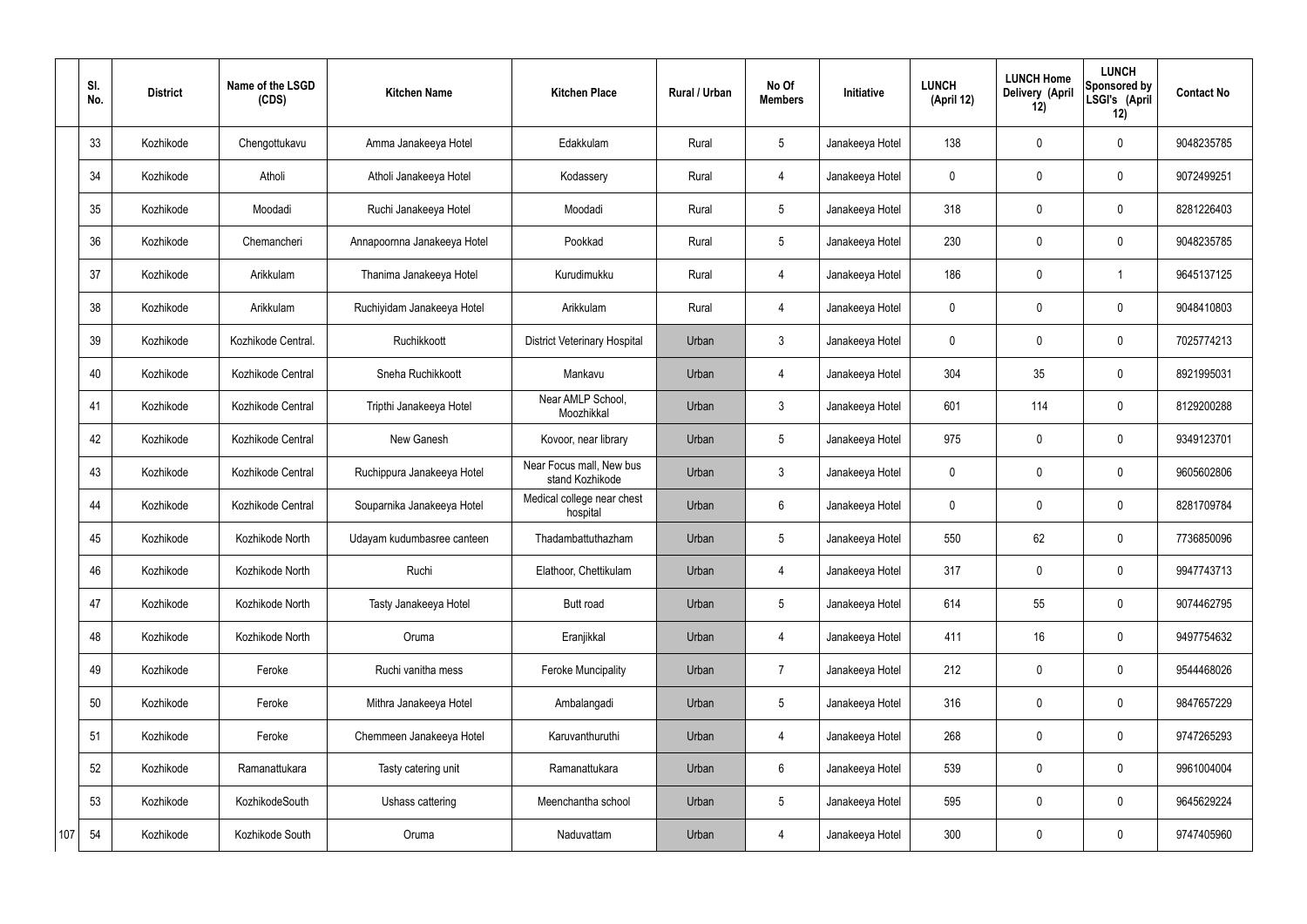| SI.<br>No. | <b>District</b> | Name of the LSGD<br>(CDS) | <b>Kitchen Name</b>                       | <b>Kitchen Place</b>               | Rural / Urban | No Of<br><b>Members</b> | <b>Initiative</b> | <b>LUNCH</b><br>(April 12) | <b>LUNCH Home</b><br>Delivery (April<br>12) | <b>LUNCH</b><br>Sponsored by<br>LSGI's (April<br>12) | <b>Contact No</b> |
|------------|-----------------|---------------------------|-------------------------------------------|------------------------------------|---------------|-------------------------|-------------------|----------------------------|---------------------------------------------|------------------------------------------------------|-------------------|
| 55         | Kozhikode       | Kozhikode South           | Ruchi Janakeeya Hotel                     | Kundayithode                       | Urban         | $5\phantom{.0}$         | Janakeeya Hotel   | 546                        | $\mathbf 0$                                 | $\mathbf 0$                                          | 9526521036        |
| 56         | Kozhikode       | Kozhikode South           | Five star                                 | Palayam                            | Urban         | 4                       | Janakeeya Hotel   | 371                        | $\mathbf 0$                                 | $\mathbf 0$                                          | 9744307041        |
| 57         | Kozhikode       | Olavanna                  | Kailamadam Janakeeya Hotel                | Pantheerankavu bypass              | Rural         | $6\phantom{.}6$         | Janakeeya Hotel   | 344                        | 91                                          | $\mathbf 0$                                          | 9526123535        |
| 58         | Kozhikode       | Olavanna                  | Snehitha Janakeeya Hotel                  | Kunnathupalam                      | Rural         | $6\phantom{.}6$         | Janakeeya Hotel   | 269                        | 138                                         | $\mathbf 0$                                          | 9072771905        |
| 59         | Kozhikode       | Kadalundi                 | Kadambhari Janakeeya Hotel                | Mannoor valavil                    | Rural         | $6\phantom{.}6$         | Janakeeya Hotel   | 142                        | 43                                          | $\mathbf 0$                                          | 9349923675        |
| 60         | Kozhikode       | Mukkam                    | Mukkam Friends Janakeeya hotel            | Mukkam                             | Urban         | 4                       | Janakeeya Hotel   | 464                        | 0                                           | $\mathbf 0$                                          | 9497215604        |
| 61         | Kozhikode       | Mukkam                    | Oottupura Janakeeya Hotel                 | Manassery                          | Urban         | $\overline{4}$          | Janakeeya Hotel   | 331                        | $\mathbf 0$                                 | $\mathbf 0$                                          | 9645563417        |
| 62         | Kozhikode       | Chathamangalam            | Prakruthi                                 | Chathamangalam vipanana<br>kendram | Rural         | $5\phantom{.0}$         | Janakeeya Hotel   | 92                         | 0                                           | $\mathbf 0$                                          | 9745828787        |
| 63         | Kozhikode       | Chathamangalam            | Oruma                                     | Milk society                       | Rural         | $5\phantom{.0}$         | Janakeeya Hotel   | 78                         | $\mathbf 0$                                 | $\mathbf 0$                                          | 9847872378        |
| 64         | Kozhikode       | Perumanna                 | Thushara Janakeeya Hotel                  | Vallikkunnu                        | Rural         | $5\phantom{.0}$         | Janakeeya Hotel   | 122                        | 0                                           | $\mathbf 0$                                          | 8113873612        |
| 65         | Kozhikode       | Kodiyathur                | Kanivu                                    | Eranjimavu                         | Rural         | 4                       | Janakeeya Hotel   | $\mathbf 0$                | 0                                           | $\mathbf 0$                                          | 9048094053        |
| 66         | Kozhikode       | Karassery                 | Karassery CDS Janakeeya Hotel             | Near karassery panchayath          | Rural         | 4                       | Janakeeya Hotel   | 245                        | 0                                           | $\mathbf 0$                                          | 9645120636        |
| 67         | Kozhikode       | Kuruvattoor               | Nanma Janakeeya Hotel                     | Payambra                           | Rural         | 4                       | Janakeeya Hotel   | 175                        | 0                                           | 0                                                    | 8547413299        |
| 68         | Kozhikode       | Mavoor                    | Koottayma Janakeeya Hotel                 | Mavoor                             | Rural         | $\overline{4}$          | Janakeeya Hotel   | 280                        | $\mathbf 0$                                 | $\mathbf 0$                                          | 9961856227        |
| 69         | Kozhikode       | Peruvayal                 | Tripthi Janakeeya Hotel                   | Velliparambu                       | Rural         | $5\phantom{.0}$         | Janakeeya Hotel   | 120                        | $\mathbf 0$                                 | $\mathbf 0$                                          | 6238723687        |
| 70         | Kozhikode       | Kuttiadi                  | Janakeeya Hotel                           | Kuttiadi Town                      | Rural         | 9                       | Janakeeya Hotel   | 271                        | $\mathbf 0$                                 | $\mathbf 0$                                          | 8606099575        |
| 71         | Kozhikode       | Kavilumpara               | Kavilumpara panchayath Janakeeya<br>Hotel | Thottilpalam                       | Rural         | $\overline{4}$          | Janakeeya Hotel   | 264                        | 0                                           | $\mathbf 0$                                          | 8157900256        |
| 72         | Kozhikode       | Maruthonkara              | Thanima Janakeeya Hotel                   | Adukkath                           | Rural         | $5\phantom{.0}$         | Janakeeya Hotel   | 324                        | 0                                           | $\mathbf 0$                                          | 9846974198        |
| 73         | Kozhikode       | Velom                     | Samridhi                                  | Kallumpuram - Theekkuni            | Rural         | $5\phantom{.0}$         | Janakeeya Hotel   | 212                        | 0                                           | $\mathbf 0$                                          | 9846813401        |
| 74         | Kozhikode       | Kunnummal                 | Ruchi Janakeeya Hotel                     | Kakkattil                          | Rural         | $5\phantom{.0}$         | Janakeeya Hotel   | 302                        | 0                                           | $\mathbf 0$                                          | 9605800608        |
| 75         | Kozhikode       | Naripatta                 | Sthree sakthi Janakeeya Hotel             | Kaiveli                            | Rural         | $5\phantom{.0}$         | Janakeeya Hotel   | 150                        | 0                                           | $\mathbf 0$                                          | 9645339232        |
| 76         | Kozhikode       | Kayakkodi                 | Samridhi Janakeeya Hotel                  | Kayakkodi                          | Rural         | $5\,$                   | Janakeeya Hotel   | 219                        | 0                                           | $\mathbf 0$                                          | 9495587551        |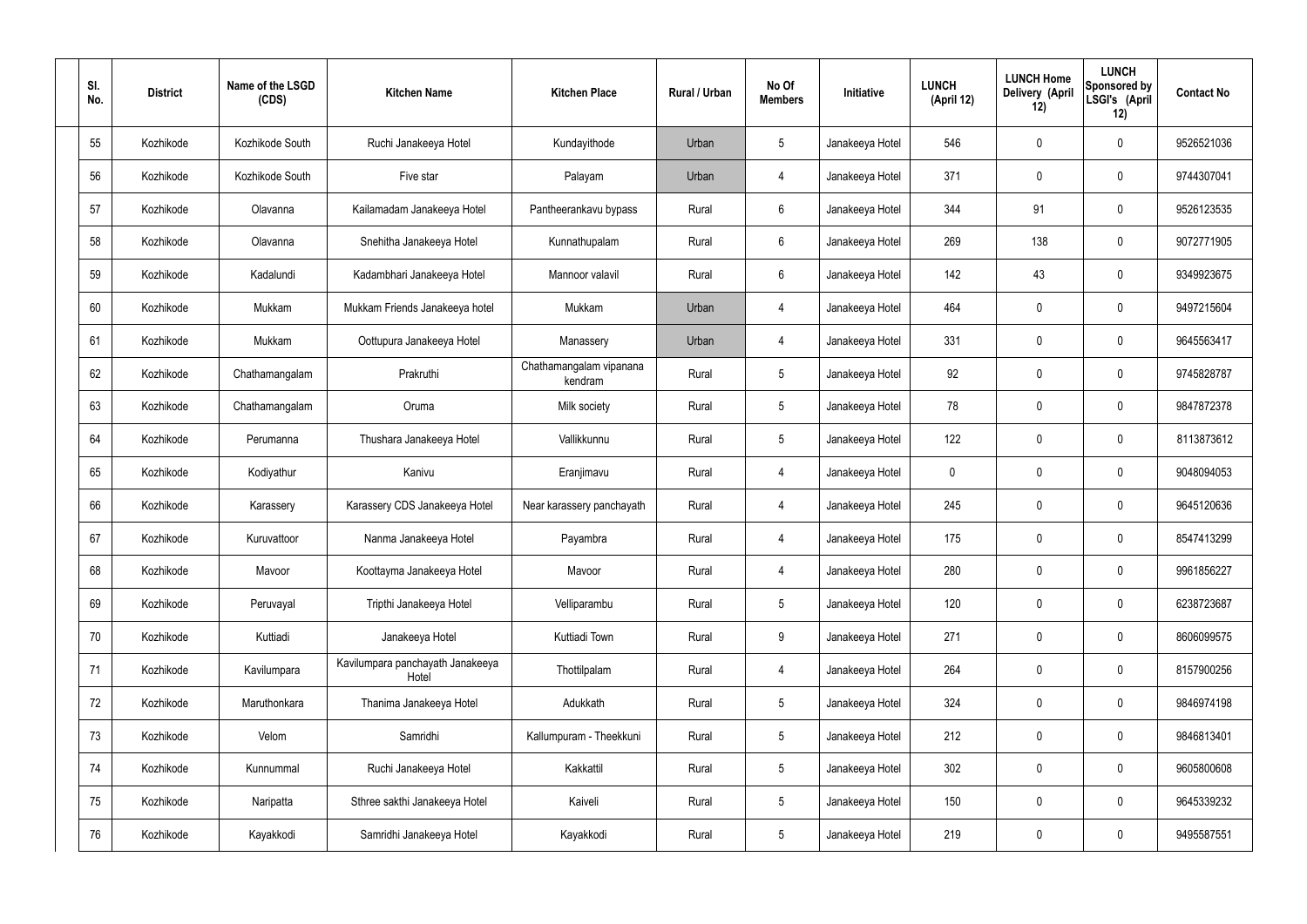| SI.<br>No. | <b>District</b> | Name of the LSGD<br>(CDS) | <b>Kitchen Name</b>                                  | <b>Kitchen Place</b>                               | Rural / Urban | No Of<br><b>Members</b> | Initiative      | <b>LUNCH</b><br>(April 12) | <b>LUNCH Home</b><br><b>Delivery (April</b><br>12) | <b>LUNCH</b><br><b>Sponsored by</b><br>LSGI's (April<br>12) | <b>Contact No</b> |
|------------|-----------------|---------------------------|------------------------------------------------------|----------------------------------------------------|---------------|-------------------------|-----------------|----------------------------|----------------------------------------------------|-------------------------------------------------------------|-------------------|
| 77         | Kozhikode       | Thurayur                  | Cds coffee house                                     | Thurayur                                           | Rural         | 5                       | Janakeeya Hotel | 155                        | $\mathbf 0$                                        | 0                                                           | 9048028293        |
| 78         | Kozhikode       | Payyoli                   | Lady fingers janakeeya hotel                         | Payyoli Municipality                               | Urban         | $\overline{4}$          | Janakeeya Hotel | 210                        | $\mathbf 0$                                        | 0                                                           | 8606505900        |
| 79         | Kozhikode       | Meppayur                  | Ruchi canteen                                        | Meppayur                                           | Rural         | 5                       | Janakeeya Hotel | 289                        | $\mathbf 0$                                        | 0                                                           | 9447469729        |
| 80         | Kozhikode       | Thikkodi                  | Kaippunnyam Janakeeya Hotel                          | Thikkodi                                           | Rural         | $5\phantom{.0}$         | Janakeeya Hotel | 287                        | $\mathbf 0$                                        | 0                                                           | 9526071250        |
| 81         | Kozhikode       | Keezhariyur               | Tripthi Janakeeya Hotel                              | Arayanattu para                                    | Rural         | 8                       | Janakeeya Hotel | 170                        | 0                                                  | 0                                                           | 8592834034        |
| 82         | Kozhikode       | Chakkittappara            | Chakkittapara cds Hotel                              | Chakkittapara CDS                                  | Rural         | $\mathbf{3}$            | Janakeeya Hotel | 218                        | $\mathbf 0$                                        | 0                                                           | 9526881089        |
| 83         | Kozhikode       | Cheruvannur               | Vanitha canteen                                      | near cheruvannur panchayath<br>office, Cheruvannur | Rural         | $5\phantom{.0}$         | Janakeeya Hotel | 140                        | $\mathbf 0$                                        | 0                                                           | 9400676505        |
| 84         | Kozhikode       | Koothali                  | Salkara stationary cum Coffee house<br>and photostat | Near Koothali panchayath<br>office                 | Rural         | $6\overline{6}$         | Janakeeya Hotel | 186                        | $\mathbf 0$                                        | 0                                                           | 9847642496        |
| 85         | Kozhikode       | Changaroth                | Changorath Janakeeya Hotel                           | Near Vadakkumbad HSS                               | Rural         | $\sqrt{5}$              | Janakeeya Hotel | 103                        | $\boldsymbol{0}$                                   | 0                                                           | 9747353283        |
| 86         | Kozhikode       | Perambra                  | Perambra Janakeeya Hotel                             | Perambra                                           | Rural         | $\overline{4}$          | Janakeeya Hotel | 320                        | $\mathbf 0$                                        | 0                                                           | 6238677483        |
| 87         | Kozhikode       | Kayanna                   | Kudumbashree Janakeeya Hotel<br>Kayanna              | Kayanna Bazar                                      | Rural         | $\mathbf{3}$            | Janakeeya Hotel | 80                         | $\mathbf 0$                                        | 0                                                           | 9496130121        |
| 88         | Kozhikode       | Kayanna                   | Soorya janakeeya Hotel                               | Para Muthu Kayanna                                 | Rural         | $\mathbf{3}$            | Janakeeya Hotel | 110                        | $\mathbf 0$                                        | 0                                                           | 95396 14209       |
| 89         | Kozhikode       | Nochad                    | Kudumbashree Janakeeya Hotel                         | Muliyangal                                         | Rural         | $5\phantom{.0}$         | Janakeeya Hotel | 215                        | $\mathbf 0$                                        | 0                                                           | 7034944936        |
| 90         | Kozhikode       | Nochad                    | Ruchi Janakeeya Hotel                                | Kalpathur                                          | Rural         | $5\phantom{.0}$         | Janakeeya Hotel | 130                        | $\pmb{0}$                                          | 0                                                           | 9946006742        |
| 91         | Kozhikode       | Ayenchery                 | Janakeeya Hotel Ayanchery                            | Ayanchery                                          | Rural         | $\overline{4}$          | Janakeeya Hotel | 207                        | $\pmb{0}$                                          | $\mathbf 0$                                                 | 8078369520        |
| 92         | Kozhikode       | Maniyur                   | Ruchikoott Vanitha Hotel                             | Near maniyur panchayath<br>office, Navodaya stop   | Rural         | $\overline{4}$          | Janakeeya Hotel | 130                        | $\mathbf 0$                                        | 0                                                           | 9400097895        |
| 93         | Kozhikode       | Villiappally              | Janakeeya Hotel Villiappally                         | Keezhal Mukku                                      | Rural         | $\overline{4}$          | Janakeeya Hotel | 219                        | $\pmb{0}$                                          | 0                                                           | 8086472039        |
| 94         | Kozhikode       | Thiruvallur               | Ruchi Janakeeya Hotel                                | Thiruvallur                                        | Rural         | $5\phantom{.0}$         | Janakeeya Hotel | 309                        | $\mathbf 0$                                        | 0                                                           | 9400723619        |
| 95         | Kozhikode       | Edachery                  | Kudumbasree cafe and helpdesk                        | Edachery                                           | Rural         | $\overline{4}$          | Janakeeya Hotel | 225                        | $\pmb{0}$                                          | 0                                                           | 7736287974        |
| 96         | Kozhikode       | Nadapuram                 | Uttupura canteen and catering                        | Kallachi                                           | Rural         | $6\phantom{.}6$         | Janakeeya Hotel | 320                        | $\pmb{0}$                                          | 0                                                           | 9946448011        |
| 97         | Kozhikode       | Chekkyad                  | Ruchi vanitha hotel                                  | Puliyav                                            | Rural         | $\overline{4}$          | Janakeeya Hotel | 212                        | $\pmb{0}$                                          | 0                                                           | 9048541152        |
| 98         | Kozhikode       | Valayam                   | Nanma Janakeeya Hotel                                | Valayam                                            | Rural         | $5\phantom{.0}$         | Janakeeya Hotel | 159                        | $\pmb{0}$                                          | 0                                                           | 9207821783        |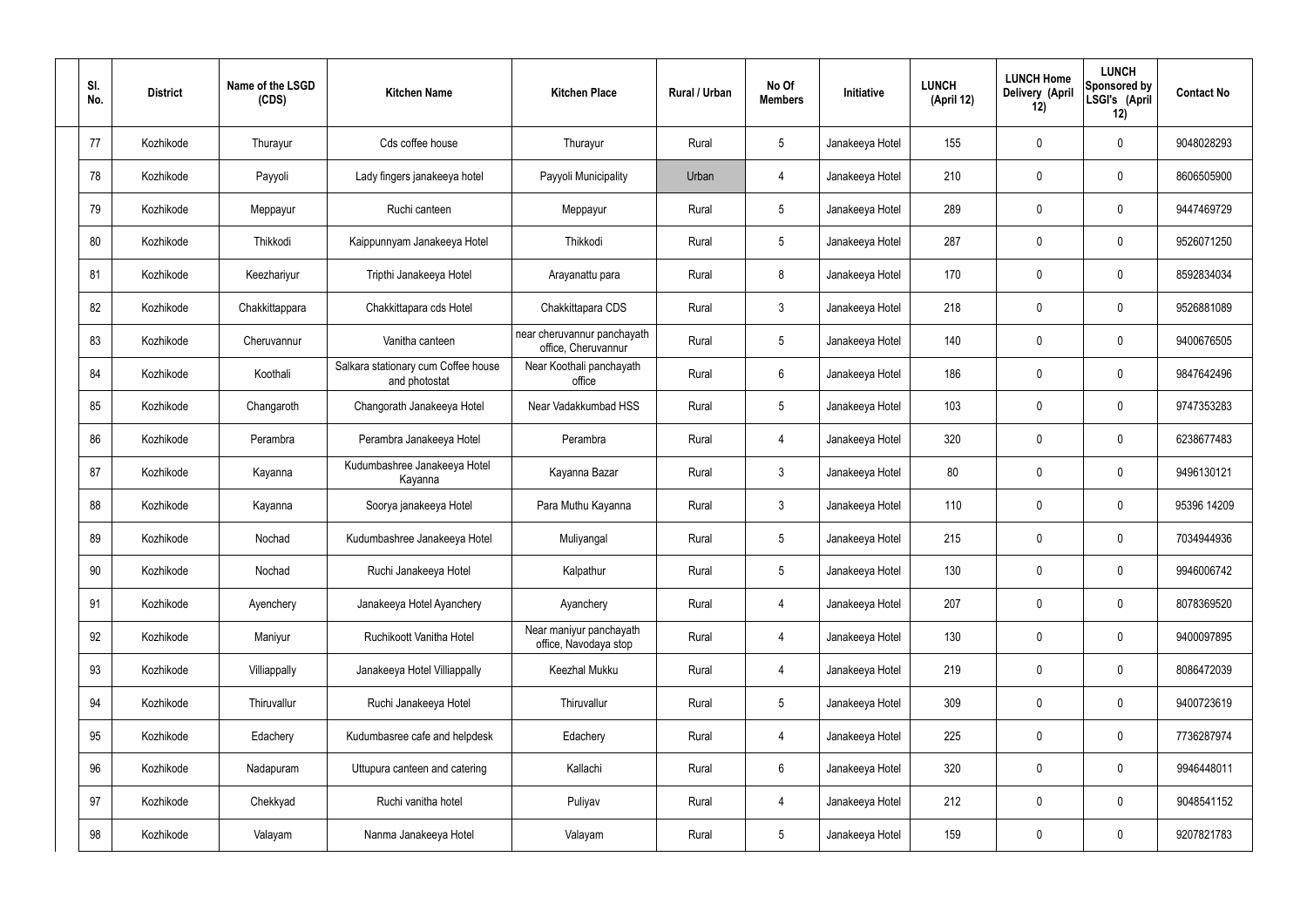|     | SI.<br>No.     | <b>District</b> | Name of the LSGD<br>(CDS) | <b>Kitchen Name</b>                   | <b>Kitchen Place</b>       | Rural / Urban | No Of<br><b>Members</b> | Initiative      | <b>LUNCH</b><br>(April 12) | <b>LUNCH Home</b><br>Delivery (April<br>12) | <b>LUNCH</b><br>Sponsored by<br>LSGI's (April<br>12) | <b>Contact No</b> |
|-----|----------------|-----------------|---------------------------|---------------------------------------|----------------------------|---------------|-------------------------|-----------------|----------------------------|---------------------------------------------|------------------------------------------------------|-------------------|
|     | 99             | Kozhikode       | Purameri                  | Nanma Janakeeya Hotel                 | Purameri                   | Rural         | $6\overline{6}$         | Janakeeya Hotel | 300                        | $\mathbf 0$                                 | $\mathbf 0$                                          | 9745393164        |
|     | 100            | Kozhikode       | Vanimel                   | Vanimel Janakeeya Hotel               | Bhoomivathukkal            | Rural         | $5\overline{)}$         | Janakeeya Hotel | 127                        | $\mathbf 0$                                 | $\mathbf 0$                                          | 9048163049        |
|     | 101            | Kozhikode       | Tuneri                    | Menma Oottupura Janakeeya Hotel       | Tuneri                     | Rural         | $\mathbf{3}$            | Janakeeya Hotel | 230                        | $\mathbf 0$                                 | $\mathbf 0$                                          | 9745251928        |
|     | 102            | Kozhikode       | Onchiyam                  | Adukkala                              | Kannookkara                | Rural         | $\mathbf{3}$            | Janakeeya Hotel | 176                        | $\mathbf 0$                                 | $\mathbf 0$                                          | 8606115054        |
|     | 103            | Kozhikode       | Chorode                   | Janani Hotel and Catering Unit        | Chorode                    | Rural         | $\overline{4}$          | Janakeeya Hotel | 234                        | $\mathbf 0$                                 | $\mathbf 0$                                          | 9645426343        |
|     | 104            | Kozhikode       | Eramala                   | Janakeeya Hotel - Eramala             | Orkkatteri                 | Rural         | 8                       | Janakeeya Hotel | 118                        | $\mathbf 0$                                 | $\mathbf 0$                                          | 9645239675        |
|     | 105            | Kozhikode       | Vadakara West             | Chithra Janakeeya Hotel               | Vadakara New bus stand     | Urban         | $\mathbf{3}$            | Janakeeya Hotel | 331                        | $\mathbf 0$                                 | $\mathbf 0$                                          | 9387762939        |
|     | 106            | Kozhikode       | Vadakara East             | Janakeeya Hotel Vadakara Municipality | Edodi                      | Urban         | $6\phantom{.}6$         | Janakeeya Hotel | 387                        | $\mathbf 0$                                 | $\mathbf 0$                                          | 9207604876        |
|     | 107            | Kozhikode       | Azhiyoor                  | Janakeeya Hotel Azhiyoor              | Chombala near Block Office | Rural         | $\mathbf{3}$            | Janakeeya Hotel | 157                        | $\mathbf 0$                                 | $\mathbf 0$                                          | 8086159250        |
| 107 |                |                 |                           |                                       |                            |               | 514                     |                 | 27035                      | 577                                         | 9                                                    |                   |
|     | -1             | Malappuram      | Triprangode               | Vishista Vanitha Canteen              | Ottumpuram                 | Rural         | $5\phantom{.0}$         | Janakeeya Hotel |                            |                                             |                                                      | 9526951352        |
|     | $\overline{2}$ | Malappuram      | Kondotty-2                | Amrutham Janakeeya Hotel              | Kondotty busstand          | Urban         | 4                       | Janakeeya Hotel |                            |                                             |                                                      | 7356582539        |
|     | 3              | Malappuram      | Ponmundam                 | Janakeeya hotel                       | Athanikkal                 | Rural         | $\overline{4}$          | Janakeeya Hotel |                            |                                             |                                                      |                   |
|     | $\overline{4}$ | Malappuram      | Ponnani-1                 | Samridhi                              | Ponnani                    | Urban         | 5                       | Janakeeya Hotel |                            |                                             |                                                      |                   |
|     | 5              | Malappuram      | Parappanangadi            | Dithoos janakeeya hotel               | Parappanangadi             | Urban         | $\mathbf{3}$            | Janakeeya Hotel |                            |                                             |                                                      |                   |
|     | 6              | Malappuram      | Edayur                    | mathuraka vanita hotel                | vattaparamb                | Rural         | $\mathbf{3}$            | Janakeeya Hotel |                            |                                             |                                                      |                   |
|     | $\overline{7}$ | Malappuram      | Kaladi                    | Thripthi Janakeeya Hotel              | Naripparamb                | Rural         | $\overline{4}$          | Janakeeya Hotel |                            |                                             |                                                      |                   |
|     | 8              | Malappuram      | Tavanur                   | Snehitha                              | Ayankalam                  | Rural         | $5\overline{)}$         | Janakeeya Hotel |                            |                                             |                                                      |                   |
|     | 9              | Malappuram      | Karulai                   | Janakeeya Hotel                       | Karulayi Town              | Rural         | $\overline{4}$          | Janakeeya Hotel |                            |                                             |                                                      | 9388070564        |
|     | 10             | Malappuram      | Melattur                  | Melattur Janakeeya Hotel              | Melattur                   | Rural         | $5\phantom{.0}$         | Janakeeya Hotel |                            |                                             |                                                      | 9497644650        |
|     | 11             | Malappuram      | Vallikkunnu               | Ruchikootu                            | Anangadi                   | Rural         | $\overline{4}$          | Janakeeya Hotel |                            |                                             |                                                      | 9846828029        |
|     | 12             | Malappuram      | Parappanangadi            | Sobhika Janakeeya hotel               | Parappanangadi             | Urban         | $5\phantom{.0}$         | Janakeeya Hotel |                            |                                             |                                                      | 9048220552        |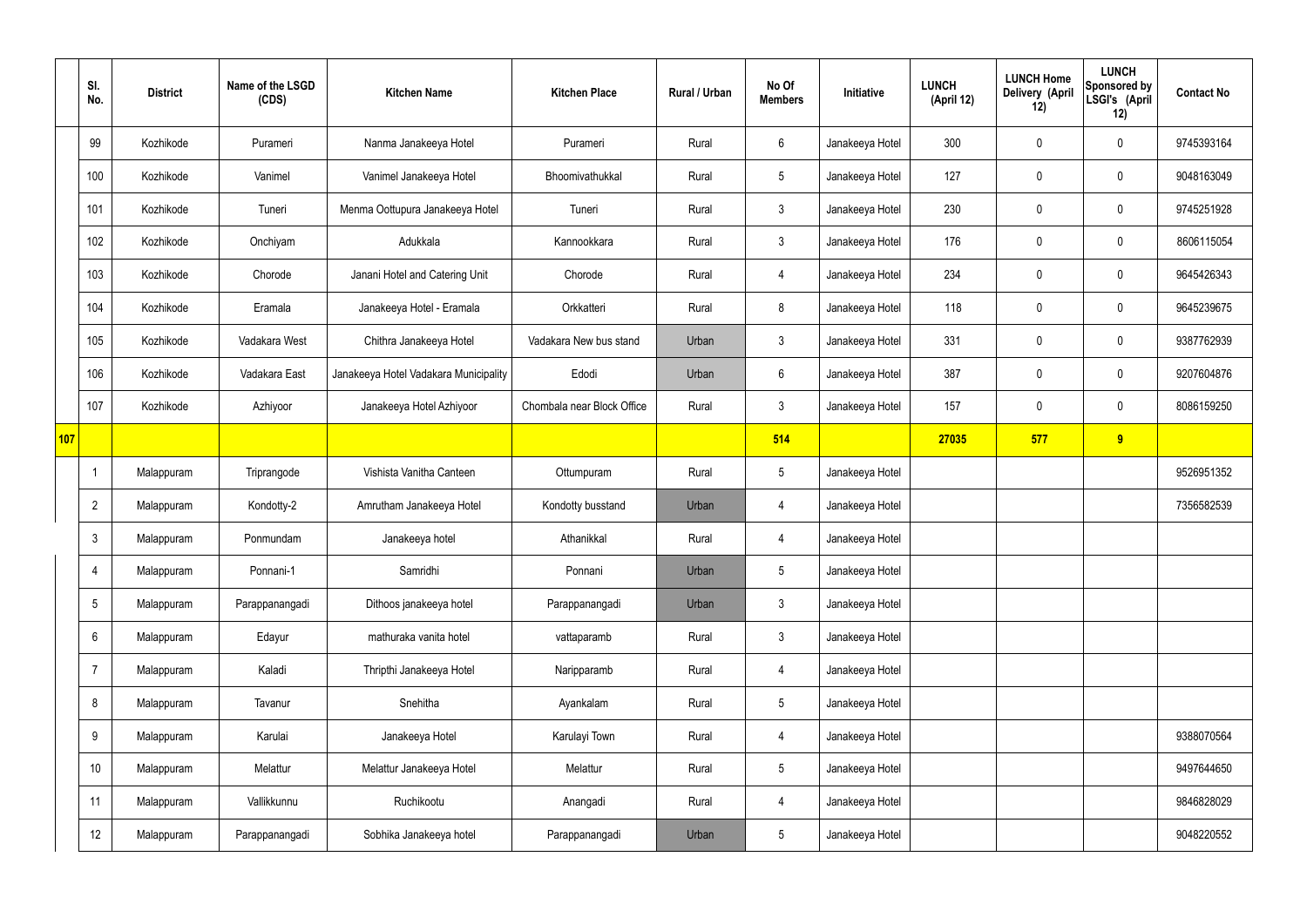| SI.<br>No. | <b>District</b> | Name of the LSGD<br>(CDS) | <b>Kitchen Name</b>         | <b>Kitchen Place</b>                     | Rural / Urban | No Of<br><b>Members</b> | <b>Initiative</b> | <b>LUNCH Home</b><br><b>LUNCH</b><br>Delivery (April<br>(April 12)<br>12) | <b>LUNCH</b><br>Sponsored by<br>LSGI's (April<br>12) | <b>Contact No</b> |
|------------|-----------------|---------------------------|-----------------------------|------------------------------------------|---------------|-------------------------|-------------------|---------------------------------------------------------------------------|------------------------------------------------------|-------------------|
| 13         | Malappuram      | Vazhakkad                 | Ruchi hotel vazhakkad       | Gup school vazhakkad                     | Rural         | $5\phantom{.0}$         | Janakeeya Hotel   |                                                                           |                                                      | 9656316072        |
| 14         | Malappuram      | Amarambalam               | Janakeeya Hotel             | Opposite Federal Bank<br>Pookkottumpadam | Rural         | $\overline{4}$          | Janakeeya Hotel   |                                                                           |                                                      | 8157060589        |
| 15         | Malappuram      | Marakkara                 | <b>Famous Hotel</b>         | marakkara                                | Rural         | $\mathbf{3}$            | Janakeeya Hotel   |                                                                           |                                                      | 6238909658        |
| 16         | Malappuram      | Ozhur                     | Archana Vanitha Canteen     | Pulparambu                               | Rural         | $\overline{2}$          | Janakeeya Hotel   |                                                                           |                                                      | 9645906084        |
| 17         | Malappuram      | Keezhuparambu             | Sisiram hotel keezhuparambu | New bazar kuniyil                        | Rural         | $5\phantom{.0}$         | Janakeeya Hotel   |                                                                           |                                                      | 8086830582        |
| 18         | Malappuram      | Irimbiliyam               | nandanam vanita hotel       | kotappuram                               | Rural         | $5\phantom{.0}$         | janakeeya Hotel   |                                                                           |                                                      | 7306302029        |
| 19         | Malappuram      | Porur                     | Kudumbasree vanitha canteen | Cherukod                                 | Rural         | $\overline{4}$          | Janakeeya Hotel   |                                                                           |                                                      | 9745425647        |
| 20         | Malappuram      | Tirunavaya                | Vibhava Cafesree            | Karathoor                                | Rural         | $\overline{4}$          | Janakeeya Hotel   |                                                                           |                                                      | 9645414837        |
| 21         | Malappuram      | Moothedam                 | Moothedam janakeeya hotel   | Karappuram                               | Rural         | $\mathbf{3}$            | Janakeeya Hotel   |                                                                           |                                                      | 9447630154        |
| 22         | Malappuram      | Vazhayur                  | Three Star Janakeeya Hotel  | Karad                                    | Rural         | $\overline{4}$          | Janakeeya Hotel   |                                                                           |                                                      | 9744305921        |
| 23         | Malappuram      | urngattiri                | Oottupura                   | Therattummal                             | Rural         | $5\phantom{.0}$         | Janakeeya Hotel   |                                                                           |                                                      | 9562851125        |
| 24         | Malappuram      | Maranchery                | Janakeeya Hotel maranchey   | Panambad                                 | Rural         | $5\phantom{.0}$         | Janakeeya Hotel   |                                                                           |                                                      | 9048081621        |
| 25         | Malappuram      | Athavanad                 | Janakeeya Bhakshanasala     | Vettichira                               | Rural         | $5\phantom{.0}$         | Janakeeya Hotel   |                                                                           |                                                      | 9495291580        |
| 26         | Malappuram      | Pothukal                  | Vanitha Canteen             | Nettikulam                               | Rural         | $6\phantom{.}6$         | Janakeeya Hotel   |                                                                           |                                                      | 9048501397        |
| 27         | Malappuram      | Mampad                    | <b>Bismi Cafe</b>           | Mampad                                   | Rural         | $\mathbf{3}$            | Janakeeya Hotel   |                                                                           |                                                      | 9961170251        |
| 28         | Malappuram      | Marakkara                 | Ruchikoottu                 | AC Nirappu                               | Rural         | $5\overline{)}$         | Janakeeya Hotel   |                                                                           |                                                      | 9745625415        |
| 29         | Malappuram      | Alipparambu               | Oottupura                   | Alipparambu                              | Rural         | $5\phantom{.0}$         | Janakeeya Hotel   |                                                                           |                                                      | 9847690941        |
| 30         | Malappuram      | Valanchery                | Janakkeeya Hotel            | Valanchery                               | Urban         | $5\phantom{.0}$         | Janakeeya Hotel   |                                                                           |                                                      | 8593812408        |
| 31         | Malappuram      | Chaliyar                  | Chaliyar Janakeeya Hotel    | Akambaadam                               | Rural         | $\mathfrak{Z}$          | Janakeeya Hotel   |                                                                           |                                                      | 9605274841        |
| 32         | Malappuram      | Kalikavu                  | Friends Janakeeya Hotel     | Kalikavu                                 | Rural         | $\overline{4}$          | Janakeeya Hotel   |                                                                           |                                                      | 9745751684        |
| 33         | Malappuram      | Angadipuram               | Janakeeya Hotel             | Angadipuram                              | Rural         | 4                       | Janakeeya Hotel   |                                                                           |                                                      | 7902314724        |
| 34         | Malappuram      | Puzhakkattri              | Jasmin                      | Puzhakkattiri                            | Rural         | $5\,$                   | Janakeeya Hotel   |                                                                           |                                                      | 9495497872        |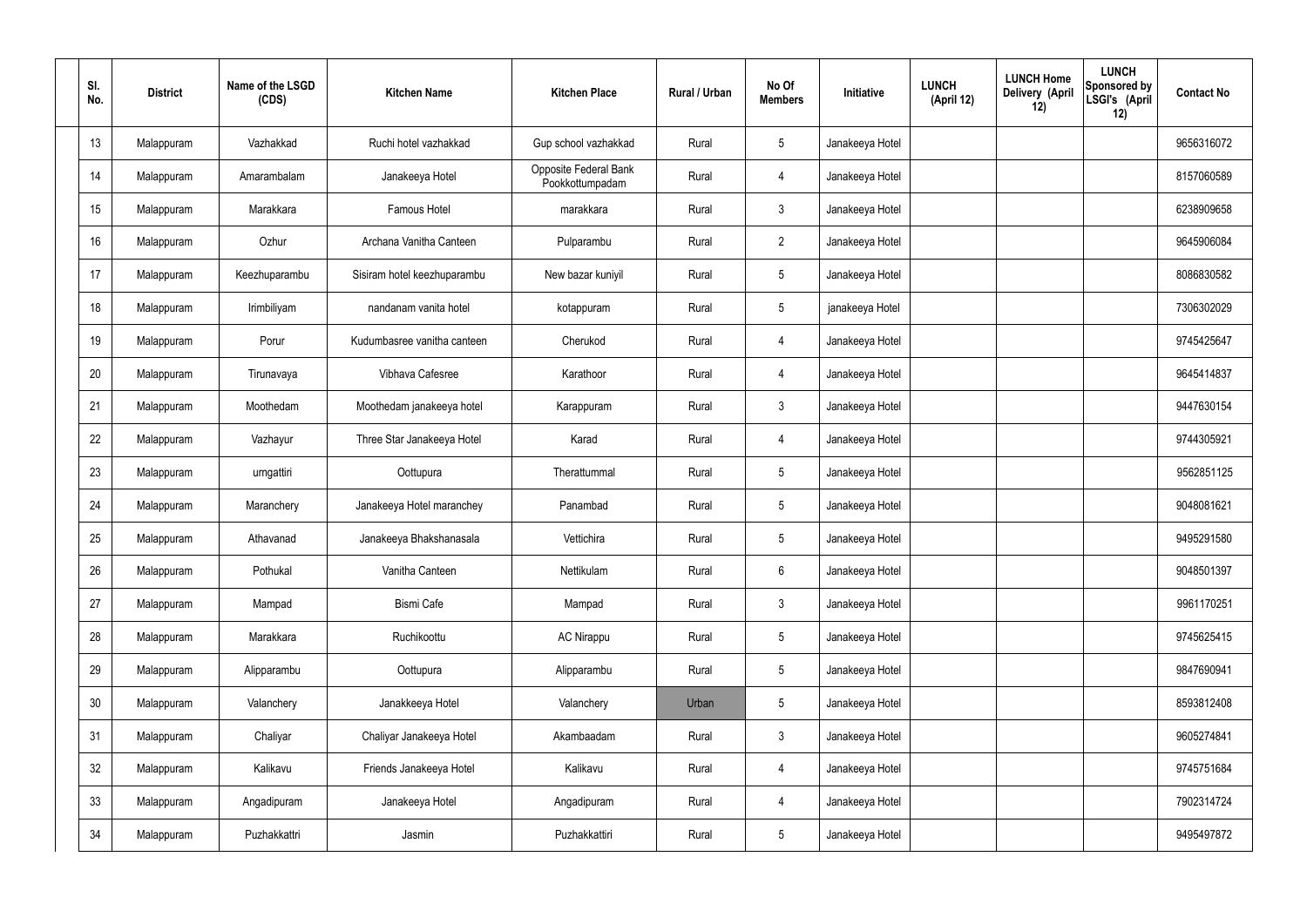| SI.<br>No. | <b>District</b> | Name of the LSGD<br>(CDS) | <b>Kitchen Name</b>                               | <b>Kitchen Place</b>   | Rural / Urban | No Of<br><b>Members</b> | <b>Initiative</b> | <b>LUNCH Home</b><br><b>LUNCH</b><br>Delivery (April<br>(April 12)<br>12) | <b>LUNCH</b><br>Sponsored by<br>LSGI's (April<br>12) | <b>Contact No</b> |
|------------|-----------------|---------------------------|---------------------------------------------------|------------------------|---------------|-------------------------|-------------------|---------------------------------------------------------------------------|------------------------------------------------------|-------------------|
| 35         | Malappuram      | Nannamukku                | Tanima                                            | Nannamukku             | Rural         | $5\phantom{.0}$         | Janakeeya Hotel   |                                                                           |                                                      | 8943417885        |
| 36         | Malappuram      | Moorkkanad                | Oruma Janakeeya Hotel                             | Moorkkanad             | Rural         | $5\phantom{.0}$         | Janakeeya Hotel   |                                                                           |                                                      | 9605728248        |
| 37         | Malappuram      | Edavanna                  | Souhrtham Janakeeya Hotel                         | Edavanna               | Rural         | $5\phantom{.0}$         | Janakeeya Hotel   |                                                                           |                                                      | 9746986110        |
| 38         | Malappuram      | Tirur                     | Ruchi Janakeeya Hotel                             | Tirur                  | Urban         | $\overline{4}$          | Janakeeya Hotel   |                                                                           |                                                      | 9895409528        |
| 39         | Malappuram      | Tirur                     | Amrutham Janakeeya Hotel                          | Tirur                  | Urban         | $\overline{4}$          | Janakeeya Hotel   |                                                                           |                                                      | 9745074259        |
| 40         | Malappuram      | Edappal                   | Daya Cafesree                                     | Edappal                | Rural         | $5\phantom{.0}$         | Janakeeya Hotel   |                                                                           |                                                      | 9895439056        |
| 41         | Malappuram      | Koottilangadi             | Janakeeya Hotel                                   | Koottilangadi          | Rural         | $\overline{4}$          | Janakeeya Hotel   |                                                                           |                                                      | 9539471939        |
| 42         | Malappuram      | Vattamkulam               | Vibhava Janakeeya Hotel                           | Edappal                | Rural         | $\overline{4}$          | Janakeeya Hotel   |                                                                           |                                                      | 9744844512        |
| 43         | Malappuram      | Nilambur                  | Annapporna Janakeeya Hotel                        | Nilambur               | Urban         | 8                       | Janakeeya Hotel   |                                                                           |                                                      | 8547795364        |
| 44         | Malappuram      | Puzhakkattri              | PT Group                                          | Ramapuram              | Rural         | $\overline{4}$          | Janakeeya Hotel   |                                                                           |                                                      | 9745108676        |
| 45         | Malappuram      | Vazhikkadavu              | Vanitha Janakeeya Hotel                           | Manimooli              | Rural         | $\overline{4}$          | Janakeeya Hotel   |                                                                           |                                                      | 8943046755        |
| 46         | Malappuram      | Chungathara               | Chungathara Annapoorna Vanitha<br>Janakeeya Hotel | Chalikkulam            | Rural         | $\mathbf{3}$            | Janakeeya Hotel   |                                                                           |                                                      | 9745674102        |
| 47         | Malappuram      | Vallikunnu                | Punathil Janakeeya Hotel                          | Vallikunnu             | Rural         | 4                       | Janakeeya Hotel   |                                                                           |                                                      | 9946051042        |
| 48         | Malappuram      | Tirurangadi               | Nirmalyam Janakeeya Hotel                         | Chanthappadi           | Urban         | 5                       | Janakeeya Hotel   |                                                                           |                                                      | 9895168511        |
| 49         | Malappuram      | Purathur                  | Purathur Janakeeya Hotel                          | Kavilakkad             | Rural         | $\mathbf{3}$            | Janakeeya Hotel   |                                                                           |                                                      | 9645170119        |
| 50         | Malappuram      | Kuruva                    | Swad                                              | Ambalaparamb           | Rural         | $\overline{4}$          | Janakeeya Hotel   |                                                                           |                                                      | 9495993543        |
| 51         | Malappuram      | Perumanna Klari           | Perumanna Klari Janakeeya Hotel                   | Near Panjayathu office | Rural         | $\mathbf{3}$            | Janakeeya Hotel   |                                                                           |                                                      | 7306197556        |
| 52         | Malappuram      | Kuttippuram               | Janakeeya Hotel Kuttippurram                      | Kuttipuram             | Rural         | $5\phantom{.0}$         | Janakeeya Hotel   |                                                                           |                                                      | 8921459017        |
| 53         | Malappuram      | Niramaruthur              | Annapporna Janakeeya Hotel                        | Mangad                 | Rural         | $\mathbf{3}$            | Janakeeya Hotel   |                                                                           |                                                      | 9746334349        |
| 54         | Malappuram      | Veliyancode               | Cafe Kudumbashree                                 | Eramangalam            | Rural         | $\mathfrak{Z}$          | Janakeeya Hotel   |                                                                           |                                                      | 9567575145        |
| 55         | Malappuram      | Pulilkal                  | Ruchi Koottu Janakeeya Hotel                      | Pulikkal               | Rural         | 4                       | Janakeeya Hotel   |                                                                           |                                                      | 9947039208        |
| 56         | Malappuram      | Karuvarakund              | Janakeeya Hotel                                   | Karuvarakund           | Rural         | 4                       | Janakeeya Hotel   |                                                                           |                                                      | 9562233316        |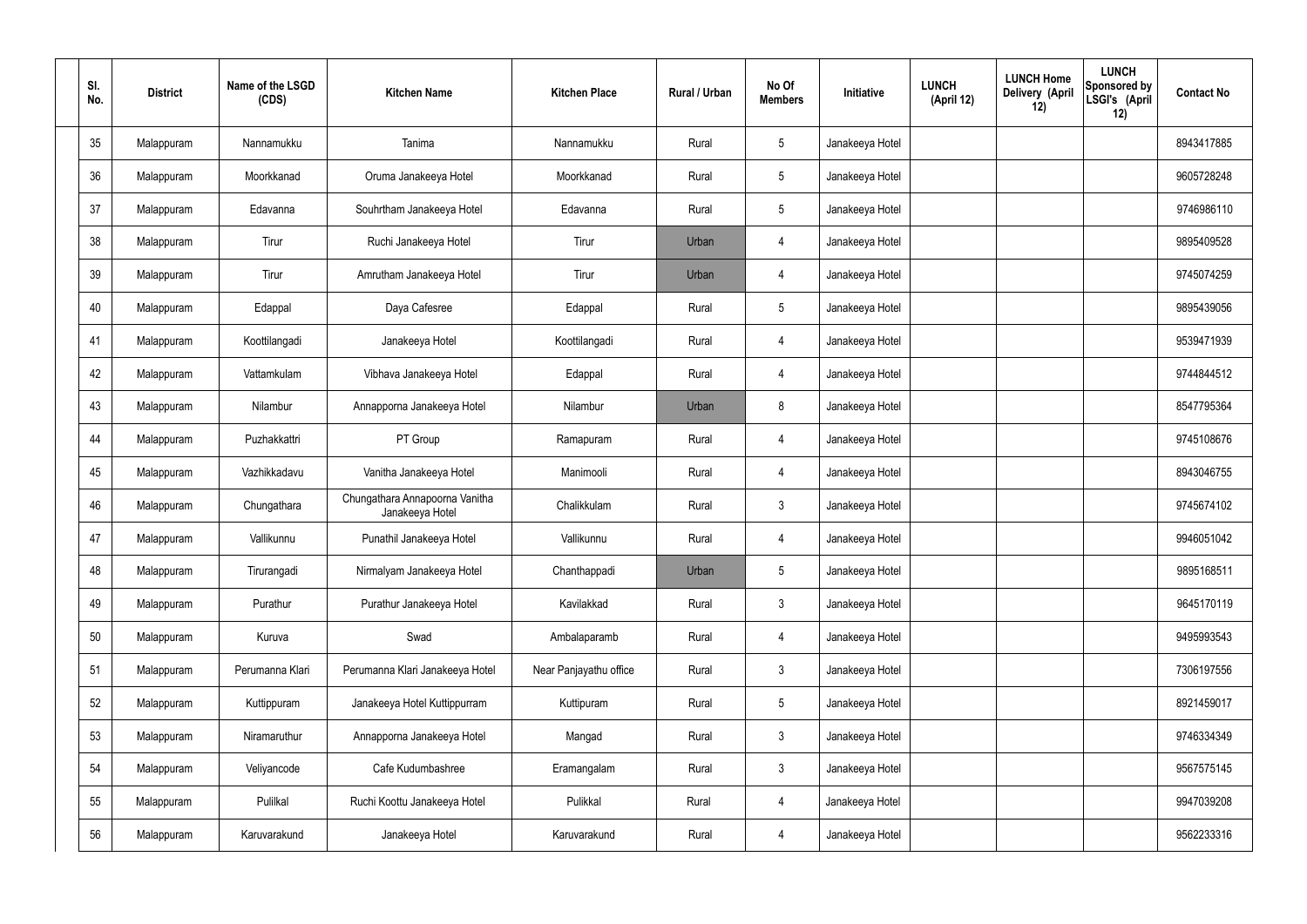| SI.<br>No. | <b>District</b> | Name of the LSGD<br>(CDS) | <b>Kitchen Name</b>          | <b>Kitchen Place</b> | Rural / Urban | No Of<br><b>Members</b> | Initiative      | <b>LUNCH</b><br>(April 12) | <b>LUNCH Home</b><br>Delivery (April<br>12) | <b>LUNCH</b><br>Sponsored by<br>LSGI's (April<br>12) | <b>Contact No</b> |
|------------|-----------------|---------------------------|------------------------------|----------------------|---------------|-------------------------|-----------------|----------------------------|---------------------------------------------|------------------------------------------------------|-------------------|
| 57         | Malappuram      | Thuvvur                   | Janakeeya Hotel              | Thuvvur              | Rural         | 5                       | Janakeeya Hotel |                            |                                             |                                                      | 8075365565        |
| 58         | Malappuram      | Kottakkal                 | Kottakkal Kitchen            | Kottakkal            | Urban         | $\mathbf{3}$            | Janakeeya Hotel |                            |                                             |                                                      | 9946216609        |
| 59         | Malappuram      | Kuzhimanna                | Mythri Janakkeeya Hotel      | Cheruparamb          | Rural         | $\overline{4}$          | Janakeeya Hotel |                            |                                             |                                                      | 9961738543        |
| 60         | Malappuram      | Talakkad                  | Talakkad Janakeeya Hotel     | <b>BP</b> Angadi     | Rural         | $\overline{4}$          | Janakeeya Hotel |                            |                                             |                                                      | 9447824517        |
| 61         | Malappuram      | Areecode                  | Haritha sree Janakeeya Hotel | Pookottuchola        | Rural         | $\overline{4}$          | Janakeeya Hotel |                            |                                             |                                                      | 7025072558        |
| 62         | Malappuram      | Cherukkavu                | Kitchen Hut Janakeeya Hotel  | Chevayoor            | Rural         | $\overline{4}$          | Janakeeya Hoel  |                            |                                             |                                                      | 9895195887        |
| 63         | Malappuram      | Thiruvali                 | Janakeeya hotel              | Thiruvali            | Rural         | 5                       | Janakeeya Hotel |                            |                                             |                                                      | 9746385945        |
| 64         | Malappuram      | Alamcode                  | Janakeeya hotel              | Alamcode             | Rural         | 5                       | Janakeeya Hotel |                            |                                             |                                                      | 8129368109        |
| 65         | Malappuram      | Manjeri 1                 | Cafe Janakeeya hotel         | Manjeri              | Urban         | 6                       | Janakeeya Hotel |                            |                                             |                                                      | 7336671011        |
| 66         | Malappuram      | kalpakanchery             | Janakeeya HOTEL              | Kalpakanchery        | Rural         | $\overline{4}$          | Janakeeya Hotel |                            |                                             |                                                      | 9048929947        |
| 67         | Malappuram      | Kodur                     | Janakeeya hotel              | vadakkemanna         | Rural         | $\mathbf{3}$            | Janakeeya hotel |                            |                                             |                                                      | 9605430938        |
| 68         | Malappuram      | Anakayam                  | janakeeya hotel              | Anakayam             | Rural         | $5\phantom{.0}$         | Janakeeya hotel |                            |                                             |                                                      | 7025840671        |
| 69         | Malappuram      | Malappuram                | Janakeeya Hotel              | Malappuram           | Urban         | 3                       | Janakeeya Hotel |                            |                                             |                                                      | 8281125864        |
| 70         | Malappuram      | Tanur                     | Azhimukham Janakeeya hotel   | tanur                | Urba          | 3                       | Janakeeya Hotel |                            |                                             |                                                      | 7594914843        |
| 71         | Malappuram      | Elamkulam                 | Janapriya                    | Kunnakav             | Rural         | $\overline{4}$          | Janakeeya Hotel |                            |                                             |                                                      | 9496725446        |
| 72         | Malappuram      | Wandoor                   | Janakeeya Hotel              | wandoor              | Rural         | $\overline{4}$          | Janakeeya Hotel |                            |                                             |                                                      | 8086064498        |
| 73         | Malappuram      | Perinthalmanna            | samrthi janakeeya hotei      | Perinthalmanna       | Urban         | $5\phantom{.0}$         | Janakeeya hotel |                            |                                             |                                                      | 7994259773        |
| 74         | Malappuram      | Munniyur                  | Oottupura                    | Munniyur             | Rural         | $5\phantom{.0}$         | Janakeeya Hotel |                            |                                             |                                                      |                   |
| 75         | Malappuram      | AR Nagar                  | Aiswarya                     | AR Nagar             | Rural         | $\mathbf{3}$            | Janakeeya Hotel |                            |                                             |                                                      |                   |
| 76         | Malappuram      | Thenjippalam              | Nanma                        | Thenjippalam         | Rural         | $\overline{4}$          | Janakeeya Hotel |                            |                                             |                                                      |                   |
| 77         | Malappuram      | Peruvallur                | Anugraha                     | Super bazar          | Rural         | $5\phantom{.0}$         | Jankeeya Hotel  |                            |                                             |                                                      | 9747037665        |
| 78         | Malappuram      | Muthuvallur               | Nanma janakeeya hotel        | Muthuparambu         | Rural         | 3                       | Janakeeya hotel |                            |                                             |                                                      | 9744406501        |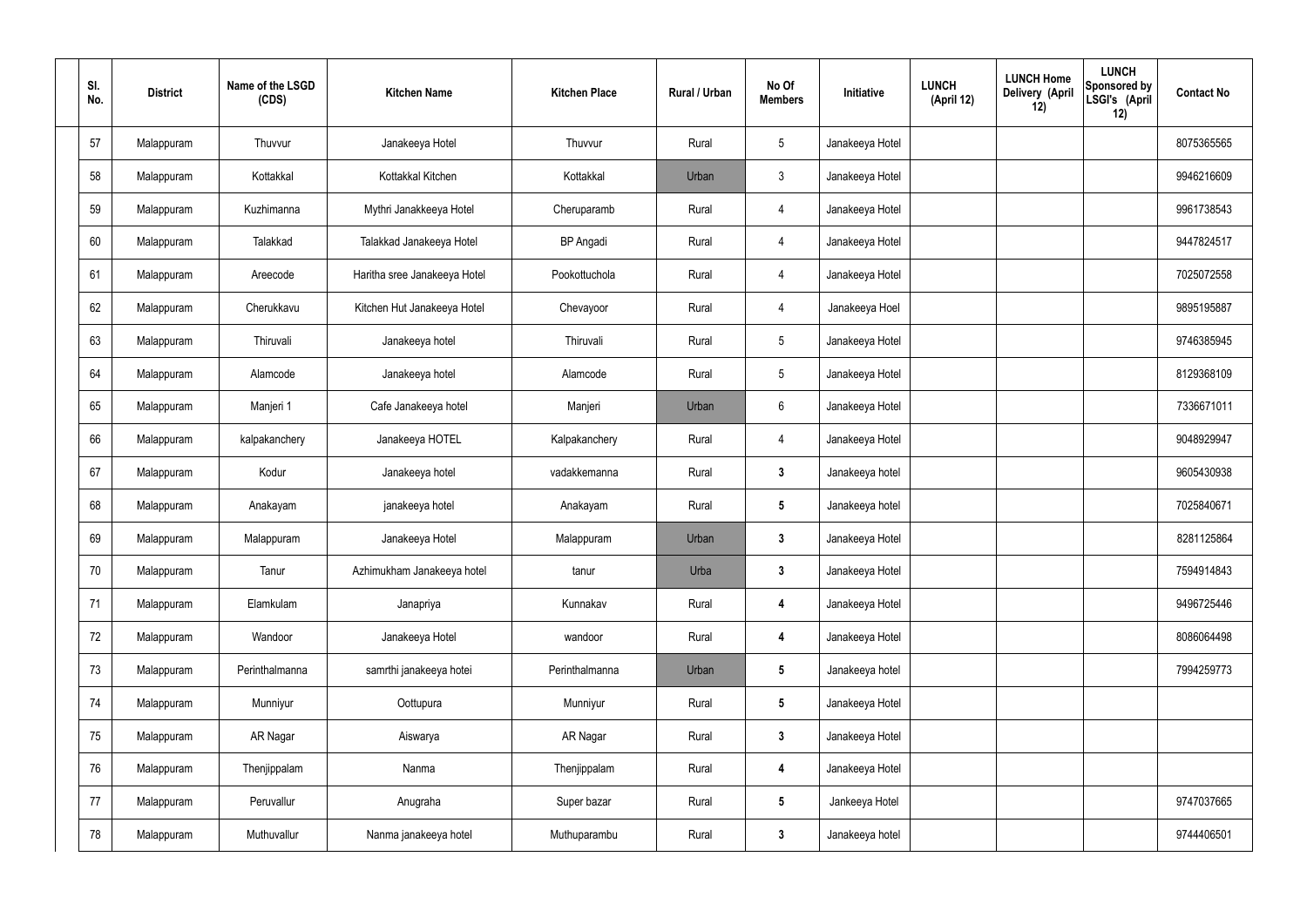| SI.<br>No. | <b>District</b> | Name of the LSGD<br>(CDS) | <b>Kitchen Name</b>        | <b>Kitchen Place</b> | Rural / Urban | No Of<br><b>Members</b> | Initiative      | <b>LUNCH</b><br>(April 12) | <b>LUNCH Home</b><br>Delivery (April<br>12) | <b>LUNCH</b><br><b>Sponsored by</b><br>LSGI's (April<br>12) | <b>Contact No</b> |
|------------|-----------------|---------------------------|----------------------------|----------------------|---------------|-------------------------|-----------------|----------------------------|---------------------------------------------|-------------------------------------------------------------|-------------------|
| 79         | Malappuram      | mankada                   | janakeeya hatel            | Aryiranazhipadi      | Rural         | 3                       | janakeeya hotel |                            |                                             |                                                             | 9539855520        |
| 80         | Malappuram      | Vengara                   | Ponnoos hotel              | Vengara              | Rural         | -4                      | Janakeeya hotel |                            |                                             |                                                             | 9947424618        |
| 81         | Malappuram      | Pulpatta                  | Santhwanam Janakeeya hotel | Padikkal parambil    | Rural         | 5                       | Janakeeya hotel |                            |                                             |                                                             | 9526367569        |
| 82         | Malappuram      | Keezhattur                | Keezhattur Janakeeya hotel | Keezhattur           | Rural         | -4                      | Janakeeya hotel |                            |                                             |                                                             | 9539209640        |
| 83         | Malappuram      | Cheriyamundam             | Nanma janakeeya hotel      | Manchingapara        | Rural         | 4                       | Janakeeya hotel |                            |                                             |                                                             | 9496048689        |
| 84         | Malappuram      | Chelambre                 | Soorya Janakeeya hotel     | Pulluparamb          | Rural         | $\mathbf{3}$            | Janakeeya hotel |                            |                                             |                                                             | 7994179285        |
| 85         | Malappuram      | Ponmala                   | Janakeeya hotel            | Chappangadi          | Rural         | -4                      | Janakeeya hotel |                            |                                             |                                                             | 9605811748        |
| 86         | Malappuram      | Thennala                  | <b>Bismi Hotel</b>         | Pookkiparamb         | Rural         | -4                      | Jankeeya Hotel  |                            |                                             |                                                             | 9995757092        |
| 87         | Malappuram      | Tanalur                   | Janakeeya Hotel            | Tanalur              | Rural         | 3                       | Jankeeya Hotel  |                            |                                             |                                                             |                   |
| 88         | Malappuram      | Parappur                  | Janakeeya Hotel            | Azad nagar           | Rural         | $5\phantom{.0}$         | Janakeeya Hotel |                            |                                             |                                                             | 9961091317        |
| 89         | Malappuram      | Oorakam                   | Ammoos                     | Panchayath padi      | Rural         | $\mathbf{3}$            | Janakeeya Hotel |                            |                                             |                                                             | 9526449294        |
| 90         | Malappuram      | Nannambra                 | Veeturuchi                 | Kundoor Athani       | Rural         | -4                      | Janakeeya Hotel |                            |                                             |                                                             | 9400618659        |
| 91         | Malappuram      | Pandikkad                 | Janakeeya Hotel            | Pandikkad            | Rural         | 4                       | Janakeeya Hotel |                            |                                             |                                                             | 9995504081        |
| 92         | Malappuram      | Chokkad                   | Natturuchi                 | Chokkad              | Rural         | $5\phantom{.0}$         | Janakeeya Hotel |                            |                                             |                                                             |                   |
| 93         | Malappuram      | Cheekode                  | Cheekode Janakeeya Hotel   | Cheekode             | Rural         | $\boldsymbol{4}$        | Janakeeya Hotel |                            |                                             |                                                             |                   |
| 94         | Malappuram      | Makkarapparamb            | Subiksha                   | Makkarapparamb       | Rural         | $\mathbf{3}$            | Janakeeya Hotel |                            |                                             |                                                             | 8089003770        |
| 95         | Malappuram      | Ponnani-1                 | Devi Janakeeya Hotel       | Ponnani              | Urban         | $5\phantom{.0}$         | Janakeeya Hotel |                            |                                             |                                                             | 9961919097        |
| 96         | malappuram      | Mangalam                  | Soubagya                   | mangalam             | Rural         | $5\phantom{.0}$         | janakeeya hotel |                            |                                             |                                                             |                   |
| 97         | Malappuram      | Trikkalangode             | janakeeya hotel            | karakkunnu           | Rural         | $6\phantom{.}6$         | Janakeeya Hotel |                            |                                             |                                                             |                   |
| 98         | Malppuram       | Morayur                   | Janakeeya hotel            | Valanchery           | Rural         | $\mathbf{3}$            | Janakeeya hotel |                            |                                             |                                                             |                   |
| 99         | Malappuram      | Perumbadapp               | Janakeeya hotel            | Perumbadapp          | Rural         | $\overline{4}$          | Janakeeya hotel |                            |                                             |                                                             |                   |
| 100        | Malappuram      | Vettom                    | Samruthi Janakeeya Hotel   | Puthanpeedika        | Rural         | $5\phantom{.0}$         | Janakeeya hotel |                            |                                             |                                                             |                   |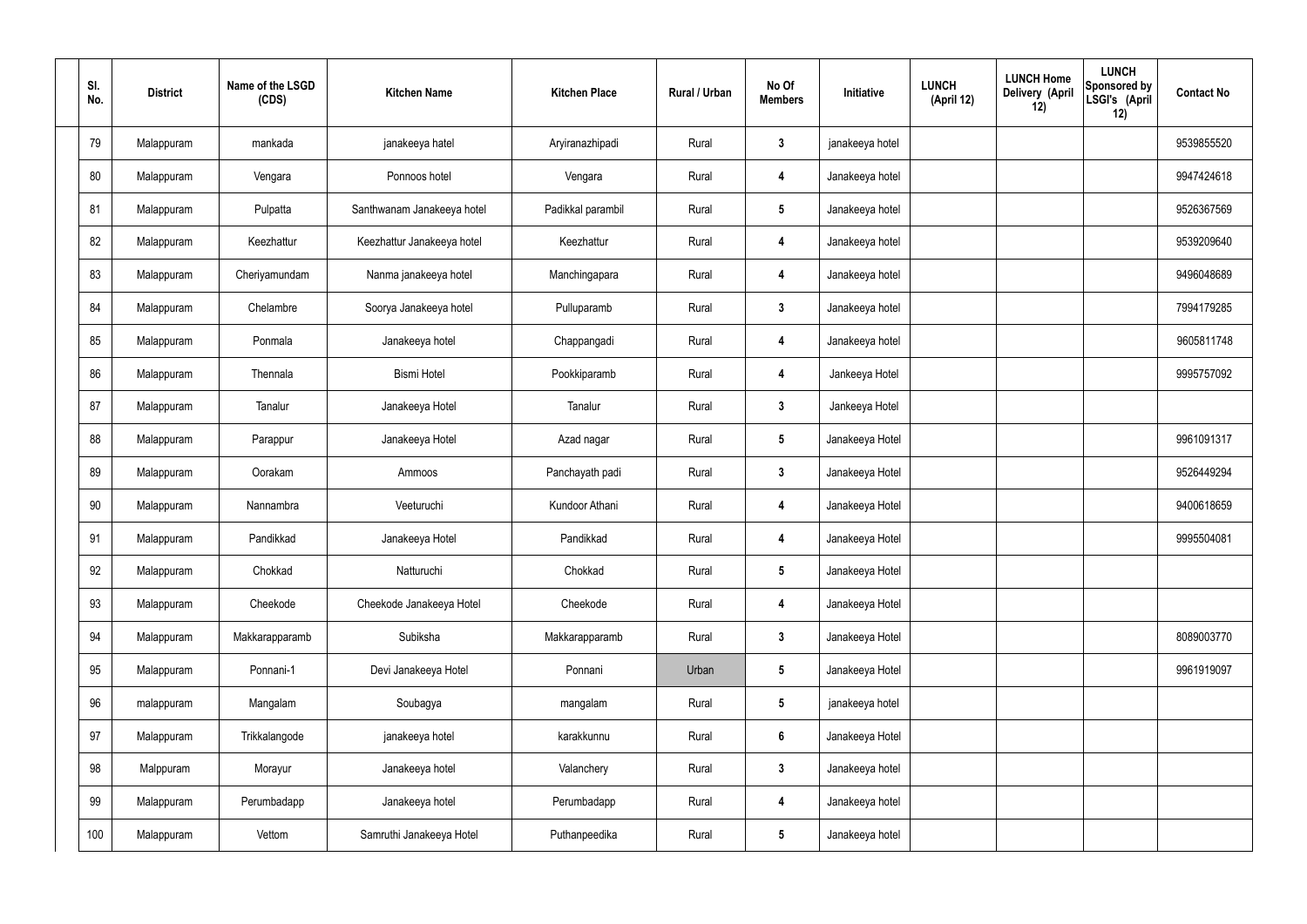| SI.<br>No. | <b>District</b> | Name of the LSGD<br>(CDS) | <b>Kitchen Name</b>        | <b>Kitchen Place</b> | Rural / Urban | No Of<br><b>Members</b> | Initiative      | <b>LUNCH Home</b><br><b>LUNCH</b><br>Delivery (April<br>(April 12)<br>12) | <b>LUNCH</b><br>Sponsored by<br>LSGI's (April<br>12) | <b>Contact No</b> |
|------------|-----------------|---------------------------|----------------------------|----------------------|---------------|-------------------------|-----------------|---------------------------------------------------------------------------|------------------------------------------------------|-------------------|
| 101        | Malappuram      | Kondotty                  | Janakeeya hotel            | vazhakad             | <b>RURAL</b>  | 4                       | janakeeya hotel |                                                                           |                                                      |                   |
| 102        | Malappuram      | Pulamanthol               | Janakeeya hotel            | pulamanthole         | <b>RURAL</b>  | 4                       | Janakeeya hotel |                                                                           |                                                      |                   |
| 103        | Malappuram      | Valavannur                | Jankeeya hotel             | Valavannur           | <b>RURAL</b>  | $5\overline{)}$         | Janakeeya hotel |                                                                           |                                                      |                   |
| 104        | Malappuram      | kottakkal                 | Subhiksha Janakeeya hotel  | kotakkal             | <b>URBAN</b>  | 4                       | Janakeeya hotel |                                                                           |                                                      |                   |
| 105        | Malappuram      | Vettom                    | Thripthi Janakeeya Hotel   | Vadikkal             | <b>RURAL</b>  | 4                       | Janakeeya hotel |                                                                           |                                                      |                   |
| 106        | Malappuram      | Nilambur                  | Ajva Janakeeya hotel       | Minarvapadi          | <b>URBAN</b>  | $5\phantom{.0}$         | Janakeeya hotel |                                                                           |                                                      |                   |
| 107        | Malappuram      | Nilambur                  | Unity Janakeeya hotel      | nilambur             | <b>URBAN</b>  | 4                       | Janakeeya hotel |                                                                           |                                                      |                   |
| 108        | Malappuram      | Vallikkunn                | Rasakkut                   | Vallikunnu           | Rural         | 4                       | janakeeyahotel  |                                                                           |                                                      |                   |
| 109        | Malappuram      | kuruva                    | Ruchi                      | Kurava               | Rural         | $5\phantom{.0}$         | Janakeeyahotel  |                                                                           |                                                      | 9745414800        |
| 110        | Malappuram      | Kannamangalam             | Ruchikoott                 | Cheroor              | Rural         | $\mathbf{3}$            | Janakeeya Hotel |                                                                           |                                                      |                   |
| 111        | Malappuram      | Othungal                  | janakeeya hotel            | Othukkungal          | Rural         | $5\phantom{.0}$         | Janakeeya Hotel |                                                                           |                                                      | 9656716066        |
| 112        | Malappuram      | Pookkottur                | janakeeya hotel            | valluvambram         | Rural         | 4                       | Janakeeya Hotel |                                                                           |                                                      | 9447334084        |
| 113        | Malappuram      | Edakkara                  | Edakkara janakeeya hotel   | Edakkara             | Rural         | 4                       | janakeeya hotel |                                                                           |                                                      |                   |
| 114        | Malappuram      | porur                     | Thanima Janakeeya Hotel    | Porur                | Rural         | $\mathbf{3}$            | janakeeya hotel |                                                                           |                                                      | 9539928567        |
| 115        | Malappuram      | Pulikkal                  | al madeena Janakeeya Hotel | pulikkal             | Rural         | $\overline{\mathbf{4}}$ | Janakeeya Hotel |                                                                           |                                                      |                   |
| 116        | malappuram      | Tanur                     | amma janakeeyahottel       | Tanur                | Urban         | $5\phantom{.0}$         | janakeeyahottel |                                                                           |                                                      |                   |
| 117        | malappuram      | Pallikkal                 | padheyam janakeeyahottel   | Pallikkal            | Rural         | $5\overline{)}$         | janakeeyahotel  |                                                                           |                                                      |                   |
| 118        | Malappuram      | Chelembra                 | janakeeyahotel2            | Chelembra            | Rural         | 4                       | janakeeyahotel  |                                                                           |                                                      |                   |
| 119        | Malappuram      | Purathur                  | Safa Janakeeya Hotel       | Paravanna            | Rural         | 4                       | Janakeeya Hotel |                                                                           |                                                      |                   |
| 120        | malappuram      | vazhayur                  | puthuma janakeeyahotel     | Vazhayur             | Rural         | 4                       | janakeeyahotel  |                                                                           |                                                      |                   |
| 121        | malappuram      | Mangalam                  | Swathistam                 | Vadikkal             | Rural         | 4                       | janakeeyahotel  |                                                                           |                                                      |                   |
| 122        | malappuram      | kuttippuram               | nilayoram janakeeya hotel  | Kuttipuram           | Rural         | 4                       | janakeeyahotel  |                                                                           |                                                      |                   |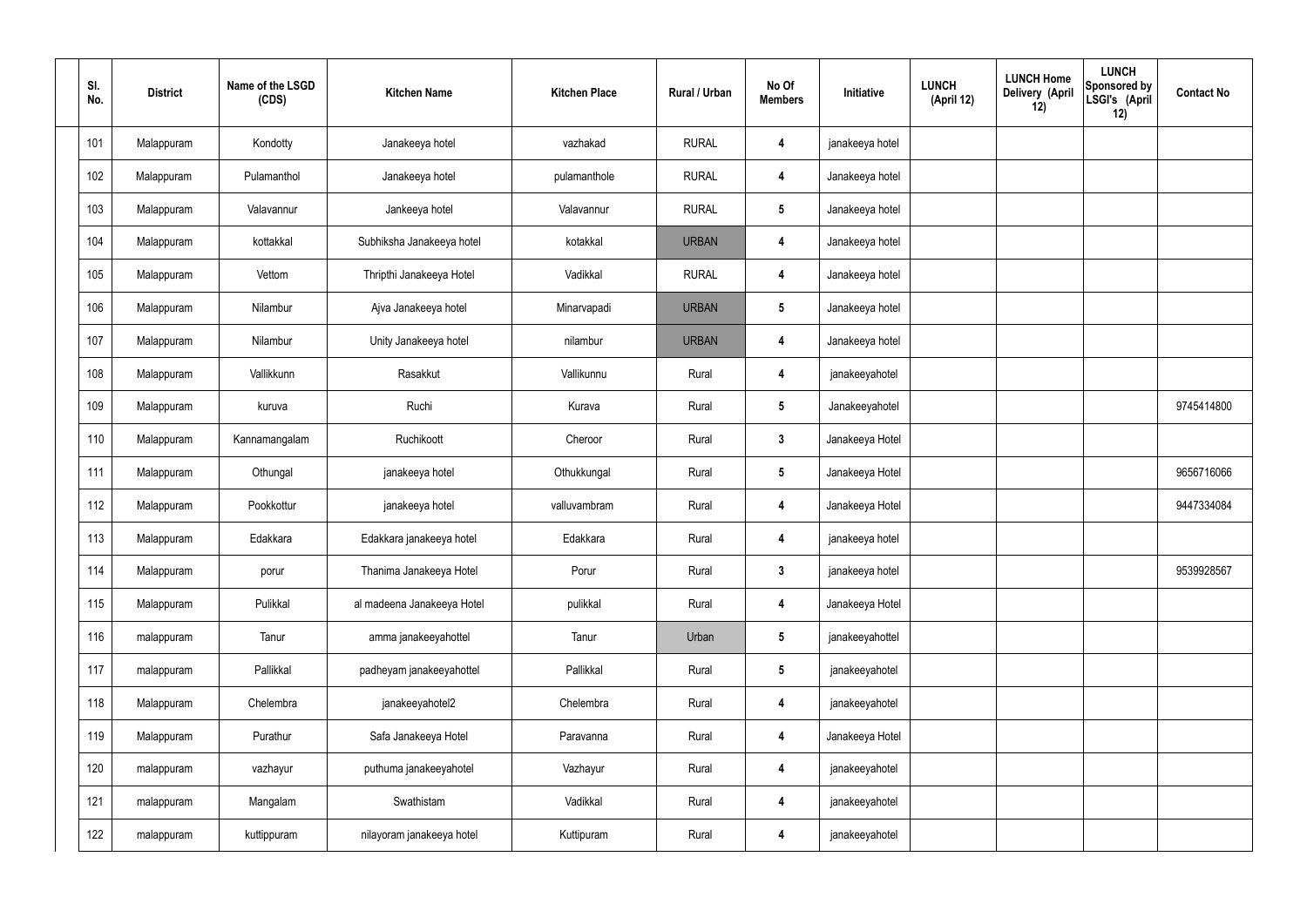|     | SI.<br>No.     | <b>District</b> | Name of the LSGD<br>(CDS) | <b>Kitchen Name</b>          | <b>Kitchen Place</b>                      | Rural / Urban | No Of<br><b>Members</b> | Initiative      | <b>LUNCH</b><br>(April 12) | <b>LUNCH Home</b><br>Delivery (April<br>12) | <b>LUNCH</b><br>Sponsored by<br>LSGI's (April<br>12) | <b>Contact No</b> |
|-----|----------------|-----------------|---------------------------|------------------------------|-------------------------------------------|---------------|-------------------------|-----------------|----------------------------|---------------------------------------------|------------------------------------------------------|-------------------|
|     | 123            | malapluram      | thazhekode                | Thazhekode Janakeeya Hotel   | Thazhekode                                | Rural         | 4                       | Janakeeya Hotel |                            |                                             |                                                      |                   |
|     | 124            | malappuram      | munniyur                  | my kitchen                   | Alinchuvad                                | Rural         | $5\phantom{.0}$         | janakeeya hotel |                            |                                             |                                                      | 8589809765        |
|     | 125            | Malappuram      | Mangalam                  | Ruchikkoottu                 | Mangalam                                  | Rural         | 4                       | Janakeeya hotel |                            |                                             |                                                      |                   |
|     | 126            | Malappuram      | Ponnani                   | Thripthi                     | Ponnani                                   | Urban         | $5\phantom{.0}$         | Janakeeya Hotel |                            |                                             |                                                      |                   |
|     | 127            | Malappuram      | Tanur                     | Krishna                      | Tanur                                     | Urban         | $5\phantom{.0}$         | janakeeya hotel |                            |                                             |                                                      |                   |
|     | 128            | Malappuram      | Thazhekode                | ashraya                      | Maatrakkal                                | <b>RURAL</b>  | $6\phantom{.}6$         | janakeeya hotel |                            |                                             |                                                      |                   |
| 128 |                |                 |                           |                              |                                           |               | 540                     |                 | $\mathbf{0}$               | $\mathbf{0}$                                | $\overline{\mathbf{0}}$                              |                   |
|     | -1             | Palakkad        | Elapully                  | Nakshathra Vanitha canteen   | Canteen                                   | Rural         | 4                       | Janakeeya Hotel | 162                        | 0                                           | $\mathbf 0$                                          | 220               |
|     | $\overline{2}$ | Palakkad        | Nalleppilly               | Vanitha Canteen              | Canteen                                   | Rural         | 4                       | Janakeeya Hotel | 163                        | 0                                           | $\mathbf 0$                                          | 9656232569        |
|     | 3              | Palakkad        | Chittur                   | Thanal vanitha Canteen       | Thathamangalam, Mettuvalavu               | Urban         | $\mathbf{3}$            | Janakeeya Hotel | 220                        | $\mathbf 0$                                 | $\mathbf 0$                                          | 9447105400        |
|     | 4              | Palakkad        | chittur                   | urapp janakeeya hotel        | Anicode junction                          | urban         | $5\phantom{.0}$         | Janakeeya hotel | 189                        | 0                                           | $\mathbf 0$                                          | 9349930549        |
|     | 5              | Palakkad        | polpully                  | subiksha janakeeya hotel     | kallootiyal                               | Rural         | $5\phantom{.0}$         | Janakeeya hotel | 210                        | 0                                           | $\overline{0}$                                       | 9495197498        |
|     | 6              | Palakkad        | Eruthenpathy              | Nila janakeeya hotel         | Mooniilmada muniyappan<br>kshethram near  | Rural         | $5\phantom{.0}$         | Janakeeya hotel | 140                        | $\mathbf 0$                                 | $\mathbf 0$                                          | 9037290925        |
|     | $\overline{7}$ | Palakkad        | Perumatty                 | Nanam Janakeeya hotel        | kannimari                                 | Rural         | $\mathbf{3}$            | Janakeeya hotel | 125                        | 0                                           | $\mathbf 0$                                          | 9605529657        |
|     | 8              | Palakkad        | Vadakarapathy             | soubhagya janakeeya hotel    | vadakarapathy panchayath                  | Rural         | $5\phantom{.0}$         | Janakeeya hotel | 133                        | 0                                           | $\mathbf 0$                                          | 9633578756        |
|     | 9              | Palakkad        | Kozhinjampara             | Sreesakthi Janakeeya hotel   | Kozhinjampara<br>gramapanchayth, near bus | Rural         | $5\phantom{.0}$         | Janakeeya hotel | 175                        | 0                                           | $\mathbf 0$                                          | 9847121105        |
|     | 10             | Palakkad        | Vadakkenchery             | Oottupura Vanitha Canteen    | Panchayath building,<br>Vadakkenchery     | Rural         | $\overline{4}$          | Janakeeya Hotel | 256                        | 0                                           | $\mathbf 0$                                          | 9656360141        |
|     | 11             | Palakkad        | PKD North                 | Cafesree                     | opp. ksrtc bus stand,<br>Manjakulam road  | Urban         | $5\phantom{.0}$         | Janakeeya Hotel | $\mathbf 0$                | 0                                           | $\mathbf 0$                                          | 9037332005        |
|     | 12             | Palakkad        | Ongallur                  | Amma canteen                 | Ongallur vipanana kendram                 | Rural         | $\overline{4}$          | Janakeeya Hotel | 84                         | 0                                           | $\mathbf 0$                                          | 7560924507        |
|     | 13             | Palakkad        | Muthuthala                | Sreelakshmi vanitha canteen  | Muthuthala panchayath                     | Rural         | 4                       | Janakeeya Hotel | 94                         | 0                                           | $\mathbf 0$                                          | 7558865485        |
|     | 14             | Palakkad        | Koppam                    | Natturuchi kudumbashree cafe | Near koppam village                       | Rural         | $5\phantom{.0}$         | Janakeeya Hotel | 55                         | $\pmb{0}$                                   | $\mathbf 0$                                          | 8075779172        |
|     | 15             | Palakkad        | Paruthur                  | Mamatty vanitha canteen      | Near panchayath                           | Rural         | 5 <sub>5</sub>          | Janakeeya Hotel | 92                         | $\pmb{0}$                                   | $\pmb{0}$                                            | 9544847874        |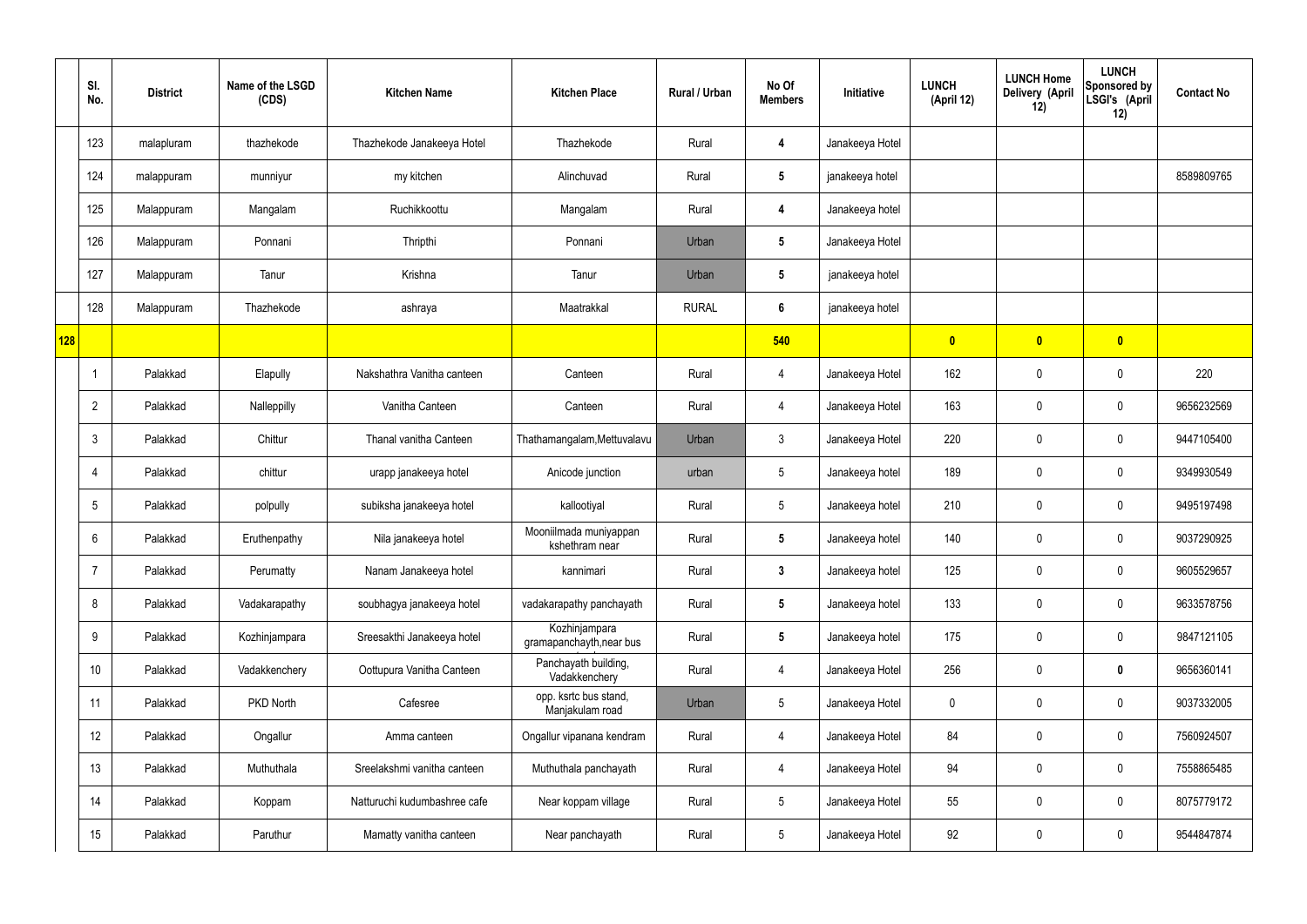| SI.<br>No. | <b>District</b> | Name of the LSGD<br>(CDS) | <b>Kitchen Name</b>             | <b>Kitchen Place</b>                      | Rural / Urban | No Of<br><b>Members</b> | Initiative       | <b>LUNCH</b><br>(April 12) | <b>LUNCH Home</b><br>Delivery (April<br>12) | <b>LUNCH</b><br>Sponsored by<br>LSGI's (April<br>12) | <b>Contact No</b> |
|------------|-----------------|---------------------------|---------------------------------|-------------------------------------------|---------------|-------------------------|------------------|----------------------------|---------------------------------------------|------------------------------------------------------|-------------------|
| 16         | Palakkad        | Vilayur                   | Souhritha caffesree (Ruchipura) | Near Vilayur Panchayath                   | Rural         | $6\phantom{.}6$         | Janakeeya Hotel  | 168                        | 0                                           | $\mathbf 0$                                          | 9747342046        |
| 17         | palakkad        | Kulukkallur               | Snehitha Janakeeya hotel        | Kulukkallur panchayath                    | Rural         | $5\phantom{.0}$         | Janakeeya hotel  | 85                         | 0                                           | $\mathbf 0$                                          | 9746701454        |
| 18         | Palakkad        | Pattambi                  | Janakeeya hotel                 | near Govt samskritha college,<br>Pattambi | Urban         | 4                       | Janakeeya hotel  | $\mathbf 0$                | 0                                           | $\mathbf 0$                                          | 9562043428        |
| 19         | Palakkad        | Erimayur                  | Thanima Vanitha Canteen         | Panchayath building, Erimayur             | Rural         | $5\phantom{.0}$         | Janakeeya Hotel  | 45                         | 0                                           | $\overline{2}$                                       | 9746440633        |
| 20         | Palakkad        | Kizhekkencheri            | Vanitha Canteen                 | Panchayath Building,<br>Kizhakkenchery    | Rural         | $\overline{4}$          | Janakeeya Hotel  | 75                         | 0                                           | $\mathbf 1$                                          | 9747923418        |
| 21         | Palakkad        | Peringottukkurrissi       | Aiswarya Vanitha canteen        | Panchayth building                        | Rural         | $\mathbf{3}$            | Janakeeya Hotel  | 85                         | 0                                           | $\mathbf 0$                                          | 9048665884        |
| 22         | Palakkad        | Mundoor                   | Bharath vanitha canteen         | Panchayath building                       | Rural         | $\mathbf{3}$            | Janakeeya Hotel  | 140                        | 0                                           | $\mathbf 0$                                          | 8592830607        |
| 23         | Palakkad        | Kodumbu                   | kripa                           | kodumb panchayath                         | Rural         | 4                       | Janakeeya HoteL  | 50                         | 0                                           | $\mathbf 0$                                          | 9048682860        |
| 24         | Palakkad        | Thirumittakode            | Thirumuttam Janakeeya Hotel     | Karukaputhur                              | Rural         | $6\phantom{.}6$         | Janakeeya Hotel  | 105                        | 0                                           | $\mathbf 0$                                          | 9072841599        |
| 25         | Palakkad        | Akathethara               | Nanma canteen                   | kalyanamandapam                           | Rural         | $\mathfrak{Z}$          | Janakeeya Hotel  | 65                         | 0                                           | $\mathbf 0$                                          | 7025563510        |
| 26         | Palakkad        | Marutharoad               | flavours cantteen               | panchayath                                | Rural         | $5\phantom{.0}$         | Janakeeya Hotela | 125                        | 0                                           | $\mathbf 0$                                          | 9746227966        |
| 27         | Palakkad        | Trithala                  | Kairali Vanitha Hotel           | Thirthala                                 | Rural         | $5\phantom{.0}$         | Janakeeya Hotel  | 147                        | 0                                           | $\boldsymbol{0}$                                     | 9048710155        |
| 28         | Palakkad        | Kongad                    | Annapoorna vanitha canteen      | Near Kongad village office                | Rural         | $5\phantom{.0}$         | Janakeeya Hotel  | 128                        | 0                                           | 0                                                    | 9645425774        |
| 29         | Palakkad        | Sreekrishnapuram          | Subiksha canteen                | Near panchayath office                    | Rural         | $\mathfrak{Z}$          | Janakeeya Hotel  | 66                         | $\mathbf 0$                                 | $\mathbf 0$                                          | 8086697226        |
| 30         | Palakkad        | Pallassana                | dhanalakshmi vanitha canteen    | pallassana panchayath<br>building         | Rural         | $5\phantom{.0}$         | Janakeeya Hotel  | 163                        | $\mathbf 0$                                 | $\mathbf 0$                                          | 8943225892        |
| 31         | Palakkad        | Nenmmara                  | Nemmara Janakeeya hotel         | Nemmara junction                          | Rural         | 4                       | Janakeeya hotel  | 318                        | $\mathbf 0$                                 | $\mathbf 0$                                          | 8157850935        |
| 32         | Palakkad        | Ayilur                    | Janakeeya hotel                 | Thalavettanpara, Ayilur                   | Rural         | $3\phantom{a}$          | Janakeeya hotel  | 179                        | $\mathbf 0$                                 | $\mathbf 0$                                          | 9539517856        |
| 33         | Palakkad        | Melarkode                 | Janakeeya Hotel                 | near Melarkode panchayath                 | Rural         | 4                       | Janakeeya hotel  | 158                        | 0                                           | $\mathbf 0$                                          | 8606193918        |
| 34         | Palakkad        | Vandazhi                  | janakeeya hotel                 | Kaniyamangalam                            | Rural         | $\mathfrak{Z}$          | Janakeeya hotel  | 59                         | 0                                           | $\mathbf 0$                                          | 9645919937        |
| 35         | Palakkad        | Nelliayampathy            | Janakeeya hotel                 | near Panchayat, kaikaty                   | Rural         | 4                       | Janakeeya hotel  | 82                         | 0                                           | $\mathbf 0$                                          | 9497123529        |
| 36         | Palakkad        | Elavanchery               | Snehatheeram                    | Near GUPS, Vattekkad                      | Rural         | $5\phantom{a}$          | Janakeeya Hotel  | 252                        | 0                                           | $\mathbf 0$                                          | 9744195274        |
| 37         | Palakkad        | Kollemkode                | Priya Vanitha Canteen           | Block Panchayath Office,<br>Kollengode    | Rural         | 4                       | Janakeeya Hotel  | 248                        | 0                                           | $\boldsymbol{0}$                                     | 9745456764        |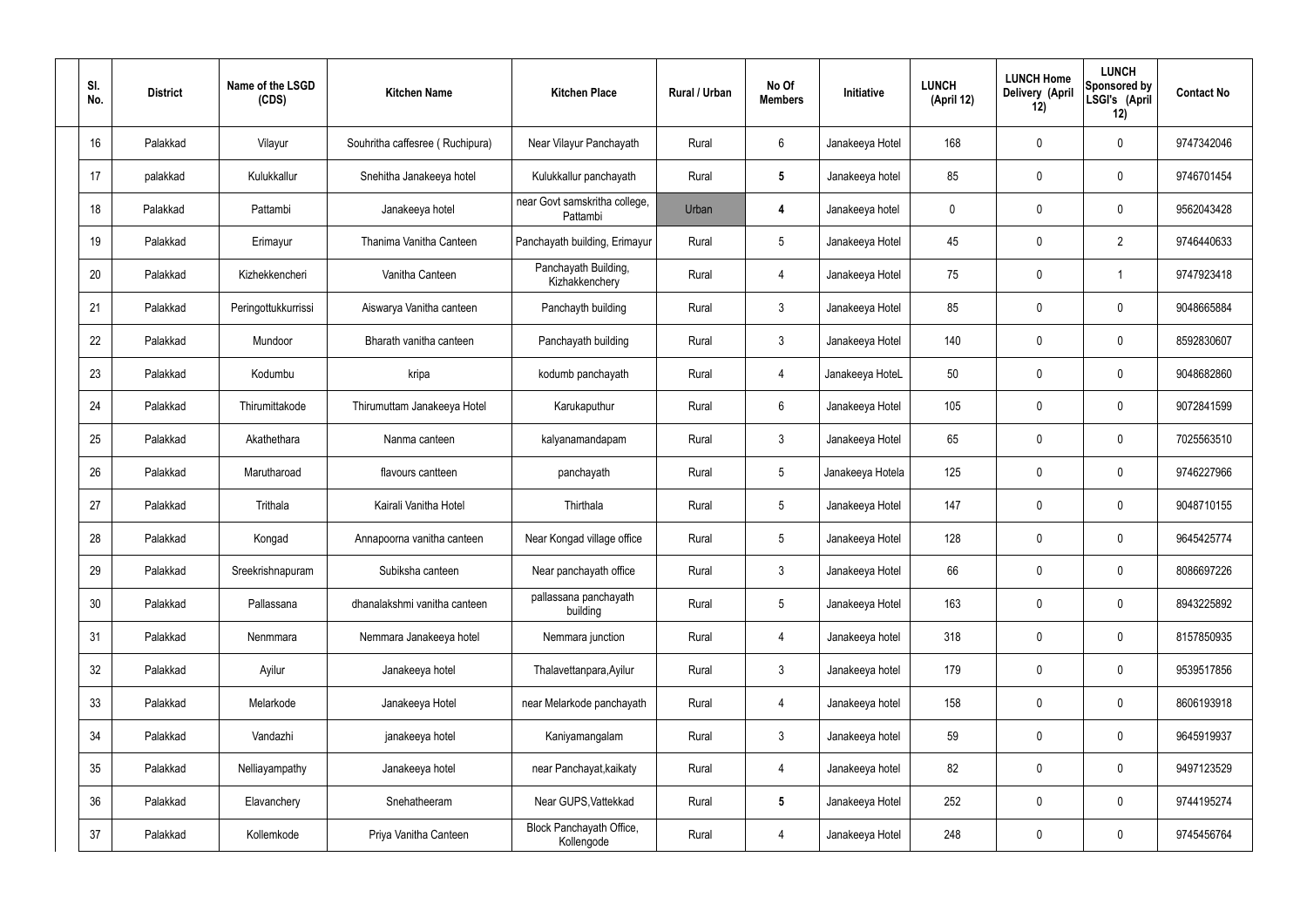|     | SI.<br>No. | <b>District</b> | Name of the LSGD<br>(CDS) | <b>Kitchen Name</b>                      | <b>Kitchen Place</b>                            | Rural / Urban | No Of<br><b>Members</b> | Initiative       | <b>LUNCH</b><br>(April 12) | <b>LUNCH Home</b><br>Delivery (April<br>12) | <b>LUNCH</b><br>Sponsored by<br>LSGI's (April<br>12) | <b>Contact No</b> |
|-----|------------|-----------------|---------------------------|------------------------------------------|-------------------------------------------------|---------------|-------------------------|------------------|----------------------------|---------------------------------------------|------------------------------------------------------|-------------------|
|     | 38         | Palakkad        | Koduvayur                 | Samridhi Kudumbashree Vanitha<br>Canteen | Panchayath Building                             | Rural         | $5\overline{)}$         | Janakeeya Hotel  | 103                        | $\mathbf 0$                                 | $\mathbf 0$                                          | 8086263595        |
|     | 39         | Palakkad        | Pattanchery               | Sreelakshmi vanitha canteen              | Panchayath Building                             | Rural         | 4                       | Janakeeya Hotel  | 76                         | $\mathbf 0$                                 | $\mathbf 0$                                          | 8086916932        |
|     | 40         | Palakkad        | Pudunagaram               | Janakeeya Hotel                          | Near KSEB, Pudunagaram                          | Rural         | 4                       | Janakeeya hotel  | 193                        | $\mathbf 0$                                 | $\mathbf 0$                                          | 9497241598        |
|     | 41         | Palakkad        | Vadavanoor                | Sree Muruka Janakeeya Hotel              | Vydhyasala, Vadavanoor                          | Rural         | $5\phantom{.0}$         | Janakeeya hotel  | 174                        | $\mathbf 0$                                 | $\mathbf 0$                                          | 9567011729        |
|     | 42         | Palakkad        | Peruvemba                 | Samridi Janakeeya Hotel                  | Peruvemba Junction                              | Rural         | $\overline{4}$          | Jankeeya hotel   | 190                        | $\mathbf 0$                                 | $\mathbf 0$                                          | 918089611261      |
|     | 43         | Palakkad        | Muthalamada               | Janakeeya Hotel                          | Chulliyarmedu                                   | Rural         | $\overline{4}$          | Jankeeya hotel   | 296                        | $\mathbf 0$                                 | $\mathbf 0$                                          | 9633730067        |
|     | 44         | Palakkad        | Cherppalasseri            | Swad Janakiyahotel, CPY                  | Scheduled caste coperative<br>society hall, cpy | Urban         | $5\overline{)}$         | Janakeeya Hotel  | 265                        | $\mathbf 0$                                 | $\mathbf 0$                                          | 9447746082        |
|     | 45         | Palakkad        | Vellinezhi                | Aiswarya kudumbashree                    | Adakkaputhur                                    | Rural         | $\mathbf{3}$            | Janakeeya Hotel  | 84                         | $\mathbf 0$                                 | $\mathbf 0$                                          | 9747730588        |
|     | 46         | Palakkad        | Keralasseri               | Bhagyasree janakeeya hotel               | Near village office                             | Rural         | $\mathbf{3}$            | Janakeeya Hotel  | 60                         | $\mathbf 0$                                 | $\mathbf 0$                                          | 8606125128        |
|     | 47         | Palakkad        | Kottayi                   | Kudumbashree Vanitha canteen             | Near Kottayi Panchayath                         | Rural         | $\overline{4}$          | Jankeeya hotel   | 97                         | $\mathbf 0$                                 | $\mathbf 0$                                          | 9605699847        |
|     | 48         | Palakkad        | anakkara                  | udayasurya vanitha canteen               | kumbidi                                         | rural         | $5\phantom{.0}$         | Janakeeya Hotel  | 202                        | $\mathbf 0$                                 | $\mathbf 0$                                          | 9895947614        |
|     | 49         | Palakkad        | kappur                    | jeevanam hotel                           | kumaranellur                                    | rural         | $6\overline{6}$         | Janakeeya Hotel  | 286                        | $\mathbf 0$                                 | $\mathbf 0$                                          | 9605308385        |
| 102 | 50         | Palakkad        | Malampauzha               | Nandhanam canteen                        | near fantasy park                               | Rural         | $5\overline{)}$         | Janakeeya HotelT | 188                        | $\mathbf 0$                                 | $\mathbf 0$                                          | 807587062         |
|     | 51         | Palakkad        | Puduppariyaram            | Anaswara Canteen                         | Panchayath                                      | Rural         | 4                       | Janakeeya Hotel  | 178                        | $\mathbf 0$                                 | $\mathbf 0$                                          | 9526677781        |
|     | 52         | Palakkad        | kadambazhipuram           | Reshmi janakeeya hotel                   | 16 mail                                         | Rural         | $5\overline{)}$         | Janakeeya Hotel  | 76                         | 0                                           | $\mathbf 0$                                          | 9048375891        |
|     | 53         | Palakkad        | Kadambazhipuram           | Ardhram Janakeeya hotel                  | Pulapatta                                       | Rural         | 3                       | Janakeeya Hotel  | 73                         | 0                                           | $\mathbf 0$                                          | 9495775246        |
|     | 54         | Palakkad        | Kannambra                 | Sree kurumba canteen                     | kannambra                                       | Rural         | 4                       | Janakeeya Hotel  | 198                        | 0                                           | $\mathbf 0$                                          | 8157815819        |
|     | 55         | Palakkad        | karakkurissi              | Janakiya hotel                           | Near ammus auditorium,<br>Ayappankavu           | Rural         | $\mathbf{3}$            | Janakeeya Hotel  | 135                        | 0                                           | $\mathbf 0$                                          | 6238788932        |
|     | 56         | Palakkad        | Thenkara                  | Subiksham janakeeya hotel                | Ayurveda hospital compound<br>Then kara         | Rural         | $5\phantom{.0}$         | Janakeeya Hotel  | 146                        | 0                                           | $\boldsymbol{0}$                                     | 9747557333        |
|     | 57         | Palakkad        | Alanallur                 | Keerthi vanitha canteen and catering     | Near panchayath Alanallur                       | Rural         | $5\phantom{.0}$         | Janakeeya hotel  | 240                        | 0                                           | $\mathbf 0$                                          | 9495447569        |
|     | 58         | Palakkad        | Pudur                     | Asil canteen                             | Pudur panchayath                                | Rural         | 4                       | Janakeeya hotel  | 74                         | 0                                           | $\mathbf 0$                                          | 8086968050        |
|     | 59         | Palakkad        | Parali                    | Annasree Janakeeya hotel                 | Near parali panchayath                          | Rural         | 4                       | Janakeeya hotel  | 133                        | $\pmb{0}$                                   | $\overline{0}$                                       | 8281829238        |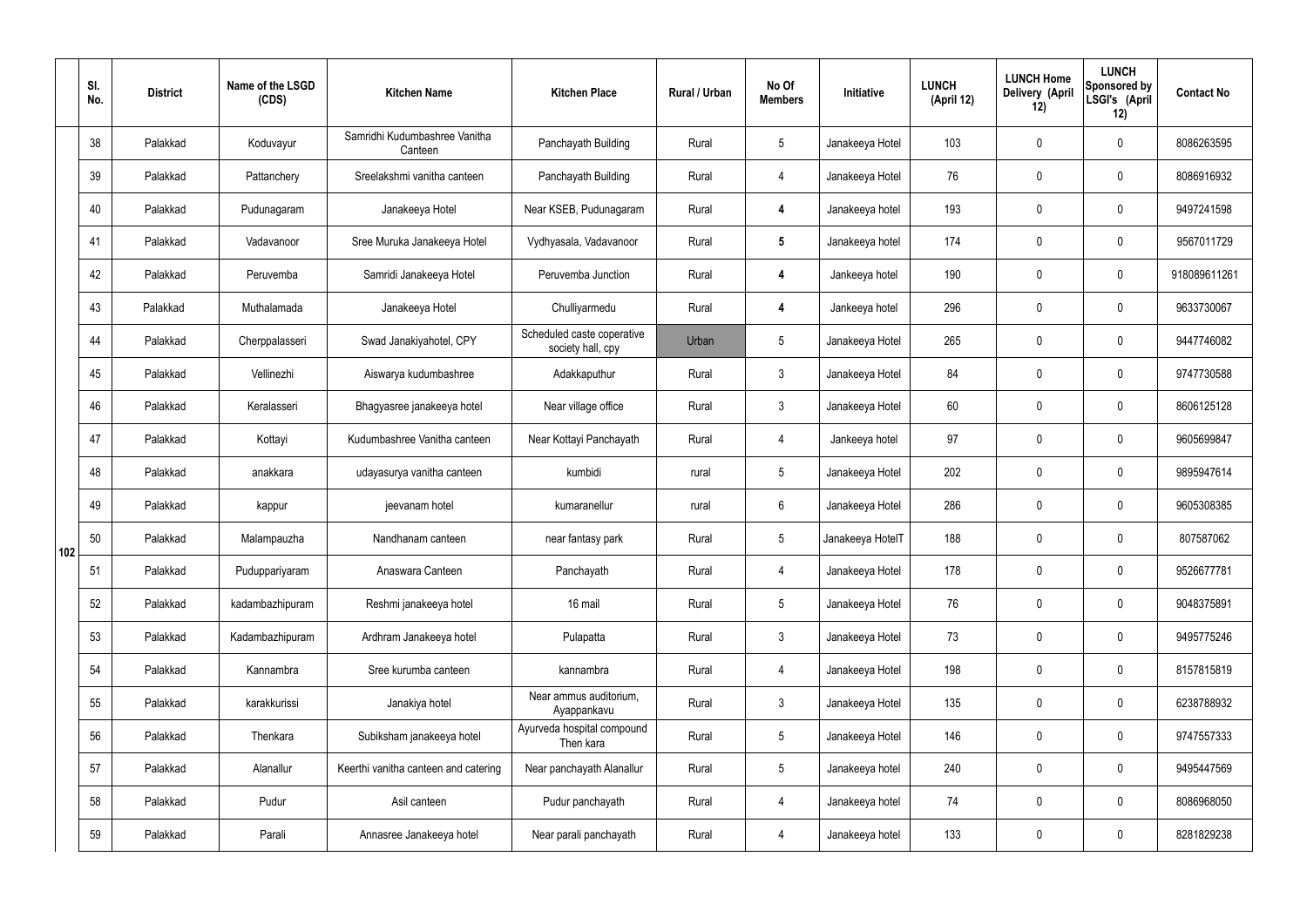| SI.<br>No. | <b>District</b> | Name of the LSGD<br>(CDS) | <b>Kitchen Name</b>                         | <b>Kitchen Place</b>                       | Rural / Urban | No Of<br><b>Members</b> | Initiative       | <b>LUNCH</b><br>(April 12) | <b>LUNCH Home</b><br>Delivery (April<br>12) | <b>LUNCH</b><br>Sponsored by<br>LSGI's (April<br>12) | <b>Contact No</b> |
|------------|-----------------|---------------------------|---------------------------------------------|--------------------------------------------|---------------|-------------------------|------------------|----------------------------|---------------------------------------------|------------------------------------------------------|-------------------|
| 60         | Palakkad        | Mannur                    | Kudumbasree janakeeya hotel                 | Mannur panchayath                          | Rural         | $5\phantom{.0}$         | Janakeeya hotel  | 71                         | 0                                           | $\mathbf 0$                                          | 9495771095        |
| 61         | Palakkad        | Kuzhalmannam              | Janasree jankeeya hotel                     | Kuzhalmannam block<br>panchayth            | Rural         | $\mathbf{3}$            | Jankeeya hotel   | 180                        | 0                                           | $\mathbf 0$                                          | 9847364980        |
| 62         | Palakkad        | Kavassery                 | samridhi Janakeeya Hotel                    | Alathur road, kavasheery                   | Rural         | $6\phantom{.}6$         | Janakeeya hotel  | 55                         | 0                                           | $\mathbf 0$                                          | 9747570761        |
| 63         | palakkad        | chalissery                | Thanal janakeeya hotel                      | chalissery panchayath building             | Rural         | $\mathfrak{Z}$          | Janakeeya hotel  | 35 <sub>2</sub>            | 0                                           | $\mathbf 0$                                          | 9562702284        |
| 64         | palakkad        | Kottopadam                | Iva canteen and catering janakeeya<br>hotel | Block building, Near<br>aryambavu junction | Rural         | 4                       | Janakeeya hotel  | 220                        | 0                                           | $\mathbf 0$                                          | 9074818126        |
| 65         | palakkad        | kumaramputhur             | Ruchi cafe janakeeya hotel                  | Panchayath kumaramputhur                   | Rural         | $\mathbf{3}$            | Janakeeya hotel  | 263                        | 0                                           | $\mathbf 0$                                          | 8589968705        |
| 66         | palakkad        | Malampuzha                | Amma janakeeya hotel                        | kadukkamkunnu, Malampuzha                  | Rural         | $\mathbf{3}$            | Janakeeya hotel  | 395                        | 0                                           | $\mathbf 0$                                          | 9446521664        |
| 67         | palakkad        | Alathur                   | Rich Janakeeya hotel                        | Near bus stand, Alathur                    | Rural         | 4                       | Janakeeya hotel  | 248                        | 0                                           | 11                                                   | 9947030779        |
| 68         | palakkad        | Karimpuzha                | Janakeeya hotel                             | Karimpuzha panchayath                      | Rural         | $\mathbf{3}$            | Janakeeya hotel  | 75                         | 0                                           | $\mathbf 0$                                          | 9961502739        |
| 69         | Palakkad        | Thenkurissi               | Eyeshee janakeeya hotel                     | Panchayth building,<br>Thenkurissi         | Rural         | 4                       | Jankeeya hotel   | 94                         | 0                                           | $\mathbf 0$                                          | 9995662723        |
| 70         | Palakkad        | Agali                     | Janakeeya Hotel                             | Block Panchayath building,<br>Agali        | Rural         | $5\phantom{.0}$         | Jankeeya hotel   | $\mathbf 0$                | $\mathbf 0$                                 | $\mathbf 0$                                          | 9037878897        |
| 71         | Palakkad        | Sholayur                  | Powrnami janakeeya hotel                    | anakkatty bus stand                        | Rural         | 4                       | Jankeeya hotel   | 159                        | 0                                           | $\mathbf 0$                                          | 9159556404        |
| 72         | Palakkad        | Puthushery                | Janakeeya hotel                             | Puthushery panchayath                      | Rural         |                         | Janakeeya hotel. | 135                        | 0                                           | $\mathbf{0}$                                         | 9562772723        |
| 73         | Palakkad        | Karimba                   | Janakeeya hotel                             | Panchayath premise                         | Rural         | $3\phantom{a}$          | Janakeeya Hotel  | $\pmb{0}$                  | 0                                           | $\mathbf 0$                                          | 9562163979        |
| 74         | Palakkad        | Nagalasseri               | Janakeeya hotel                             | near koottanad bus stand                   | Rural         | $5\phantom{.0}$         | Janakeeya hotel  | 160                        | 0                                           | $\mathbf 0$                                          | 8921928291        |
| 75         | Palakkad        | Mathur                    | Nila janakeeya Hotel                        | Near Panchayth, Mathur                     | Rural         | 4                       | Jankeeya hotel   | 133                        | 0                                           | $\mathbf 0$                                          | 9562356483        |
| 76         | Palakkad        | Chalavara                 | Janakeeya hotel                             | Chalavara panchayath                       | Rural         | $5\phantom{.0}$         | Janakeeya hotel  | 65                         | 0                                           | $\mathbf 0$                                          | 9544659942        |
| 77         | Palakkad        | Ananganadi                | vanitha cateen                              | near Ananganadi panchayath                 | Rural         | $\mathfrak{Z}$          | Janakeeya Hotel  | 104                        | 0                                           | $\mathbf 0$                                          | 8921410495        |
| 78         | Palakkad        | Lakkidiperur              | Janakeeya hotel                             | Lekkidi perur panchayath                   | Rural         | $5\phantom{.0}$         | Jankeeya hotel   | 100                        | 0                                           | $\mathbf 0$                                          | 6238921903        |
| 79         | Palakkad        | Nellaya                   | Janakeeya hotel                             | Nellaya panchayath                         | Rural         | 4                       | Janakeeya hotel  | 0                          | 0                                           | $\mathbf 0$                                          | 9562432883        |
| 80         | Palakkad        | Shornur                   | Oottupura Janakeeya hotel                   | near bus stand, Shoranur                   | Urban         | $5\phantom{.0}$         | Janakeeya hotel  | 251                        | 0                                           | $\mathbf 0$                                          | 9747102377        |
| 81         | Palakkad        | Shornur                   | Snehadeepam Janakeeya hotel                 | Shoranur municipality                      | Urban         | 4                       | Janakeeya hotel  | 117                        | 0                                           | $\mathbf 0$                                          | 6238755729        |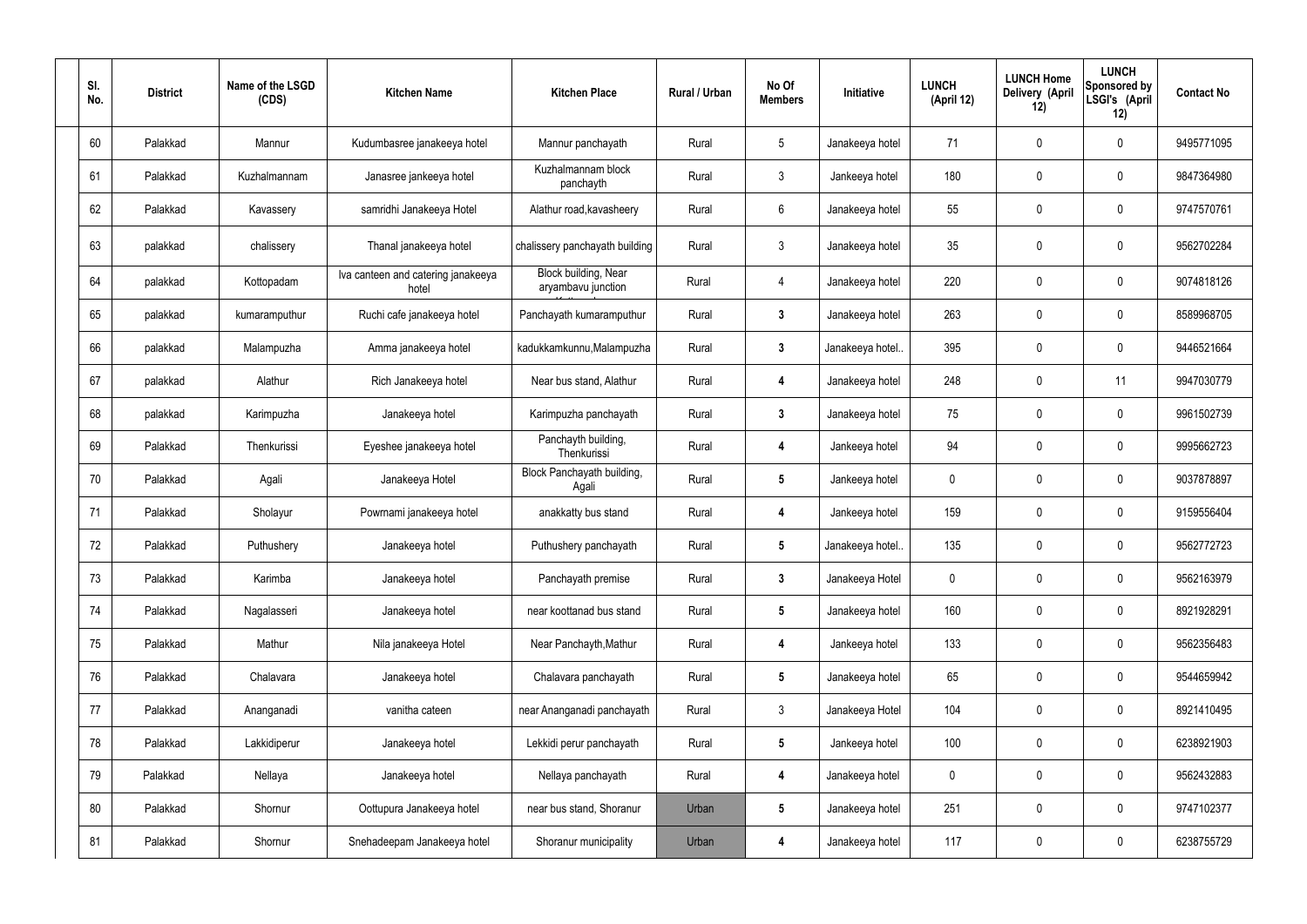| SI.<br>No. | <b>District</b> | Name of the LSGD<br>(CDS) | <b>Kitchen Name</b>             | <b>Kitchen Place</b>                       | <b>Rural / Urban</b> | No Of<br><b>Members</b> | Initiative      | <b>LUNCH</b><br>(April 12) | <b>LUNCH Home</b><br>Delivery (April<br>12) | <b>LUNCH</b><br>Sponsored by<br>LSGI's (April<br>12) | <b>Contact No</b> |
|------------|-----------------|---------------------------|---------------------------------|--------------------------------------------|----------------------|-------------------------|-----------------|----------------------------|---------------------------------------------|------------------------------------------------------|-------------------|
| 82         | Palakkad        | Thrikkadiri               | Janakeeya hotel                 | Samskarika nilayam                         | Rural                | $\overline{\mathbf{4}}$ | Janakeeya hotel | 58                         | 0                                           | $\mathbf 0$                                          | 9544806032        |
| 83         | palakkad        | Vaniyamkulam              | Janakeeya hotel                 | near PK DAS hospital                       | Rural                | $\mathbf{3}$            | Janakeeya hotel | 240                        | $\mathbf 0$                                 | $\mathfrak{Z}$                                       | 9947408415        |
| 84         | Palakkad        | Ambalappara               | Janakiya hotel                  | ambalappara<br>kalyanamandapam             | Rural                | 5                       | Janakeeya Hotel | $\mathbf 0$                | $\mathbf 0$                                 | $\mathbf 0$                                          | 8129562289        |
| 85         | Palakkad        | Vallappuzha               | Janakeeya hotel                 | Hayath Complex, Vallappuzha                | Rural                | $5\phantom{.0}$         | Janakeeya Hotel | 92                         | $\mathbf 0$                                 | $\mathbf 0$                                          | 8086406897        |
| 86         | Palakkad        | Shoranur                  | Ela janakeeya hotel             | Vpc market, kulappully                     | Urban                | $\mathbf{3}$            | Janakeeya hotel | 106                        | $\mathbf 0$                                 | $\mathbf 0$                                          | 8129769113        |
| 87         | Palakkad        | Mankara                   | Subiksha Janakeeya hotel        | Near Mankara Panchayath                    | Rural                | $5\phantom{.0}$         | Janakeeya hotel | 90                         | $\mathbf 0$                                 | $\mathbf 0$                                          | 8549045637        |
| 88         | Palakkad        | Kanjirapuzha              | Surya Janakeeya hotel,          | Kanjirapuzha, panchayath                   | Rural                | $5\phantom{.0}$         | Janakeeya hotel | 160                        | $\mathbf 0$                                 | $\mathbf 0$                                          | 9048698194        |
| 89         | Palakkad        | Thachanattukara           | Haritham janakeeya hotel        | 53 mile, Thachanattukara                   | Rural                | $\mathbf{3}$            | Janakeeya hotel | 235                        | $\mathbf 0$                                 | $\mathbf 0$                                          | 9605097810        |
| 90         | Palakkad        | Puthukode                 | Puthuma jankeeya hotel          | Thachanadi junction                        | Rural                | $6\phantom{a}$          | Janakeeya hotel | 234                        | 0                                           | $\mathbf 0$                                          | 9744459080        |
| 91         | Palakkad        | Tarur                     | Jankeeya Hotel                  | Infront of vilage office, Tarurk           | Rural                | $\boldsymbol{4}$        | Janakeeya hotel | 85                         | $\mathbf 0$                                 | $\mathbf 0$                                          | 8606780959        |
| 92         | Palakkad        | Pirayiri                  | Janakeeya hotel                 | Near Panchayath office                     | Rural                | $5\phantom{.0}$         | Janakeeya hotel | 94                         | $\mathbf 0$                                 | $\mathbf 0$                                          | 9037495586        |
| 93         | Palakkad        | Palakkad ulb              | Ruchi                           | Near Balaji hospital, Fort<br>Maidan       | Urban                | 4                       | Janakeeya hotel | 252                        | $\pmb{0}$                                   | $\mathbf 0$                                          | 7994185687        |
| 94         | Palakkad        | Pookkottukavu             | Punya                           | Pookkottukavu Centre                       | Rural                | 4                       | Janakeeya Hotel | 100                        | $\mathbf 0$                                 | $\mathbf 0$                                          | 9745511432        |
| 95         | Palakkad        | Kuthanoor                 | Suryodayam jankeeya hotel       | Kalapara, kuthanoor                        | Rural                | $5\phantom{.0}$         | Jankeeya hotel  | 80                         | $\pmb{0}$                                   | $\mathbf 0$                                          | 9995159738        |
| 96         | Palakkad        | Thiruvegappura            | Janakeeya Hotel                 | Kaippuram                                  | Rural                | $5\phantom{.0}$         | Jankeeya hotel  | 163                        | $\pmb{0}$                                   | $\mathbf 0$                                          | 8921882903        |
| 97         | Palakkad        | Thachampara               | Vanitha canteen Janakeeya Hotel | Thachampara town                           | Rural                | 4                       | Jankeeya hotel  | 176                        | $\pmb{0}$                                   | $\mathbf 0$                                          | 9497826216        |
| 98         | Palakkad        | Kannadi                   | Sweet jankeeya hotel            | Yakkara junction                           | Rural                | $3\phantom{a}$          | Jankeeya hotel  | 305                        | $\pmb{0}$                                   | $\mathbf 0$                                          | 9846918028        |
| 99         | Palakkad        | Pattithara                | Bavana janakeeya hotel          | kottappadam                                | Rural                | $5\phantom{.0}$         | Janakeeya hotel | $\pmb{0}$                  | $\pmb{0}$                                   | $\mathbf 0$                                          | 9074163402        |
| 100        | Palakkad        | Mannarkkad                | Janakeeya Hotel                 | muncipal building, busstand,<br>mannarkkad | Urban                | 4                       | Janakeeya hotel | 154                        | $\pmb{0}$                                   | $\mathbf 0$                                          |                   |
| 101        | Palakkad        | Pirayiri                  | Kudumbashree janakeeya hotel    | Kallekkad Block Panchayath                 | Rural                | $5\phantom{.0}$         | janakeeya hotel | 60                         | $\mathbf 0$                                 | $\mathbf 0$                                          | 8137940343        |
| 102        | Palakkad        | Marutharoad               | Sreelakshmi janakeeya hotel     | Pirivusala                                 | Rural                | 4                       | janakeeya hotel | 258                        | $\pmb{0}$                                   | $\mathbf 0$                                          | 9048636162        |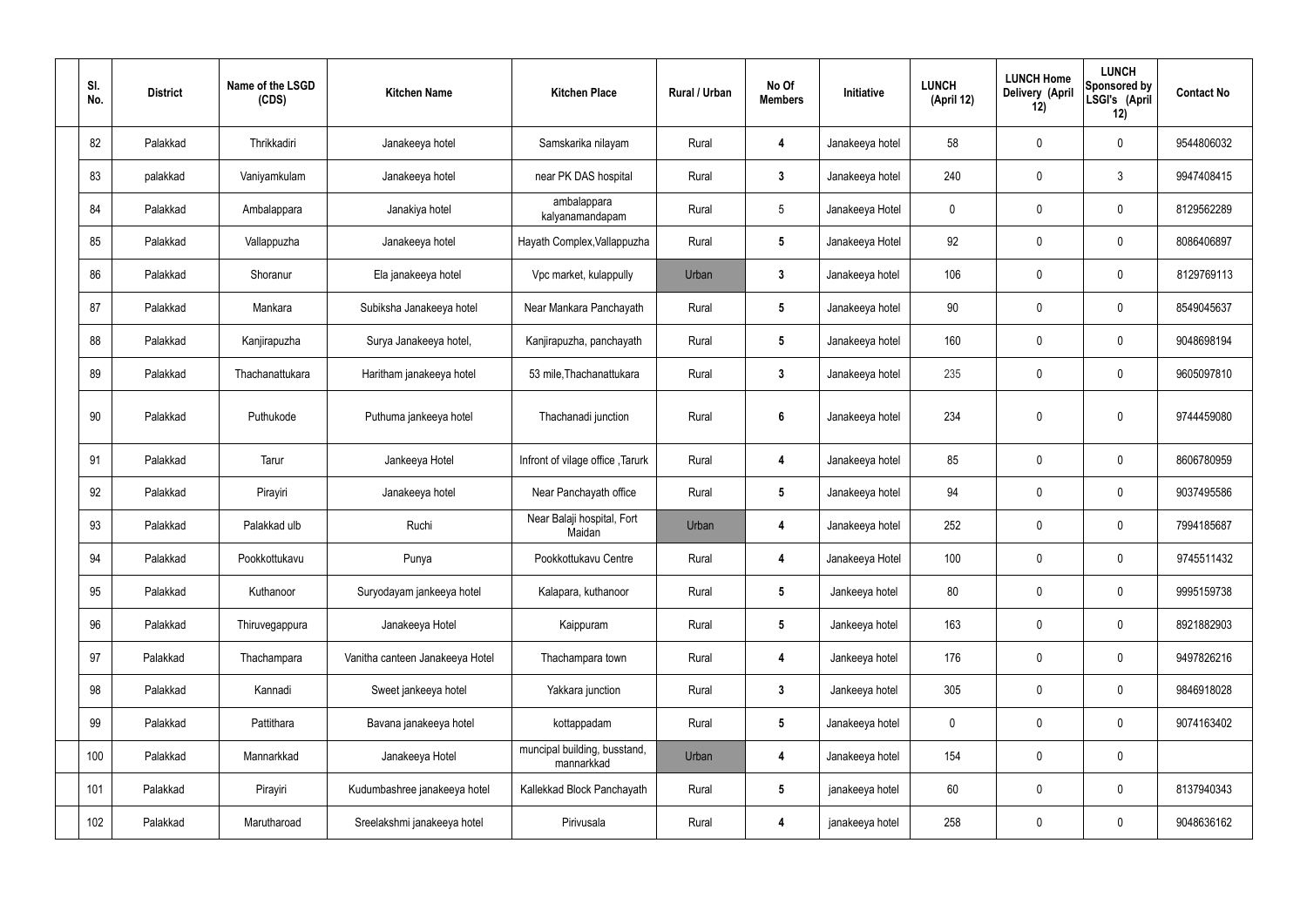|    | SI.<br>No.     | <b>District</b> | Name of the LSGD<br>(CDS) | <b>Kitchen Name</b>             | <b>Kitchen Place</b>        | Rural / Urban | No Of<br><b>Members</b> | Initiative      | <b>LUNCH</b><br>(April 12) | <b>LUNCH Home</b><br>Delivery (April<br>12) | <b>LUNCH</b><br><b>Sponsored by</b><br>LSGI's (April<br>12) | <b>Contact No</b> |
|----|----------------|-----------------|---------------------------|---------------------------------|-----------------------------|---------------|-------------------------|-----------------|----------------------------|---------------------------------------------|-------------------------------------------------------------|-------------------|
|    | 103            | Palakkad        | Puthussery                | Ruchi janakeeya hotel           | puthussery junction         | Rural         | $5\phantom{.0}$         | janakeeya hotel | 188                        | 0                                           | $\mathbf 0$                                                 |                   |
| 99 |                |                 |                           |                                 |                             |               | 439                     |                 | 14298                      | $\overline{0}$                              | 17                                                          |                   |
|    | -1             | Pathanamthitta  | Anicadu                   | Janatha janakeeya hotel         | Nooromave                   | Rural         | $\mathfrak{Z}$          | Janakeeya Hotel | 142                        |                                             | $\pmb{0}$                                                   | 6282875679        |
|    | $\overline{2}$ | Pathanamthitta  | Kaviyoor                  | Janakeeya Hotel                 | Manakkachira                | Rural         | 4                       | Janakeeya Hotel | 157                        |                                             | $\pmb{0}$                                                   | 9747886172        |
|    | $\mathbf{3}$   | Pathanamthitta  | Kottanadu                 | Janakeeya Hotel                 | Kottanadu                   | Rural         | 4                       | Janakeeya Hotel | 92                         |                                             | $\pmb{0}$                                                   | 6282382608        |
|    | 4              | Pathanamthitta  | Kalloopara                | Janakeeya Hotel                 | Kalloopara                  | Rural         | $\sqrt{5}$              | Janakeeya Hotel | 99                         |                                             | $\pmb{0}$                                                   | 9947471024        |
|    | 5              | Pathanamthitta  | Kunnamthanam              | Thripthi Hotel                  | Kunnamthanam                | Rural         | $\mathbf{3}$            | Janakeeya Hotel | 137                        |                                             | $\pmb{0}$                                                   | 6235908328        |
|    | 6              | pathanamthitta  | mallappally               | janakeeya hotel                 | mallappally                 | Rural         | $\mathbf{3}$            | janakeeya hotel | 107                        |                                             | $\pmb{0}$                                                   | 9744194830        |
|    |                | Pathanamthitta  | kottangal                 | janakeeya hotel                 | kottangal                   | Rural         | $\mathbf{3}$            | Janakeeya Hotel | 132                        |                                             | $\pmb{0}$                                                   | 9526690541        |
|    | 8              | Pathanamthitta  | Nedumpuram                | Nedumpram Janakeeya Hotel       | Podiyadi                    | Rural         | $\sqrt{5}$              | Janakeeya Hotel | $\mathbf 0$                |                                             | $\mathbf 0$                                                 | 919188291409      |
|    | 9              | Pathanamthitta  | Niranam                   | Sakhi cafe                      | Niranam                     | Rural         | $\mathbf{3}$            | Janakeeya Hotel | 48                         |                                             | $\mathbf 0$                                                 | 919526423710      |
|    | 10             | Pathanamthitta  | Peringara                 | Haritha samrudhi Catering       | <b>PMVHS Pringara</b>       | Rural         | 4                       | Janakeeya Hotel | 140                        |                                             | $\mathbf 0$                                                 | 919961219550      |
|    | 11             | Pathanamthitta  | Peringara                 | Pulari janakeeya Hotel          | swamipalam                  | Rural         | 4                       | Janakeeya hotel | 48                         |                                             | $\mathbf 0$                                                 | 919656132036      |
|    | 12             | Pathanamthitta  | Kuttor                    | Nanma Catering                  | <b>GHS Kuttoor</b>          | Rural         | $\mathbf{3}$            | Janakeeya Hotel | 123                        |                                             | $\mathbf 0$                                                 | 919526323212      |
|    | 13             | Pathanamthitta  | Kadapra                   | Niradeepam janakeeya hotel      | Kadapra                     | Rural         | $\overline{4}$          | Janakeeya Hotel | 48                         |                                             | $\mathbf 0$                                                 | 9656512066        |
|    | 14             | Pathanamthitta  | Eraviperoor               | Avi cafe                        | Avi cafe                    | Rural         | $\mathbf{3}$            | Janakeeya Hotel | 126                        |                                             | $\mathbf 0$                                                 | 6238013293        |
|    | 15             | Pathanamthitta  | Koipuram                  | Ammas kudumbashree cafe         | Muttamon                    | Rural         | $5\phantom{.0}$         | Janakeeya Hotel | $\mathbf 0$                |                                             | $\mathbf 0$                                                 | 9961485931        |
|    | 16             | Pathanamthitta  | Thottappuzhassery         | Thottapuzhassery Jankeeya Hotel | Thottapuzhassery            | Rural         | $\overline{4}$          | Janakeeya Hotel | 0                          |                                             | $\mathbf 0$                                                 | 9656403054        |
|    | 17             | Pathanamthitta  | Puramattom                | Top N Taste                     | Puramattom                  | Rural         | 3 <sup>1</sup>          | Janakeeya Hotel | 40                         |                                             | $\mathbf 0$                                                 | 9526728230        |
|    | 18             | Pathanamthitta  | Ayroor                    | Janakeeya Hotel                 | Ayroor                      | Rural         | $6\phantom{.}6$         | Janakeeya Hotel | 30 <sub>2</sub>            |                                             | $\mathbf 0$                                                 | 8086653951        |
|    | 19             | Pathanamthitta  | Ezhumattor                | Swad Hotel                      | Thadiyoor                   | Rural         | $\mathbf{3}$            | Janakeeya Hotel | 61                         |                                             | $\mathbf 0$                                                 | 9526857335        |
|    | 20             | Pathanamthitta  | Kozhencherry              | Ruchi Janakeeya hotel           | Community hall, kozhenchery | Rural         | $\overline{4}$          | Janakeeya Hotel | 153                        |                                             | $\mathbf 0$                                                 | 9947387912        |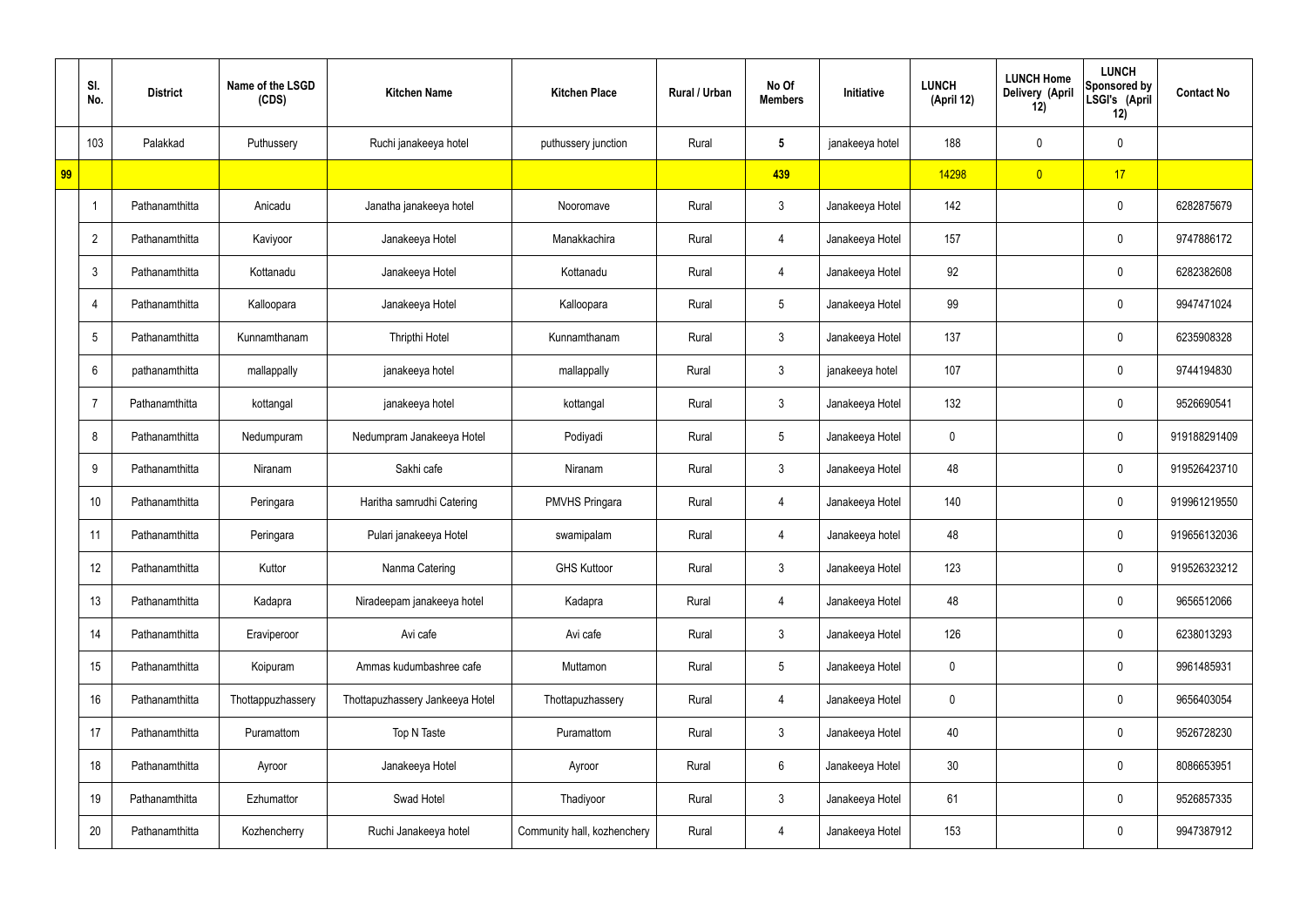|    | SI.<br>No. | <b>District</b> | Name of the LSGD<br>(CDS) | <b>Kitchen Name</b>       | <b>Kitchen Place</b>   | Rural / Urban | No Of<br><b>Members</b> | Initiative      | <b>LUNCH</b><br>(April 12) | <b>LUNCH Home</b><br>Delivery (April<br>12) | <b>LUNCH</b><br>Sponsored by<br>LSGI's (April<br>12) | <b>Contact No</b> |
|----|------------|-----------------|---------------------------|---------------------------|------------------------|---------------|-------------------------|-----------------|----------------------------|---------------------------------------------|------------------------------------------------------|-------------------|
|    | 21         | Pathanamthitta  | Mallappuzhassery          | Snehadeepam               | Paramootil             | Rural         | $6\,$                   | Janakeeya Hotel | 62                         |                                             | $\mathbf 0$                                          | 9847170052        |
|    | 22         | Pathanamthitta  | Chennerkara               | Thanal Kudumbasree Cafe   | Nallanikunnu           | Rural         | $5\phantom{.0}$         | Janakeeya Hotel | 40                         |                                             | $\mathbf 0$                                          | 9747469562        |
|    | 23         | Pathanamthitta  | Cherukole                 | Janakeeya Hotel           | Cherukole              | Rural         | $\mathbf{3}$            | Janakeeya Hotel | 55                         |                                             | $\mathbf 0$                                          | 7907811728        |
|    | 24         | Pathanamthitta  | Elanthoor                 | Janakeeya Hotel           | Vary                   | Rural         | 4                       | Janakeeya Hotel | 30                         |                                             | $\mathbf 0$                                          | 9946047385        |
|    | 25         | Pathanamthitta  | naranganam                | janakeeya hotel           | kadammanitta           | Rural         | $\mathbf{3}$            | janakeeya hotel | 50                         |                                             | $\mathbf 0$                                          | 9744478962        |
|    | 26         | Pathanamthitta  | Omalloor                  | Janakeeya Hotel           | Omalloor               | Rural         |                         | Janakeeya Hotel | $\mathbf 0$                |                                             | $\mathbf 0$                                          |                   |
|    | 27         | Pathanamthitta  | Chittar                   | Chittar janakiya hotel    | Koothattukulam         | Rural         | $\mathbf{3}$            | Janakeeya Hotel | 80                         | 98                                          | $\mathbf 0$                                          | 9072374618        |
|    | 28         | Pathanamthitta  | Naranammoozhi             | Thanima                   | Arakkamon              | Rural         | $\mathbf{3}$            | Janakeeya Hotel | $\mathbf 0$                |                                             | $\mathbf 0$                                          | 9605021278        |
|    | 29         | Pathanamthitta  | Perunadu                  | Perunadu Janakeeya Hotel  | Perunadu               | Rural         | $5\phantom{.0}$         | Janakeeya Hotel | $\mathbf 0$                |                                             | $\mathbf 0$                                          |                   |
| 58 | 30         | Pathanamthitta  | Ranni-Angadi              | Angadi Janakeeya Hotel    | Thoodathil church hall | Rural         | $5\phantom{.0}$         | Janakeeya Hotel | 16                         | 88                                          | $\mathbf 0$                                          | 9961190622        |
|    | 31         | Pathanamthitta  | Ranni-Pazhavangadi        | Navami Hotel              | Makkappuzha            | Rural         | 4                       | Janakeeya Hotel | $\mathbf 0$                |                                             | $\boldsymbol{0}$                                     | 9562135824        |
|    | 32         | Pathanamthitta  | Seethathodu               | Thanima catering unit     | Seethathodu            | Rural         | $5\phantom{.0}$         | Janakeeya Hotel | 63                         | 86                                          | $\mathbf 0$                                          | 9747622310        |
|    | 33         | Pathanamthitta  | Ranni                     | Janakeeya Hotel           | Ranni                  | Rural         | 4                       | Janakeeya Hotel | 0                          |                                             | $\boldsymbol{0}$                                     | 99462338752       |
|    | 34         | Pathanamthitta  | Vechhoochira              | Annapoorneswary hotel     | Venkurinji             | Rural         | $\overline{4}$          | Janakeeya Hotel | 11                         | 165                                         | $\mathbf 0$                                          | 8547264134        |
|    | 35         | Pathanamthitta  | Vadasserikara             | Thannal Janakeeya Hotel   | Vadasserikara          | Rural         | $5\phantom{.0}$         | Janakeeya Hotel | $\mathbf 0$                |                                             | $\mathbf 0$                                          | 8590107684        |
|    | 36         | Pathanamthitta  | Vallickodu                | Janakeeya Hotel           | Vallicodu              | Rural         | $5\phantom{.0}$         | Janakeeya Hotel | 127                        |                                             | $\mathbf 0$                                          | 8547121591        |
|    | 37         | Pathanamthitta  | Pramadom                  | Aishwarya Janakeeya Hotel | Pramadom               | Rural         | $\mathfrak{Z}$          | Janakeeya Hotel | 50                         |                                             | $\mathbf 0$                                          | 9495312020        |
|    | 38         | Pathanamthitta  | Aruvappulam               | Janakeeya Hotel           | Kallely                | Rural         | $\mathfrak{Z}$          | Janakeeya Hotel | 68                         |                                             | $\mathbf 0$                                          | 9656700499        |
|    | 39         | Pathanamthitta  | mylapra                   | Manna janakeeya hotel     | mylapra                | Rural         | $\mathfrak{Z}$          | janakeeya hotel | $\mathbf 0$                |                                             | $\mathbf 0$                                          | 9961750470        |
|    | 40         | Pathanamthitta  | Thannithodu               | Flowers janakeeya hotel   | Thannithodu            | Rural         | $\mathfrak{Z}$          | Janakeeya hotel | 129                        |                                             | $\mathbf 0$                                          | 9061295035        |
|    | 40         | Pathanamthitta  | Malayappuzha              | Janakeeya Hotel           | Malayappuzha           | Rural         | $\mathfrak{Z}$          | Janakeeya Hotel | 214                        |                                             | $\mathbf 0$                                          |                   |
|    | 41         | Pathanamthitta  | Konni                     | Janakeeya Hotel           | Konni                  | Rural         | $\mathfrak{Z}$          | Janakeeya Hotel | 0                          |                                             | $\pmb{0}$                                            |                   |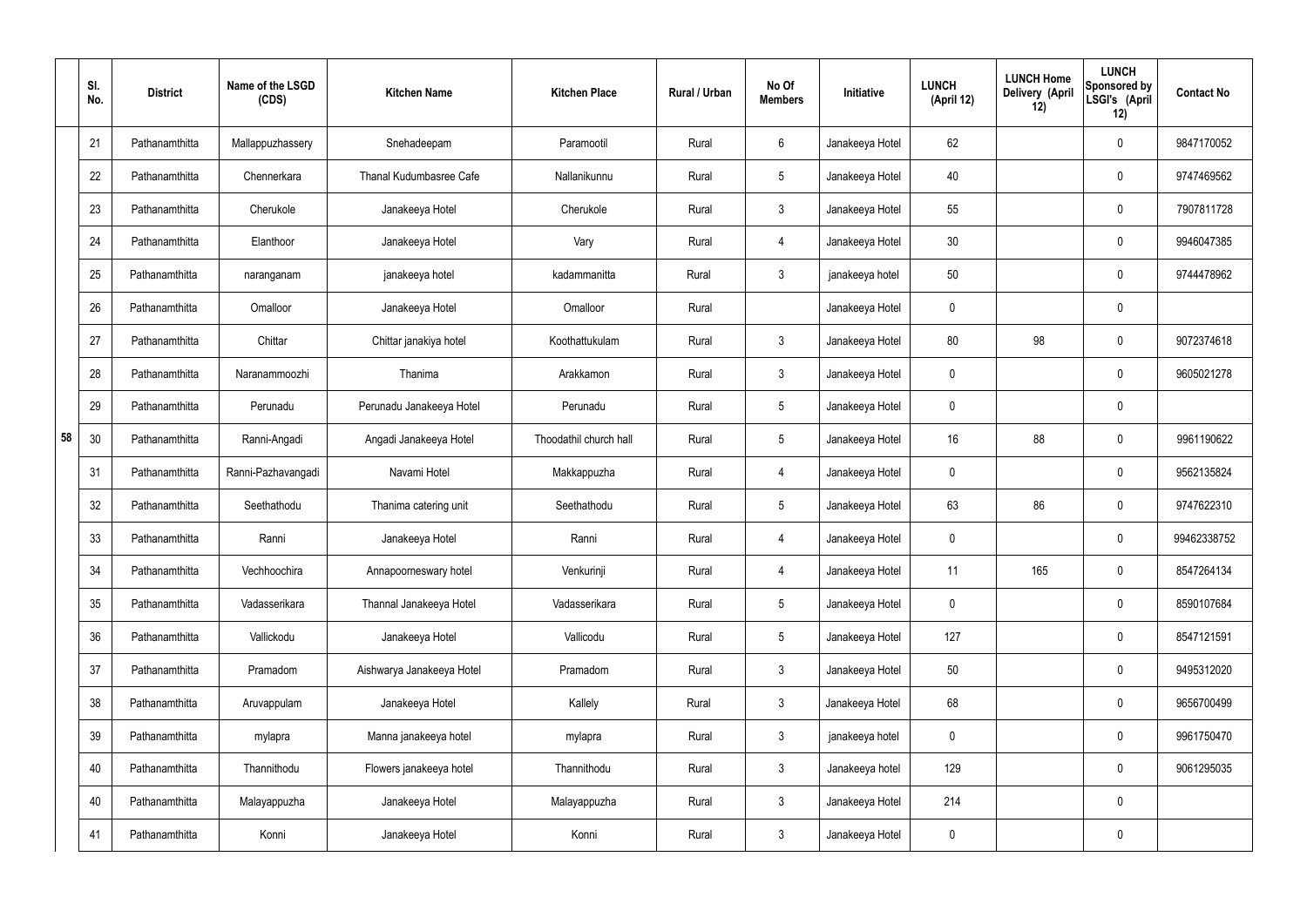|    | SI.<br>No.     | <b>District</b>    | Name of the LSGD<br>(CDS) | <b>Kitchen Name</b>           | <b>Kitchen Place</b>                 | Rural / Urban | No Of<br><b>Members</b> | Initiative      | <b>LUNCH</b><br>(April 12) | <b>LUNCH Home</b><br><b>Delivery (April</b><br>12) | <b>LUNCH</b><br>Sponsored by<br>LSGI's (April<br>12) | <b>Contact No</b> |
|----|----------------|--------------------|---------------------------|-------------------------------|--------------------------------------|---------------|-------------------------|-----------------|----------------------------|----------------------------------------------------|------------------------------------------------------|-------------------|
|    | 43             | Pathanamthitta     | Kalanjoor                 | Kalanjoor janakeeya Hotel     | Kalanjoor                            | Rural         | 4                       | Janakeeya Hotel | 163                        |                                                    | $\mathbf 0$                                          | 6238045066        |
|    | 44             | Pathanamthitta     | Ezhamkulam                | Swad Catering Unit            | Enathu                               | Rural         | $5\overline{)}$         | Janakeeya Hotel | 310                        |                                                    | $\mathbf 0$                                          | 9747243317        |
|    | 45             | Pathanamthitta     | Kodumon                   | Ruchiyidam Janakeeya Hotel    | Kodumon                              | Rural         | $\overline{7}$          | Janakeeya Hotel | 60                         |                                                    | $\mathbf 0$                                          | 75611017112       |
|    | 46             | Pathanamthitta     | Erathu                    | Janakeeya Hotel               | Erathu                               | Rural         | $\overline{4}$          | Janakeeya Hotel | 170                        |                                                    | $\mathbf 0$                                          | 9645102262        |
|    | 47             | Pathanamthitta     | Enadimangalam             | Janakeeya Hotel               | Elamannoor                           | Rural         | $\overline{4}$          | Janakeeya Hotel | 128                        |                                                    | $\mathbf 0$                                          |                   |
|    | 48             | Pathanamthitta     | Kadampanadu               | Janakeeya Hotel               | Mannady                              | Rural         | $\mathbf{3}$            | Janakeeya Hotel | 170                        |                                                    | $\mathbf 0$                                          |                   |
|    | 49             | Pathanamthitta     | Pallickal                 |                               |                                      | Rural         |                         | Janakeeya Hotel | 188                        |                                                    | $\mathbf 0$                                          |                   |
|    | 50             | Pathanamthitta     | Thumpamon                 | Ruchi Cafe                    | Mampilali                            | Rural         | $5\phantom{.0}$         | Janakeeya Hotel | $\mathbf 0$                |                                                    | $\mathbf 0$                                          | 9188300026        |
|    | 51             | Pathanamthitta     | Kulanada                  | Bhagyalekshmi cafe unit       | Kaipuzha                             | Rural         | $\mathbf{3}$            | Janakeeya Hotel | $\mathbf 0$                |                                                    | $\mathbf 0$                                          |                   |
|    | 52             | Pathanamthitta     | Pandalam Thekkekara       | Pandalam Thekkekara           | Thatta                               | Rural         | $\mathbf{3}$            | Janakeeya Hotel | 182                        |                                                    | $\mathbf 0$                                          | 9526224922        |
|    | 53             | Pathanamthitta     | Aranmula                  | Janakeeya Hotel               | Aranmula                             | Rural         | $5\overline{)}$         | Janakeeya Hotel | $\mathbf 0$                |                                                    | $\overline{0}$                                       | 9656296503        |
|    | 54             | Pathanamthitta     | Mezhuveli                 | Thripthi Janakeeya Hotel      | Mezhuveli                            | Rural         | $\mathbf{3}$            | Janakeeya Hotel | $\mathbf 0$                |                                                    | $\mathbf 0$                                          | 9495265971        |
|    | 55             | Pathanamthitta     | Adoor                     | Amma Catering Unit            | Adoor                                | Urban         | $5\overline{)}$         | Janakeeya Hotel | 135                        |                                                    | $\mathbf 0$                                          | 8606887490        |
|    | 56             | Pathanamthitta     | Pandalam                  | Ruchi catering                | Sivarenjini Auditorium               | Urban         | $5\phantom{.0}$         | Janakeeya Hotel | $\mathbf 0$                |                                                    | $\mathbf 0$                                          | 9846212739        |
|    | 57             | Pathanamthitta     | Thiruvalla East           | janakeeya hotel               | near private bus stand<br>thiruvalla | Urban         | $5\phantom{.0}$         | Janakeeya Hotel | 303                        |                                                    | $\mathbf 0$                                          | 919847729416      |
|    | 58             | Pathanamthitta     | <b>Thiruvalla West</b>    | janakeeya hotel               | kizhakkan muthoor                    | Urban         | $5\phantom{.0}$         | Janakeeya Hotel | 152                        |                                                    | $\mathbf 0$                                          | 919656132036      |
|    | 59             | Pathanamthitta     | Pathanamthitta            | Janakeeya Hotel               | Near Municipality Office             | Urban         | $5\overline{)}$         | Janakeeya Hotel | 110                        |                                                    | $\mathbf 0$                                          |                   |
| 58 |                |                    |                           |                               |                                      |               | 229                     |                 | 4749                       | 437                                                | $\bullet$                                            |                   |
|    |                | Thiruvananthapuram | Parassala                 | Bhagyalekshmi janakeeya hotel | Mundaplavila                         | Rural         | $5\overline{)}$         | Janakeeya Hotel | 384                        | $\pmb{0}$                                          | $\mathbf 0$                                          | 9895463718        |
|    | $\overline{2}$ | Thiruvananthapuram | Karode                    | Karode janakeeya hotel        | Paavaara,<br>pazhaya uchakkada       | Rural         | $5\phantom{.0}$         | Janakeeya Hotel | 373                        | $\pmb{0}$                                          | $\mathbf 0$                                          | 9605122139        |
|    | $\mathbf{3}$   | Thiruvananthapuram | Thirupuram                | Thirupuram janakeeya hotel    | Pazhayakada                          | Rural         | $5\phantom{.0}$         | Janakeeya Hotel | 202                        | $\pmb{0}$                                          | $\mathbf 0$                                          | 7034723987        |
|    | 4              | Thiruvananthapuram | Chenkal                   | Karuna janakeeya hotel        | Udiyankulangara                      | Rural         | $5\phantom{.0}$         | Janakeeya Hotel | 300                        | $\pmb{0}$                                          | $\mathbf 0$                                          | 9746726109        |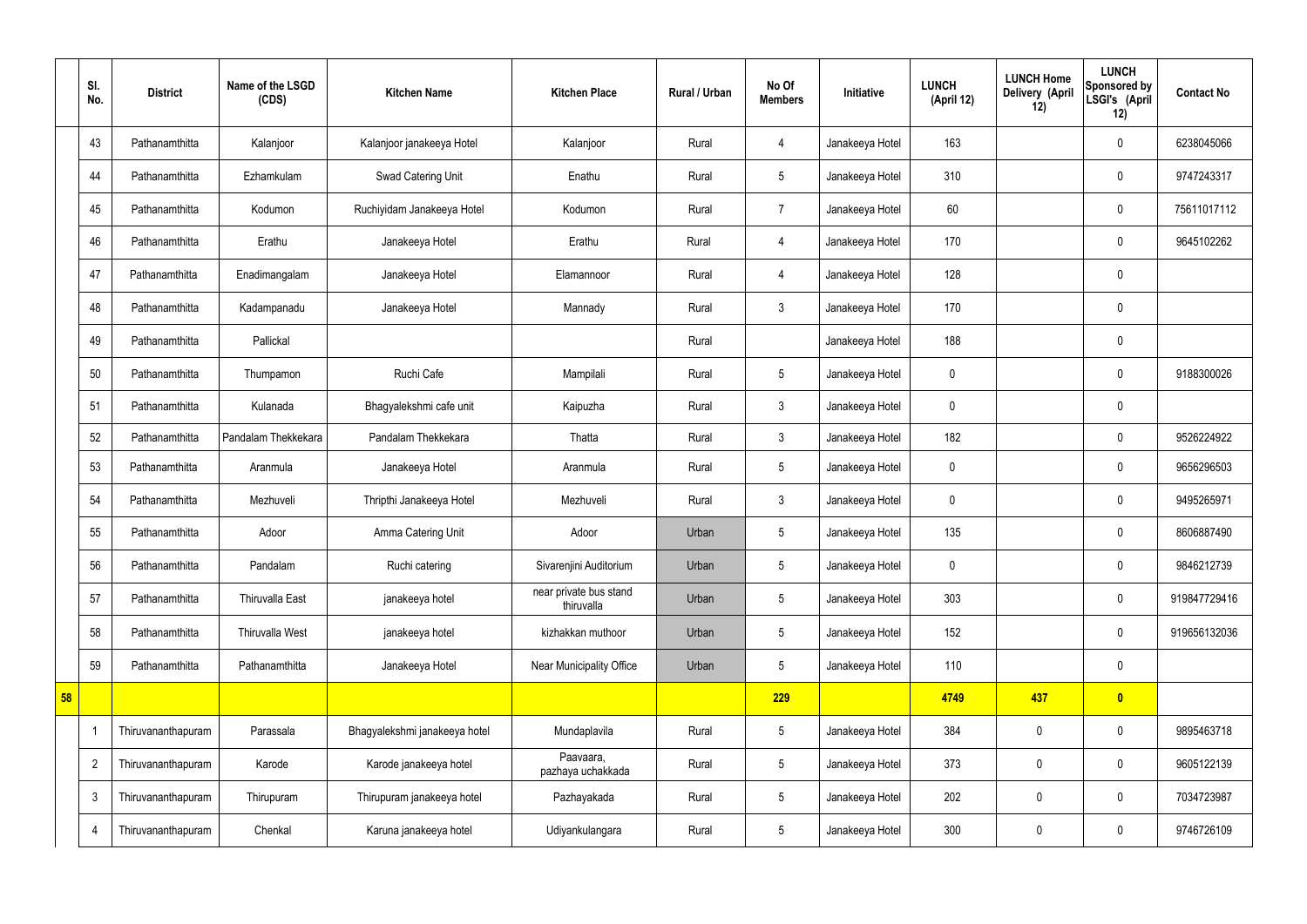| SI.<br>No. | <b>District</b>    | Name of the LSGD<br>(CDS) | <b>Kitchen Name</b>                       | <b>Kitchen Place</b>                       | Rural / Urban | No Of<br><b>Members</b> | Initiative      | <b>LUNCH</b><br>(April 12) | <b>LUNCH Home</b><br>Delivery (April<br>12) | <b>LUNCH</b><br>Sponsored by<br>LSGI's (April<br>12) | <b>Contact No</b> |
|------------|--------------------|---------------------------|-------------------------------------------|--------------------------------------------|---------------|-------------------------|-----------------|----------------------------|---------------------------------------------|------------------------------------------------------|-------------------|
| 5          | Thiruvananthapuram | Kulathoor                 | Nakshatra janakeeya hotel                 | Attapuram                                  | Rural         | $5\phantom{.0}$         | Janakeeya Hotel | 397                        | 0                                           | 0                                                    | 8301924221        |
| 6          | Thiruvananthapuram | Neyyattinkara 1           | Oottupura                                 | Neyyattinkara                              | Urban         | $5\phantom{.0}$         | Janakeeya Hotel | 360                        | $\mathbf 0$                                 | 0                                                    | 8129192485        |
|            | Thiruvananthapuram | Neyyattinkara 1           | Cafesree Janakeeya Hotel                  | Vazhimukku                                 | Urban         | $5\phantom{.0}$         | Janakeeya Hotel | 469                        | 0                                           | $\pmb{0}$                                            | 9995604997        |
| 8          | Thiruvananthapuram | Neyyattinkara 1           | Thripthi janakeeya Hotel                  | perumpazhuthoor                            | urban         | $\overline{4}$          | janakeeya Hotel | 175                        | $\mathbf 0$                                 | 0                                                    | 6282944199        |
| 9          | Thiruvananthapuram | Neyyattinkara 2           | Harsha catering unit                      | Neyyattinkara                              | Urban         | $5\phantom{.0}$         | Janakeeya Hotel | 260                        | 0                                           | 0                                                    | 9048822770        |
| 10         | Thiruvananthapuram | Neyyattinkara 2           | Devarose Janakeeya Hotel                  | Amaravila                                  | Urban         | $5\phantom{.0}$         | Janakeeya Hotel | 120                        | $\mathbf 0$                                 | 0                                                    | 9995028659        |
| 11         | Thiruvananthapuram | Kollayil                  | ems janakeeya hotel                       | Dhanuvachapuram                            | Rural         | $5\phantom{.0}$         | Janakeeya Hotel | 512                        | 0                                           | 0                                                    | 8157880624        |
| 12         | Thiruvananthapuram | Kunnathukal               | Aiswarya Janakeeya Hotel -<br>Kunnathukal | Kuruwad, paliyodu                          | Rural         | $\mathbf{3}$            | Janakeeya Hotel | 125                        | $\mathbf 0$                                 | $\pmb{0}$                                            | 9539549507        |
| 13         | Thiruvananthapuram | Vellarada                 | Eden Janakeeya Hotel                      | Panachamoodu, Vellarada                    | Rural         | $5\phantom{.0}$         | Janakeeya Hotel | 105                        | 0                                           | $\pmb{0}$                                            | 8547973305        |
| 14         | Thiruvananthapuram | Vellarada                 | Chandrika Janakeeya Hotel - Vellarada     | Vellarada                                  | Rural         | $6\overline{6}$         | Janakeeya Hotel | 252                        | 0                                           | 0                                                    | 9539366295        |
| 15         | Thiruvananthapuram | Aryankode                 | Aryan Janakeeya Hotel - Aryankode         | Aryankode                                  | Rural         | $5\phantom{.0}$         | Janakeeya Hotel | 285                        | 0                                           | $\bm{0}$                                             | 9746905408        |
| 16         | Thiruvananthapuram | Aryankode                 | stree souhritha jh                        | chemboor                                   | Rural         | $5\phantom{.0}$         | Janakeeya Hotel | 161                        | 0                                           | $\bm{0}$                                             |                   |
| 17         | Thiruvananthapuram | Ottashekharamangala<br>m  | Minnaram Janakeeya Hotel                  | Kuravara, Near<br>Ottashekharamangalam UPS | Rural         | 4                       | Janakeeya Hotel | 276                        | 0                                           | $\mathbf 0$                                          | 9567553161        |
| 18         | Thiruvananthapuram | Kollayil                  | Janakeeya Hotel                           | Mylakkara                                  | Rural         | $5\phantom{.0}$         | Janakeeya Hotel | 127                        | $\mathbf 0$                                 | $\pmb{0}$                                            | 9605076268        |
| 19         | Thiruvananthapuram | perunkadavila             | shankholi janakeeya hotel                 | perunkadavila                              | rural         | $\mathbf{3}$            | Janakeeya Hotel | 187                        | $\pmb{0}$                                   | $\pmb{0}$                                            |                   |
| 20         | Thiruvananthapuram | Amboori                   | Janakeeya Hotel                           | Amboori                                    | Rural         | $5\phantom{.0}$         | Janakeeya Hotel |                            | $\mathbf 0$                                 | $\pmb{0}$                                            | 9747169098        |
| 21         | Thiruvananthapuram | Athiyanoor                | Kudumbashree janakeeya hotel              | Venpakal                                   | Rural         | $\overline{4}$          | Janakeeya Hotel | 328                        | $\overline{0}$                              | $\mathsf{0}$                                         | 919562752580      |
| 22         | Thiruvananthapuram | Kottukal                  | Vismaya janakeeya hotel                   | Uchakkada                                  | Rural         | $5\phantom{.0}$         | Janakeeya Hotel | 410                        | $\mathbf 0$                                 | $\pmb{0}$                                            | 6282447041        |
| 23         | Thiruvananthapuram | Kottukal                  | Udaya janakeeya Hotel                     | Punnakkulam                                | Rural         | $\overline{4}$          | Janakeeya Hotel | $\mathbf 0$                | $\mathbf 0$                                 | $\pmb{0}$                                            |                   |
| 24         | Thiruvananthapuram | Karumkulam                | Alil Janakeeya Hotel                      | Pallam                                     | Rural         | $5\phantom{.0}$         | Janakeeya Hotel | $\mathbf 0$                | $\pmb{0}$                                   | $\pmb{0}$                                            | 917736513673      |
| 25         | Thiruvananthapuram | Venganoor                 | Venganoor Ruchi janakeeya hotel           | Peringamala                                | Rural         | 10 <sup>°</sup>         | Janakeeya Hotel | 85                         | $\pmb{0}$                                   | $\pmb{0}$                                            | 9656309710        |
| 26         | Thiruvananthapuram | Vilavoorkkal              | Priyam Janakeeya Hotel                    | Chanthamukku, Peyadu Jn                    | Rural         | $5\phantom{.0}$         | Janakeeya Hotel | 321                        | $\pmb{0}$                                   | $\pmb{0}$                                            | 7902504494        |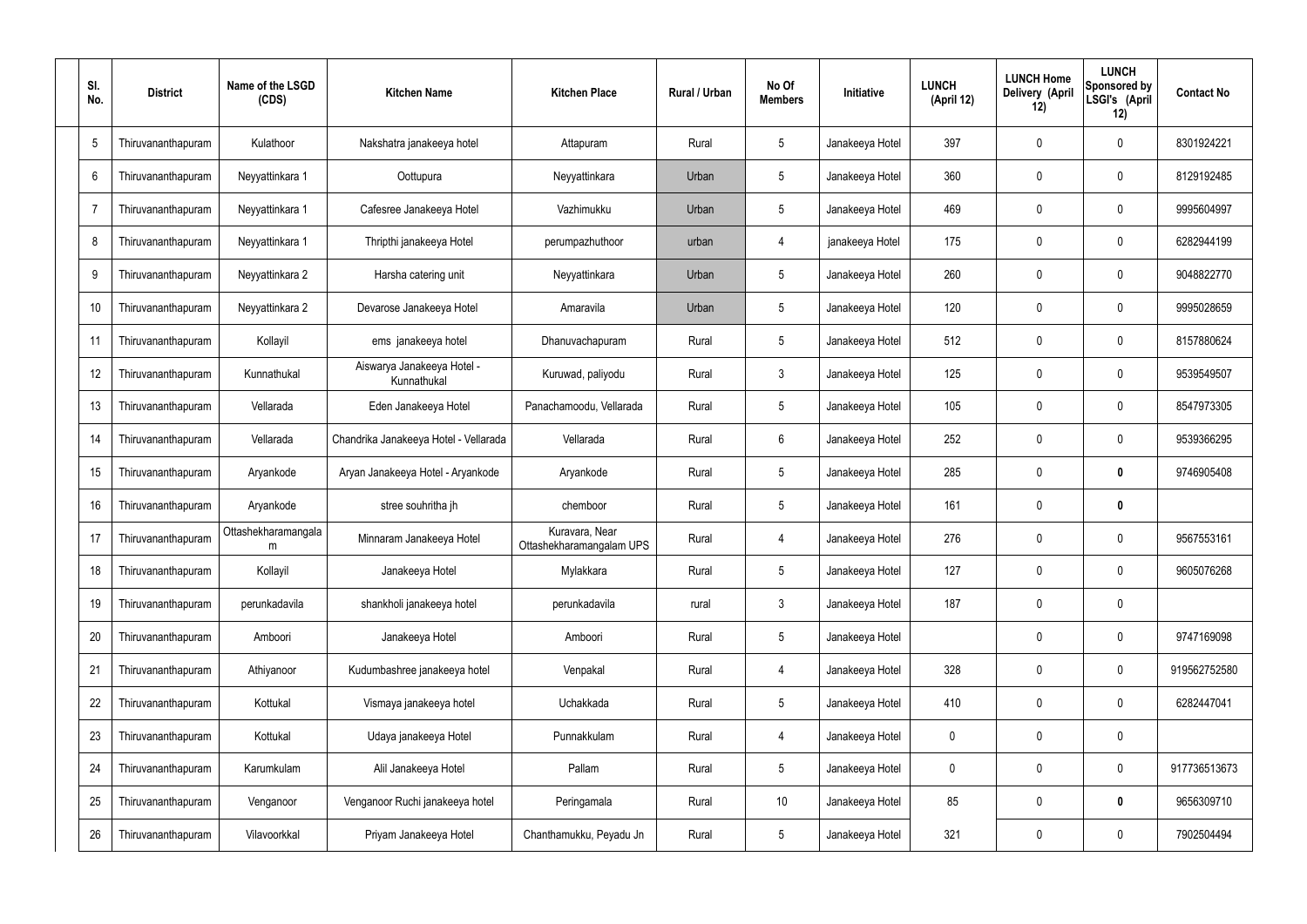| SI.<br>No. | <b>District</b>    | Name of the LSGD<br>(CDS)  | <b>Kitchen Name</b>                           | <b>Kitchen Place</b>                              | <b>Rural / Urban</b> | No Of<br><b>Members</b> | <b>Initiative</b> | <b>LUNCH</b><br>(April 12) | <b>LUNCH Home</b><br>Delivery (April<br>12) | <b>LUNCH</b><br><b>Sponsored by</b><br>LSGI's (April<br>12) | <b>Contact No</b> |
|------------|--------------------|----------------------------|-----------------------------------------------|---------------------------------------------------|----------------------|-------------------------|-------------------|----------------------------|---------------------------------------------|-------------------------------------------------------------|-------------------|
| 27         | Thiruvananthapuram | Vilavoorkal                | Vilavoorkal janakeeya hotel                   | Pottayil                                          | Rural                | 5                       | Janakeeya Hotel   | 298                        | 0                                           | 0                                                           | 9497883130        |
| 28         | Thiruvananthapuram | Kalliyoor                  | Stree Shakthi Janakeeya Hotel                 | Kalliyoor                                         | Rural                | $5\phantom{.0}$         | Janakeeya Hotel   | 178                        | $\mathbf 0$                                 | 0                                                           | 9074998782        |
| 29         | Thiruvananthapuram | Maranalloor                | Mayooram Janakeeya Hotel                      | Mannadikkonam                                     | Rural                | 4                       | Janakeeya Hotel   | 173                        | 0                                           | 0                                                           | 9847371025        |
| 30         | Thiruvananthapuram | Pallichal                  | Vandhanam Janakeeya hotel                     | Naruvamoodu                                       | Rural                | 4                       | Janakeeya Hotel   | 190                        | 0                                           | 0                                                           | 9562636222        |
| 31         | Thiruvananthapuram | Vilappil                   | Sreebhadra janakeey a hotel                   | peyad                                             | Rural                | $5\phantom{.0}$         | Janakeeya Hotel   | 234                        | 0                                           | 0                                                           | 919496194745      |
| 32         | Thiruvananthapuram | Malayinkeezhu              | Thapasya janakeeya hotel                      | Aruvacode                                         | Rural                | $5\phantom{.0}$         | Janakeeya Hotel   | 143                        | $\mathbf 0$                                 | 0                                                           | 9074329707        |
| 3,3        | Thiruvananthapuram | balaramapuram              | Karunya                                       | balaramapuram                                     | Rural                | $5\phantom{.0}$         | Janakeeya Hotel   | 189                        | 0                                           | 0                                                           |                   |
| 34         | Thiruvananthapuram | Andoorkonam                | Thiruvathira janakeeya hotel                  | Kaniyapuram                                       | Rural                | $\mathbf{3}$            | Janakeeya Hotel   | 180                        | 0                                           | 0                                                           | 8921698989        |
| 35         | Thiruvananthapuram | Kadinamkulam               | Sabarmathi janakeeya hotel                    | Chitattumukku                                     | Rural                | 4                       | Janakeeya Hotel   | 60                         | 0                                           | 0                                                           |                   |
| 36         | Thiruvananthapuram | Azhoor                     | Kudumbadsree janakeeya hotel                  | Azhoor                                            | Rural                | $\overline{4}$          | Janakeeya Hotel   | 70                         | 0                                           | 0                                                           | 8129060294        |
| 37         | Thiruvanathapuram  | Pothencode                 | Pothencode Kudumbashree Janakeeya<br>hotel    | Pothencode ayiroorppara<br>Farmers centre         | Rural                | 5                       | Janakeeya Hotel   | 150                        | 0                                           | 0                                                           | 9037832338        |
| 38         | Thiruvananthapuram | Mangalapuram               | Mangalapuram Kudumbashree<br>Janakeeya Hotel  | Managalapuram Junction,<br>Near Panchayath Office | Rural                | -5                      | Janakeeya Hotel   | 150                        | 0                                           | 0                                                           | 9995459534        |
| 39         | Thiruvananthapuram | Mangalapuram               | Swad Kudumbashree Janakeeya hotel             | Murukkumpuzha                                     | Rural                | $\mathbf{3}$            | Janakeeya Hotel   | 110                        | 0                                           | 0                                                           | 8281624670        |
| 40         | Thiruvananthapuram | Mangalapuram               | Ruchisagaram Kudumbashree<br>Janakeeya Hotel  | Chembakamangalam                                  | Rural                | $5\phantom{.0}$         | Janakeeya Hotel   | 120                        | $\mathbf 0$                                 | 0                                                           | 8139079929        |
| 41         | Thiruvanathapuram  | <b>TVM Corporation CDS</b> | Krishnakripa Janakeeya hotel                  | Anayara                                           | Urban                | $5\phantom{.0}$         | Janakeeya Hotel   | 455                        | $\mathbf 0$                                 | 0                                                           | 9745823832        |
| 42         | Thiruvanathapuram  | <b>TVM Corporation CDS</b> | Vanitha Janakeeya Hotel                       | Manvila                                           | Urban                | $\overline{4}$          | Janakeeya Hotel   | 210                        | $\mathbf 0$                                 | 0                                                           | 8129412369        |
| 43         | Thiruvanathapuram  | <b>TVM Corporation CDS</b> | Bhagyalekshmi Kudumbashree<br>Janakeeya Hotel | <b>EK Nayanar Trust, Medical</b><br>College       | Urban                | $6\overline{6}$         | Janakeeya Hotel   | 250                        | $\mathbf 0$                                 | 0                                                           |                   |
| 44         | Thiruvanathapuram  | <b>TVM Corporation CDS</b> | Tripthi Janakeeya Hotel                       | Pallithura                                        | Urban                | $\mathbf{3}$            | Janakeeya Hotel   | 350                        | $\mathbf 0$                                 | 0                                                           | 9387738568        |
| 45         | Thiruvanathapuram  | <b>TVM Corporation CDS</b> | soubhagya janakeeya Hotel                     | kazhakoottam                                      | Urban                | $\mathbf{3}$            | janakeeya Hotel   | 355                        | $\mathbf 0$                                 | 0                                                           | 8921555192        |
| 46         | Thiruvanathapuram  | <b>TVM Corporation CDS</b> | Uthradam Janakeeya Hotel                      | Pattom                                            | Urban                | $\mathbf{3}$            | janakeeya Hotel   | 640                        | $\mathbf 0$                                 | 0                                                           | 8281062575        |
| 47         | Thiruvananthapuram | <b>TVM Corporation CDS</b> | Kismath Janakeeya Hotel                       | Pottakuzhi                                        | Urban                | $\mathbf{3}$            | Janakeeya Hotel   | 520                        | $\mathbf 0$                                 | 0                                                           | 8281088923        |
| 48         | Thiruvananthapuram | <b>TVM Corporation CDS</b> | Anugraha janakeeya Hotel                      | sreekaryam                                        | Urban                | 4                       | Janakeeya Hotel   | 123                        | $\boldsymbol{0}$                            | 0                                                           |                   |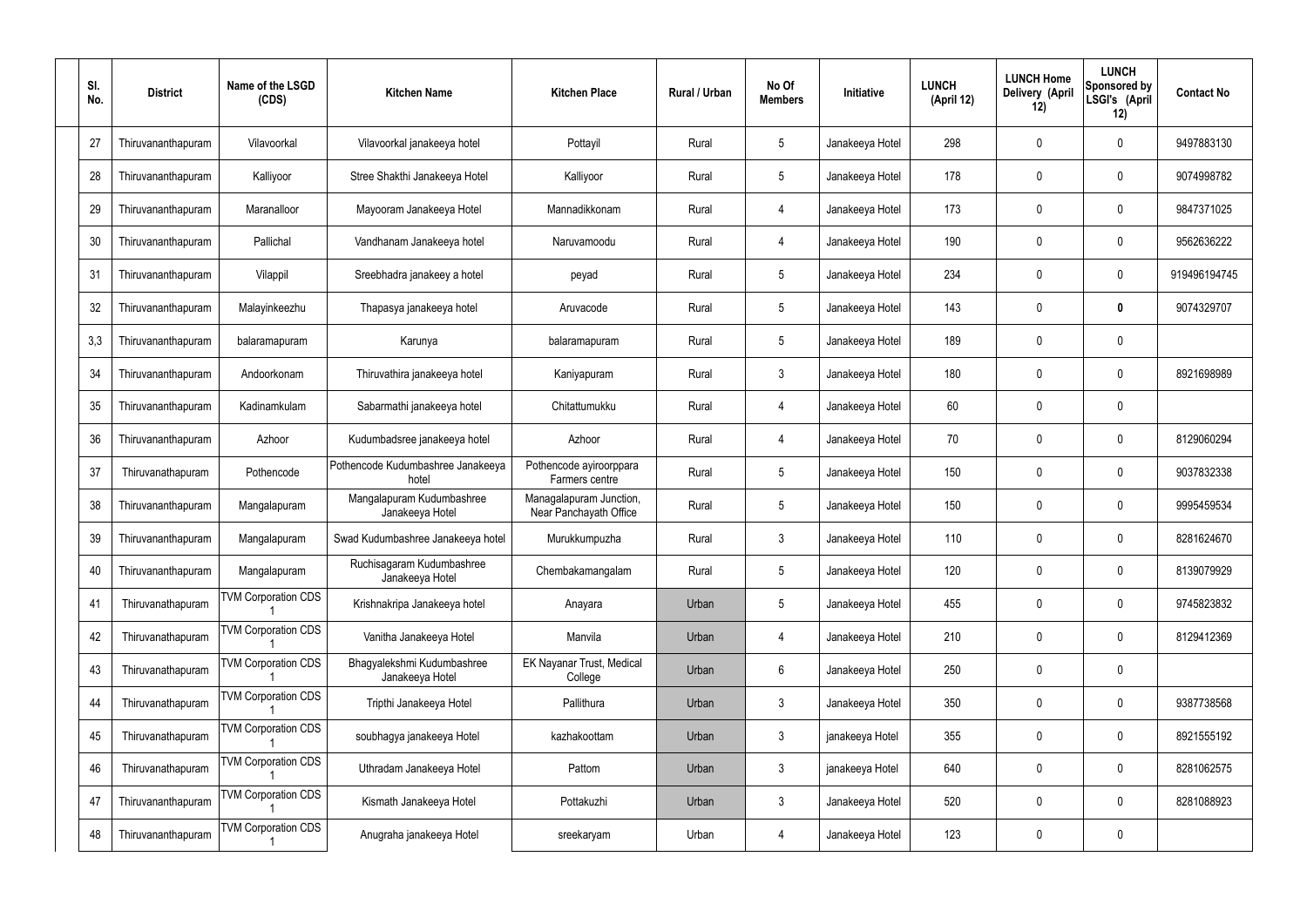|     | SI.<br>No. | <b>District</b>    | Name of the LSGD<br>(CDS)  | <b>Kitchen Name</b>                  | <b>Kitchen Place</b>                              | Rural / Urban | No Of<br><b>Members</b> | Initiative      | <b>LUNCH</b><br>(April 12) | <b>LUNCH Home</b><br>Delivery (April<br>12) | <b>LUNCH</b><br>Sponsored by<br>LSGI's (April<br>12) | <b>Contact No</b> |
|-----|------------|--------------------|----------------------------|--------------------------------------|---------------------------------------------------|---------------|-------------------------|-----------------|----------------------------|---------------------------------------------|------------------------------------------------------|-------------------|
|     | 49         | Thiruvananthapuram | <b>TVM Corporation CDS</b> | janakeeya hotel                      | mannarakkonam                                     | Urban         | $\mathfrak{Z}$          | Janakeeya Hotel | 442                        | 0                                           | $\pmb{0}$                                            | 8129179622        |
|     | 50         | Thiruvananthapuram | <b>TVM Corporation CDS</b> | Salt and Pepper                      | Poomalliyoorkkonam                                | Urban         | $\mathbf{3}$            | Janakeeya Hotel | 325                        | 0                                           | $\pmb{0}$                                            | 8593986935        |
|     | 51         | Thiruvananthapuram | <b>TVM Corporation CDS</b> | Sreebhadra Janakeeya Hotel           | Pettah                                            | Urban         | 4                       | Janakeeya Hotel | 321                        | 0                                           | $\pmb{0}$                                            | 9847227647        |
|     | 52         | Thiruvananthapuram | <b>TVM Corporation CDS</b> | kalavara Janakeeya Hotel             | vattiyoorkavu                                     | Urban         | $\mathbf{3}$            | Janakeeya Hotel | 336                        | 0                                           | $\pmb{0}$                                            | 9847655426        |
|     | 53         | Thiruvananthapuram | <b>TVM Corporation CDS</b> | punartham kudumbashree               | kudappanakunnu                                    | Urban         | $\mathbf{3}$            | Janakeeya Hotel | 179                        | 0                                           | $\pmb{0}$                                            | 9747115789        |
|     | 54         | Thiruvananthapuram | <b>TVM Corporation CDS</b> | peroor JH                            | Palayam                                           | Urban         | $\mathbf{3}$            | Janakeeya Hotel | 352                        | 0                                           | $\bm{0}$                                             | 8086119633        |
| 110 | 55         | Thiruvananthapuram | Aryanadu                   | Aryanad Janakeeya Hotel              | Aryanad                                           | Rural         | 6                       | Janakeeya Hotel | 288                        | 0                                           | $\pmb{0}$                                            | 9207447839        |
|     | 56         | Thiruvananthapuram | Kuttichal                  | Kutichal Janakeeya Hotel             | Kuttichal                                         | Rural         | $\sqrt{5}$              | Janakeeya Hotel | 187                        | 0                                           | $\pmb{0}$                                            | 9446331479        |
|     | 57         | Thiruvananthapuram | Poovachal                  | Poovachal Janakeeya Hotel            | Poovachal Panchayath                              | Rural         | $5\phantom{.0}$         | Janakeeya Hotel | 186                        | 0                                           | $\mathbf 0$                                          | 9495225046        |
|     | 58         | Thiruvananthapuram | Vithura                    | Navodaya Janakeeya hotel             | Koppam, Vithura                                   | Rural         | 4                       | Janakeeya Hotel | 127                        | 0                                           | $\mathbf 0$                                          | 9946837014        |
|     | 59         | Thiruvananthapuram | Tholicode                  | Tholicode Janakeeya Hotel            | Pulimoodu, Near Bharath<br>Petrol Pump, Tholicode | Rural         | 4                       | Janakeeya Hotel | 148                        | 0                                           | $\mathbf 0$                                          | 9539995862        |
|     | 60         | Thiruvananthapuram | uzhamalackal               | mazhavil jh                          | Puthukulangara                                    | Rural         | 5                       | Janakeeya Hotel | 322                        | 0                                           | $\boldsymbol{0}$                                     | 96457 54988       |
|     | 61         | Thiruvananthapuram | TVPM Corpn CDS 4           | Maithri Janakeeya Hotel              | Poozhyakkunnu, Nemom, TVM                         | Urban         | 5                       | Janakeeya Hotel | 584                        | 0                                           | 0                                                    | 9846905594        |
|     | 62         | Thiruvananthapuram | TVPM. Corpn. CDS III       | Janatha hotel                        | Over bridge                                       | Urban         | 9                       | Janakeeya Hotel | 0                          | 0                                           | $\pmb{0}$                                            | 919746149160      |
|     | 63         | Thiruvananthapuram | TVPM. Corpn. CDS III       | Asraya Janakeeya Hotel               | <b>DPI</b>                                        | Urban         | 4                       | Janakeeya Hotel | 0                          | 0                                           | $\pmb{0}$                                            | 918113008306      |
|     | 64         | Thiruvananthapuram | TVPM. Corpn. CDS III       | Ruchikkoott                          | Mudavanmukal                                      | Urban         | 4                       | Janakeeya Hotel | 0                          | 0                                           | $\pmb{0}$                                            | 917907579424      |
|     | 65         | Thiruvananthapuram | TVPM. Corpn. CDS IV        | Janakeeya hotel tvm corporation cds4 | Vallakkadavu                                      | Urban         | 5                       | Janakeeya Hotel | 273                        | 0                                           | $\pmb{0}$                                            | 8129795072        |
|     | 66         | Thiruvananthapuram | TVPM. Corpn. CDS IV        | Karuna Janakeeya Hotel               | Avaduthura                                        | Urban         | 5                       | Janakeeya Hotel | 239                        | 0                                           | $3\phantom{.0}$                                      | 9567523799        |
|     | 67         | Thiruvananthapuram | Anadu                      | Nanma anad                           | Govt LPS Anad                                     | Rural         | 4                       | Janakeeya Hotel | 0                          | 0                                           | $\pmb{0}$                                            | 9645709754        |
|     | 68         | Thiruvananthapuram | Vembayam                   | Liya canteen                         | Perumboor near panchayath<br>office               | Rural         | 5                       | Janakeeya Hotel | 210                        | 0                                           | $\pmb{0}$                                            | 9544337362        |
|     | 69         | Thiruvananthapuram | Vembayam                   | Four's Janakeeya Hotel               | Naduveli Konchira                                 | Rural         | 4                       | Janakeeya Hotel | 227                        | 0                                           | $\pmb{0}$                                            | 9526253578        |
|     | 70         | Thiruvananthapuram | Nedumangad 1               | Subhiksham                           | Irinjayam                                         | Urban         | 4                       | Janakeeya Hotel | 245                        | 0                                           | $\pmb{0}$                                            | 9745606588        |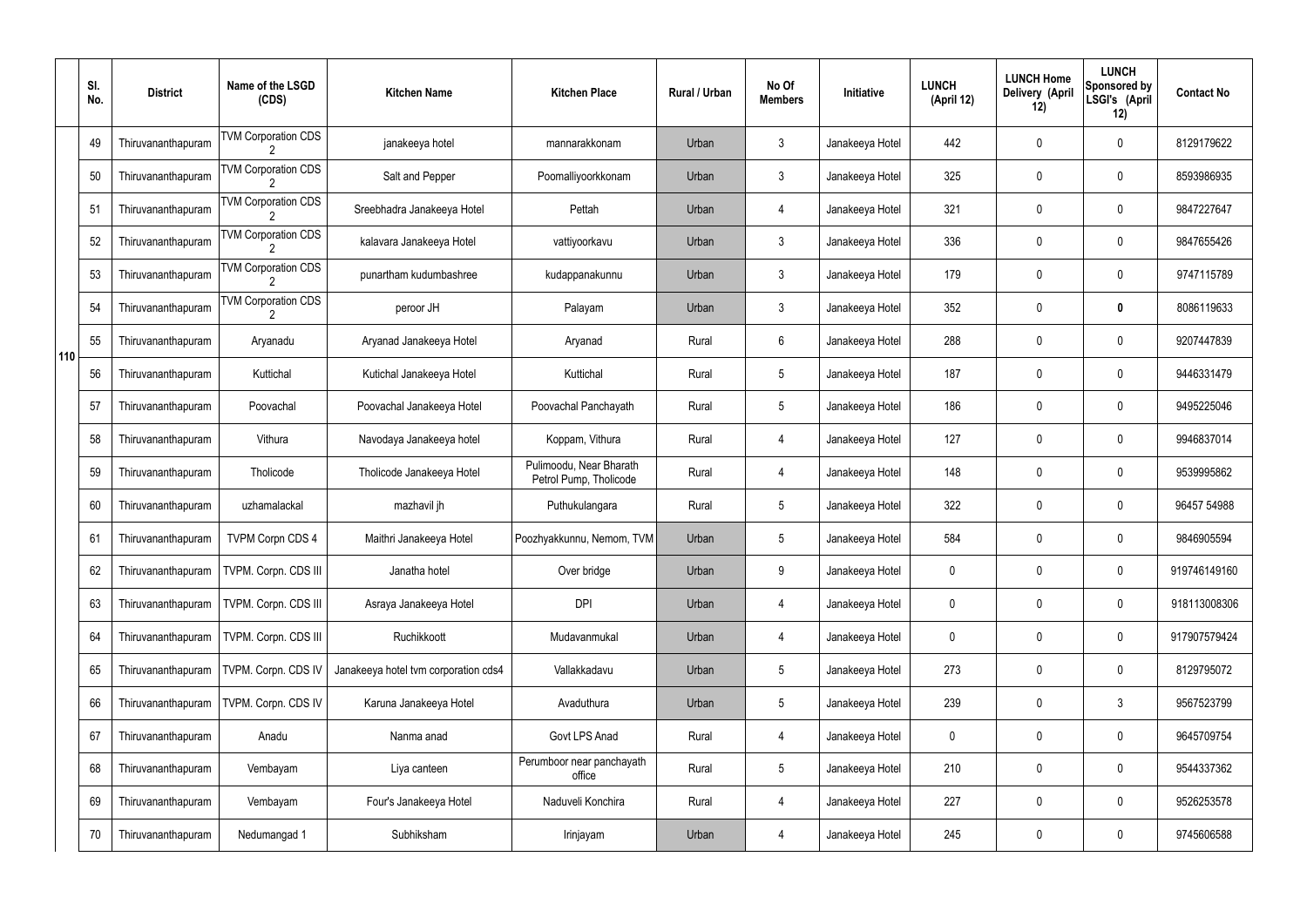| SI.<br>No. | <b>District</b>    | Name of the LSGD<br>(CDS) | <b>Kitchen Name</b>                 | <b>Kitchen Place</b>                      | Rural / Urban | No Of<br><b>Members</b> | Initiative      | <b>LUNCH</b><br>(April 12) | <b>LUNCH Home</b><br>Delivery (April<br>12) | <b>LUNCH</b><br>Sponsored by<br>LSGI's (April<br>12) | <b>Contact No</b> |
|------------|--------------------|---------------------------|-------------------------------------|-------------------------------------------|---------------|-------------------------|-----------------|----------------------------|---------------------------------------------|------------------------------------------------------|-------------------|
| 71         | Thiruvananthapuram | Nedumangad 1              | Ootupura                            | Pazhakutty                                | Urban         | 6                       | Janakeeya Hotel | 470                        | 0                                           | 0                                                    | 7510910614        |
| 72         | Thiruvananthapuram | Nedumangad 2              | Niravu                              | Near ksrtc bus stand                      | Urban         | $\overline{4}$          | Janakeeya Hotel | 439                        | 0                                           | $\mathbf 0$                                          | 9645958207        |
| 73         | Thiruvananthapuram | Nedumangad 2              | Ruchiyidam                          | Near Municipality                         | Urban         | $\mathbf 0$             | Janakeeya Hotel | 397                        | 0                                           | $\mathbf 0$                                          | 9846371353        |
| 74         | Thiruvananthapuram | Karakulam                 | Karakulam Vanitha hotel             | Karakulam Junction                        | Rural         | $\overline{4}$          | Janakeeya Hotel | 347                        | 0                                           | $\mathbf 0$                                          | 9747176668        |
| 75         | Thiruvananthapuram | Panavoor                  | Kudumbashree vanitha hotel          | HI auditorium near panavoor<br>panchayath | Rural         | $6\phantom{.}$          | Janakeeya Hotel | 185                        | 0                                           | $5\phantom{.0}$                                      | 9526740817        |
| 76         | Thiruvananthapuram | Aruvikara                 | Nanma                               | Aruvikara junction                        | Rural         | $\mathfrak{Z}$          | Janakeeya hotel | $\mathbf 0$                | 0                                           | $\mathbf 0$                                          | 8606524464        |
| 77         | Thiruvananthapuram | Pullampara                | Janakeeya Hotel                     | Kalumkinmukham                            | Rural         | $5\phantom{.0}$         | Janakeeya Hotel | 143                        | 0                                           | $\mathbf 0$                                          |                   |
| 78         | Thiruvananthapuram | Pangode                   | Bhagyalekshmi janakeeya hotel       | Pangodu Panchayath Hall                   | Rural         | $5\phantom{.0}$         | Janakeeya Hotel | 108                        | 0                                           | $\mathbf 0$                                          |                   |
| 79         | Thiruvananthapuram | Manickal                  | Janakeeya hotel                     | Pirappancode                              | Rural         | $6\phantom{.}$          | Janakeeya Hotel | 114\$                      | 0                                           | $\mathbf 0$                                          | 9745874522        |
| 80         | Thiruvananthapuram | Vamanapuram               | Pournami Kalamachal                 | Kalamachal                                | Rural         | $5\phantom{.0}$         | Janakeeya Hotel | 165                        | 0                                           | $\boldsymbol{0}$                                     | 9846825964        |
| 81         | Thiruvananthapuram | kallara                   | Amma janakeeya hotel                | kallara                                   | rural         | $\overline{4}$          | Janakeeya Hotel | 180                        | 0                                           | $\boldsymbol{0}$                                     | 8111891405        |
| 82         | Thiruvananthapuram | nellanad                  | Nellanad janakeeya hotel            | keezhayikkonam                            | rural         | 6                       | Janakeeya Hotel | 145                        | 0                                           | $\boldsymbol{0}$                                     | 9946994811        |
| 83         | Thiruvananthapuram | Pazhayakunnummel          | Chaitanya janakeeya hotel           | Pazhayakunnumel                           | Rural         | $5\phantom{.0}$         | Janakeeya Hotel | 0                          | 0                                           | 0                                                    | 9496997201        |
| 84         | Thiruvananthapuram | Karavaram                 | Takkolam, Karavaram janakeeya hotel | Pullurmukk, kallambalam                   | Rural         | $5\phantom{.0}$         | Janakeeya Hotel | 168                        | 0                                           | $\mathbf 0$                                          | 9539723288        |
| 85         | Thiruvananthapuram | Kilimanoor                | Tanima vanitha canteen              | Kilimanoor                                | Rural         | 4                       | Janakeeya Hotel | 167                        | $\mathbf 0$                                 | $\mathbf 0$                                          | 9846657166        |
| 86         | Thiruvananthapuram | Pulimath                  | Iswarya catering unit               | Pulimath, Karet                           | Rural         | 4                       | Janakeeya Hotel | $\mathbf 0$                | 0                                           | $\boldsymbol{0}$                                     | 9645514593        |
| 87         | Thiruvananthapuram | Navaikkulam               | Kudumbashree janakeeya hotel        | Kadambaattukonam                          | Rural         | $5\phantom{.0}$         | Janakeeya Hotel | 139                        | 0                                           | $\mathbf 0$                                          | 9400619476        |
| 88         | Thiruvananthapuram | Nagaroor                  | Janakeeya Hotel                     | Altharamoodu                              | Rural         | $5\phantom{.0}$         | Janakeeya Hotel | 120                        | 0                                           | $\boldsymbol{0}$                                     | 7034964806        |
| 89         | Thiruvananthapuram | Pallikal                  | pallikkal janakeeya hotel           | pakalkkuri                                | rural         | 4                       | Janakeeya Hotel | 141                        | 0                                           | $\mathbf 0$                                          | 9447886364        |
| 90         | Thiruvananthapuram | Madavoor                  | Madavoor janakeeya hotel            | madavoor                                  | rural         | $5\phantom{.0}$         | Janakeeya Hotel | 110                        | 0                                           | $\boldsymbol{0}$                                     | 9526206002        |
| 91         | Thiruvananthapuram | Chirayinkeezh             | Sevenstar Janakeeya Hotel           | Sarkkara                                  | Rural         | $5\phantom{.0}$         | Janakeeya Hotel | 123                        | $\boldsymbol{0}$                            | $\pmb{0}$                                            | 8921556636        |
| 92         | Thiruvananthapuram | Kadaykkavoor              | Karmalamatha Janakeeya Hotel        | Kadakkavoor                               | Rural         | $5\,$                   | Janakeeya Hotel | 145                        | 0                                           | $\boldsymbol{0}$                                     | 9645405591        |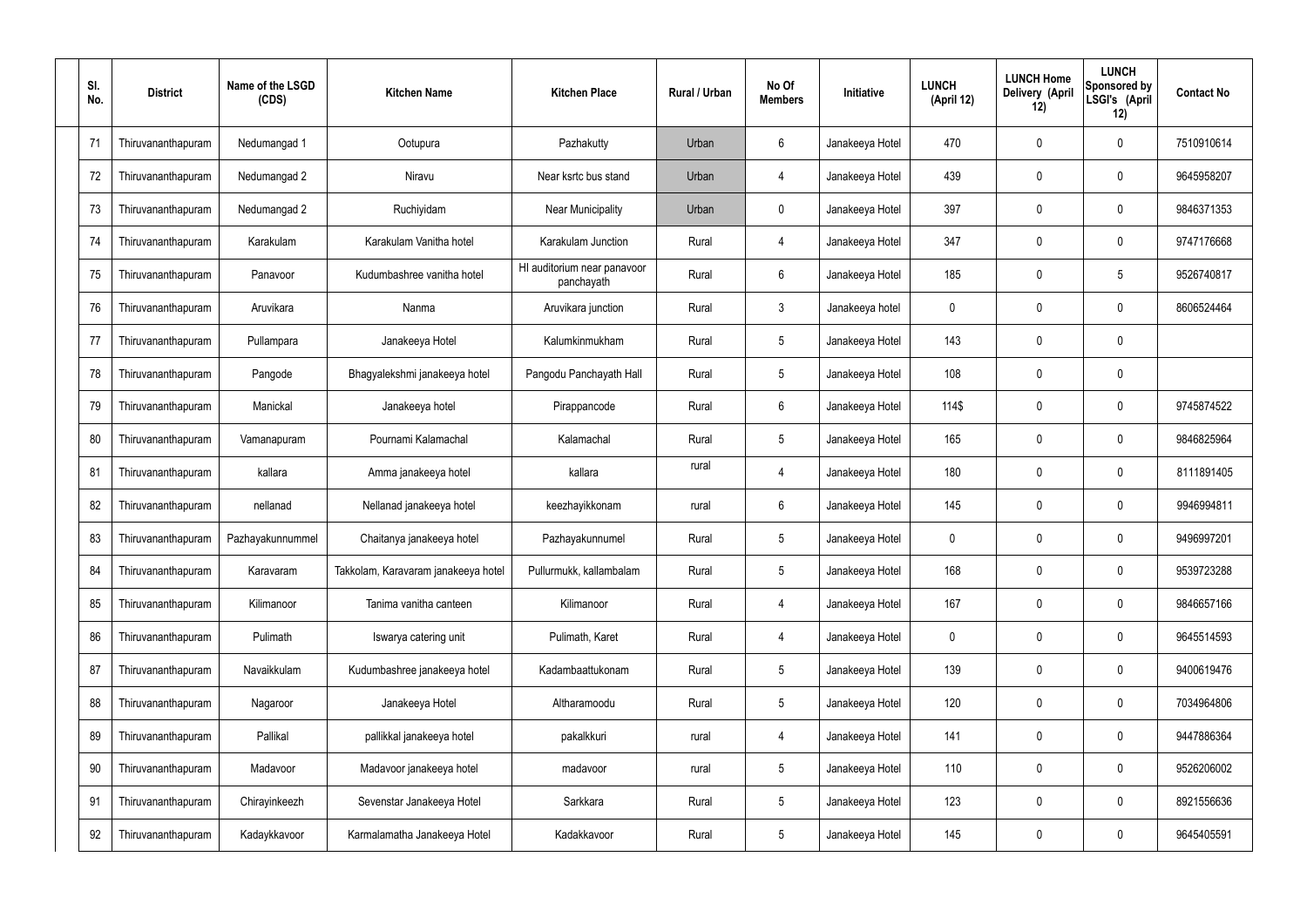|     | SI.<br>No.     | <b>District</b>    | Name of the LSGD<br>(CDS) | <b>Kitchen Name</b>                | <b>Kitchen Place</b>     | <b>Rural / Urban</b> | No Of<br><b>Members</b> | Initiative      | <b>LUNCH</b><br>(April 12) | <b>LUNCH Home</b><br>Delivery (April<br>12) | <b>LUNCH</b><br>Sponsored by<br>LSGI's (April<br>12) | <b>Contact No</b> |
|-----|----------------|--------------------|---------------------------|------------------------------------|--------------------------|----------------------|-------------------------|-----------------|----------------------------|---------------------------------------------|------------------------------------------------------|-------------------|
|     | 93             | Thiruvananthapuram | Mudakkal                  | Sarovaram Janakeeya Hotel          | Valakkadu                | Rural                | $\mathfrak{Z}$          | Janakeeya Hotel | 107                        | $\mathbf 0$                                 | $\mathbf 0$                                          | 8086240900        |
|     | 94             | Thiruvananthapuram | Vakkom                    | Jananai Janakeeya Hotel            | SN Junction, Jeeva Dhara | Rural                | $5\overline{)}$         | Janakeeya Hotel | 113                        | $\mathbf 0$                                 | $\mathbf 0$                                          | 8137014724        |
|     | 95             | Thiruvananthapuram | Vakkom                    | Diya Janakeeya Hotel               | Panayile Kadavu          | Rural                | $5\phantom{.0}$         | Janakeeya Hotel | 156                        | $\mathbf 0$                                 | $\mathbf 0$                                          | 8590439391        |
|     | 96             | Thiruvananthapuram | Kizhuvilam                | Kudumbashree vanitha canteen       | Kizhuvillam              | Rural                | $\overline{4}$          | Janakeeya Hotel | 186                        | $\mathbf 0$                                 | $\mathbf 0$                                          | 9747361312        |
|     | 97             | Thiruvananthapuram | Anchuthengu               | Swad Janakeeya Hotel               | Anchuthengu              | Rural                | $5\overline{)}$         | Janakeeya Hotel | 114                        | $\mathbf 0$                                 | $\mathbf 0$                                          |                   |
|     | 98             | Thiruvananthapuram | Attingal                  | Bhagyashree janakeeya hotel        | Attingal                 | Urban                | 5                       | Janakeeya Hotel | 98                         | $\mathbf 0$                                 | $\mathbf 0$                                          | 9539968503        |
|     | 99             | Thiruvananthapuram | Cherunniyoor              | Lekshmi janakeeya hotel            | Dhalavapuram             | Rural                | $\mathbf{3}$            | Janakeeya Hotel | 89                         | $\mathbf 0$                                 | $\mathbf 0$                                          | 9995391999        |
|     | 100            | Thiruvananthapuram | Chemmaruthi               | Dreams janakeeya hotel             | Mavinmoodu, muthana      | Rural                | $5\overline{)}$         | Janakeeya Hotel | $\mathbf 0$                | $\mathbf 0$                                 | $\mathbf 0$                                          | 8129240185        |
|     | 101            | Thiruvananthapuram | Chemmaruthi               | Natturuchi janakeeya hotel         | Panayara&sivapuram       | Rural                | $5\phantom{.0}$         | Janakeeya Hotel | 99                         | $\mathbf 0$                                 | $\mathbf 0$                                          | 8129240185        |
|     | 102            | Thiruvananthapuram | Chemmaruthi               | Bhanusree                          | Chavadimukku             | Rural                | $\overline{4}$          | Janakeeya Hotel | 104                        | $\mathbf 0$                                 | $\mathbf 0$                                          | 8129240185        |
|     | 103            | Thiruvananthapuram | Chemmaruthi               | saphalyam janakeeya Hotel          | chemmaruthi              | Rural                | $5\phantom{.0}$         | Janakeeya hotel | 155                        | $\mathbf 0$                                 | $\mathbf 0$                                          | 9539925641        |
|     | 104            | Thiruvananthapuram | Manamboor                 | Manamboor janakeeya hotel          | Kavalayoor               | Rural                | $\overline{4}$          | Janakeeya Hotel | 133                        | $\mathbf 0$                                 | 0\$                                                  | 9074388684        |
|     | 105            | Thiruvananthapuram | Edava                     | Sreenandha janakeeyahotel          | Kaappil                  | Rural                | $5\overline{)}$         | Janakeeya Hotel | 156                        | 0                                           | $\mathbf 0$                                          | 9895337334        |
|     | 106            | Thiruvananthapuram | Elakamon                  | Sreenarayana janakeeya hotel       | Elakamon                 | Rural                | $\overline{7}$          | Janakeeya Hotel | 63                         | $\mathbf 0$                                 | $\mathbf 0$                                          | 8086637798        |
|     | 107            | Thiruvananthapuram | Elakamon                  | kudumbashree janakeeya hotel       | Elakamon                 | Rural                | $5\phantom{.0}$         | janakeeya hotel | 52                         | $\mathbf 0$                                 | $\mathbf 0$                                          | 8590725126        |
|     | 108            | Thiruvananthapuram | Vettoor                   | Kashi janakeeya hotel              | Vettoor                  | Rural                | $\overline{4}$          | Janakeeya Hotel | 60                         | $\mathbf 0$                                 | $\mathbf 0$                                          | 9061547396        |
|     | 109            | Thiruvananthapuram | Ottoor                    | Kudumbashree Janakeeya hotel       | ottoor                   | rural                | $\mathbf{3}$            | Janakeeya Hotel | 38                         | $\pmb{0}$                                   | $\mathbf 0$                                          | 8590570561        |
|     | 110            | Thiruvanathapuram  | Varkala                   | Janakeeya hotel                    | Varkala municipality     | Urban                | $5\phantom{.0}$         | Janakeeya Hotel | 26                         | $\pmb{0}$                                   | $\mathbf 0$                                          | 8943261611        |
| 110 |                |                    |                           |                                    |                          |                      | 501                     |                 | 21908                      | $\pmb{0}$                                   | $\overline{7}$                                       |                   |
|     |                | Thrissur           | Kadangodu                 | Janakeeya Hotel Kadangod           | Kadangod                 | Rural                | 4                       | Janakeeya Hotel | 64                         | 45                                          | $\overline{7}$                                       |                   |
|     | $\overline{2}$ | Thrissur           | Chalakudy                 | Thripthy Janakeeya Hotel Chalakudy | North Busstand Chalakudy | Urban                | 4                       | Janakeeya Hotel | 240                        | 150                                         | $\mathbf 0$                                          | 9544048190        |
|     | $\mathbf{3}$   | Thrissur           | Pananchery                | Pananchery Janakeeya Hotel         | Pattikkad                | Rural                | $5\phantom{.0}$         | Janakeeya Hotel | 158                        | 69                                          | $\mathbf 0$                                          | 9746354118        |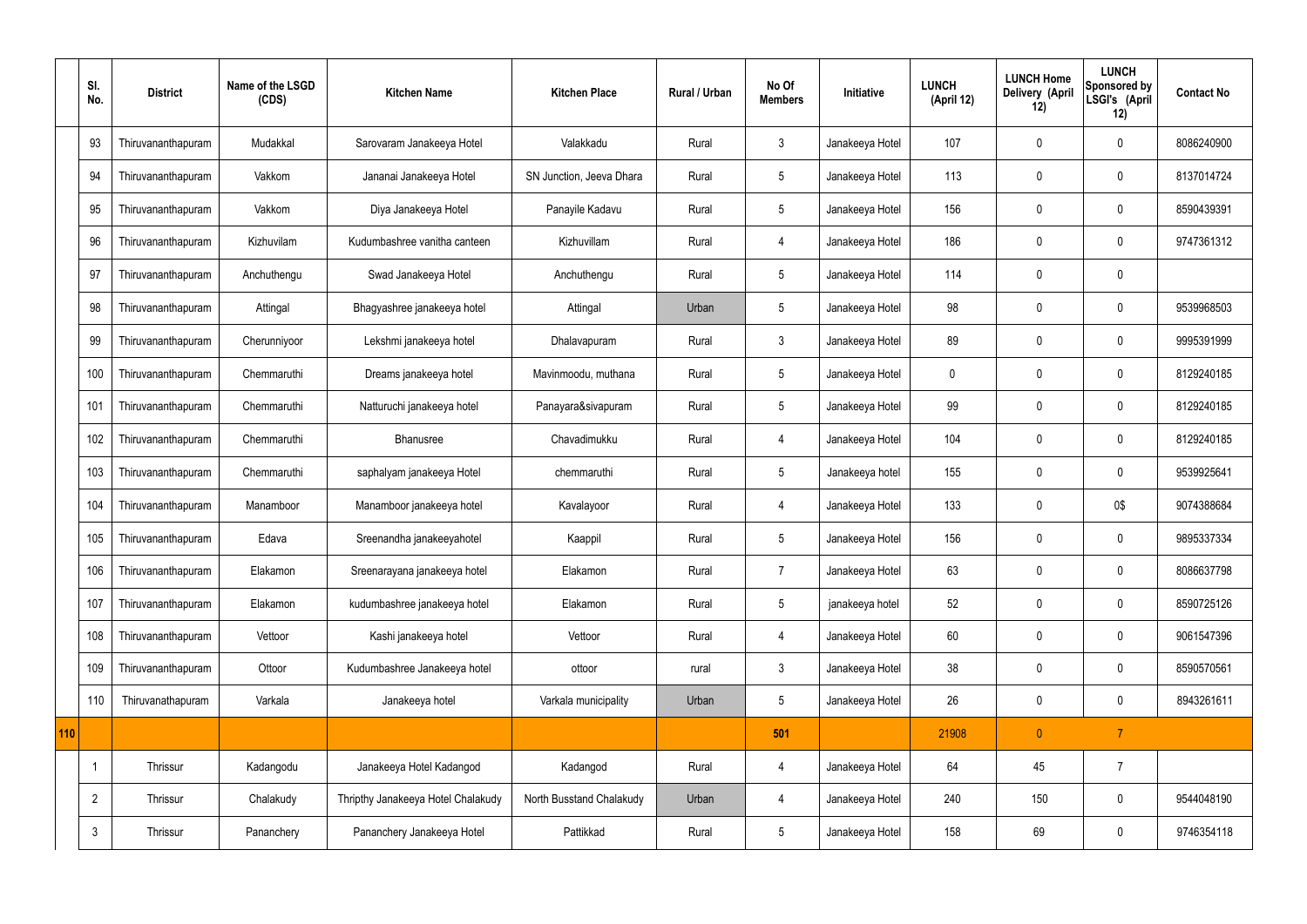| SI.<br>No.     | <b>District</b> | Name of the LSGD<br>(CDS) | <b>Kitchen Name</b>                             | <b>Kitchen Place</b>                       | <b>Rural / Urban</b> | No Of<br><b>Members</b> | Initiative      | <b>LUNCH</b><br>(April 12) | <b>LUNCH Home</b><br>Delivery (April<br>12) | <b>LUNCH</b><br>Sponsored by<br>LSGI's (April<br>12) | <b>Contact No</b> |
|----------------|-----------------|---------------------------|-------------------------------------------------|--------------------------------------------|----------------------|-------------------------|-----------------|----------------------------|---------------------------------------------|------------------------------------------------------|-------------------|
| 4              | Thrissur        | Kadavallur                | Janakeeya Hotel Kadavalloor                     | Panjayath Compound                         | Rural                | 4                       | Janakeeya Hotel | $60\,$                     | 54                                          | $\mathbf 0$                                          |                   |
| 5              | Thrissur        | Kattoor                   | Janakeeya Hotel Kattoor                         | Near pompay school, Kattoor                | Rural                | $5\phantom{.0}$         | Janakeeya Hotel | 113                        | 17                                          | $\mathbf 0$                                          | 9605263717        |
| 6              | Thrissur        | Elavally                  | Janakeeya Hotel Elavally                        | Elavally Panchayath<br>Compound            | Rural                | $\overline{4}$          | Janakeeya Hotel | 184                        | $\mathbf 0$                                 | $\mathbf 0$                                          | 9744738247        |
| $\overline{7}$ | Thrissur        | Paralam                   | Paralam Janakeeya Hotel                         | Nanma Kudumbashree<br>canteen              | Rural                | $\mathbf{3}$            | Janakeeya Hotel | 0                          | 77                                          | $\mathbf 0$                                          | 9744441594        |
| 8              | Thrissur        | Kadukutty                 | Uppum Mulakum Janakeeya Hotel<br>Kadukutty      | Kottamuri Junction                         | Rural                | $5\overline{)}$         | Janakeeya Hotel | 47                         | 42                                          | $\mathbf 0$                                          | 9846634710        |
| 9              | Thrissur        | Thrissur 2                | Kuttanellur Janakeeya Hotel                     | Kuttanellur                                | Urban                | $5\phantom{.0}$         | Janakeeya Hotel | 50                         | $\mathbf 0$                                 | $\mathbf 0$                                          | 8330800498        |
| 10             | Thrissur        | Pazhayannur               | Janakeeya Hotel, Pazhayanoor                    | Pazhayannur Panchayath                     | Rural                | $\overline{4}$          | Janakeeya Hotel | 216                        | $\mathbf 0$                                 | $\mathbf 0$                                          | 9400257329        |
| 11             | Thrissur        | Aloor                     | Aloor Janakeeya Hotel                           | Aloor                                      | Rural                | $5\phantom{.0}$         | Janakeeya Hotel | 117                        | 34                                          | $\mathbf 0$                                          | 9946922936        |
| 12             | Thrissur        | Muriyad                   | Jankeeya Hotel, Muriyad                         | Karuna Canteen, Muriyad                    | Rural                | $5\overline{)}$         | Janakeeya Hotel | 103                        | $\mathbf 0$                                 | $\mathbf 0$                                          | 9961920358        |
| 13             | Thrissur        | Valapad                   | Janakeeya Hotel Valapad                         | Valapad Chanthapadi                        | Rural                | $6\overline{6}$         | Janakeeya Hotel | 114                        | 0                                           | 6                                                    | 9846972134        |
| 14             | Thrissur        | Kaipamangalam             | Kaipamngalam Janakeeya Hotel                    | Kaipamangalam Panchayath                   | Rural                | $\mathbf{3}$            | Janakeeya Hotel | 198                        | 0                                           | $\overline{2}$                                       |                   |
| 15             | Thrissur        | Annamanada                | Snehitha Catering                               | Annamanada                                 | Rural                | $5\phantom{.0}$         | Janakeeya Hotel | 29                         | 18                                          | $\mathbf 0$                                          | 9747712615        |
| 16             | Thrissur        | Vellangallur              | Janakeeya Hotel Vellangallur                    | Panchayath Community Hall                  | Rural                | 6                       | Janakeeya Hotel | 58                         | 30                                          | 0                                                    | 9947462258        |
| 17             | Thrissur        | Pavaratty                 | Janakeeya Hotel Pavaratty                       | Akashaya Vanitha Canteen                   | Rural                | $\mathbf{3}$            | Janakeeya Hotel | 134                        | $\mathbf 0$                                 | $\mathbf 0$                                          |                   |
| 18             | Thrissur        | Edathiruthy               | Janakeeya Hotel Edathuruthi (Nalinam<br>Stores) | Opposite of GLPS,<br>Chenthrappinni Centre | Rural                | $\overline{4}$          | Janakeeya Hotel | 129                        | $\mathbf 0$                                 | $\mathbf 0$                                          |                   |
| 19             | Thrissur        | Adatt                     | Janakeeya Hotel Adat                            | Muthuvara                                  | Rural                | $\overline{7}$          | Janakeeya Hotel | 94                         | 69                                          | $\mathbf 0$                                          | 6235203703        |
| 20             | Thrissur        | Irinjalakuda 1            | Janakeeya Hotel Irinjalakuda Cds1               | Irinjalakuda Muncipality                   | Urban                | 4                       | Janakeeya Hotel | 70                         | $\mathbf 0$                                 | $\mathbf 0$                                          | 9526912506        |
| 21             | Thrissur        | Parapookkara              | Janakeeya Hotel , Parapookkara                  | Panchayath Canteen                         | Rural                | $5\overline{)}$         | Janakeeya Hotel | 67                         | $\mathbf 0$                                 | $\mathbf 0$                                          | 9605428611        |
| 22             | Thrissur        | Puthanchira               | Annapoorna Janakeeya Hotel<br>Puthenchira       | Panchayath Community Hall                  | Rural                | $5\phantom{.0}$         | Janakeeya Hotel | 66                         | 32                                          | $\mathbf 0$                                          | 919539164678      |
| 23             | Thrissur        | SreeNarayanapuram         | Sree Narayana Puram Janakeeya<br>Hotel          | Sreenarayanapuram<br>Panchayath            | Rural                | $5\overline{)}$         | Janakeeya Hotel | 211                        | 0                                           | $\overline{\mathbf{1}}$                              |                   |
| 24             | Thrissur        | Nadathara                 | Nadathara Janakeeya Hotel                       | Moorkanikkara                              | Rural                | $5\phantom{.0}$         | Janakeeya Hotel | 38                         | 62                                          | $\mathbf 0$                                          | 9744611176        |
| 25             | Thrissur        | Vallachira                | Vallachira Janakeeya Hotel                      | Vallachira Gramapanchayath                 | Rural                | 4                       | Janakeeya Hotel | 0                          | 49                                          | $\overline{0}$                                       | 9744804256        |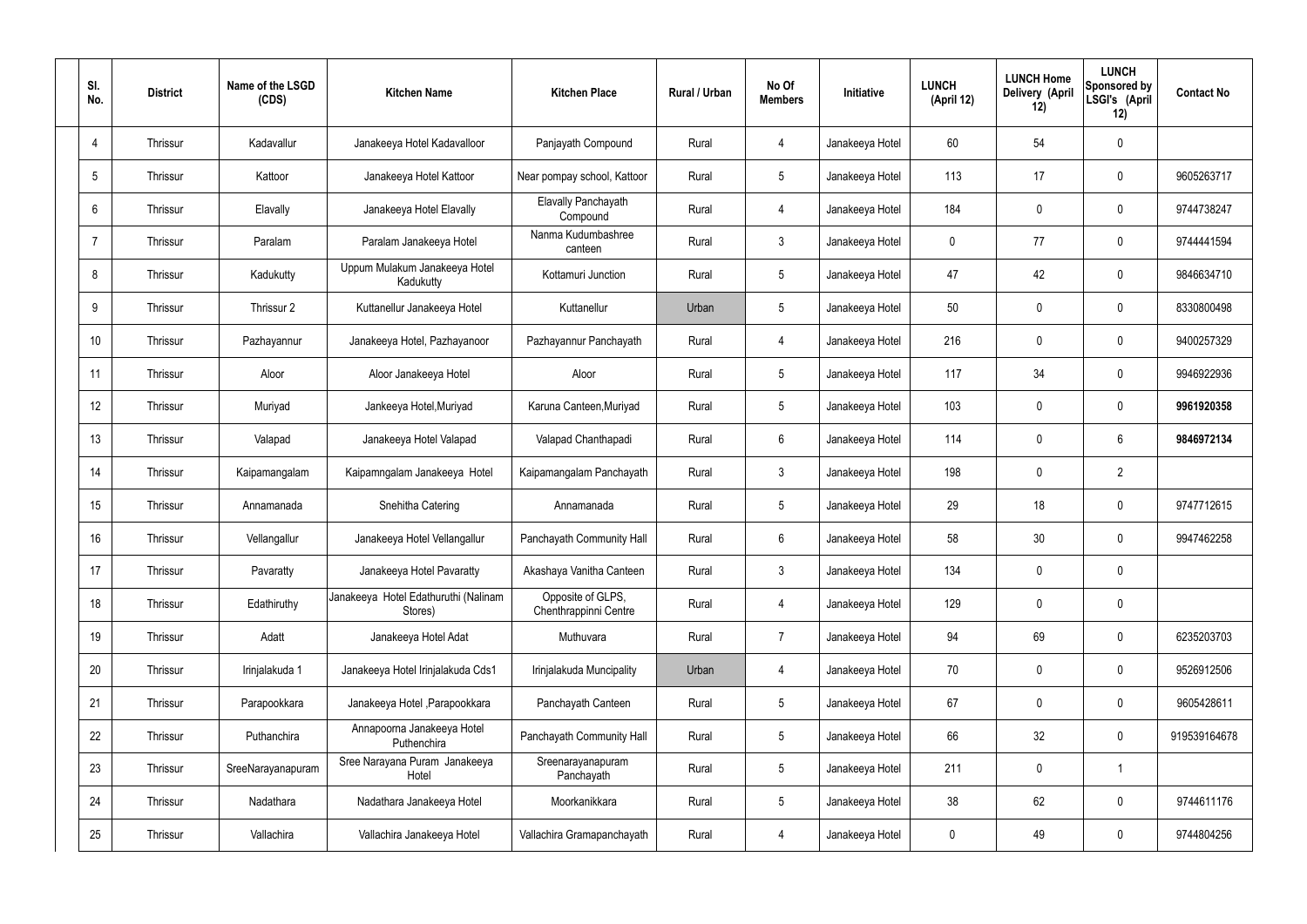| SI.<br>No. | <b>District</b> | Name of the LSGD<br>(CDS) | <b>Kitchen Name</b>                        | <b>Kitchen Place</b>                         | Rural / Urban | No Of<br><b>Members</b> | Initiative      | <b>LUNCH</b><br>(April 12) | <b>LUNCH Home</b><br>Delivery (April<br>12) | <b>LUNCH</b><br><b>Sponsored by</b><br>LSGI's (April<br>12) | <b>Contact No</b> |
|------------|-----------------|---------------------------|--------------------------------------------|----------------------------------------------|---------------|-------------------------|-----------------|----------------------------|---------------------------------------------|-------------------------------------------------------------|-------------------|
| 26         | Thrissur        | Poyya                     | Janakeeya Hotel , Poyya                    | Poyya Junction                               | Rural         | $5\phantom{.0}$         | Janakeeya Hotel | 22                         | 21                                          | 0                                                           | 7902318250        |
| 27         | Thrissur        | Wadakanchery 1            | Vrindavan Janakeeya Hotel                  | Ottupara                                     | Urban         | $5\phantom{.0}$         | Janakeeya Hotel | 190                        | 55                                          | 0                                                           |                   |
| 28         | Thrissur        | Varandarappilly           | Janakeeya Hotel                            | Varandarappilly Panchayath                   | Rural         | $5\phantom{.0}$         | Janakeeya Hotel | 90                         | 31                                          | 0                                                           | 9048283463        |
| 29         | Thrissur        | Nenmanikkara              | Vanitha Janakeeya Hotel                    | Paliyekkara, Nenmanikkara<br>Gramapanchayath | Rural         | $5\phantom{.0}$         | Janakeeya Hotel | 52                         | 26                                          | 0                                                           | 9747494386        |
| 30         | Thrissur        | Kodakara                  | Nanma Janakeeya Hotel                      | Kodakara Bus Stand                           | Rural         | $5\phantom{.0}$         | Janakeeya Hotel | 231                        | 247                                         | 0                                                           | 9946283762        |
| 31         | Thrissur        | Thekkumkkara              | Janakeeya Hotel Thekkumkara                | Vanitha Canteen, Thekkumkara                 | Rural         | $\overline{4}$          | Janakeeya Hotel | 60                         | $\mathbf 0$                                 | 0                                                           |                   |
| 32         | Thrissur        | Alagappa Ngar             | Janakeeya Hotel                            | Amballur                                     | Rural         | $5\phantom{.0}$         | Janakeeya Hotel | 195                        | 38                                          | 0                                                           | 8606553521        |
| 33         | Thrissur        | Kolazhy                   | Janakeeya Hotel Kolazhy                    | <b>ZMLP School</b>                           | Rural         | $\overline{4}$          | Janakeeya Hotel | $\mathbf 0$                | 78                                          | 0                                                           | 9645535725        |
| 34         | Thrissur        | Manalur                   | Janakeeya Hotel Manalur                    | Govt High School, Manaloor                   | Rural         | 6                       | Janakeeya Hotel | 64                         | 19                                          | 4                                                           | 9446619441        |
| 35         | Thrissur        | Arimpur                   | Janakeeya Hotel Arimbur                    | Kudumbashree Vanitha<br>Canteen, Arimbur     | Rural         | $5\phantom{.0}$         | Janakeeya Hotel | 197                        | 68                                          | 0                                                           | 9946789338        |
| 36         | Thrissur        | Thanniyam                 | Thannyam Janakeeya Hotel                   | Peringottukara                               | Rural         | $\overline{4}$          | Janakeeya Hotel | 33                         | 16                                          | 0                                                           | 9048570194        |
| 37         | Thrissur        | Madakkathara              | Madakkathara Annapoorna Janakeeya<br>Hotel | Madakkathara                                 | Rural         | 6                       | Janakeeya Hotel | 98                         | 37                                          | $\overline{2}$                                              | 9388431507        |
| 38         | Thrissur        | Athirappilly              | Panchayath Kudumbashree Canteen            | Athirappilly                                 | Rural         | $\mathbf{3}$            | Janakeeya Hotel | 0                          | 0                                           | 0                                                           | 9496151187        |
| 39         | Thrissur        | Kodassery                 | Five Star Janakeeya Hotel                  | Kodassery                                    | Rural         | $\overline{4}$          | Janakeeya Hotel | 167                        | 64                                          | 0                                                           | 9846464927        |
| 40         | Thrissur        | Mattathur                 | Karunya<br>kudumbShree                     | Vellikkulangara                              | Rural         | $\overline{4}$          | Janakeeya Hotel | 187                        | 107                                         | 0                                                           | 8086449102        |
| 41         | Thrissur        | Koratty                   | Ruchi Janakeeya Hotel                      | Koratty                                      | Rural         | $\overline{4}$          | Janakeeya Hotel | 30 <sub>2</sub>            | 124                                         | 0.00\$                                                      | 9496527583        |
| 42         | Thrissur        | Thrikkoor                 | Susthira Janakeeya Hotel                   | Alengaad                                     | Rural         | $\mathbf{3}$            | Janakeeya Hotel | 156                        | 46                                          | 4                                                           | 8111847055        |
| 43         | Thrissur        | Venkitangu                | Ottupura<br>Janakeeya Hotel Vengidangu     | Vengidangu Panchayath                        | Rural         | $\mathbf{3}$            | Janakeeya Hotel | 169                        | 96                                          | 0                                                           | 8156981840        |
| 44         | Thrissur        | Padiyoor                  | Padiyoor<br>Janakeya Hotel                 | HDC School, Kakkathuruthy                    | Rural         | $5\phantom{.0}$         | Janakeeya Hotel | 74                         | 49                                          | 0                                                           | 9048341118        |
| 45         | Thrissur        | Pariyaram                 | Samridhi Janakeeya Hotel                   | Pariyaram                                    | Rural         | $5\phantom{.0}$         | Janakeeya Hotel | 109                        | 95                                          | 0                                                           | 7025950795        |
| 46         | Thrissur        | Wadakanchery cds2         | Janakeeya Hotel, Wadakanchery cds2         | Minaloor                                     | Urban         | $\mathbf{3}$            | Janakeeya Hotel | 137                        | $\mathbf 0$                                 | 0                                                           |                   |
| 47         | Thrissur        | Kodungaloor cds2          | Jathikka Janakeeya Hotel                   | Arakkulam                                    | Urban         | $\overline{4}$          | Janakeeya Hotel | 107                        | $\pmb{0}$                                   | 0                                                           | 9745397171        |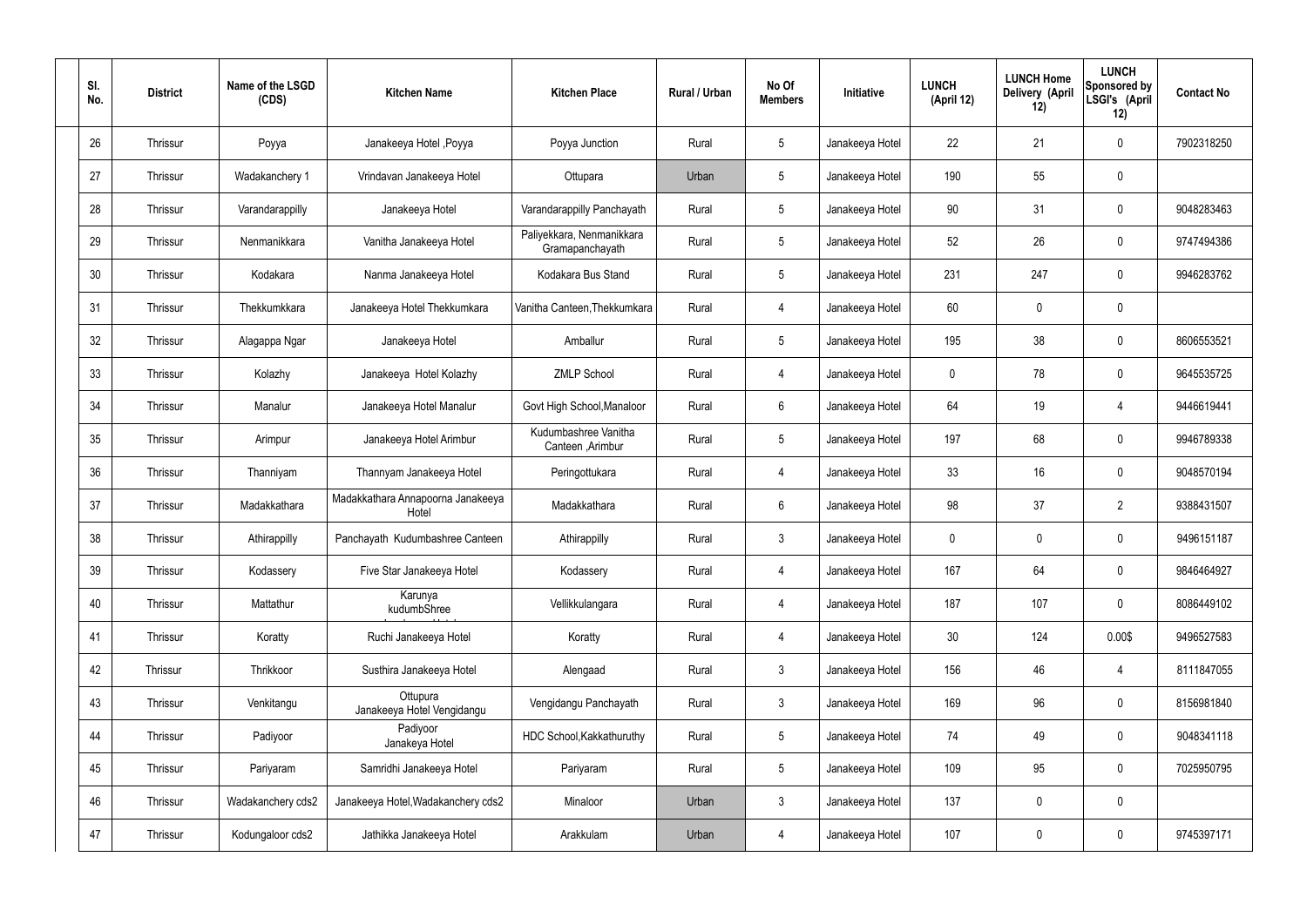|    | SI.<br>No. | <b>District</b> | Name of the LSGD<br>(CDS) | <b>Kitchen Name</b>               | <b>Kitchen Place</b>               | Rural / Urban | No Of<br><b>Members</b> | Initiative      | <b>LUNCH</b><br>(April 12) | <b>LUNCH Home</b><br>Delivery (April<br>12) | <b>LUNCH</b><br>Sponsored by<br>LSGI's (April<br>12) | <b>Contact No</b> |
|----|------------|-----------------|---------------------------|-----------------------------------|------------------------------------|---------------|-------------------------|-----------------|----------------------------|---------------------------------------------|------------------------------------------------------|-------------------|
|    | 48         | <b>Thrissur</b> | Punnayur                  | Kaipunnyam Janakeeya Hotel        | Edakazhiyur                        | Rural         | $5\phantom{.0}$         | Janakeeya Hotel | $\mathbf 0$                | $\mathbf 0$                                 | $\mathbf 0$                                          | 9744680885        |
| 98 | 49         | Thrissur        | Velookkara                | Velookkara Janakeeya Hotel        | Panchayath shopping complex        | Rural         | $\mathbf{3}$            | Janakeeya Hotel | $\mathbf 0$                | $\mathbf 0$                                 | $\mathbf 0$                                          | 9048756685        |
|    | 50         | <b>Thrissur</b> | Meloor                    | Thanima Janakeeya Hotel Meloor    | Meloor centre                      | Rural         | $\overline{4}$          | Janakeeya Hotel | 109                        | 32                                          | $\mathbf 0$                                          | 7902354039        |
|    | 51         | <b>Thrissur</b> | Vallathol Nagar           | Janakeeya Hotel, Vallathol Nagar  | near youth welfare center          | rural         | $5\overline{)}$         | Janakeeya Hotel | 161                        | $\mathbf 0$                                 | $\mathbf 0$                                          | 9961296574        |
|    | 52         | <b>Thrissur</b> | Eriyad                    | janakeeya Hotel, eriyad           | community hall                     | Rural         | 4                       | Janakeeya Hotel | $\mathbf 0$                | $\mathbf 0$                                 | $\mathbf 0$                                          |                   |
|    | 53         | <b>Thrissur</b> | Edavilangu                | Janakeeya Hotel, Edavilangu       | Edavilangu Center                  | Rural         | 4                       | Janakeeya Hotel | 290                        | $\mathbf 0$                                 | $\mathbf 0$                                          |                   |
|    | 54         | <b>Thrissur</b> | Avanoor                   | Janakeeya Hotel, Avanoor          | near panchayath office,<br>Avanoor | Rural         | $5\overline{)}$         | Janakeeya Hotel | $\mathbf 0$                | $\mathbf 0$                                 | $\mathbf 0$                                          | 9447343516        |
|    | 55         | <b>Thrissur</b> | Mala                      | Janakeeya hotel Mala              | Near panchayath office, Mala       | Rural         | 4                       | Janakeeya Hotel | 148                        | 34                                          | $\mathbf 0$                                          | 9946442260        |
|    | 56         | <b>Thrissur</b> | Guruvayur1                | Guruvayur Janakeeya Hotel         | Guruvayur                          | Urban         | $\mathbf{3}$            | Janakeeya Hotel | 430                        | 233                                         | $\mathbf 0$                                          | 9961227858        |
|    | 57         | Thrissur        | Vadakkekad                | Kudumbasree janakeeya hotel       | Nalam kallu                        | Rural         | 4                       | Janakeeya Hotel | 85                         | 53                                          | $\mathbf 0$                                          | 9645190166        |
|    | 58         | <b>Thrissur</b> | Kadappuram                | Kadappuram janakeeya hotel        | Kadappuram panchayath<br>building  | Rural         | $\overline{4}$          | Janakeeya Hotel | 21                         | 17                                          | $\mathbf 0$                                          | 8156984319        |
|    | 59         | Thrissur        | Chavakkad                 | Chavakkad Janakeeya hotel         | Chavakkad, near bus stand          | Urban         | $5\overline{)}$         | Janakeeya Hotel | 198                        | 66                                          | $\mathbf 0$                                          | 7560874804        |
|    | 60         | <b>Thrissur</b> | Engadiyoor                | pavithra janikeeya hotel          | Pokulangara                        | Rural         | $5\overline{)}$         | Janakeeya Hotel | 90                         | $\mathbf 0$                                 | $\mathbf 0$                                          | 9562239618        |
|    | 61         | Thrissur        | Varavoor                  | Friends janakeeya hotel, Varavoor | Thichur                            | Rural         | $\mathbf{3}$            | Janakeeya Hotel | 96                         | $\pmb{0}$                                   | $\mathbf 0$                                          |                   |
|    | 62         | Thrisssur       | Punnayurkulam             | Punnayurkkulam janakeeya hotel    | Althara centre                     | Rural         | $5\overline{)}$         | Janakeeya Hotel | 93                         | 43                                          | $\mathbf 0$                                          | 8086093454        |
|    | 63         | Thrissur        | Thiruwilamala             | Villuadry Janakeeya hotel         | Thiruwilamala                      | Rural         | $5\overline{)}$         | Janakeeya Hotel | 209                        | $\pmb{0}$                                   | $\mathbf 0$                                          | 9846174729        |
|    | 64         | Thrissur        | Kattakampal               | Janakeeya Hotel Kattakampal       | Chirakkal                          | Rural         | $\overline{4}$          | Janakeeya Hotel | 24                         | 29                                          | $\mathbf 0$                                          |                   |
|    | 65         | Thrissur        | Kandanassery              | kandanassery janakeeya hotel      | kandanassery                       | Rural         | $5\overline{)}$         | Janakeeya Hotel | 50                         | 22                                          | $\mathbf 0$                                          |                   |
|    | 66         | Thrissur        | Kaiparambu                | Janakeeya Hotel Kaiparambu        | Near mundoor health center         | Rural         | $5\overline{)}$         | janakeeya hotel | 47                         | 141                                         | $\mathbf 0$                                          | 9645828069        |
|    | 67         | Thrissur        | Thrissur 2(new)           | kitchen girls janakeeya hotel     | Olari                              | urban         | 4                       | janakeeya hotel | 158                        | 69                                          | $\mathbf 0$                                          | 9388828112        |
|    | 68         | Thrissur        | Kuzhur                    |                                   | kuzhur                             | Rural         | $\overline{4}$          | janakeeya hotel | $\mathbf 0$                | 0                                           | $\mathbf 0$                                          | 9526566073        |
|    | 69         | Thrissur        | Chazhur                   | Chazur Janakeeya Hotel            | Pazhuvil Center                    | Rural         | $\overline{4}$          | janakeeya hotel | 51                         | 27                                          | $\boldsymbol{0}$                                     | 9061946216        |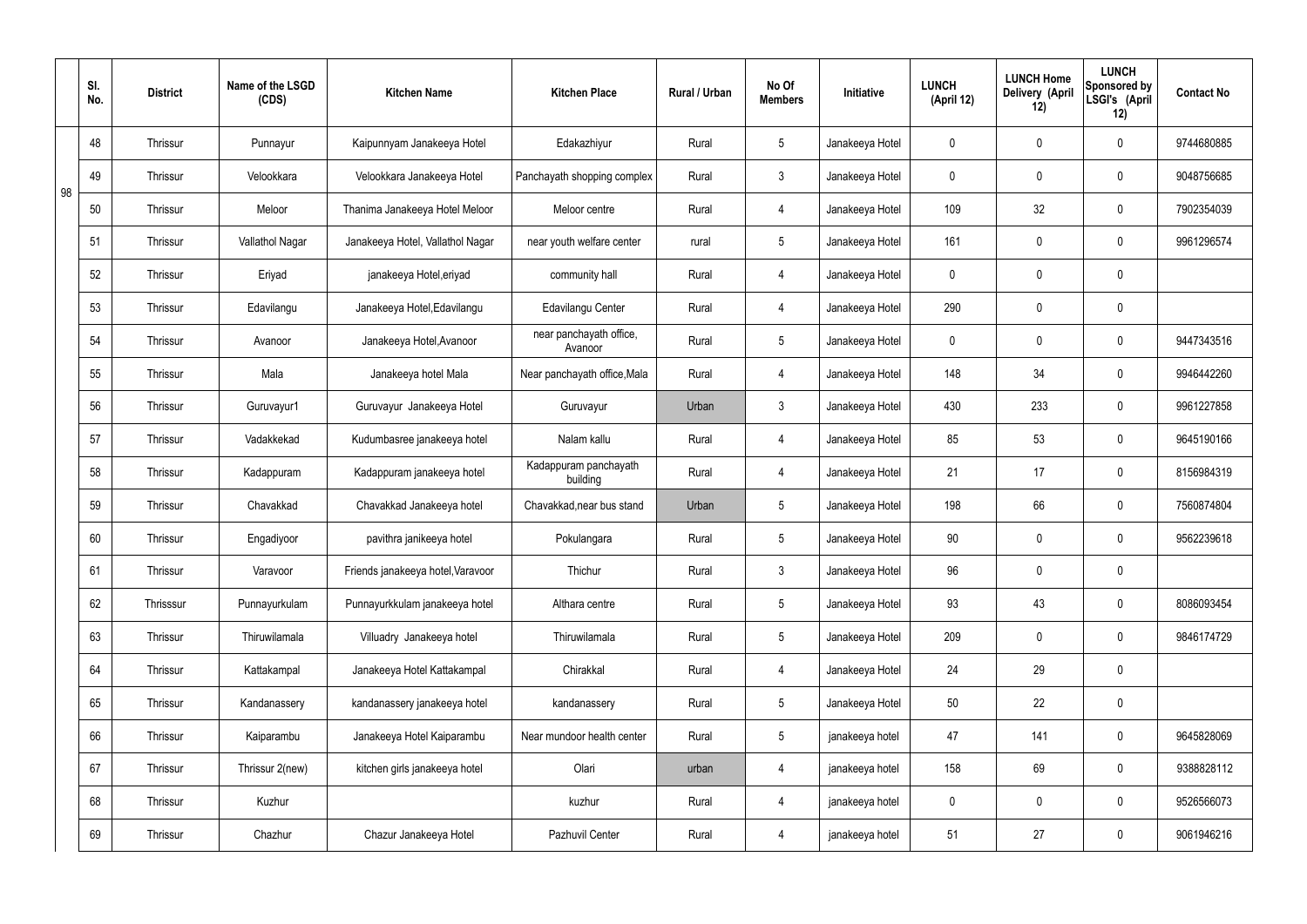| SI.<br>No. | <b>District</b> | Name of the LSGD<br>(CDS) | <b>Kitchen Name</b>          | <b>Kitchen Place</b>                   | Rural / Urban | No Of<br><b>Members</b> | Initiative      | <b>LUNCH</b><br>(April 12) | <b>LUNCH Home</b><br>Delivery (April<br>12) | <b>LUNCH</b><br>Sponsored by<br>LSGI's (April<br>12) | <b>Contact No</b> |
|------------|-----------------|---------------------------|------------------------------|----------------------------------------|---------------|-------------------------|-----------------|----------------------------|---------------------------------------------|------------------------------------------------------|-------------------|
| 70         | Thrissur        | Nattika                   | uttupura                     | Thriprayar                             | Rural         | $5\phantom{.0}$         | janakeeya hotel | 138                        | $\mathbf 0$                                 | $\pmb{0}$                                            | 9544055637        |
| 71         | Thrissur        | Thalikulam                | Nidhi janakeeya hotel        | Puthenthodu                            | Rural         | 5                       |                 | 221                        | $\mathbf 0$                                 | $\pmb{0}$                                            | 8606213960        |
| 72         | Thrissur        | Vadanapilly               | vadanappilly janakeeya hotel | vadanapilly                            | Rural         | $5\phantom{.0}$         | janakeeya hotel | 0                          | $\mathbf 0$                                 | $\pmb{0}$                                            | 9947728948        |
| 73         | Thrissur        | orumanayur                | orumanayur janakeeya hotel   | orumanayur                             | rural         | $5\phantom{.0}$         | janakeeya hotel | 79                         | 36                                          | $\mathbf 0$                                          | 9995588758        |
| 74         | Thrissur        | Panjal                    | Five-star Janakeeya hotel    | Panjal                                 | Rural         | $5\phantom{.0}$         | janakeeya hotel | 182                        | $\mathbf 0$                                 | $\pmb{0}$                                            | 9746847353        |
| 75         | Thrissur        | veloor                    | Veloor Janakeeya hotel       | veloor                                 | Rural         | $5\phantom{.0}$         | janakeeya hotel | 53                         | 74                                          | $\mathbf 0$                                          | 9447724685        |
| 76         | Thrissur        | Chowanoor                 |                              | Chowanoor                              | Rural         | $\mathbf{3}$            | janakeeya hotel | 0                          | $\mathbf 0$                                 | $\pmb{0}$                                            | 9,526,340,307     |
| 77         | Thrissur        | Puthur                    | Puthur janakeeyahotel        | puthur                                 | Rural         | $5\phantom{.0}$         | janakeeya hotel | 65                         | 56                                          | $\mathbf 0$                                          | 6238101595        |
| 78         | Thrissur        | Erumapetty                | subhiksha janakeeya hotel    | Erumapetty                             | Rural         | $5\phantom{.0}$         | janakeeya hotel | 105                        | 43                                          | $\pmb{0}$                                            | 9207201880        |
| 79         | Thrissur        | Kondazhy                  | Santhwanam Janakeeya Hotel   | Kondazhy                               | Rural         | $\overline{4}$          | janakeeya hotel | 22                         | $\pmb{0}$                                   | $\mathbf 0$                                          | 9526401759        |
| 80         | Thrissur        | Mullurkkara               | Kaniv Janakeeya Hotel        | Atoor                                  | Rural         | $\overline{4}$          | janakeeya hotel | 0                          | $\pmb{0}$                                   | $\pmb{0}$                                            |                   |
| 81         | Thrissur        | Porkkulam                 | Porkulam janakeeya hotel     | Parempadam                             | Rural         | $5\phantom{.0}$         | Janakeeya hotel | 0                          | 64                                          | $\pmb{0}$                                            | 8129017841        |
| 82         | Thrissur        | Puthukkad                 | Puthukkad Janakeeya Hotel    | Puthukkad                              | Rural         | $5\phantom{.0}$         | Janakeeya hotel | 84                         | 22                                          | $\mathbf 0$                                          | 7356668644        |
| 83         | Thrissur        | Choondal                  | Choondal Janakeeya Hotel     | <b>Kechery Centre</b>                  | Rural         | 8                       | Janakeeya Hotel | 80                         | 25                                          | $\pmb{0}$                                            |                   |
| 84         | Thrissur        | Cherpu                    | Cherpu Janakeeya Hotel       | Cherpu                                 | Rural         | $\mathbf{3}$            | Janakeeya Hotel | $\mathbf 0$                | 70                                          | $\pmb{0}$                                            | 9605375648        |
| 85         | Thrissur        | Mathilakam                | Mathilakam Janakeeya hotel   | Mathilakam gramapanchayath<br>compound | Rural         | $\mathbf{3}$            | Janakeeya hotel | 80                         | $\mathbf 0$                                 | $\mathbf 0$                                          | 9995986808        |
| 86         | Thrissur        | Anthikad                  | Anthikad Janakeeya hotel     | Anthikad                               | Rural         | $\overline{4}$          | Janakeeya hotel | $\mathbf 0$                | $\mathbf 0$                                 | $\mathbf 0$                                          |                   |
| 87         | Thrissur        | Mullassery                | Mullassery Janakeeya Hotel   | Mullassery centre                      | Rural         | $5\overline{)}$         | Janakeeya hotel | 133                        | 79                                          | $\mathbf 0$                                          |                   |
| 88         | Thrissur        | Karalam                   | Karalam Janakeeya Hotel      | Chemmada, Karalam                      | Rural         | $\overline{4}$          | Janakeeya hotel | 98                         | $\overline{0}$                              | $\pmb{0}$                                            | 6282924636        |
| 89         | Thrissur        | Poomangalam               | Poomangalam Janakeeya Hotel  | Edakkulam                              | Rural         | $\mathbf{3}$            | Janakeeya hotel | 56                         | 18                                          | $\pmb{0}$                                            | 919947255537      |
| 90         | Thrissur        | MG Kavu                   | Annapoorna Janakeeya Hotel   | MG Kavu                                | Rural         | $\overline{4}$          | Janakeeya hotel | 124                        | 103                                         | $\mathbf 0$                                          | 7558080131        |
| 91         | Thrissur        | chelakkara                | Nila janakeeya hotel         | chelakkara                             | rural         | $5\phantom{.0}$         | janakeeya hotel | 113                        | $\mathbf 0$                                 | $\bf{0}$                                             | 9747856037        |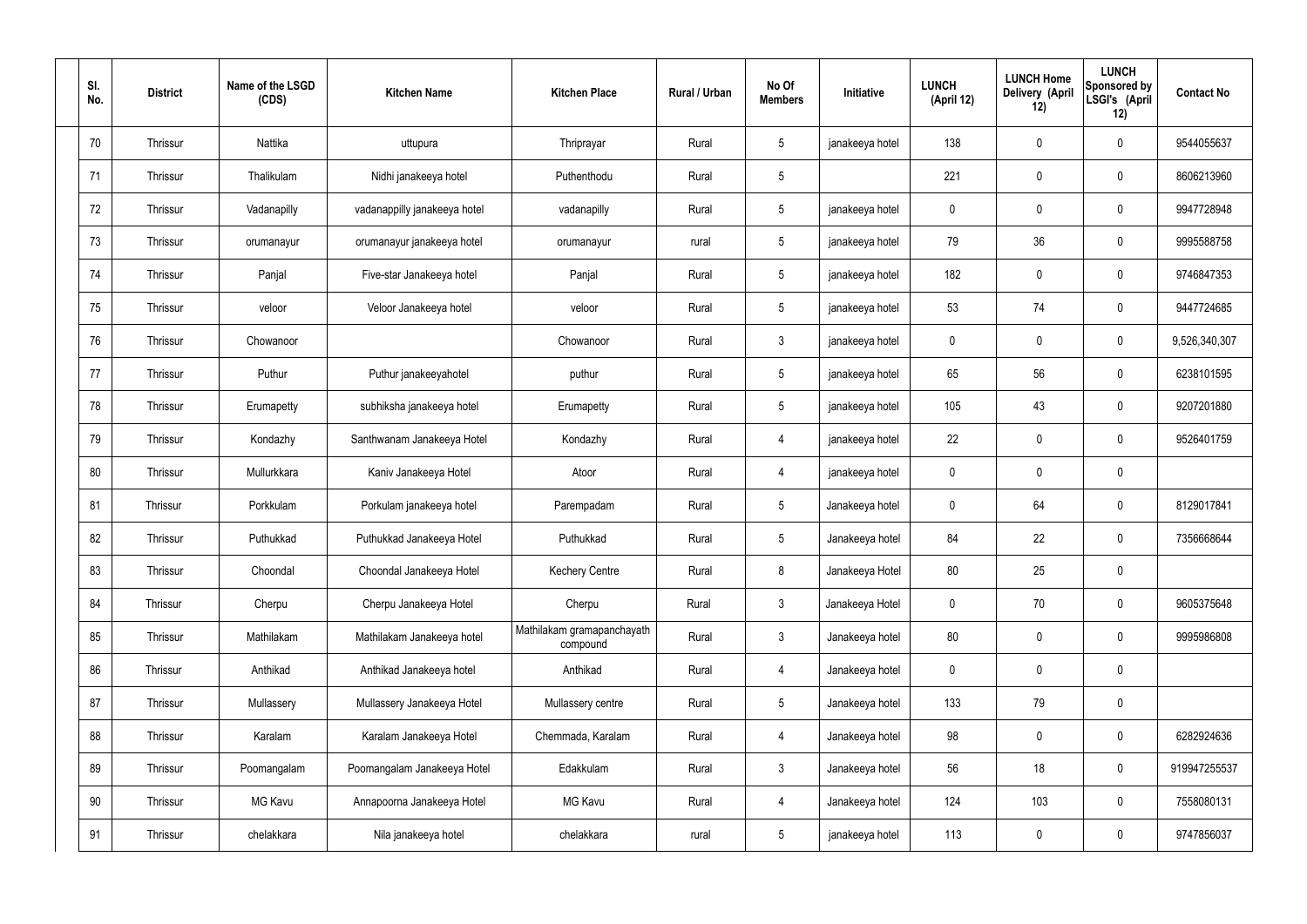|    | SI.<br>No.      | <b>District</b> | Name of the LSGD<br>(CDS) | <b>Kitchen Name</b>              | <b>Kitchen Place</b>                   | Rural / Urban | No Of<br><b>Members</b> | Initiative      | <b>LUNCH</b><br>(April 12) | <b>LUNCH Home</b><br>Delivery (April<br>12) | <b>LUNCH</b><br><b>Sponsored by</b><br>LSGI's (April<br>12) | <b>Contact No</b> |
|----|-----------------|-----------------|---------------------------|----------------------------------|----------------------------------------|---------------|-------------------------|-----------------|----------------------------|---------------------------------------------|-------------------------------------------------------------|-------------------|
|    | 92              | Thrissur        | Avinissery                | Avinissery Janakeeya Hotel       | Palakkal                               | Rural         | 4                       | janakeeya hotel | 0                          | 79                                          | $\pmb{0}$                                                   |                   |
|    | 93              | Thrissur        | Nadathara 2               | Grandmaas Janakeeya hotel        | Nadathara                              | Rural         | $5\phantom{.0}$         | Janakeeya Hotel | 112                        | 216                                         | $\overline{2}$                                              | 7034752180        |
|    | 94              | Thrissur        | Chavakkad                 | Janakeeya hotel                  | Chavakkad                              | Urban         | $5\phantom{.0}$         | Janakeeya hotel | 222                        | 34                                          | $\pmb{0}$                                                   | 9048965884        |
|    | 95              | Thrissur        | Mala 2                    | Janakeeya hotel                  |                                        | Rural         | $5\phantom{.0}$         | janakeeya hotel | 168                        | 43                                          | $\mathbf 0$                                                 | 9567844586        |
|    | 96              | Thrissur        | Thrissur1                 | Janakeeya hotel                  | Mannuthy                               | Urban         | $5\phantom{.0}$         | janakeeya hotel | 100                        | 6                                           | $\pmb{0}$                                                   | 9746287281        |
|    | 97              | Thrissur        | Vadanappilly2             | Janakeeya hotel                  | Vadanappilly                           | Rural         | $\mathbf{3}$            | janakeeya hotel | 205                        | 0                                           | $\mathbf 0$                                                 | 9947728948        |
|    | 98              | Thrissur        | Engandiyoor 2             | Ammayoon Janakeeya Hotel         | Engandiyoor                            | Rural         | 4                       | janakeeya hotel | 38                         | 40                                          | $\bf{0}$                                                    | 7025375178        |
|    |                 |                 |                           |                                  |                                        |               | 437                     |                 | 9666                       | 3739                                        | 28                                                          |                   |
|    |                 | Wayanad         | Vellamunda                | Thanima mess                     | 8/4 vellamuda                          | Rural         | 4                       | janakeeya Hotel | 240                        | 0                                           | $\boldsymbol{0}$                                            | 7025659685        |
|    | $\overline{2}$  | Wayanad         | Thavinjal                 | Sobhagya Vanitha mess            | Thalappuzha<br>chungam                 | Rural         | 4                       | janakeeya Hotel | 160                        | 45                                          | $\mathbf 0$                                                 | 9497247541        |
|    | $\mathbf{3}$    | Wayanad         | Vythiri                   | Dharshana catering               | Vythiri                                | Rural         | 4                       | janakeeya Hotel | 210                        | 0                                           | $\boldsymbol{0}$                                            | 9074598184        |
|    | $\overline{4}$  | Wayanad         | Mullankolly               | Kairali catering group           | Mullankolli                            | Rural         | $\mathbf{3}$            | janakeeya Hotel | 213                        | 0                                           | $\mathbf 0$                                                 | 9526706627        |
|    | $5\phantom{.0}$ | Wayanad         | Poothadi                  | Mary matha mess                  | Kenichira                              | Rural         | 5                       | janakeeya Hotel | 171                        | 0                                           | $\mathbf 0$                                                 | 9526376970        |
|    | $6\phantom{.}6$ | Wayanad         | Meppadi                   | Cafe Kudumbashree                | Meppadi                                | Rural         | $5\phantom{.0}$         | janakeeya Hotel | 171                        | 0                                           | $\mathbf 0$                                                 | 9207935764        |
|    | $\overline{7}$  | Wayanad         | Pozhuthana                | Dhanya mess                      | Pozhuthana                             | Rural         | $\mathbf{3}$            | janakeeya Hotel | 158                        | 0                                           | $\pmb{0}$                                                   | 8111838165        |
|    | 8               | Wayanad         | Thondernad                | Thanima canteen                  | Korom                                  | Rural         | $\mathbf{3}$            | janakeeya Hotel | 177                        | 0                                           | $\mathbf 0$                                                 | 8943476943        |
|    | 9               | Wayanad         | Meenangady                | Haritham Janakeeya Hotel         | Opposite police station,<br>Meenangadi | Rural         | $6\phantom{.}6$         | janakeeya Hotel | 161                        | 0                                           | $\pmb{0}$                                                   | 9526895975        |
|    | 10              | Wayanad         | Nenmeni                   | Minnaram Mess and Chappathi Unit | Cheeral                                | Rural         | $5\phantom{.0}$         | janakeeya Hotel | 154                        | 0                                           | $\mathbf 0$                                                 | 8086835886        |
|    | 11              | Wayanad         | Thirunelli                | Adigamanai Mess and Catering     | Kartikulam                             | Rural         | $5\phantom{.0}$         | janakeeya Hotel | 0                          | 0                                           | $\mathbf 0$                                                 | 9207406211        |
|    | 12              | Wayanad         | Mananthavady              | Dhanasree canteen                | Mananthavadi                           | Urban         | $5\phantom{.0}$         | janakeeya Hotel | 287                        | 0                                           | $\mathbf 0$                                                 | 9496997382        |
|    | 13              | Wayanad         | Ambalavayal               | <b>Ruchi Catering</b>            | kalathuvayal                           | Rural         | $5\phantom{.0}$         | janakeeya Hotel | 304                        | 0                                           | $\pmb{0}$                                                   | 9495084437        |
| 28 | 14              | Wayanad         | Kaniyambetta              | sree Vinayaka                    | millumukk                              | rural         | $5\phantom{.0}$         | janakeeya Hotel | 192                        | 0                                           | $\pmb{0}$                                                   | 9061486938        |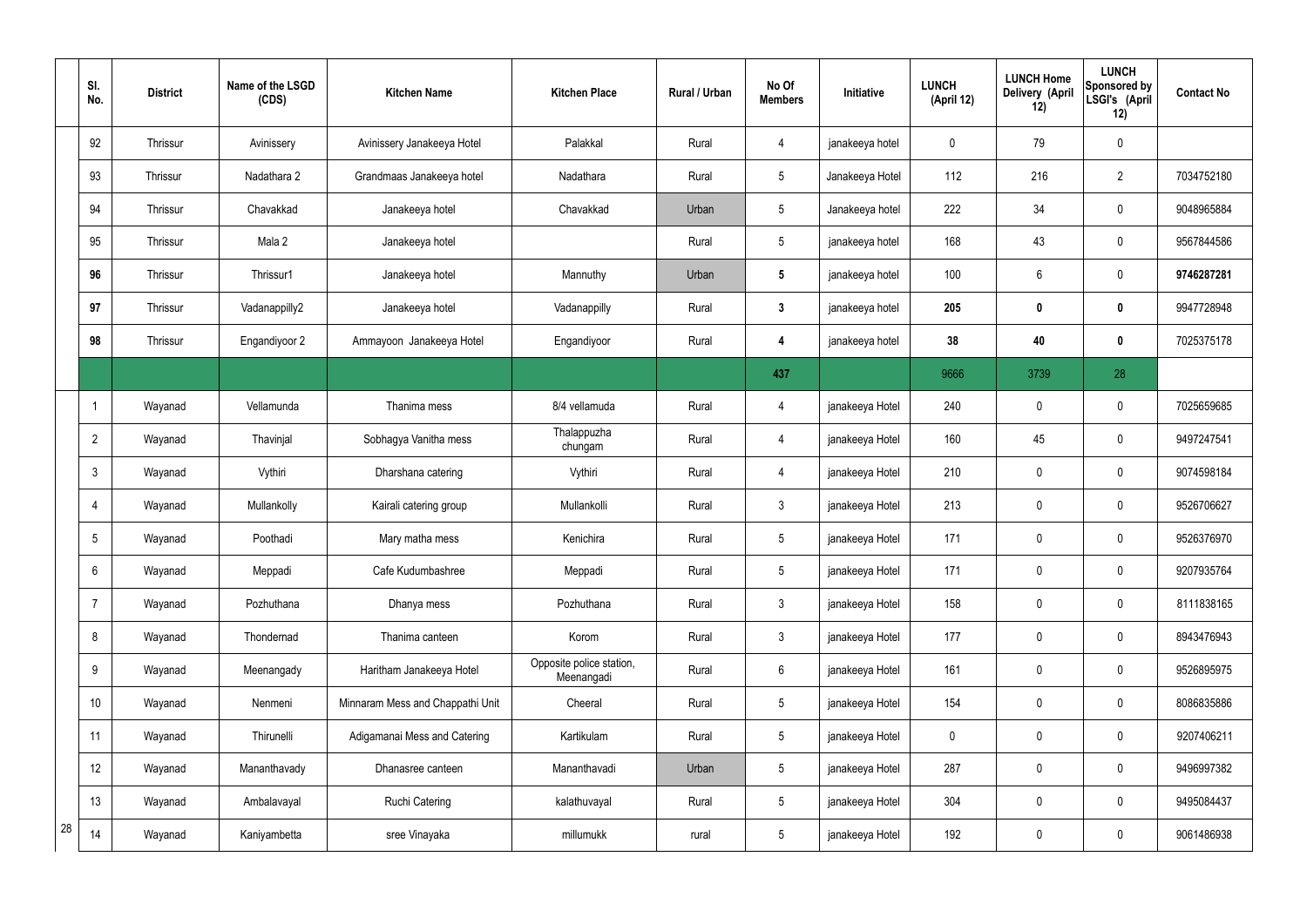| SI.<br>No. | <b>District</b> | Name of the LSGD<br>(CDS) | <b>Kitchen Name</b> | <b>Kitchen Place</b>            | Rural / Urban | No Of<br><b>Members</b> | Initiative      | <b>LUNCH</b><br>(April 12) | <b>LUNCH Home</b><br>Delivery (April<br>12) | <b>LUNCH</b><br>Sponsored by<br>LSGI's (April<br>12) | <b>Contact No</b> |
|------------|-----------------|---------------------------|---------------------|---------------------------------|---------------|-------------------------|-----------------|----------------------------|---------------------------------------------|------------------------------------------------------|-------------------|
| 15         | Wayanad         | Pulpally                  | Vinayaka catering   | Pulpally                        | Rural         | $5\phantom{.0}$         | janakeeya Hotel | 347                        | $\mathbf 0$                                 | $\mathbf 0$                                          | 9947319307        |
| 16         | Wayanad         | Noolpuzha                 | Friends catering    | Naikketty                       | Rural         | $5\overline{)}$         | janakeeya Hotel | 237                        | $\mathbf 0$                                 | $\mathbf 0$                                          | 7558019388        |
| 17         | Wayanad         | Panamaram                 | Testy mess          | Panamaram                       | Rural         | $\overline{4}$          | janakeeya Hotel | 187                        | $\mathbf 0$                                 | $\mathbf 0$                                          | 9605814620        |
| 18         | wayanad         | Moopainad                 | vanitha mess        | vaduvanchal                     | Rural         | $5\phantom{.0}$         | janakeeya Hotel | 152                        | $\pmb{0}$                                   | $\mathbf 0$                                          | 974596708         |
| 19         | wayanad         | Edavaka                   | <b>Teasty Mess</b>  | Irumbupalam                     | Rural         | $\overline{4}$          | janakeeya Hotel | 195                        | $\pmb{0}$                                   | $\mathbf 0$                                          | 9847842390        |
| 20         | wayanad         | kalpetta                  | shiya catering      | pallithazhe, kalpetta town      | urban         | $\mathbf{3}$            | janakeeya Hotel | 368                        | $\pmb{0}$                                   | $\mathbf 0$                                          | 6282822890        |
| 21         | wayanad         | sulthan bathery           | preethis            | near telephone exchange         | urban         | $5\overline{)}$         | janakeeya Hotel | 360                        | $\mathbf 0$                                 | $\mathbf 0$                                          | 9961088393        |
| 22         | wayanad         | Muttil                    | swad cattering      | Muttil bus stand                | Rural         | 5 <sup>5</sup>          | janakeeya Hotel | 206                        | $\mathbf 0$                                 | $\mathbf 0$                                          | 9074461322        |
| 23         | wayanad         | padinjarathara            | oruma               | padinjarathara town             | Rural         | $5\phantom{.0}$         | janakeeya Hotel | 296                        | $\mathbf 0$                                 | $\mathbf 0$                                          | 9495814542        |
| 24         | wayanad         | kalpetta                  | Anjuse cattering    | kalpetta town                   | Urban         | 5 <sup>5</sup>          | janakeeya Hotel | 263                        | $\mathbf 0$                                 | $\mathbf 0$                                          | 9745883809        |
| 25         | wayanad         | Thariyode                 | Haritham            | kavumadham town                 | Rural         | $\mathbf{3}$            | janakeeya Hotel | 148                        | $\mathbf 0$                                 | $\mathbf 0$                                          | 9074095457        |
| 26         | wayanad         | Mananthavady              | chothis mess        | Kozhikode road,<br>Mananthavady | Urban         | $\mathbf{3}$            | janakeeya Hotel | 230                        | $\pmb{0}$                                   | $\mathbf 0$                                          | 9947376596        |
| 27         | wayanad         | vengapalli                | Annapoorna          | vengapalli town                 | Rural         | $5\phantom{.0}$         | janakeeya Hotel | 303                        | $\mathbf 0$                                 | $\mathbf 0$                                          | 7592831851        |
| 28         | Wayanad         | Kottathara                | Jyothi vanitha mess | Venniyod                        | Rural         | $\mathbf{3}$            | janakeeya Hotel | 230                        | $\pmb{0}$                                   | $\mathbf 0$                                          | 9961844026        |
| 29         | Wayanad         | Sulthan Bathery           | Elite               | Mysore road, Bathery            | Urban         | $\mathbf{3}$            | janakeeya Hotel | 357                        | $\mathbf 0$                                 | $\mathbf 0$                                          | 9778180571        |
|            |                 |                           | 640                 |                                 |               | 122                     |                 |                            | 45                                          | $\mathbf{0}$                                         |                   |
| 29         |                 |                           |                     |                                 | <b>TOTAL</b>  | 4638                    |                 | 6237                       | 6128                                        | 146                                                  |                   |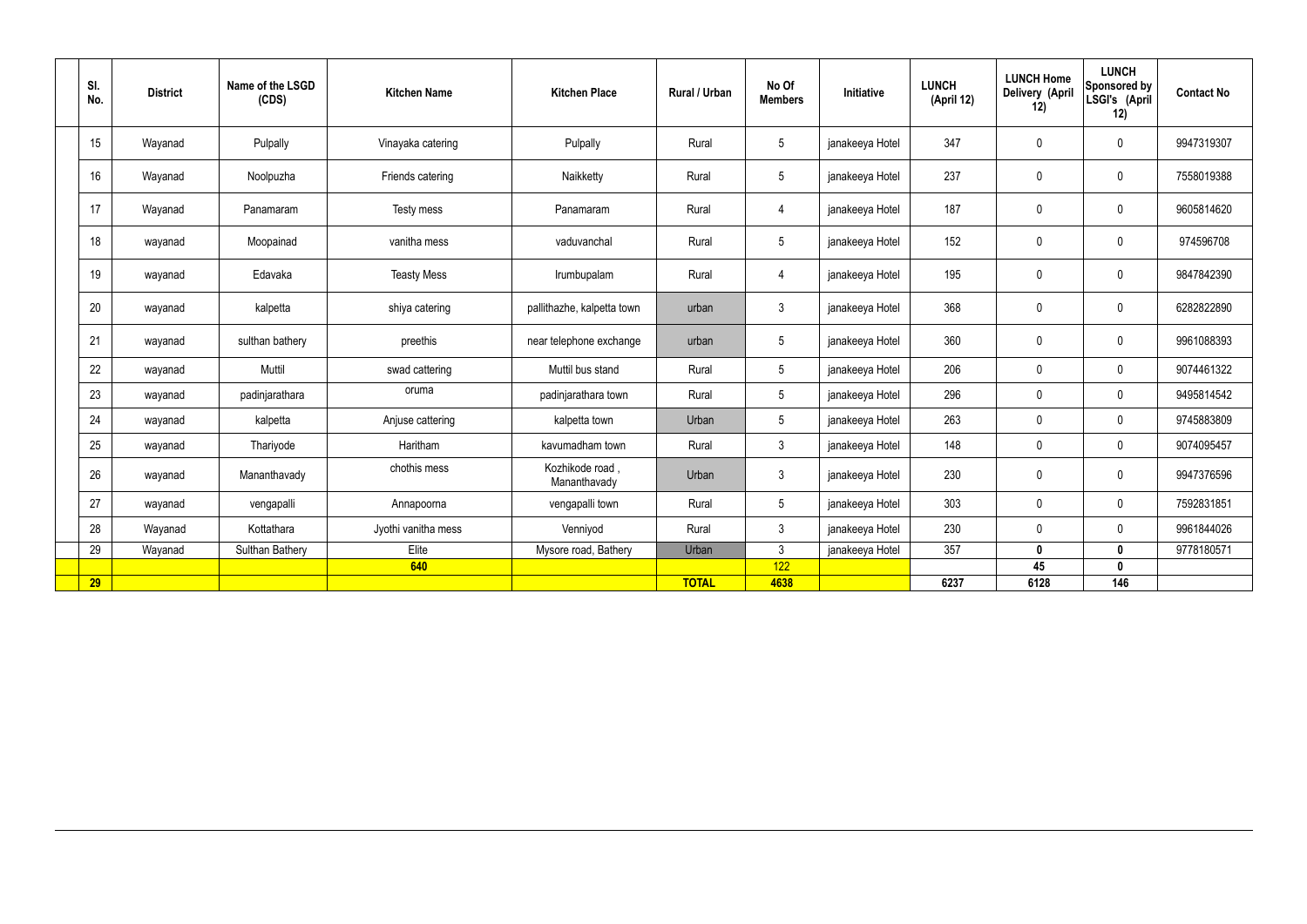| SI.<br>No. | <b>District</b> | Name of the LSGD<br>(CDS)                                                                        | <b>Kitchen Name</b>                                | <b>Kitchen Place</b>  | Rural / Urban                   | No Of<br><b>Members</b>        | Initiative                                                           | <b>LUNCH</b><br>(April 12) | <b>LUNCH Home</b><br>Delivery (April<br>12) | <b>LUNCH</b><br>Sponsored by<br>LSGI's (April<br>12) | <b>Contact No</b> |
|------------|-----------------|--------------------------------------------------------------------------------------------------|----------------------------------------------------|-----------------------|---------------------------------|--------------------------------|----------------------------------------------------------------------|----------------------------|---------------------------------------------|------------------------------------------------------|-------------------|
|            |                 |                                                                                                  | STATUS OF JANAKEEYA HOTELS FUNCTIONING IN DISTRICT |                       |                                 |                                | STATUS OF FOOD DISTRIBUTED THROUGH JANAKEEYA HOTELS AS ON 12.04.2022 |                            |                                             |                                                      |                   |
|            | <b>District</b> | <b>Total</b><br>Janakeeya Hotels                                                                 | <b>Rural Units</b>                                 | <b>Urban</b><br>units | <b>STATUS OF</b><br><b>FOOD</b> | <b>Home</b><br><b>Delivery</b> | Food Sponsored<br>by LSGIs                                           |                            | <b>TOTAL Meals</b><br><b>Distributed</b>    |                                                      |                   |
|            | <b>TVM</b>      | 110                                                                                              | 79                                                 | 31                    | 21,908                          | $\overline{0}$                 | $\overline{7}$                                                       | 21,915                     |                                             |                                                      |                   |
|            | <b>KLM</b>      | 82                                                                                               | 72 <sub>1</sub>                                    | 10 <sup>°</sup>       | 12314                           | $\overline{0}$                 | $6^{\circ}$                                                          | 12,320                     |                                             |                                                      |                   |
|            | PTA             | 59                                                                                               | 54                                                 | $\sqrt{5}$            | 4485                            | 437                            | $\overline{0}$                                                       | 4,922                      |                                             |                                                      |                   |
|            | <b>ALP</b>      | 89                                                                                               | 80                                                 | $\overline{9}$        | 6344                            | 3960                           | 90                                                                   | 10,394                     |                                             |                                                      |                   |
|            | <b>KTM</b>      | 82                                                                                               | 74                                                 | 8 <sup>°</sup>        | 11361                           | 195                            | $\overline{2}$                                                       |                            | 11,558                                      |                                                      |                   |
|            | <b>IDK</b>      | 50                                                                                               | 49                                                 | $\blacktriangleleft$  | 7243                            | $\overline{0}$                 | $\overline{0}$                                                       |                            | 7,243                                       |                                                      |                   |
|            | <b>EKM</b>      | 115                                                                                              | 81                                                 | 34                    | 5352                            | 914                            | $\overline{0}$                                                       |                            | 6,266                                       |                                                      |                   |
|            | <b>TSR</b>      | 98                                                                                               | 87                                                 | 11                    | 9,666                           | 3,739                          | 28                                                                   |                            | 13,433                                      |                                                      |                   |
|            | PGT             | $102$                                                                                            | 92                                                 | 10 <sup>°</sup>       | 14,298                          | $\overline{0}$                 | 17                                                                   |                            | 14,315                                      |                                                      |                   |
|            | <b>MLP</b>      | 128                                                                                              | 107                                                | 21                    | $\overline{0}$                  | $\overline{0}$                 | $\overline{0}$                                                       |                            | $\mathbf 0$                                 |                                                      |                   |
|            | <b>WYD</b>      | 29                                                                                               | 24                                                 | 5 <sub>1</sub>        | $\pmb{0}^-$                     | 45                             | $\overline{0}$                                                       |                            | 45                                          |                                                      |                   |
|            | <b>KKD</b>      | 107                                                                                              | 77 <sub>1</sub>                                    | 30 <sup>°</sup>       | 27,035                          | 577                            | 9                                                                    |                            | 27,621                                      |                                                      |                   |
|            | <b>KNR</b>      | 91                                                                                               | 76                                                 | 15 <sub>1</sub>       | 18,670                          | $\overline{0}$                 | 15 <sub>15</sub>                                                     |                            | 18,685                                      |                                                      |                   |
|            | <b>KSG</b>      | 44                                                                                               | 38                                                 | 6 <sup>1</sup>        | 7025                            | $\overline{0}$                 | $\pmb{0}$                                                            | 7,025                      |                                             |                                                      |                   |
|            | <b>Total</b>    | 1186                                                                                             | 990                                                | 196                   | 145,701                         | 9,867                          | 174                                                                  | 155,742                    |                                             |                                                      |                   |
|            |                 |                                                                                                  | 2262                                               |                       |                                 | 155,742                        |                                                                      |                            |                                             |                                                      |                   |
|            | <b>Date</b>     | <b>Grand Total of meals</b><br><b>Distributed through</b><br>Janakeeya hotel as<br>on 12.04.2022 | Urban<br>units                                     | <b>Total</b><br>units | Rs. 20 /Lunch<br><b>Parcel</b>  | Home<br><b>Delivery</b>        | <b>LUNCH</b><br>sponsored by<br><b>LSGIs</b>                         | <b>Total Meals</b>         |                                             |                                                      |                   |
|            |                 | 990                                                                                              | 196                                                | 1186                  | 145,701                         | 9,867                          | 174                                                                  |                            | 155,742                                     |                                                      |                   |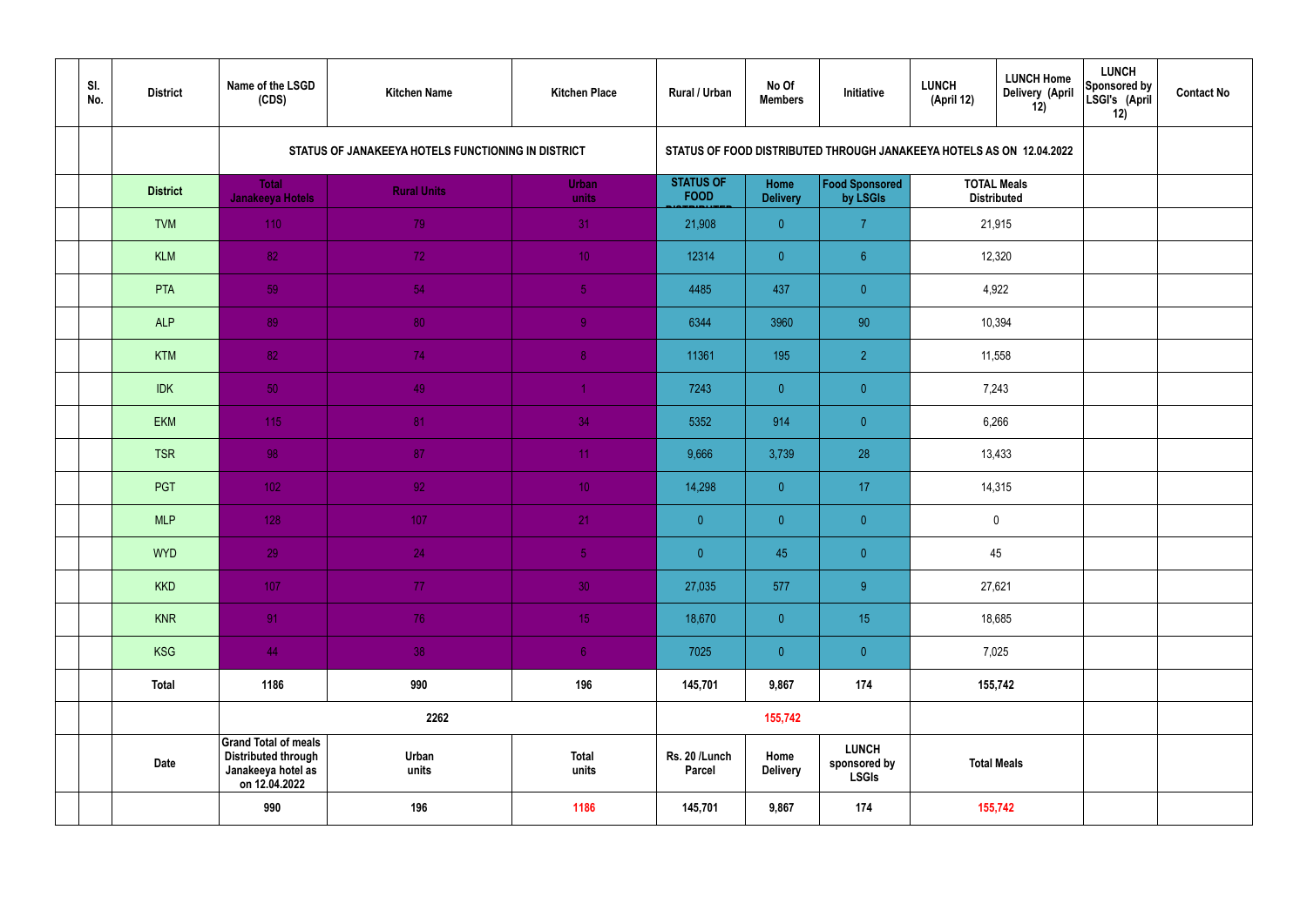| SI.<br>No.                                                   | <b>District</b>                                                                          | Name of the LSGD<br>(CDS) | <b>Kitchen Name</b>                                                                                                                                                                                                                                                                                                                                                                                                                                                                                                                                                                                | <b>Kitchen Place</b> | Rural / Urban  | No Of<br><b>Members</b> | Initiative     | <b>LUNCH</b><br>(April 12) | <b>LUNCH Home</b><br><b>Delivery (April</b><br>12) | <b>LUNCH</b><br>Sponsored by<br>LSGI's (April<br>12) | <b>Contact No</b> |  |  |  |  |
|--------------------------------------------------------------|------------------------------------------------------------------------------------------|---------------------------|----------------------------------------------------------------------------------------------------------------------------------------------------------------------------------------------------------------------------------------------------------------------------------------------------------------------------------------------------------------------------------------------------------------------------------------------------------------------------------------------------------------------------------------------------------------------------------------------------|----------------------|----------------|-------------------------|----------------|----------------------------|----------------------------------------------------|------------------------------------------------------|-------------------|--|--|--|--|
|                                                              |                                                                                          |                           |                                                                                                                                                                                                                                                                                                                                                                                                                                                                                                                                                                                                    |                      |                |                         |                |                            |                                                    |                                                      |                   |  |  |  |  |
|                                                              | Districts with same number of hotels<br>(Each district use seperate cell for filling the |                           | tvm                                                                                                                                                                                                                                                                                                                                                                                                                                                                                                                                                                                                | Wayanad              | Alappuzha      | Malappuram              | Kozhikode      | Thrissur                   | Kollam                                             |                                                      |                   |  |  |  |  |
|                                                              | details)                                                                                 |                           | Ernakulam                                                                                                                                                                                                                                                                                                                                                                                                                                                                                                                                                                                          | Kasaragod            | Kottayam       | Palakkad                | Pathanamthitta | Ernakulam                  | Kasaragod                                          |                                                      |                   |  |  |  |  |
|                                                              | Districts with number of hotels increased                                                |                           |                                                                                                                                                                                                                                                                                                                                                                                                                                                                                                                                                                                                    |                      |                |                         |                |                            |                                                    |                                                      |                   |  |  |  |  |
| (Each district use seperate cell for filling the<br>details) |                                                                                          |                           |                                                                                                                                                                                                                                                                                                                                                                                                                                                                                                                                                                                                    |                      |                |                         |                |                            |                                                    |                                                      |                   |  |  |  |  |
| Districts with number of hotels with zero entry of<br>meals  |                                                                                          | Thrissur(10)              | Kasargod (4)                                                                                                                                                                                                                                                                                                                                                                                                                                                                                                                                                                                       | Kottayam(7)          | Alappuzha (59) | Malappuram(23)          | Kozhikode (8)  | Kannur- (3)                | Ernakulam(84)                                      |                                                      |                   |  |  |  |  |
| (Each district use seperate cell for filling the<br>details) |                                                                                          |                           | pathanamthitta(9)                                                                                                                                                                                                                                                                                                                                                                                                                                                                                                                                                                                  | Trivandum (10)       | ERNAKULAM (99) | Palakkad(7)             | Wayanad -(1)   | Idukki(39)                 | Kollam (14)                                        |                                                      |                   |  |  |  |  |
|                                                              | New hotels started (numbers)                                                             |                           |                                                                                                                                                                                                                                                                                                                                                                                                                                                                                                                                                                                                    |                      |                |                         |                |                            |                                                    |                                                      |                   |  |  |  |  |
|                                                              | New hotels started at (location)                                                         |                           |                                                                                                                                                                                                                                                                                                                                                                                                                                                                                                                                                                                                    |                      |                |                         |                |                            |                                                    |                                                      |                   |  |  |  |  |
|                                                              |                                                                                          |                           | kottayam-Ayarkunnam, chempu, madapally,melukavu, Pampady, t v puram, Thalanadu, vechoor, vechoor<br>Alappuzha - Ala Alappuzha North Alappuzha South Alappuzha South Alappuzha South Ambalappuzha North Ambalappuzha South Arattupuzha Arookutty Aroor Aryad Budhanoor                                                                                                                                                                                                                                                                                                                              |                      |                |                         |                |                            |                                                    |                                                      |                   |  |  |  |  |
|                                                              |                                                                                          |                           | Chambakulam Chenganoor Chennam Pallippuram Cheriyanad Cherthala Municipality Cherthala Municipality Cherthala South Chingoli Chunakkara Devikulangara Edathua Ezhupunna Harippad<br>Kadakkarappally Kandalloor Kanjikuzhy Karthikappally Kavalam Kodamthurath Krishnapuram Kuthiyathode Mannar Mavelikkara Thamarakulam Mavelikkara Thekkekara Mulakkuzha Muttar Nedumudy<br>Neelamperoor Panavally Pandanad Pattanakkad Pulincunnu Puliyoor Punnapra North Punnapra South Purakad Purakad Ramankary Thaicattussery Thakazhy Thannermukkom Thiruvanvandoor Thuravoor<br>Vayalar Veliyanad Venmoney |                      |                |                         |                |                            |                                                    |                                                      |                   |  |  |  |  |
|                                                              |                                                                                          |                           | Assamannoor,Chendamangalam,cheranelloor,Edakkattuvayal,Edavanakkad,Keezhmad,Kochi East,Kochi South,kochi west,kuzhuppilly,Kunnukara,manjalloor,Maradu,Paingottoor,Pootrikka, thrikkakkara<br>west, Thrikkakkara east,                                                                                                                                                                                                                                                                                                                                                                              |                      |                |                         |                |                            |                                                    |                                                      |                   |  |  |  |  |
|                                                              |                                                                                          |                           | Kozhikode- Koduvally, Kattippara, Atholi, Kodiyathur, Arikkulam, Kkd central-3, (Today off)                                                                                                                                                                                                                                                                                                                                                                                                                                                                                                        |                      |                |                         |                |                            |                                                    |                                                      |                   |  |  |  |  |
|                                                              |                                                                                          |                           | Edavetty, manakkad, konnathadi 1, Devikulam, vellathooval<br>Idukki -                                                                                                                                                                                                                                                                                                                                                                                                                                                                                                                              |                      |                |                         |                |                            |                                                    |                                                      |                   |  |  |  |  |
|                                                              |                                                                                          |                           | Kollam:-Ittiva, Clappana-Bismi, Oachira, West Kallada, Mynagappally, Karunagappally, Perayam, Kareepra, Kalluvathukkal, Kummil, Nedumpana, Kottamkara, Panayam, Edamulakkal-Deepam JHs not<br>opened today                                                                                                                                                                                                                                                                                                                                                                                         |                      |                |                         |                |                            |                                                    |                                                      |                   |  |  |  |  |
|                                                              |                                                                                          |                           | Pathanamthitta :Nedumbram, koipram, thottappuzhasherry, Omalloor, naranamoozhi, perunadu, pazhavangadi, Ranni, Vadasserikara, Mylapra, ranni, thumpamon, kulanada, Aranmula, mezhuveli, pandalam                                                                                                                                                                                                                                                                                                                                                                                                   |                      |                |                         |                |                            |                                                    |                                                      |                   |  |  |  |  |